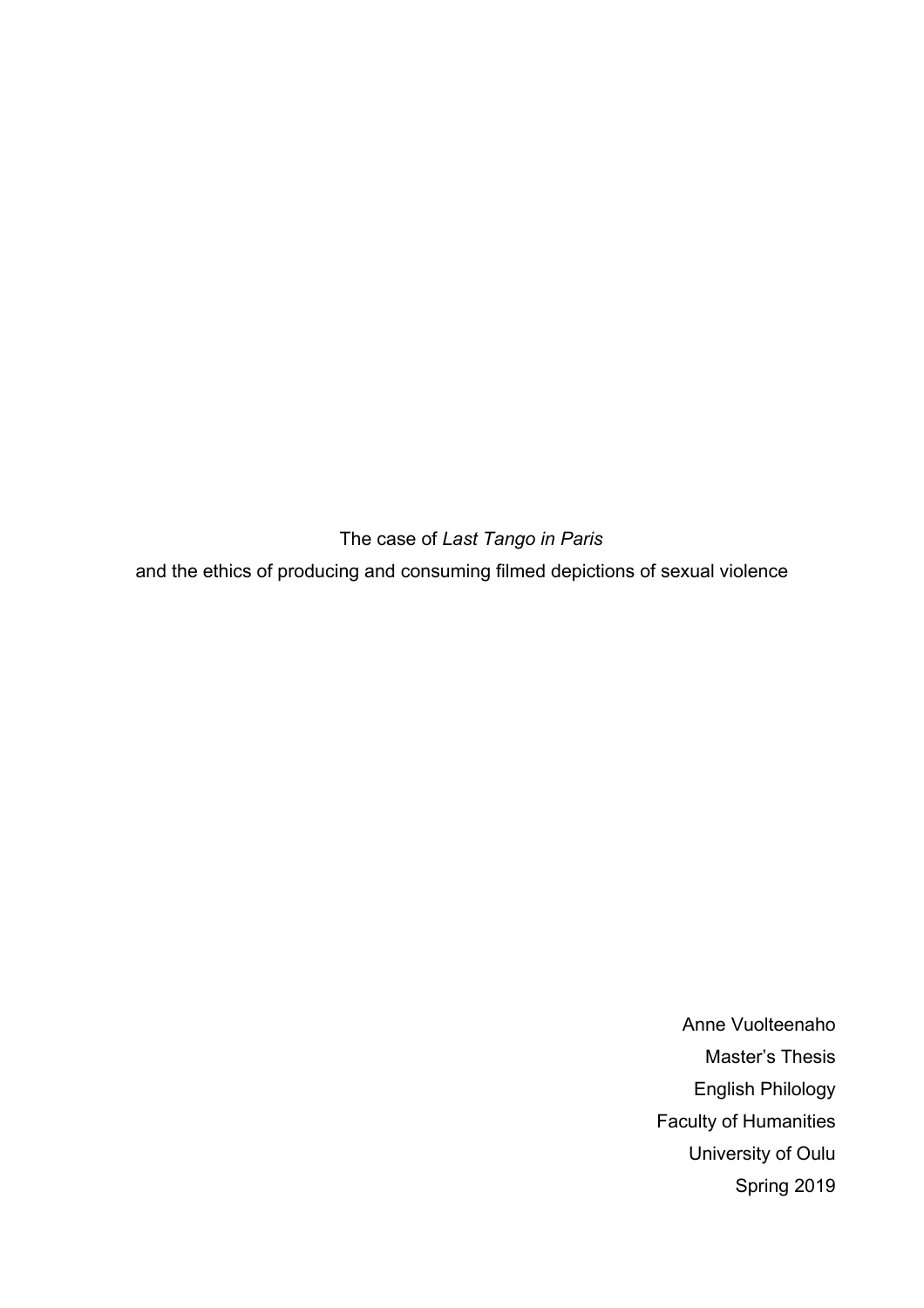**Abstract:** This master's thesis is concerned with the ethics of producing and consuming filmed depictions of sexual violence, degradation, and humiliation. The starting point of the analysis is the 1972 film, *Last Tango in Paris*, and the recent controversy surrounding its filming conditions. The film received widespread media attention in December 2016, after an earlier interview resurfaced where director Bernardo Bertolucci admitted that he and actor Marlon Brando had intentionally kept actress Maria Schneider in the dark on the details of an infamous rape scene prior to its filming. The aim of this paper is to find and define some of the major ethical problems involved in the case of *Last Tango in Paris* in particular, and in the production and consumption of scenes that depict sexual violence against women in general. The theoretical framework of this study is grounded in ethics and moral philosophy, film studies, cultural studies, and feminist theory. In its analysis of the ethics of producing and consuming filmed depictions of sexual violence, this paper relies heavily on the feminist critiques of pornography of Andrea Dworkin, Catharine MacKinnon, and, more recently, Gail Dines.

The analysis is divided into two parts: part one looks at ethical problems that arise in the film production process, while part two explores problems with film consumption. The former focuses on the power imbalance between the woman who is filmed and the man who is in charge of the filmmaking process; the latter, on the role and ethical responsibility of the film viewer who consumes sexually violent content. The analysis begins with the issue of the female performer's consent, which was also the main focus of the most recent *Last Tango in Paris*  controversy. From there, it moves on to consider some of the ethical problems that were largely missing from that public conversation. Presented at the end of each section are some ethical questions for the reader to consider on the basis of the issues discussed in the analysis. The goal is to inspire the reader to examine critically the viewpoints being expressed here, and to come up with their own solutions to the problems raised in this paper.

This study concludes that the performer's consent does not erase or adequately address the ethical problems involved in the production and consumption of scenes that depict sexual violence against women. Crucially, emphasizing the issue of consent serves to divert attention from the inherently exploitative nature of staging sexual violence for the camera. The analysis focuses particularly on the demands and expectations that both filmmakers and viewers place on the women who appear in sexually violent scenes, as well as on the potential impacts of the ubiquity and ready availability of sexually violent content on viewers' perceptions of reality and ethical behavior. Finally, this paper suggests that undoing these problems begins with an increased awareness and honesty about what is actually happening on screen, and, specifically, who is doing what to whom. It is only on the basis of giving serious consideration to such questions that we, as individuals and as a collective, can develop new, more ethical and responsible ways of approaching the problems that arise when sexual violence becomes a popular source of entertainment.

**Tiivistelmä:** Tämä pro gradu –tutkielma käsittelee seksuaalista väkivaltaa ja nöyryytystä esittävien elokuvien kuvaamisen ja katsomisen etikkaa. Analyysin lähtökohtana on vuonna 1972 ilmestynyt elokuva *Viimeinen tango Pariisissa* sekä sen kuvausolosuhteisiin liittyvä taannoinen kohu. Elokuva sai runsaasti mediahuomiota joulukuussa 2016, kun esiin putkahti aiempi haastattelu, jossa ohjaaja Bernardo Bertolucci myönsi hänen ja miespääosaa esittäneen Marlon Brandon jättäneen tarkoituksella kertomatta naisnäyttelijä Maria Schneiderille elokuvan kuuluisan raiskauskohtauksen sisällöstä ennen sen kuvaamista. Tämän tutkielman tavoite on löytää ja määrittää keskeisimmät eettiset ongelmat, joita liittyy sekä tähän yksittäiseen tapaukseen että naisiin kohdistuvaa seksuaalista väkivaltaa esittävien elokuvien kuvaamiseen ja katsomiseen yleensä. Tutkielman teoreettinen viitekehys pohjautuu etiikkaan ja moraalifilosofiaan, elokuvatutkimukseen, kulttuurintutkimukseen, sekä feministiseen teoriaan. Tutkielman lähestymistapa seksuaalisen väkivallan elokuvallisiin esityksiin perustuu pitkälti Andrea Dworkinin, Catharine MacKinnonin ja Gail Dinesin kaltaisten feministien esittämään pornografian kritiikkiin.

Analyysi on jaettu kahteen osaan: näistä ensimmäinen käsittelee elokuvan tuotannossa ilmeneviä eettisiä ongelmia ja jälkimmäinen elokuvan kulutuksen ongelmia. Ensimmäisen osan keskiössä on kuvatun naisesiintyjän ja miespuolisen elokuvantekijän välinen valtasuhde, kun taas jälkimmäinen osa keskittyy seksuaalista väkivaltaa esittävää materiaalia kuluttavan katsojan rooliin ja eettiseen vastuuseen. Analyysi alkaa kysymyksellä väkivallan uhria esittävän naisesiintyjän suostumuksesta, joka oli viimeisimmän *Viimeinen tango Pariisissa* –kohun keskeisin kiistakysymys. Tutkielman myöhemmissä osissa tarkastellaan eettisiä ongelmia, jotka jäivät kyseisen kohun yhteydessä vähäisemmälle huomiolle. Pitkin tutkielmaa lukijan pohdittavaksi esitetään analyysin pääkohtiin pohjautuvia eettisiä kysymyksiä. Tavoitteena on saada lukija ajattelemaan kriittisesti tutkielmassa esiin nostettuja näkökulmia sekä löytämään omia ratkaisujaan siinä esitetyille ongelmille.

Tutkielman lopputulos on, että esiintyjän suostumus ei riitä poistamaan naisiin kohdistuvan seksuaalisen väkivallan kuvaamisen ja katsomisen myötä ilmeneviä eettisiä ongelmia. Mikä tärkeintä, esiintyjän suostumukseen keskittyminen vie huomiota suuremmilta vallankäytön ongelmilta, joita seksuaalisen väkivallan elokuvallisiin esityksiin väistämättä liittyy. Keskeisimmäksi näistä ongelmista analyysissä nostetaan väkivallan uhria esittävään naiseen kohdistetut paineet ja vaatimukset niin elokuvantekijöiden kuin katsojienkin osalta, sekä seksuaalisesti väkivaltaisen materiaalin runsauden ja saatavuuden mahdolliset vaikutukset katsojan todellisuus- ja moraalikäsityksiin. Ongelmien ratkaisemisen edellyttää ennen kaikkea aiempaa suurempaa tietoisuutta ja rehellisyyttä siitä, mitä ruudulla oikeastaan tapahtuu ja kuka tekee mitä kenelle. Näiden kriittisten pohdintojen pohjalta voidaan alkaa muodostaa uusia, eettisempiä ja vastuullisempia tapoja suhtautua seksuaaliseen väkivallan viihteellistämiseen ja sen moniin ongelmiin, niin yksilöllisellä kuin yhteisölliselläkin tasolla.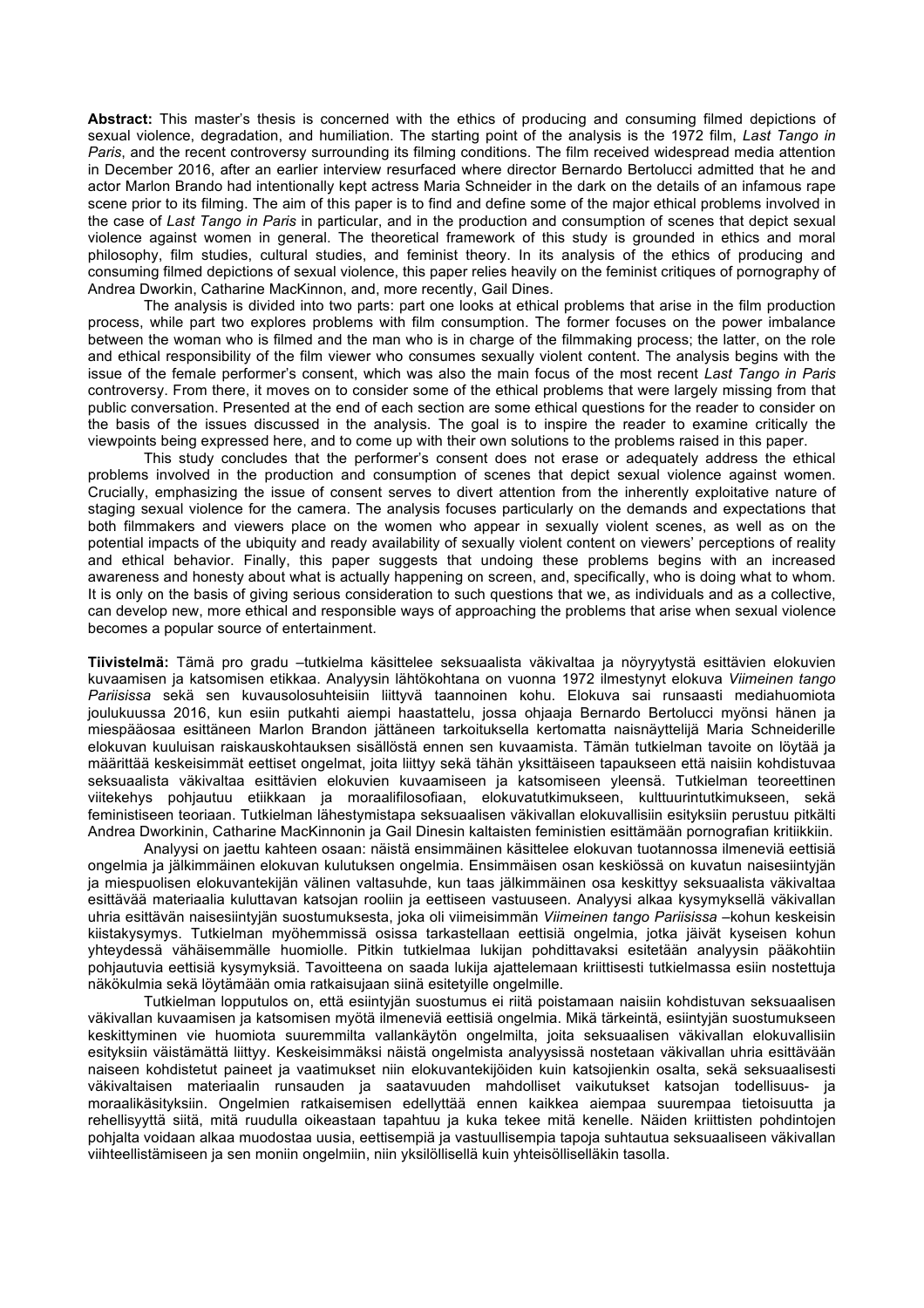# TABLE OF CONTENTS

| 1. |                                                              | <b>Introduction</b>         | 3              |
|----|--------------------------------------------------------------|-----------------------------|----------------|
| 2. | <b>Studying film and ethics</b>                              |                             |                |
|    | 2.1                                                          | Background                  | $\overline{7}$ |
|    | 2.2                                                          | Approach                    | 12             |
| 3. | Last Tango in Paris and the "non-consensual rape scene"      |                             |                |
|    | 3.1                                                          | The film                    | 17             |
|    | 3.2                                                          | The controversy             | 19             |
| 4. | What we can get her to do: Problems with film production     |                             |                |
|    | 4.1                                                          | Consent                     | 26             |
|    |                                                              | 4.1.1 Summary and questions | 31             |
|    | 4.2                                                          | Censorship                  | 32             |
|    |                                                              | 4.2.1 Summary and questions | 38             |
|    | 4.3                                                          | Pretending                  | 39             |
|    |                                                              | 4.3.1 Summary and questions | 46             |
| 5. | As real as I want it to be: Consequences of film consumption |                             | 50             |
|    | 5.1                                                          | Reality                     | 51             |
|    |                                                              | 5.1.1 Summary and questions | 56             |
|    | 5.2                                                          | Responsibility              | 57             |
|    |                                                              | 5.2.1 Summary and questions | 63             |
|    | 5.3                                                          | Invisibility                | 64             |
|    |                                                              | 5.3.1 Summary and questions | 69             |
| 6. |                                                              | <b>Discussion</b>           | 71             |
| 7. |                                                              | <b>Conclusion</b>           | 76             |
|    | <b>Works cited</b>                                           |                             |                |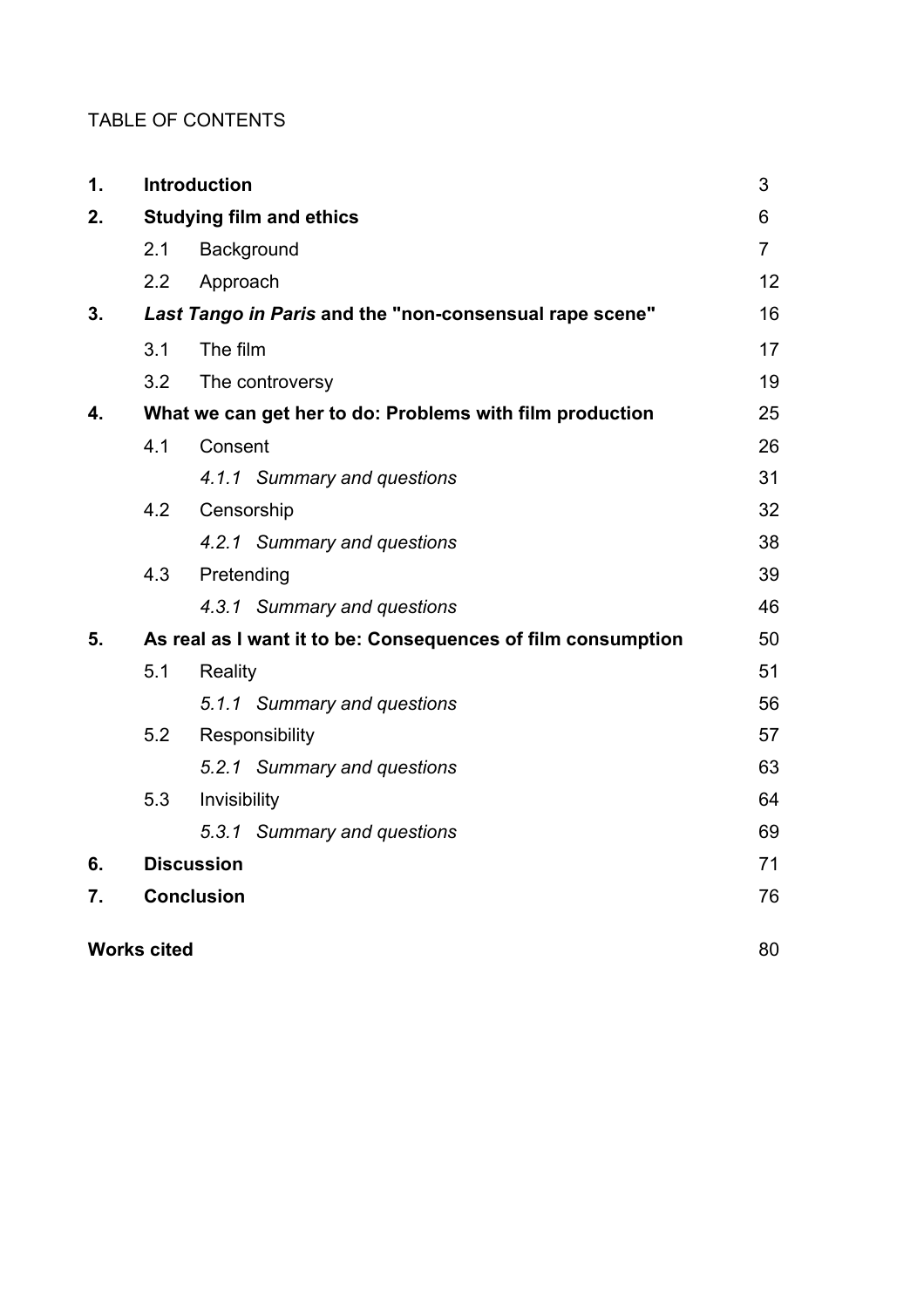### **1. Introduction**

Four years before she died, French actress Maria Schneider gave an interview to the British tabloid newspaper the *Daily Mail*, where the then 55-year-old spoke candidly about her experiences working in the film industry as a young woman in the early 1970s. The interview, published in July 2007, focused mostly on the production of *Last Tango in Paris*, the film Schneider remains best known for to this day. On the filming of a particularly infamous scene where the man played by co-star Marlon Brando rapes Schneider's character, she gave the following description:

Marlon said to me: 'Maria, don't worry, it's just a movie,' but during the scene, even though what Marlon was doing wasn't real, I was crying real tears. I felt humiliated and to be honest, I felt a little bit raped, both by Marlon and by Bernardo Bertolucci. (Das)

Six years later, Bertolucci, who directed *Last Tango in Paris*, provided his own account of what had happened on the set of the film. In a televised interview, he said, in part:

I feel guilty, but I do not regret. You know, to make movies, sometime, to obtain something, I think that you have to be completely free. I didn't want Maria to act her humiliation, her rage. I wanted Maria to feel, not to act, the rage and the humiliation. ("Bertolucci over Maria Schneider")

*Last Tango in Paris* was always a controversial film. For years after its initial release in 1972, the film was widely condemned for its explicit sexual content, and even outright banned in many places around the world, including the director's native Italy. Over the ensuing decades, as mainstream culture became increasingly sexualized and—as sociologist Gail Dines demonstrates in her book *Pornland: How Porn Has Hijacked Our Sexuality*—both saturated with and influenced by online pornography, this would change. By the early 2000s, *Last Tango in Paris,* along with most films of its era, had lost most if not all of its initial shock value. So, when the film suddenly made the news again in late 2016, it was perhaps unsurprising that the latest controversy had less to do with the actual content of the film and more to do with the conditions under which it was produced; this time around, it was revelations about the reality behind the rape scene referred to above which, again, was notorious enough to begin with—that caught the media's attention.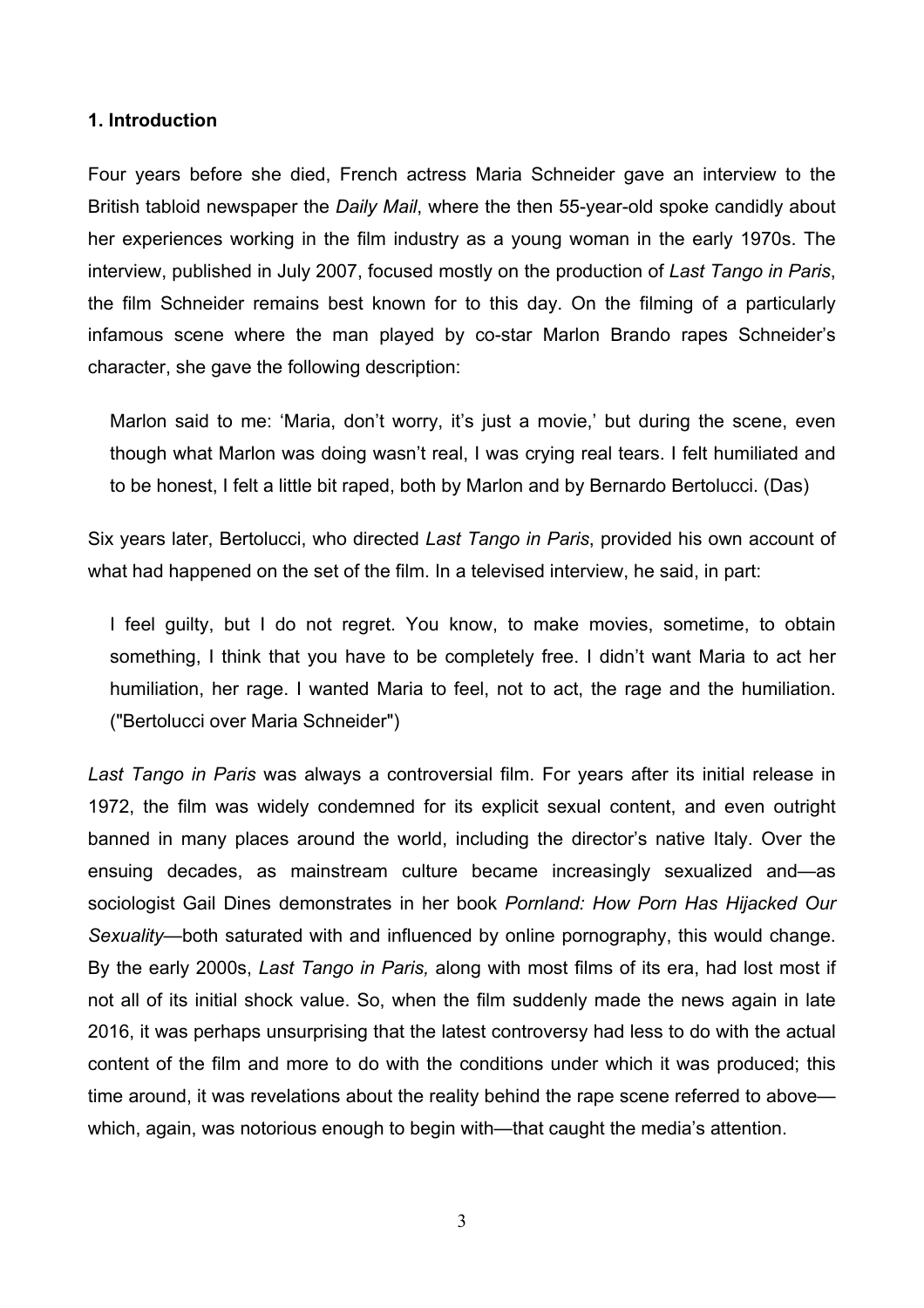This master's thesis is concerned with the ethics of producing and consuming filmed depictions of sexual violence, including degradation and humiliation. The intention is to find and define some of the key ethical issues that arise—for filmmakers, performers, and viewers alike—when sexually violent, degrading, or humiliating acts against women in particular are staged for the camera. My approach to this topic is to focus on the specific case of *Last Tango in Paris* we discussed above. Through an analysis of what happened on the set of that film, and how these events were covered in the media more recently, I hope to shed some light on the power relations involved in and enforced by the creation of sexually violent content, as well as on the broader implications the ever-increasing availability and accessibility of this material has, both for individual viewers and society as a whole. In the process, I address bigger questions of moral responsibility and the line we draw between fantasy and reality that go far beyond the world of film itself. The ultimate goal here is to inspire the reader to reflect critically on the impact the very ubiquity of this type of material—regardless of whether we as individuals specifically seek it out or not has on our ideas of what constitutes ethically acceptable behavior, and, moreover, on how we view, treat, and relate to others around us in the real world.

The need for serious discussion on the ethical problems related to how films are made has certainly become increasingly clear in recent times. Less than a year after Bertolucci's comments on Schneider and the rape scene in *Last Tango in Paris* made the news, revelations of endemic sexual abuse and harassment of women in the film industry perpetuated by producer Harvey Weinstein along with a whole host of other powerful men in Hollywood and beyond began to receive global media attention in October 2017, initiating what has since come to be known as the #MeToo movement.<sup>1</sup> But even before these more recent developments, individual actresses had been speaking for years about their experiences of mistreatment and sexual exploitation at the hands of male filmmakers. Some of these accounts—including Maria Schneider's, as well as, for instance, actress Tippi Hedren's claims about the controlling and harassing behavior of the late British director Alfred Hitchcock—concern incidents that took place decades ago but had, thus far, been largely unknown to the general public. Other allegations of such cruel or unprofessional conduct—made against men like Abdellatif Kechiche, who directed the controversial 2013 drama *Blue Is the Warmest Color*, or against Danish director Lars Von Trier by a number of actresses who have worked with him over the years—are based on

<sup>|&</sup>lt;br>1  $1$  For the first articles on Weinstein that inspired the #MeToo movement in 2017, see Kantor and Twohey, and Farrow.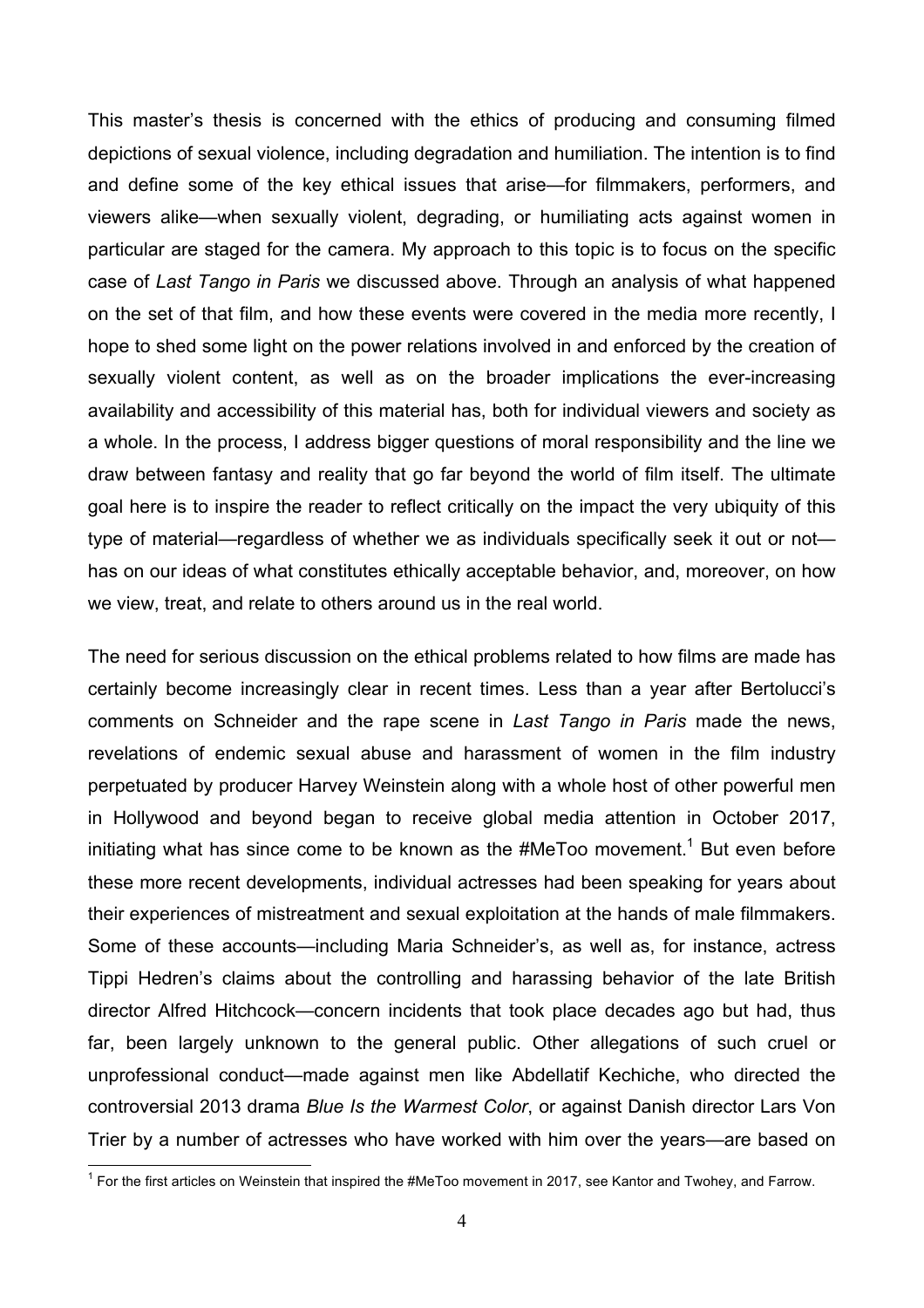more recent events.<sup>2</sup>

Notably, for our purposes, a common theme connecting a lot of these examples is the tendency of these films to include graphic depictions of sex and nudity—and female nudity in particular—as well as scenes that depict sexual violence against women. It is precisely this connection between the content of films and what their production might entail on the basis of that content that tends to be missing from the public conversation on these issues. My goal with this paper, then, is to broaden that conversation, so that, hopefully, we can begin to draw those connections between the sexual violence and exploitation we see on screen, and what the realization of those exploitative scenarios means for the people who are expected to act them out, as well as for those of us who witness the results. In other words, the idea here is to take the vital and necessary discussion on the more ethically problematic aspects of film production sparked by famous cases like *Last Tango in Paris* and the broader #MeToo movement, and to expand that discussion to include considerations of what role the consumers of film, as well as the sexually violent content itself play in creating and aggravating these problems.

The paper begins with an overview of film and ethics as a subject of study in chapter 2, where I present the theoretical framework and overall approach adopted in this paper. This is followed, in chapter 3, by a more thorough introduction to the case of *Last Tango in Paris*. The analysis that follows in chapters 4 and 5 considers what was emphasized as well as what was missing from the public conversation surrounding the events on the set of that film. The purpose is to find and define the main ethical problems that inevitably arise when men's sexual violence against women is turned into mass entertainment. First, chapter 4 examines the production side, focusing mostly on issues stemming from the power imbalance between the women in front of the camera and the men who control it. Then, chapter 5 moves on to consider what responsibility the film viewer, who has no direct involvement in the filmmaking process, has over the sexually violent content they consume. I explore these issues and more in light of examples such as *Last Tango in Paris*, which demonstrate how our common assumptions about everything we see on screen being, to use a popular phrase, "just a fantasy" can be terribly misguided.

<sup>&</sup>lt;sup>2</sup> For Hitchcock's treatment of Hedren, among several other actresses he directed, see Hedren, and Spoto. For the accusations of inappropriate conduct—and, more recently, sexual assault—against Kechiche, see Rubin and Peltier. For a summary of some of the allegations against Von Trier, see Sweet.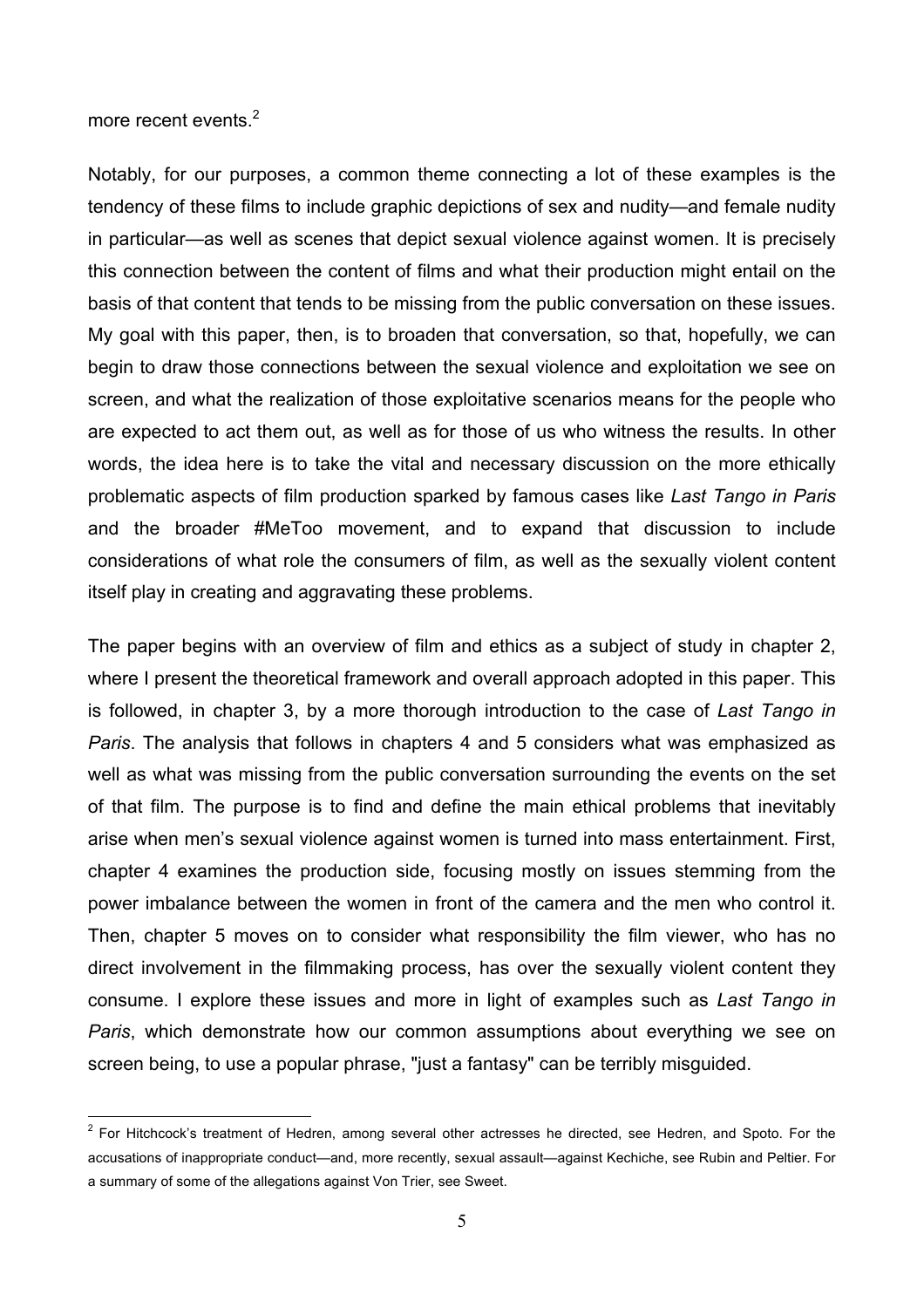# **2. Studying film and ethics**

To talk about film and ethics is to talk about fantasy, reality, and the line between the two; that is to say, about what is and is not really real. Basically, a live action film (as opposed to an animated or computer-generated one) tells us two stories: 1) the particular narrative—fictional or not—being presented to the viewer, and 2) the fact of what is actually going on in front of the camera while that narrative, however lifelike or fanciful, is being turned into a film. These are what Melinda Vadas calls the "depictionary scene" and the "material scene," respectively (367). The former is the one we as viewers are intended to invest in, emotionally and intellectually, while the latter is the one that we are, more often than not, supposed to forget about or pretend not to notice.

To a great extent, knowing if, when, and how to draw a line between these two stories is arguably where the true difficulty of understanding the relationship between film and ethics has always lain: on the one hand, we as viewers know better—or, at any rate, like to think that we do—than to trust or take as fact everything we see on screen. On the other hand, this very distrust, while both healthy and necessary, may leave us overly eager to dismiss all filmed content as fantasy—and, as such, essentially harmless—which, in turn, has the effect of rendering us blind to harm and abuse that is in fact real and taking place right in front of our eyes. One of the primary purposes of this paper is to bring attention to this tension and to try to uncover some of its more troubling implications.

The present chapter introduces the theoretical framework adopted in this study. First, in section 2.1. I present the type of literature, including specific authors, and prior research I shall be drawing from throughout the analysis. Section 2.2 moves on to outline the approach and structure of the analysis to follow in chapters 4 and 5. What I hope to achieve with this chapter overall is to clarify the primary goals of this study, as well as to give the reader some idea of the form and content of the paper before we delve any deeper into the production and consumption of filmed depictions of sexual violence in general, and the case of *Last Tango in Paris* in particular.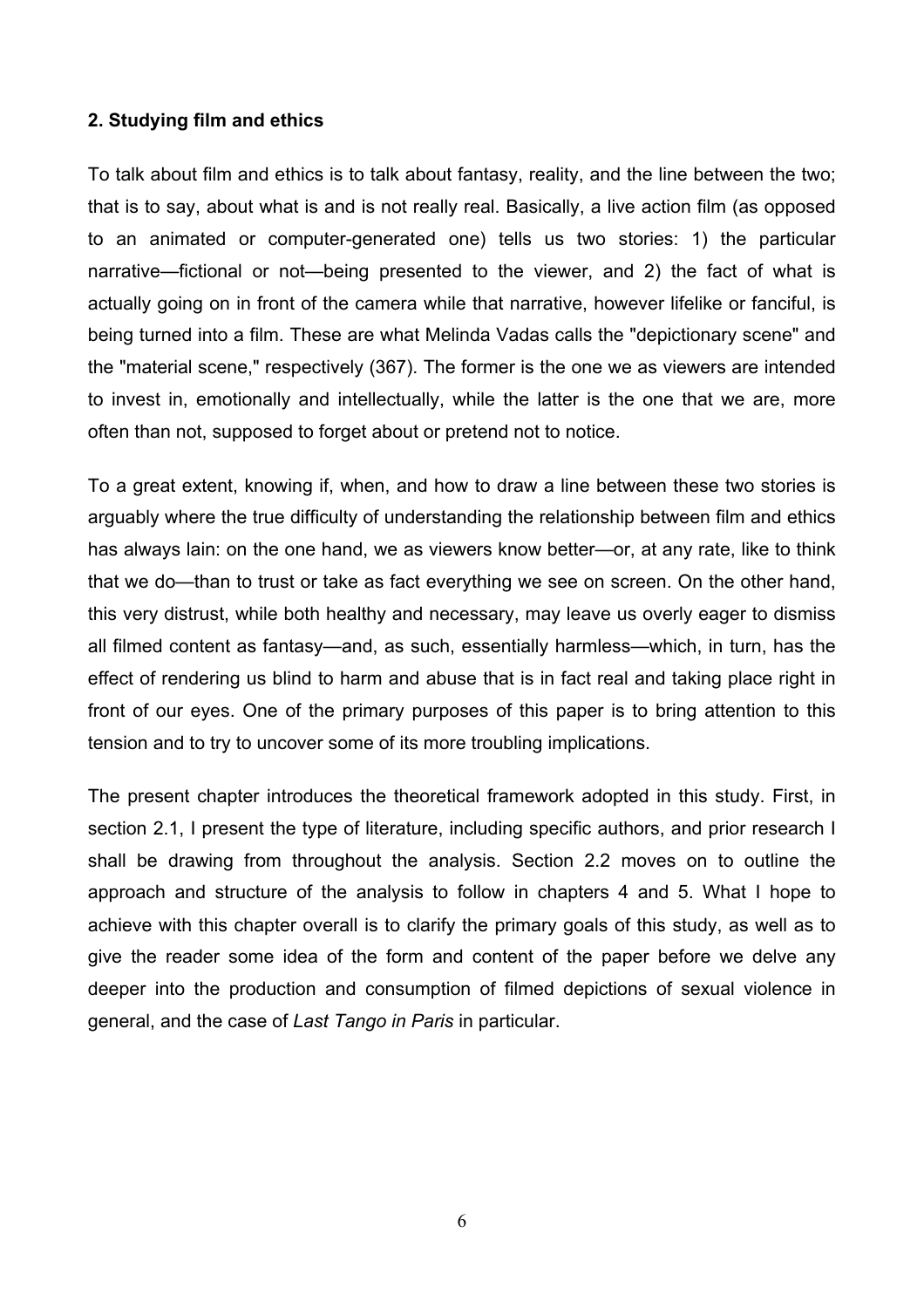#### 2.1 Background

The theoretical framework of this paper is grounded in philosophy—ethics, to be precise and film studies, two of the fields I am most familiar with as a scholar. Other fields I draw from include, most prominently, cultural studies and feminist theory. Each of these disciplines has obvious relevance to the case of *Last Tango in Paris*, which I reference throughout the analysis: first, any discussion on the events on the set of that film has to address—more or less consciously—very basic questions about what constitutes ethical and unethical behavior (ethics and moral philosophy); understanding those events and their ethical implications requires a familiarity with the medium of film, and how and why it differs from other forms of art and entertainment (film studies); it further requires an awareness of the broader culture context, specifically with regards to how mass media is produced, consumed, and analyzed in general (cultural studies); and, finally, in order to make sense of that one case, and to appreciate the power relations involved whenever sexually violent or degrading acts are filmed and the footage made available for others to consume later on, we need to consider how the sex of each of the people involved affects their roles, status, and moral responsibility in that situation at every step of the way in our analysis (feminist theory). The rest of section 3.1 is devoted to outlining the relevance of each of these fields of study in general, and of certain scholars and authors working within them in particular to the topic at hand.

Whenever studying film, one of the first and most important decisions you have to make is to choose where, exactly, to place your focus: on the content of a specific film or group of films, on the mechanics of the filmmaking process, on audience reception, or on some combination of the three. For practical reasons, these types of studies tend to center on just one or two of these areas. While this type of narrow focus may be necessary in many cases, the downside of its common employment is that it leaves us with a rather one-sided view of what film is, why a particular film or films in general are the way they are, and how audiovisual media affects people in the real world. Certainly, such a narrow approach will not give us an idea of how these different aspects of film—its production, consumption, and content—all relate to and affect one another. This is a particularly important point to keep in mind when we are talking about film and ethics, since whichever aspect of film we choose to focus on is bound to have a decisive impact on whose particular perspective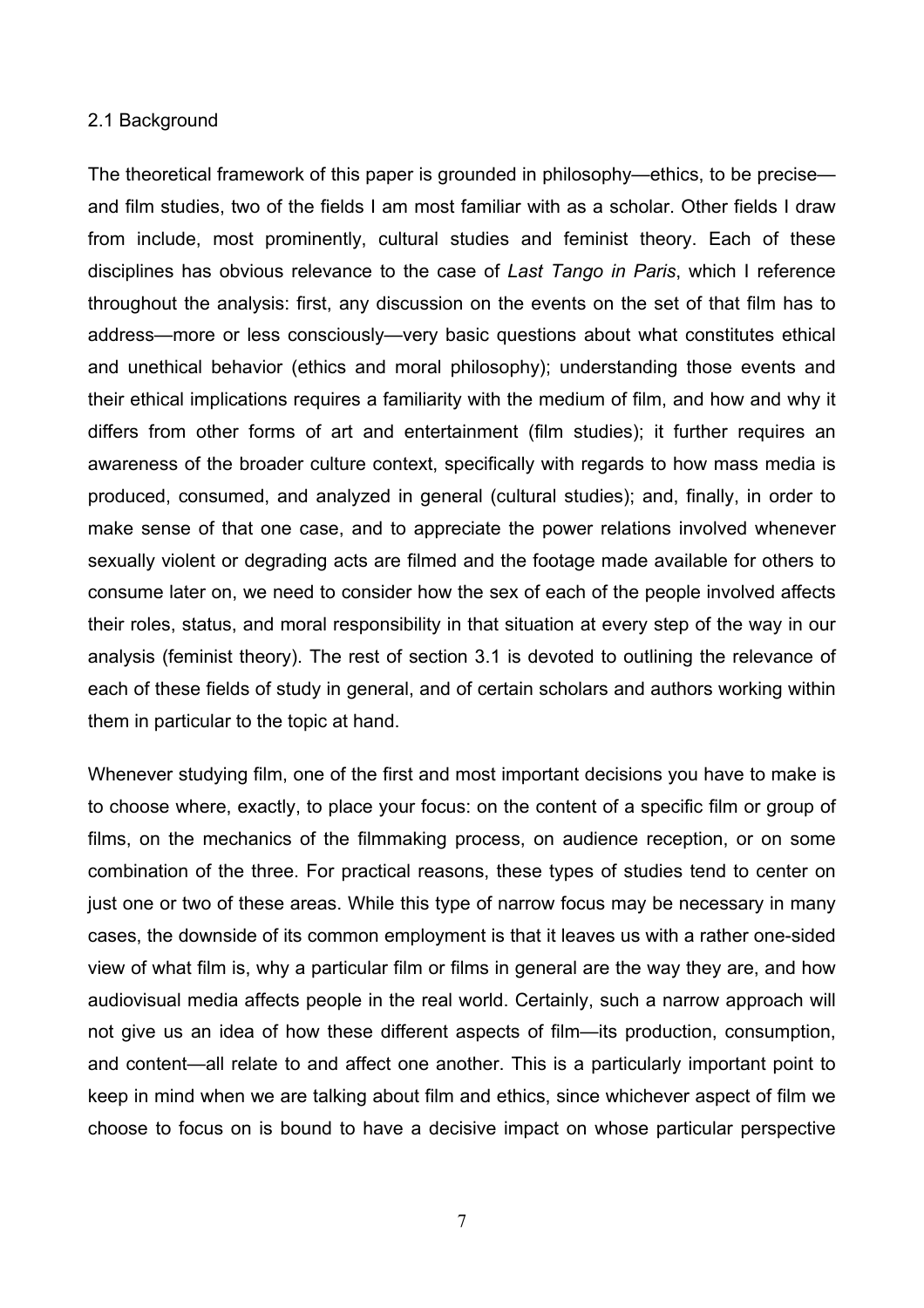and interests—those of the viewer, the filmmaker, or the performer—we end up prioritizing, both on an individual and collective level.

One solution to this particular problem comes from the field of cultural studies. Scholar Douglas Kellner, among others, has argued that in order to understand any product of the mass media—such as a film, for instance—our analysis of it has to take into account just this complexity. Kellner suggests that we adopt what he describes a "threefold project of analyzing the production and political economy of culture, cultural texts and the audience reception of those texts and their effects," arguing that such an approach "avoids too narrowly focusing on one dimension of the project to the exclusion of others" (8). While he acknowledges that media analysis can and often does focus on just one of these areas that is to say, on production/political economy, textual analysis, or audience reception— Kellner argues that his "multiperspectival" approach is ultimately superior in terms of providing a richer, more comprehensive understanding of how mass media in general and the specific cultural texts it produces function (14). A further advantage of his approach is that it enables us to draw the vital connections between these different areas: to see, for example, how audience reactions shape our interpretations of particular film texts, or how the popularity of certain types of movies can end up changing how films are made in the future. A more narrow focus on just textual analysis, for instance, does not enable or encourage us to make these connections, or provide us with that richer understanding referred to above.

In Kellner's view, then, cultural analysis of the mass media should not limit itself to a specific perspective or area of interest, but rather strive for a broader view that takes into account the context in which various products of the mass media are both created and consumed. The ideal result of this threefold project, as Dines and Humez put it in their introduction to Kellner's essay, is that we gain a) an appreciation of the "socioeconomic context" in which a particular text or product is created, b) the ability to decode and analyze its "constructed meaning(s)," and c) an awareness of the role different types of audiences play in the "meaning-making process" in the real world (1). In other words, we are left with an understanding of the production, reception, and content of the text or product in question. Robert Jensen, who has applied this approach in his own research on pornography and masculinity, offers what is perhaps the most clear and concise summary of the central idea behind Kellner's project. In Jensen's words, the way we should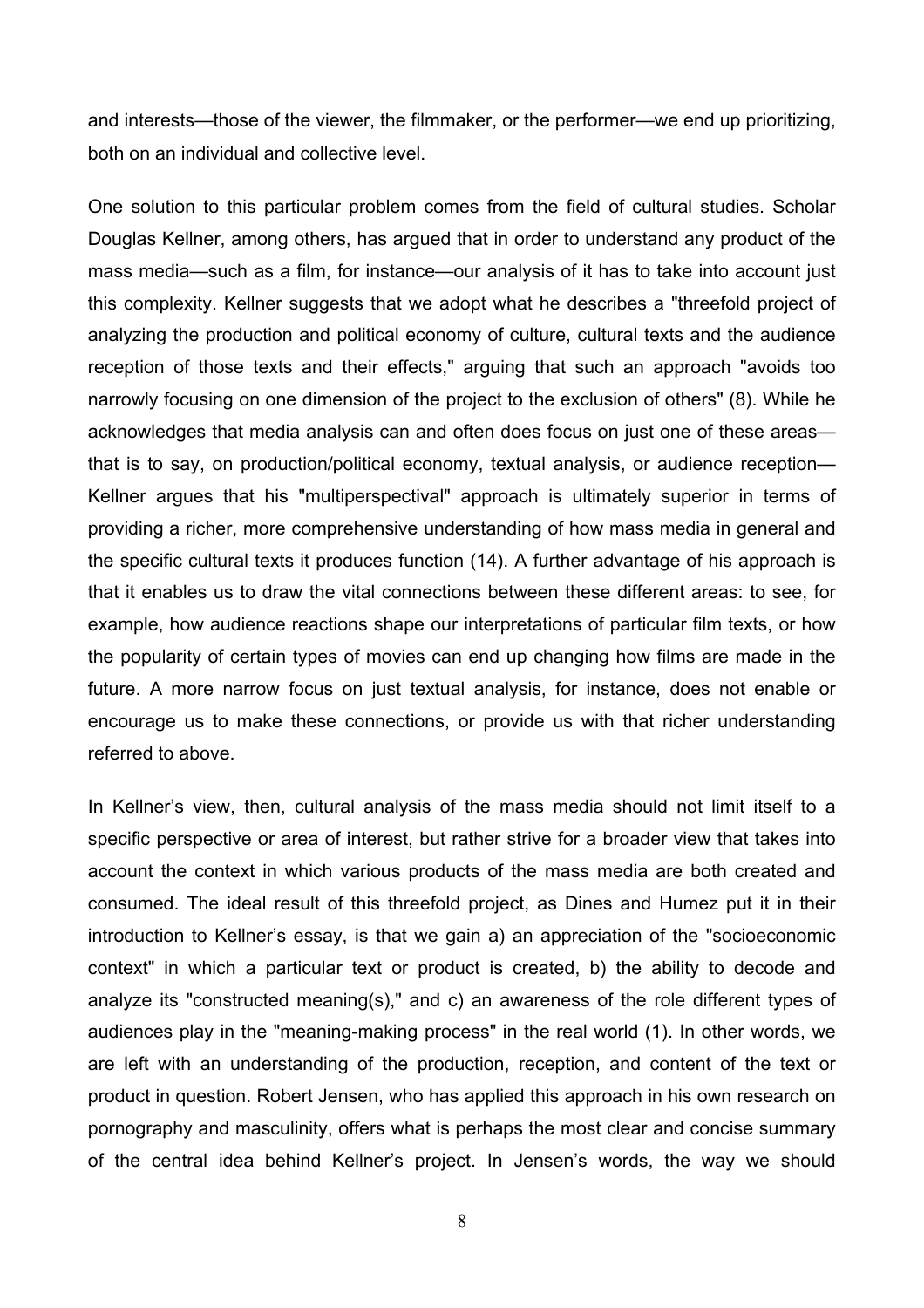approach any product of the mass media is "by studying what messages it contains, how it is produced and how it is used by people in everyday life" (47).

Kellner's three-part project informs the basic approach of the present study as far as the focus and structure of the analysis is concerned. Ultimately, my intention here is to draw attention to the connections between, first, what we as the viewing audience observe on the screen, and, second, what the realization of scenes and images like that actually entails in the real world. My basic premise is that drawing these connections between the content of films, how they are made, and what we ourselves make of them is a vital and necessary part of any project that aims to understand the relationship between film and ethics. In other words, it is not enough that we consider each three of these issues separately; the really crucial step is to recognize how they all affect and are affected by one another.

Once we have this basic framework in place, we can start looking at the more specific theoretical requirements relevant to the topic at hand. As I have indicated above, this is a study about the ethics of producing and consuming particular kinds of films: ones that depict men's sexual violence against women. By "ethics" in this context, I mean, as Elisabeth Porter puts it, "the practical study of moral choices" (ix). She goes on to clarify that ethics "examines the situations, rationales and justifications in which choices are good or bad, right or wrong, decent or indecent, worthy or unworthy, desirable or undesirable, moral or immoral," and "explores the principles we draw on to deliberate on options; why some options seem right and others do not; the actual choice made; consequences; and personal accountability." The specific moral choices examined in this paper are those made by the people who produce, consume, and perform in films that depict sexual and sexualized violence where men are the perpetrators and women the targets of aggression.

To be precise, I am less concerned with the details of the depiction itself than I am with the real world conditions and consequences of creating and viewing this type of content in general. Quite naturally, this focus places certain limits on what kinds of ethical issues can be addressed at all within the limited scope of this paper. At the same time, it provides this study with a clearer sense of purpose and more direct set of goals. It also creates the need for a very particular kind of literature and prior research to draw from. And this is where film studies and feminist theory come in.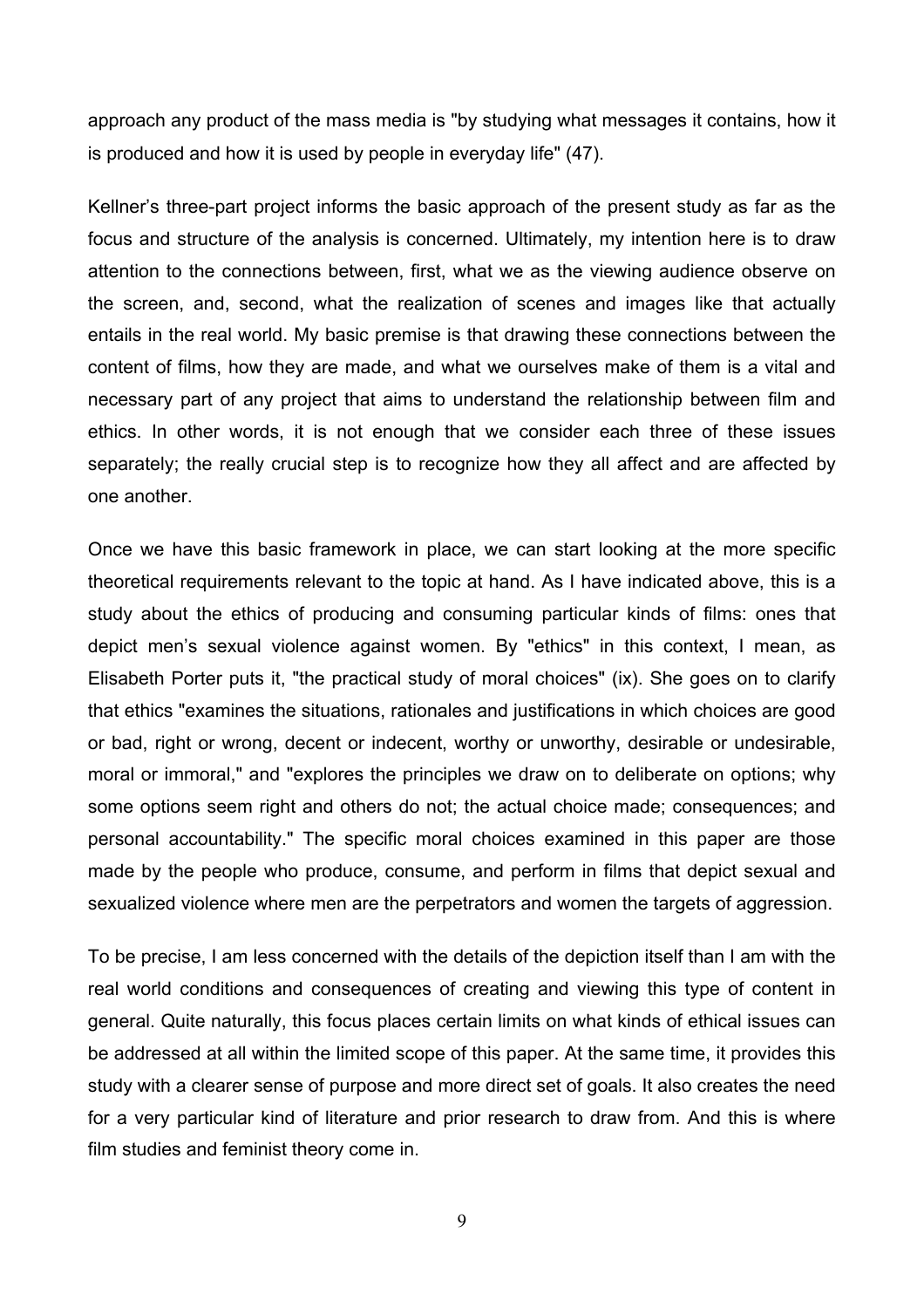There is no shortage of writing, both scholarly and non-scholarly, on the topic of film and ethics, and the philosophy of film more broadly. $3$  Unsurprisingly, the specific focus and angle of these studies varies greatly. Some common themes include, for example, the depiction of specific moral dilemmas or social issues in film, the eternally controversial issue of film censorship, and the aesthetic value of cinema compared to other, more traditional forms of art and creative expression. At times, the way films are made is taken into consideration in addition to the finished product itself; at others, the emphasis is on the ethical role and responsibility of the viewer who consumes and helps create the demand for certain types of films.

As far as the present study is concerned, issues related to film censorship, aesthetics, as well as depictions of specific social issues all come up at various points in the analysis. However, since I am most concerned with the ethics of producing and consuming scenes that depict sexual violence rather than the details of the scenes themselves, it is those studies that explore how films are made and later received by audiences that are ultimately the most relevant here. As an illustrative example, I refer to the work of film historian David Thomson, whose insights into the cultural significance of *Last Tango in Paris* specifically, as well as his analysis on the individual and societal impacts of the prevalence of screens and audiovisual media more generally played a crucial role in shaping the direction of the analysis. Another key figure is writer Susan Sontag, whose essays on the ethical dimensions of still photography proved useful in the context of our current discussion on the ethics of moving images as well.

Some of the most insightful and comprehensive analysis on the connections between sexually violent and exploitative content, the conditions of its creation, and the consequences of its public availability in the real world comes from feminist authors and activists who have written extensively on the subject of pornography. These feminist critiques of pornography, which first gained momentum in the latter half of the  $20<sup>th</sup>$  century. during what is widely known as the "second wave" of feminism, were perhaps most notably represented by the work of Andrea Dworkin and Catharine MacKinnon, who famously collaborated on a proposed anti-pornography civil rights ordinance in the United States in the 1980s (see Dworkin and MacKinnon; Vadas). More recently, a small group of

 $3$  See e.g. Carroll and Choi, Jarvie, and Teays for three very different perspectives on the relationship between film, ethics, and philosophy.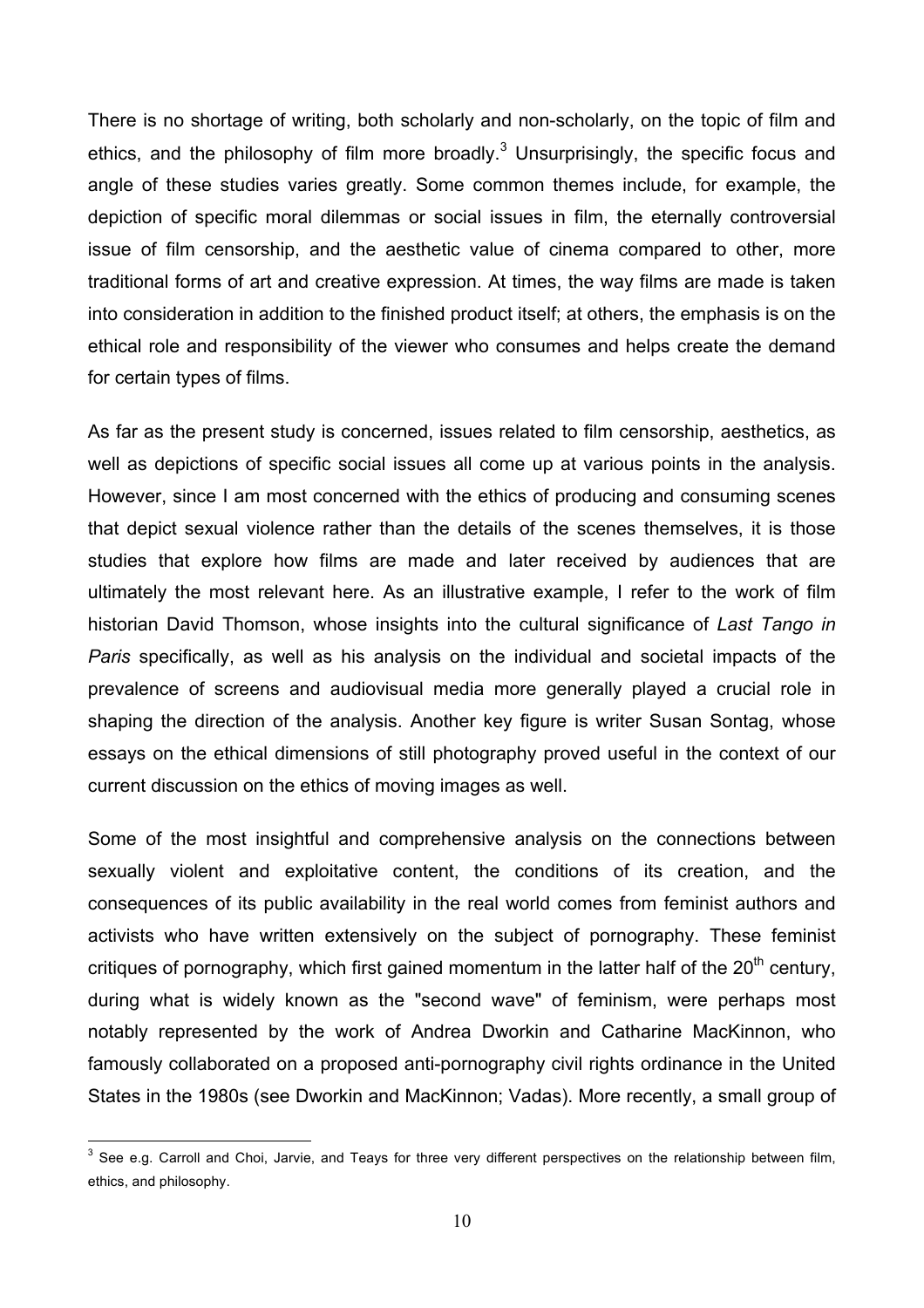authors and academics, including the abovementioned Gail Dines and Robert Jensen both of whom cite Dworkin as an influence—have continued to provide a specifically feminist critique of pornography as an inherently exploitative industry and institution. What distinguishes these more recent critiques from the earlier works is that they tend to focus on the vast technological changes and subsequent exponential growth of the pornography industry in the decades since feminists first became vocal about this issue in the 1970s and 1980s.

To be clear, by drawing on this feminist work on pornography, I do not intend to suggest that the ethical issues involved in that context are exactly the same as in the case of sexually violent scenes in mainstream films, such as *Last Tango in Paris*. The significant difference is, of course, that in the latter instance, the sex acts are simulated; in the former, they are not. Clearly, when we are talking about the ethics of producing and consuming filmed depictions of sexual violence against women, this is no minor detail. The reason I deem it important to draw these parallels nonetheless is that, if anything, recognizing the problems that arise even when the filmed performers are only pretending just serves to amplify how serious these issues become when the painful and humiliating acts we see are really real. For this reason, it seems not only strange but also dishonest to talk about the sexual exploitation of actresses in mainstream films without acknowledging the fact that there is a whole multi-billion-dollar industry<sup>4</sup> built on un-simulated acts of sexual aggression against women presented as entertainment.

Throughout the analysis, I quote some of these authors and others, often at some length. My intention is to present the relevant ideas of these writers and thinkers in their proper context, to the extent that I am able. Moreover, the idea here is to bring attention to the fact that most if not all of the ethical questions raised in this paper have in fact been acknowledged and addressed for decades by a diverse group of authors from a variety of different fields. This makes it all the more conspicuous that much of the public discourse

<sup>4</sup> According to Dines, "Though reliable numbers are hard to find," as of 2006, "the global industry has been estimated to be worth around \$96 billion … with the U.S. market worth approximately \$13 billion," which means that "pornography revenues rival those of all the major Hollywood studios combined" (47). The revenue figures cited by Jensen are \$57 billion for the global pornography industry, and "\$10 billion or higher" for the United States (80). However, he goes on to add that, "Because there is no way to chart the amount of money generated by pornographic websites, and other segments of the industry are almost as difficult to track, any estimates of the industry's revenues are rough and may well be low." For more on the business of pornography, see Dines 47-58, and Jensen 79-82.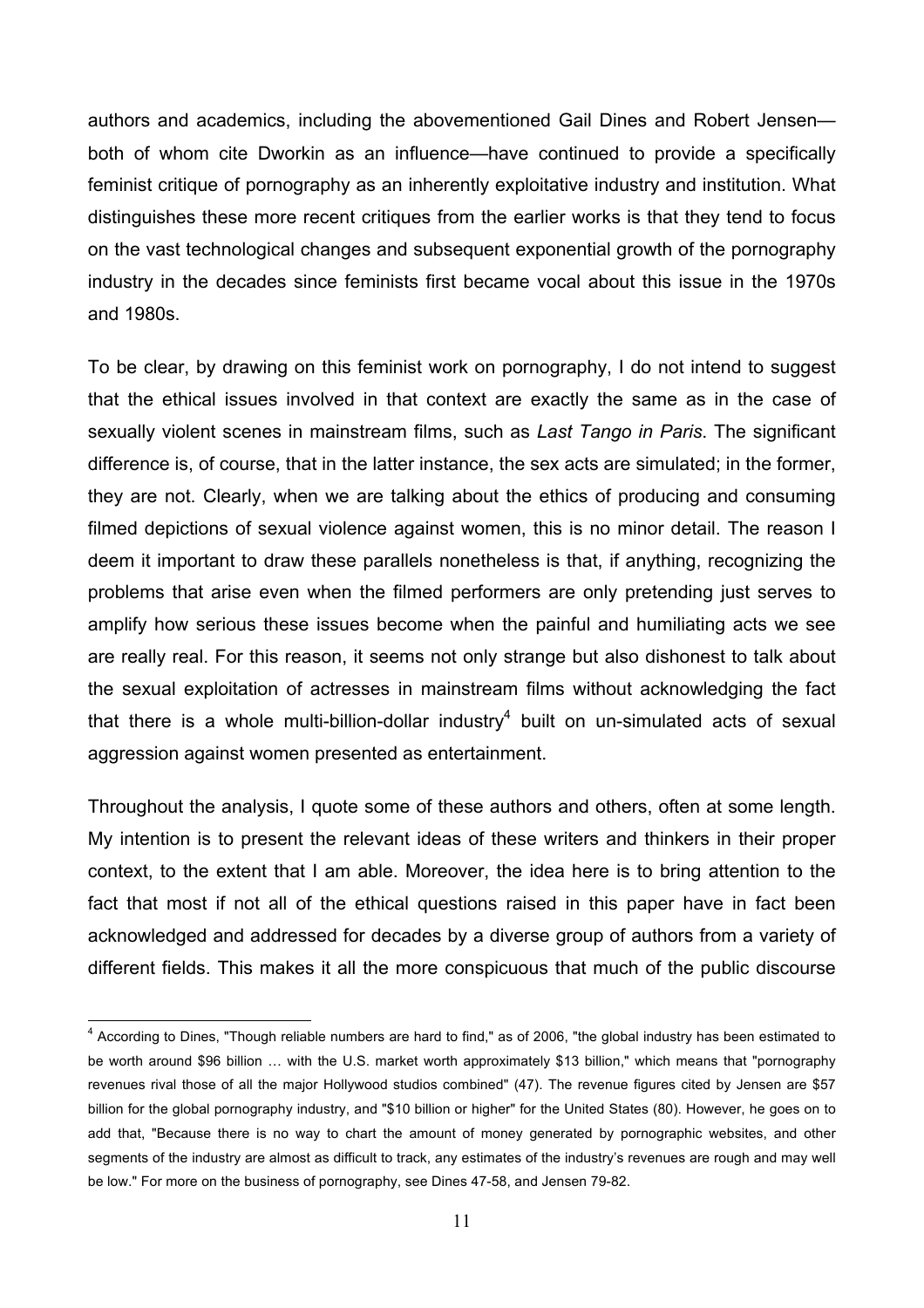around the recent #MeToo movement, as well as individual cases such as *Last Tango in Paris* has, for the most part, ignored a lot of these same issues, as though this rich body of theory and analysis did not exist. By bringing the insights of these very different writers and thinkers together in this one paper, I hope to help facilitate a deeper, more comprehensive discussion on this topic—one that is not afraid to draw the connections between the sexual violence we see on the screen and the exploitation involved in the creation of such content, and that will not shy away from addressing the implications of the prevalence of filmed sexual violence against women in our culture, from online pornography to much of mainstream entertainment. All too often, these issues are treated—if indeed they are acknowledged at all—as though they are wholly separate and unrelated to one another.

#### 2.2 Approach

Before we take a closer look at the case of *Last Tango in Paris*—which in itself serves as an introduction to the analysis to follow in chapters 4 and 5—it seems appropriate to provide a brief outline of the approach to the topic of film and ethics adopted in this study. This should give the reader some idea of the overall structure and main focus of the analysis, as well as clarify how and why this present study both overlaps with and differs from some of the prior ones we have just discussed in the previous section. Outlining the approach further allows us to re-establish the primary goals of this paper, which I briefly hinted at in the introduction above.

This thesis is a study on the ethics of producing and consuming filmed depictions of men's sexual violence against women. My main concern is with the connection between the (supposedly) fictional violence we see on screen and the reality of what the creation of scenes that depict sexually degrading or abusive situations asks of the real human beings who are expected to act them out on camera. I consider these issues from the perspectives of those directly involved—the filmmaker and the performers—as well as of the viewer who consumes sexually violent or degrading content. The goal is to find and define the central ethical problems involved both in the production and the consumption of filmed depictions of sexual violence. Through this study, I hope to inspire the reader to think critically and consider new questions about the real world conditions and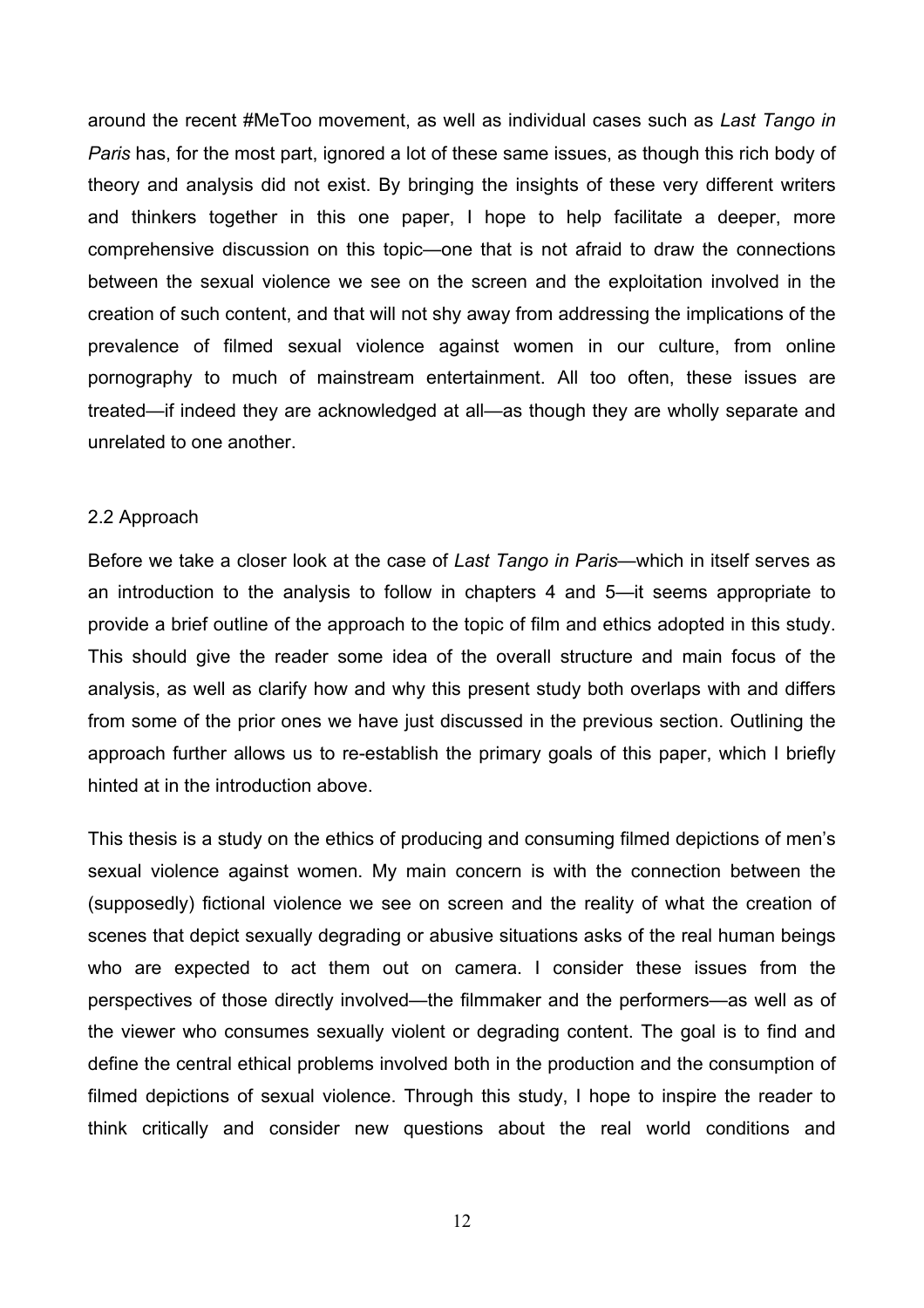consequences of presenting sexual degradation and violence against women as harmless entertainment and fantasy.

My approach to this topic is to analyze one famous example of a rape scene in light of what we now know about how it was made. The scene in question is from the 1972 film *Last Tango in Paris*, and the story behind it concerns the male director and lead actor's treatment of the actress before, during, and after the filming of that scene. The analysis in this paper focuses on the controversy surrounding these events. I start by looking at how much of the media reporting on this story chose to frame the absence of the actress's consent as the single biggest ethical problem involved in the case, before moving on to consider what was largely missing from that public conversation. By exploring one famous example of a rape scene and its filming conditions, I hope to identify some of the larger underlying issues that arise when filmed depictions of sexual violence against women are created and consumed in general, not just in the case of *Last Tango in Paris*. Furthermore, I encourage the reader to continue to reflect on these issues for themselves by presenting them, at the end of each section, with various ethical questions related to all the major themes covered during the course of the analysis.

Thus, on one level, this paper comprises an attempt to make sense of what happened on the set of *Last Tango in Paris*; specifically, to establish who did what to whom, what were the conditions that allowed these events to occur in the first place, and, finally, what the broader social and ethical implications of all of this ultimately might be. Here, I start with the premise that an individual case such as *Last Tango in Paris* reveals something crucial about the conditions and consequences of producing and consuming this type of content in general. At the same time, this or any other individual example can itself only be made sense of when we understand what film is, exactly, and how it functions as a medium; how films and audiovisual media in general shape our perceptions of fantasy and reality; and how each of us is implicated in the various ethical problems discussed in this paper as producers, performers, and consumers of sexually violent and degrading content. In short, with this paper, I am concerned with the general and the specific, as well as the connection between the two.

In addition to sexual violence, I talk a lot about degradation and humiliation in this study, often interchangeably. The reason for this becomes clear in chapters 3 and 5 where we take a closer look at the rape scene in *Last Tango in Paris*; as we shall see, humiliation of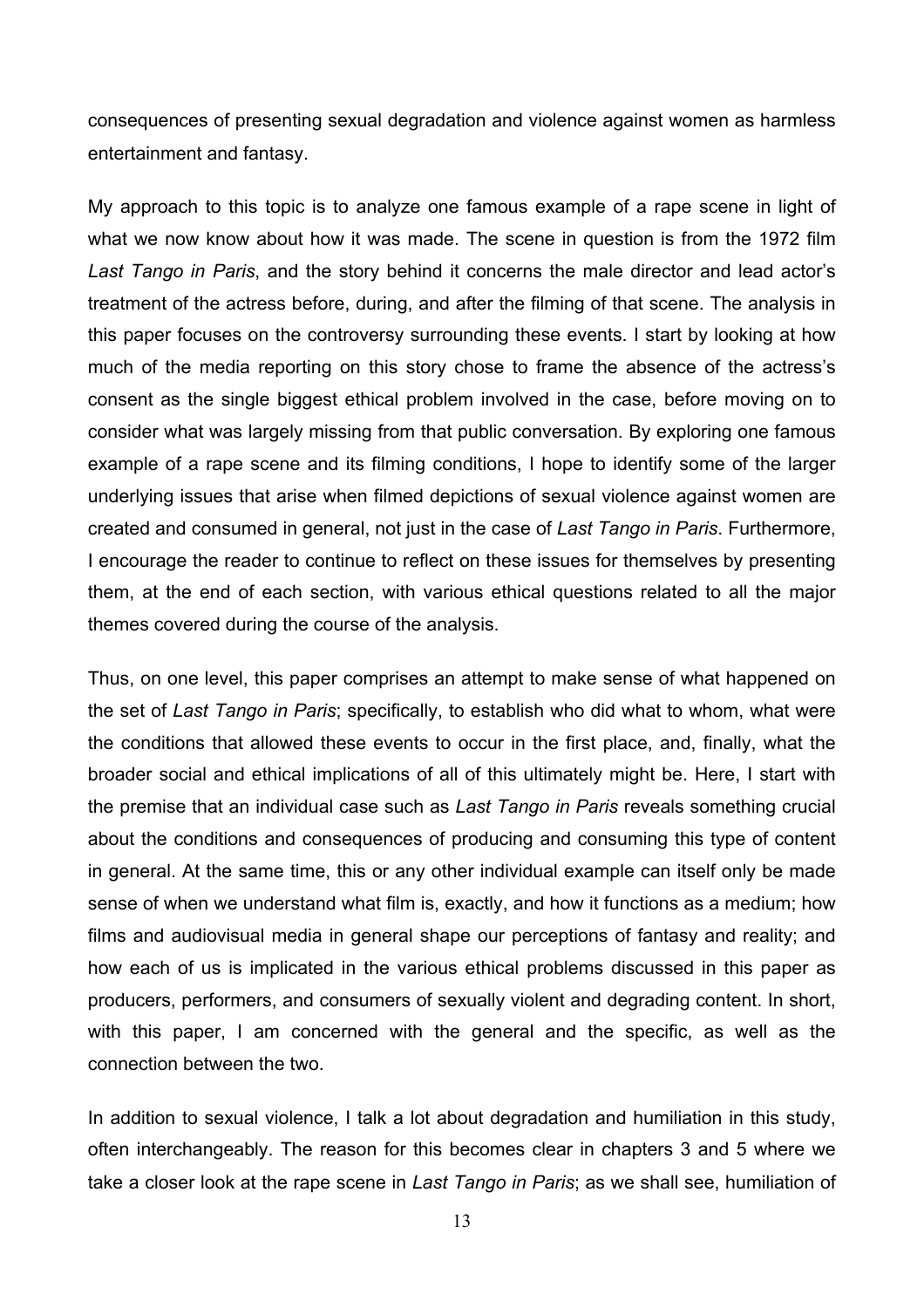the fictional female character within the story of the film, as well as of the real woman portraying her in real life, is, to a large extent, what made the film and the rape scene in particular so controversial in the first place. In other words, it was not just the fact that the scene depicted a rape that a) made Bertolucci want to film it the way he did, b), made the scene so notorious among audiences, and c) made Schneider so upset about being essentially coerced into filming it; it was that additional aspect of humiliation that was as least as important as the rape itself. Part 3 of chapter 4 explores the meaning and significance of humiliation in particular, specifically in the context of sexually explicit and violent content. I argue that it is not only justified but also necessary to include degradation and humiliation in our discussion on the ethics of producing and consuming filmed depictions of sexual violence because, as we shall see, even when the actual physical violence is simulated, the humiliation is real. It is worth noting, however, that the connection and distinction between sexual violence and degradation is highly contested, not least among scholars.<sup>5</sup>

I should also clarify that this is not a study on the portrayal of rape in film. What this means as far as the approach is concerned is that I shall not be analyzing any specific scenes or films—including *Last Tango in Paris*—to determine what type of messages they send about the perpetrators or the victims of rape, or about the act itself. Thus, if we go back to Kellner's three-part approach to media analysis outlined in section 2.1, the main focus of this paper is on the production and consumption of film, more so than on textual analysis. Needless to say, however, that in order to talk about sexually violent scenes at all—or, indeed, about filmed footage of any kind—the specific content of those scenes has to be taken into consideration. My intention is, then, is not to imply that the depictions themselves do not matter; instead, I simply wish to examine what the production of any graphic and/or extended scenes that depict sexual violence, degradation, and humiliation means in the real world—for those who produce and perform in these scenes, as well as those who watch or simply live surrounded by them—quite apart from the details or perceived artistic value of this or that individual scene or depiction.

It is also worth noting that this paper is not and does not purport to be a work in psychology or sociology; I am not attempting to, for example, discover the motivations of

 $5$  For more on this topic, see Bridges et al. 1066-68.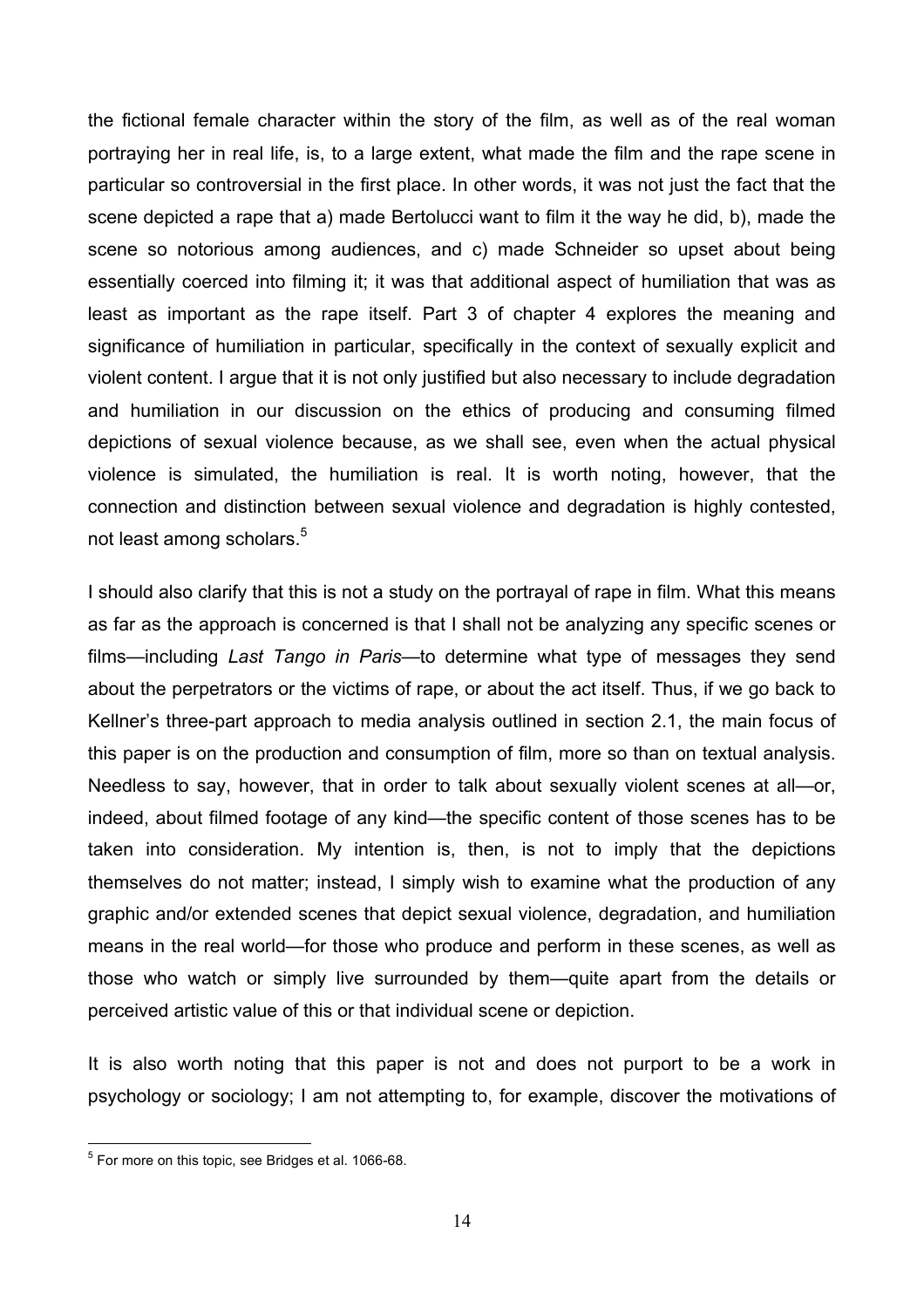men who exploit women under the guise of filmmaking, or the psychological effects of that behavior on the women involved, or to show the impact witnessing scenes depicting sexual violence against women has on any particular groups or individuals in the real world. In fact, this paper is not really trying to prove anything, per se, about the individual case of *Last Tango in Paris*, or about the conditions and consequences of filming and viewing sexually violent content in general. My intention instead is to formulate and ask questions that, hopefully, inspire the reader to think critically about the ethical implications of a widely publicized incident that most of the mainstream media chose to frame in such a way that, as I argue, leaves little room for such deeper considerations. At the same time, I fully recognize that this is just one of many possible approaches to this one case and this overall topic, and would certainly welcome any future studies that adopt a drastically different theoretical framework and methodology.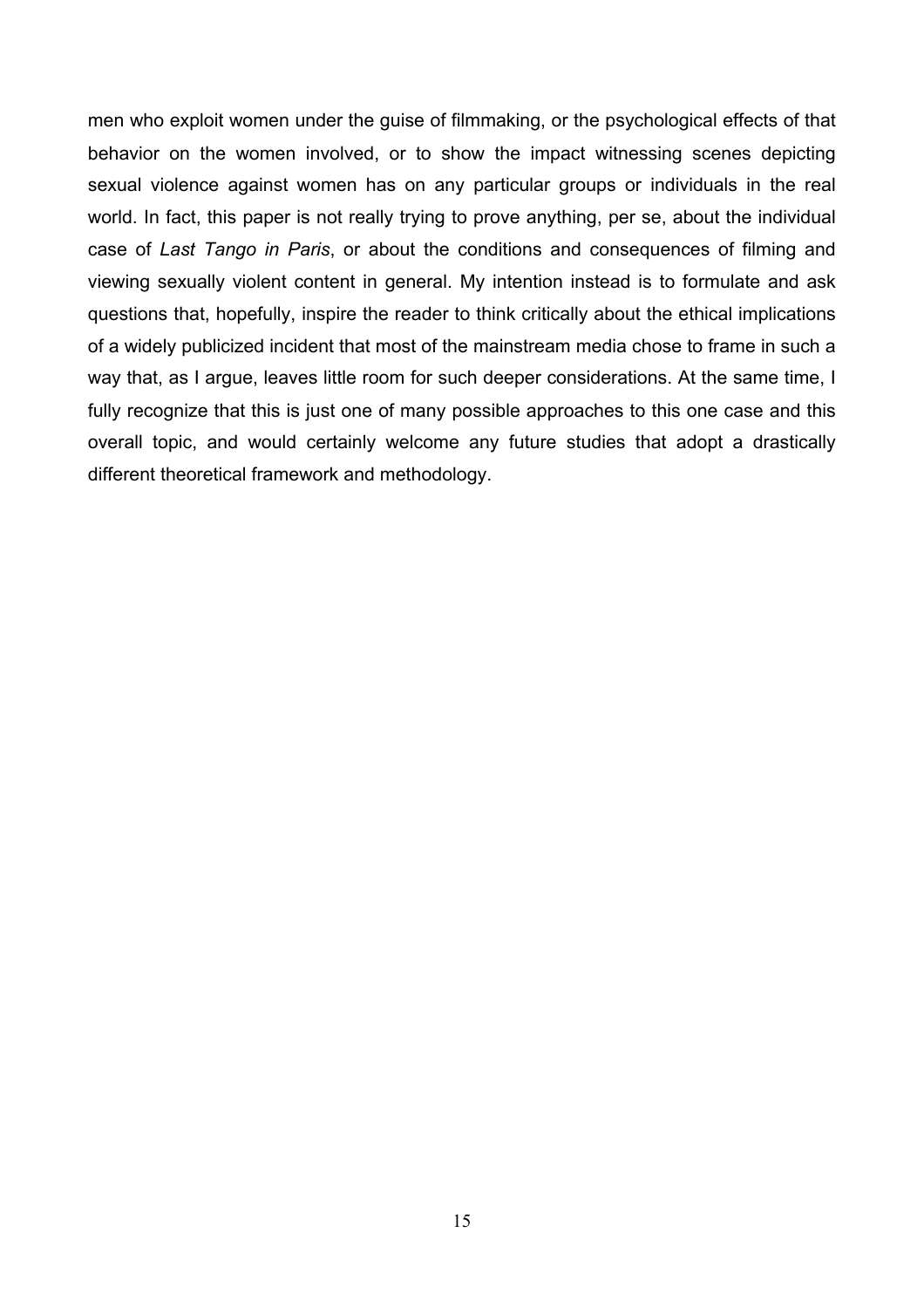#### **3.** *Last Tango in Paris* **and the "non-consensual rape scene"**

To keep any discussion on big philosophical or ethical questions from becoming too abstract and theoretical, real world examples are both useful and, I would argue, necessary. Furthermore, considering that the one of the main concerns of this entire paper is our perceptions of reality and how the media we consume shapes those perceptions, the importance of concrete examples seems particularly relevant here. As we have already discussed above, the primary example referred to throughout this study and serving as the starting point to the analysis is the 1972 drama *Last Tango in Paris* (original French title *Ultimo tango a Parigi*), and the controversy surrounding director Bernardo Bertolucci and actor Marlon Brando's treatment of actress Maria Schneider during the filming of a rape scene. Section 3.1 of this chapter introduces that film in context, while section 3.2 delves deeper into the more recent controversy concerning its filming conditions. The latter section in particular offers some insight into what makes *Last Tango in Paris* especially relevant to the main concerns of this paper, as well as some indication of the direction the analysis in chapters 4 and 5 will take.

It should be noted, again, that the purpose of this study is not to provide an in-depth analysis of that—or any other—individual film, or to pick apart its storyline, performances, and aesthetic merits, for example. Instead, the point of using this example is to draw attention to the connection between the abuse in the fictional story of the film and the exploitation involved in its realization for the screen. For this reason, no detailed, sceneby-scene plot synopsis of the film is necessary here, and would, if anything, end up derailing rather than advancing the conversation on the ethics of producing and consuming sexually violent scenes specifically. With *Last Tango in Paris*, our focus stays mostly on just one, particularly infamous scene; more specifically, on those recent revelations about its filming conditions, which single-handedly managed to make the once scandalous film newsworthy again, over four decades after its first premiere.

One last thing to point out before we get into the film itself is that the details of what happened on the set of *Last Tango in Paris* are neither trivial in themselves nor irrelevant in the context of this present study in particular. What I mean by this is that everything, from the details of the plot and the particular demands those details placed on the performers, to the respective role and status of the two men and the one woman involved, and, finally, the way each of them spoke and were themselves spoken of in the press in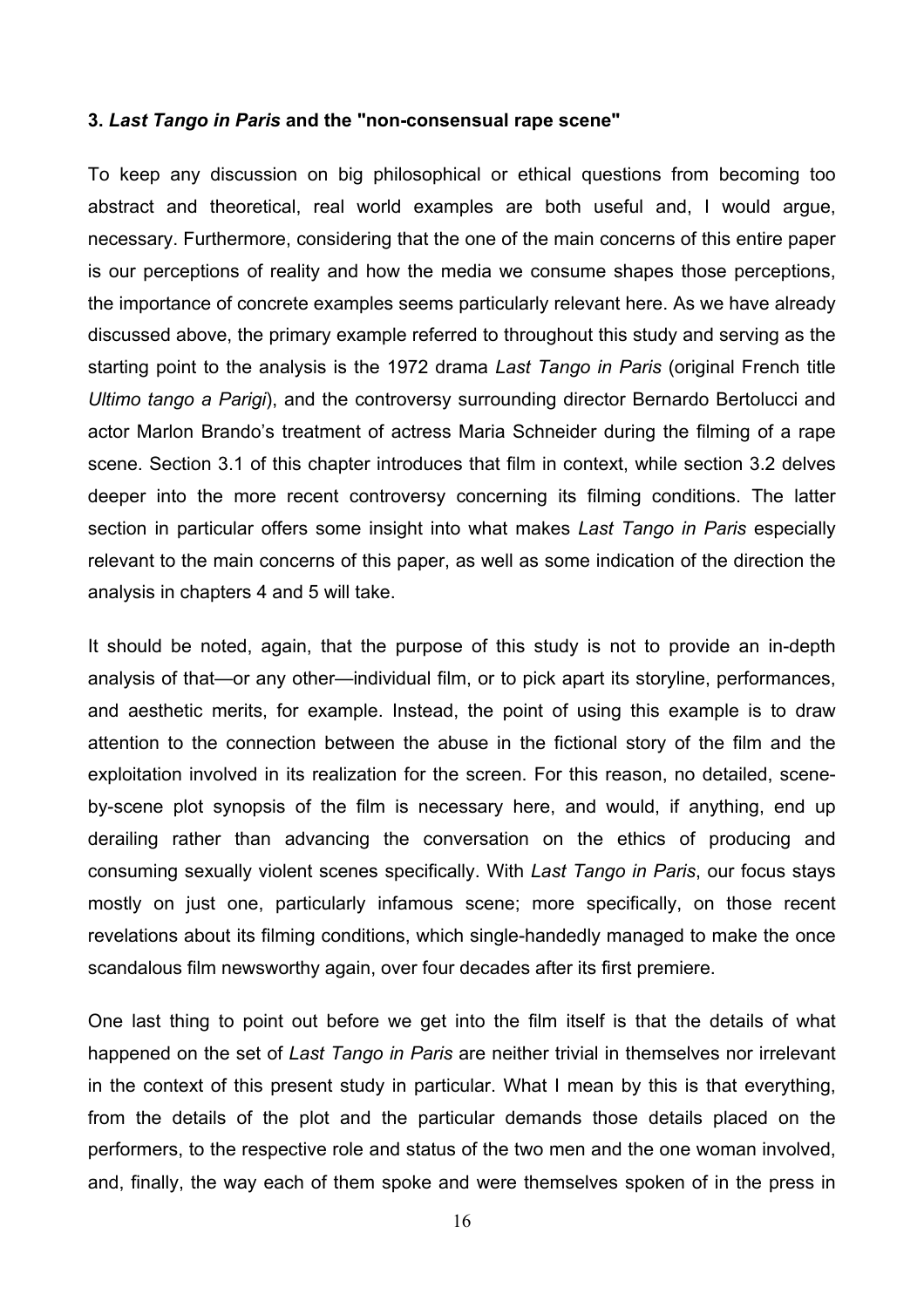relation to these events later on, is in itself significant and worthy of our serious consideration. As we shall see, it is precisely the details such as this that ultimately enable us to take an individual case like *Last Tango in Paris* and see it as part of a wider, predictable pattern of systemic exploitation of women, in and outside of the film industry. Without drawing these connections, what we are left stuck with is an apparently endless list of seemingly isolated—though curiously similar—incidents, with no way to make sense of them, or, crucially, to keep them from happening, over and over again, in the future.

## 3.1 The film

*Last Tango in Paris* tells the story of Jeanne (played by Maria Schneider) and Paul (Marlon Brando), a young French woman and an American widower some 20 years her senior, respectively, who have sex within minutes of first meeting each other in a vacant Paris apartment in Paris. Two complete strangers, they part ways not knowing anything about the other, not even their names. Most of the rest of the film's over two-hour running time is devoted to a number of similar anonymous encounters between Jeanne and Paul in that same apartment where they first met. As the audience, we also get a glimpse of their separate lives: Paul grieving the loss of his wife who has recently committed suicide and had been having an affair of her own, and a less-than-enthusiastic Jeanne preparing for her own marriage to a young French documentary filmmaker. However, on Paul's insistence, the two agree not to reveal any such details of their past or present lives to each other, or to disclose their affair to anyone else.

From the start, his manner is controlling and domineering, even sadistic towards the much younger Jeanne. As the film progresses, the sex he imposes on her grows more and more degrading and abusive. In a particularly harrowing scene during the second half of the film, he pins her down and rapes her on the floor of the Paris apartment. This, however, does not mark the end of their encounters. Eventually, it is Paul who leaves Jeanne, only to return shortly thereafter, eager to keep the affair going. Suddenly, he wants to share all the dark details of his own life with her, though he still insists they should not reveal their names. After some hesitation, she, in turn, tells him it is over between them. Paul refuses to accept this. In the final scene of the film, he follows Jeanne home to her apartment, where she picks up a gun and shoots him. Just before he dies, she lets him know her name. Paul, for his part, never does reveal his own name.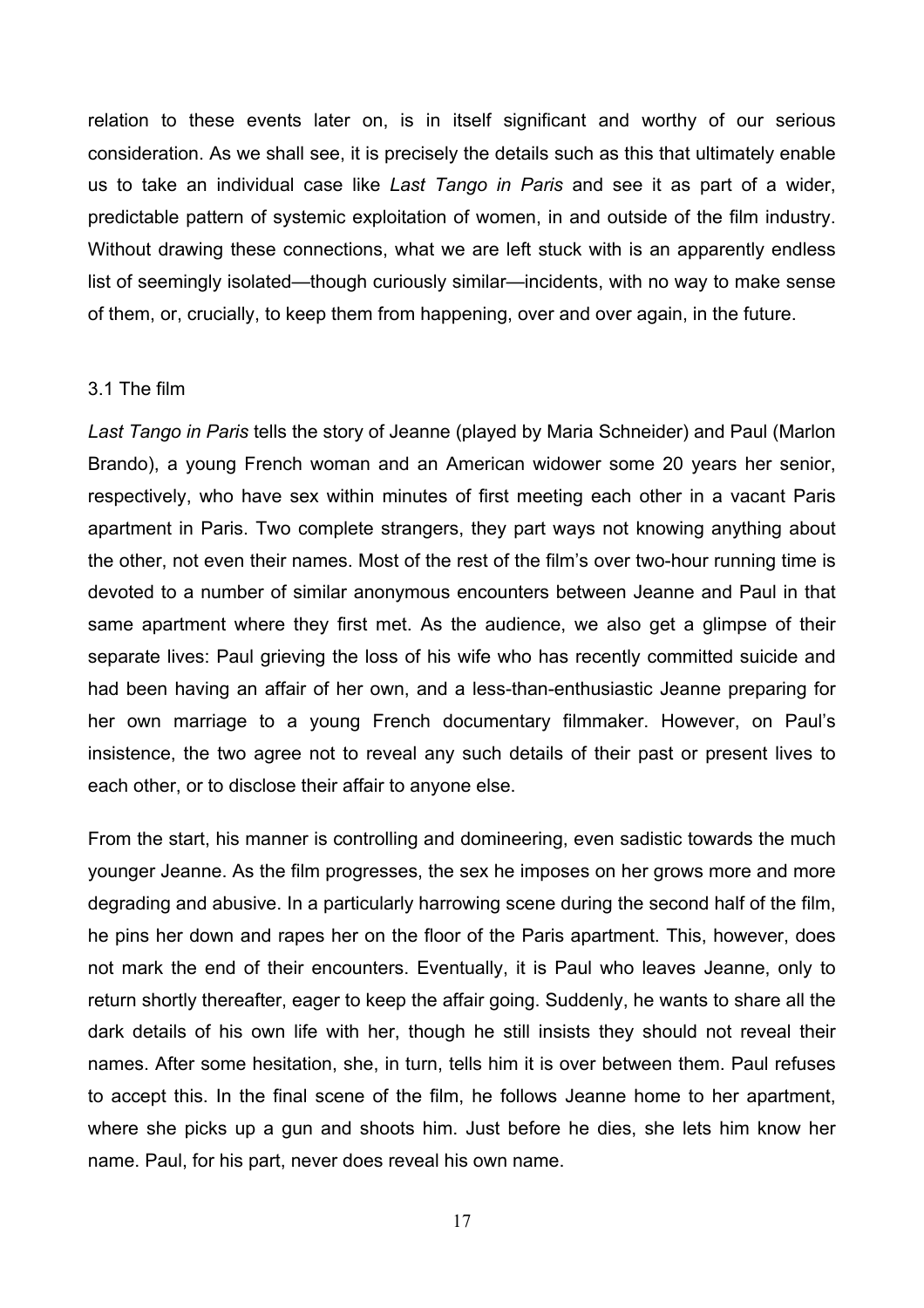When it was first released in 1972, *Last Tango in Paris* was what Morandini refers to as a "clamourous *succès de scandale*" (44). The main selling point of the film—its sexual explicitness and multiple scenes of female nudity—was also the source of much controversy at the time and for many years afterwards. In the United States, *Last Tango in Paris* was granted the notorious adult-only X rating—in Lyons's words, "the designation for hard-core pornography and extreme violence" (69)—while in Bertolucci's home country of Italy, it was banned for 15 years, in addition to the director having his civil rights revoked for a time on account of the film (Morandini 44, Thomson 377). Such efforts to suppress the film, however, did not prevent *Last Tango in Paris* from becoming a commercial success (Lyons 202).

Far from being an isolated example in this sense, *Last Tango in Paris* is, if anything, representative of a trend in both Hollywood and world cinema at a time when the rules of what could and could not be shown on screen were being seriously rewritten. Perhaps the single most indicative example of these broader cultural developments is the fact that 1972 was also the year that saw the release of *Deep Throat*, which was, as film scholars Linda Williams and David Thomson among others have pointed out, one of the very first hardcore pornographic films to achieve significant mainstream success (Williams 98–100, Thomson 426–427). As with *Last Tango in Paris*, what that film in all the years since has become known for—at least as much as for the sexual content itself—is the abuse and exploitation of its lead actress, Linda Boreman (better known as Linda Lovelace), by the men who produced and profited from the film, most notably her then-husband, Chuck Traynor (Dworkin and McKinnon 69, Thomson 427).<sup>6</sup> This is another example of how the issues brought to wide public attention by the recent #MeToo movement are, in fact, anything but new.

As for the reputation of *Last Tango in Paris*, rumors persisted for years that the sex scenes between Schneider and Brando were un-simulated, despite consistent accounts to the contrary by Bertolucci and the actors themselves (see Das, Thomson 373-379); in his 1994 autobiography, Brando mentions the rape scene specifically when he says: "Bernardo wanted me to make love to Maria Schneider to give the picture more authenticity. But it would have completely changed the picture and made our sex organs

<sup>-&</sup>lt;br>6  $6$  For a detailed account on Boreman's experiences, see Lovelace with McGrady.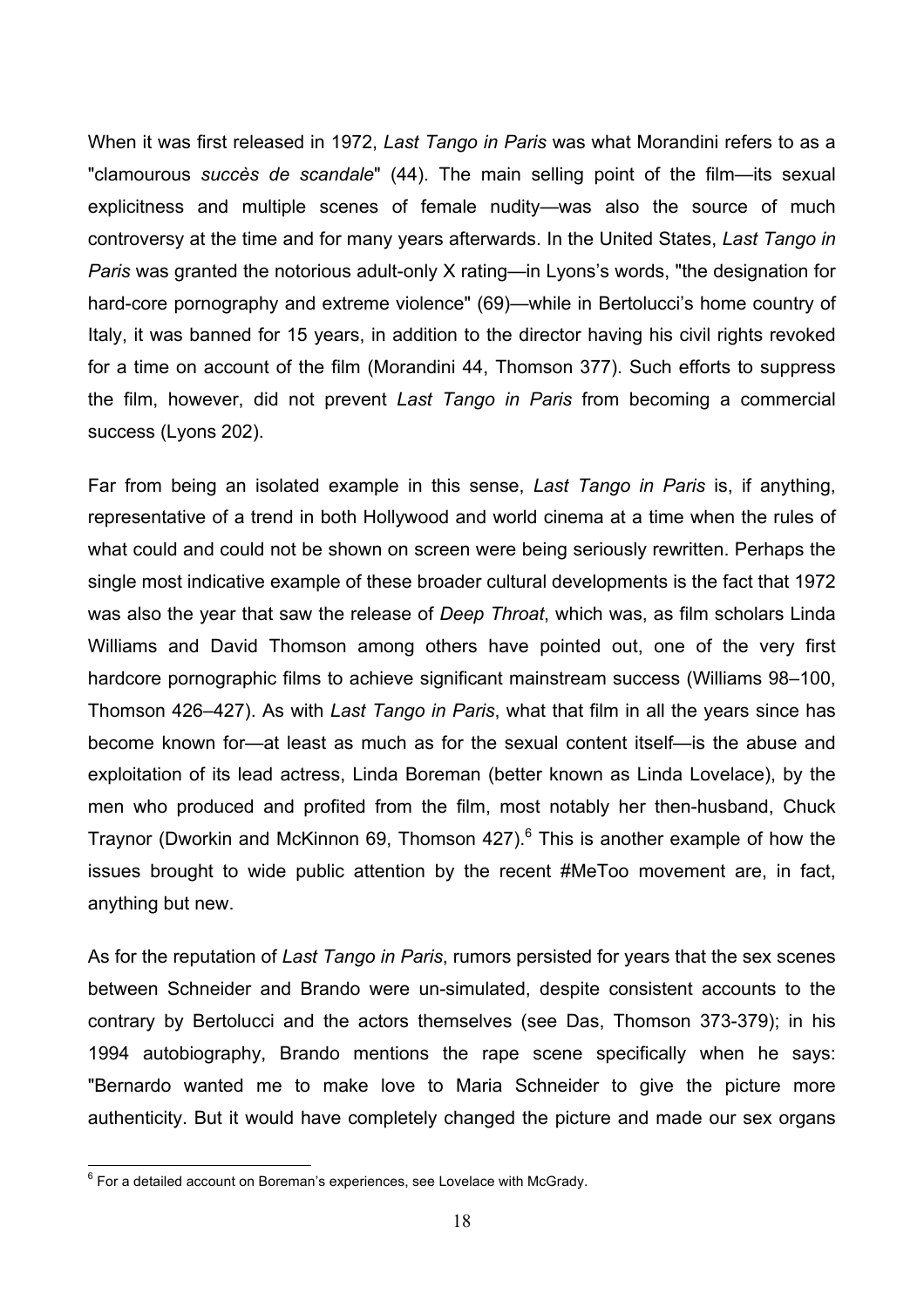the focus of the story, and I refused. Maria and I simulated a lot of things, including one scene of buggering in which I used butter, but it was all ersatz sex" (Brando with Lindsey 425).<sup>7</sup> The star power of Brando, who earlier that same year had managed to resurrect what was by then a veining career by appearing in the enormously successful first *Godfather* film, was sure to increase public interest in *Last Tango in Paris*, which otherwise may well have remained an obscure oddity of European art-house cinema of the early 1970s.

Also key to understanding the international success of the film is the fact that despite it being a French-Italian co-production, *Last Tango in Paris* was mostly an English-language film (with a fair amount of French dialogue) whose budget and profile received a significant boost from the involvement of some American funding via the United Artists production company (Balio 64); Gomery argues that the film was really an example of what he refers to as a "Hollywood-sponsored cross-bred work," because the supposedly French partner, Productions Artistes Associes, was actually a subsidiary of United Artists, a Hollywood company (183). For our purposes, this is worthy of note not just because of the role the financing played in the film's eventual success, but also because it means that the problems involved in the production of the film cannot be easily categorized or explained away as belonging strictly to a specific cultural context, and, as such, being unrepresentative of how films are made elsewhere, outside of that narrow context. As for what those problems were, exactly, we shall now explore in more detail.

## 3.2 The controversy

Maria Schneider was 19 years old in 1972, and largely unknown. *Last Tango in Paris* was the film that made her famous, and would remain by far her best-known work until the end of her life in 2011. In the decades in between, Schneider would make no secret of the fact that both the filming and release of *Last Tango in Paris* were highly unpleasant experiences for her. The fact that the film had made her a celebrity meant, among other things, that forever after she would be associated with an experience and a role she was

 $\frac{1}{7}$ <sup>7</sup> In his book, Brando goes on to say, "Last Tango in Paris required a lot of emotional arm wrestling with myself, and when it was finished, I decided that I wasn't ever going to destroy myself emotionally to make a movie. I felt I had violated my innermost self and didn't want to suffer like that anymore" (426). Brando does not mention his and Bertolucci's treatment of Schneider during filming.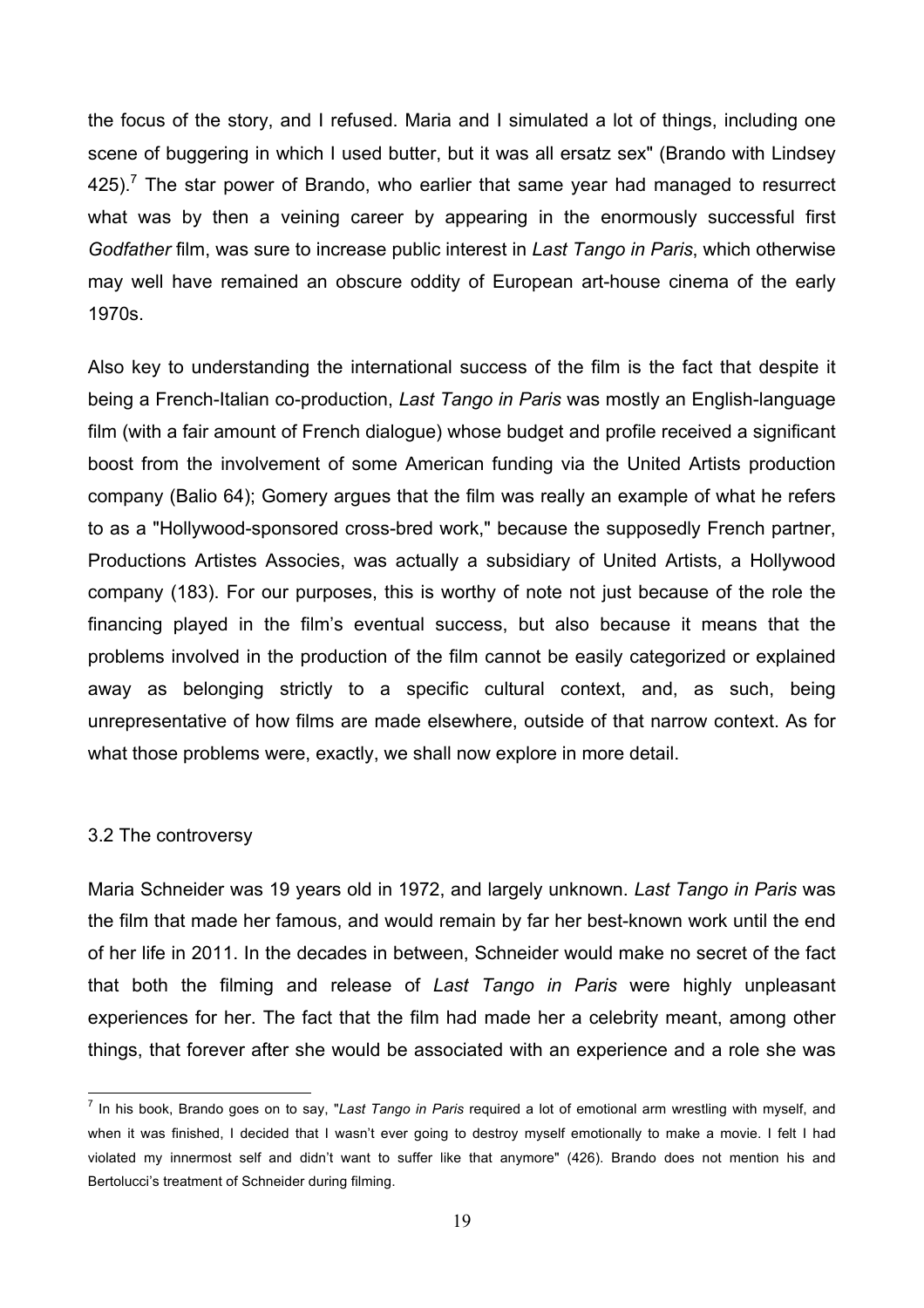determined never to repeat or play again. For years in interviews she would speak frankly of her disillusionment with the film industry in general and her *Last Tango* director in particular. With regards to her experiences of working with Bertolucci, the filming conditions of the most infamous scene in the most famous film either of them ever made, as well as her own subsequent personal breakdown, a 2007 interview she did with Lina Das of the British tabloid newspaper the *Daily Mail* remains particularly revealing.

In the interview, she discusses the scene where Paul, the Marlon Brando character, rapes Jeanne, the part played by Schneider herself. The scene, which comprises the culmination of increasingly degrading sexual acts he subjects her to throughout the film, involves him pinning her down to the floor of the vacant apartment where the two have conducted their entire affair, and using a stick of cold butter as a lubricant before he anally rapes her, almost fully clothed. According to Schneider, this particular scene was Brando's idea and did not appear as such in the script of the film. In other words, she came to the scene unprepared. She goes on to describe the experience in more detail:

They only told me about it before we had to film the scene and I was so angry. I should have called my agent or had my lawyer come to the set because you can't force someone to do something that isn't in the script, but at the time, I didn't know that. Marlon said to me: 'Maria, don't worry, it's just a movie,' but during the scene, even though what Marlon was doing wasn't real, I was crying real tears. I felt humiliated and to be honest, I felt a little raped, both by Marlon and by Bertolucci. After the scene, Marlon didn't console me or apologise. Thankfully, there was just one take. (Das)

On her decision to accept the role, Schneider comments, "I was so young and relatively inexperienced and I didn't understand all of the film's sexual content. I had a bit of a bad feeling about it all." She also talks about her discomfort with the instant fame that came with all the media frenzy surrounding the film. According to Schneider, it was this unhappiness that ultimately led to her to the serious problems with drug addiction, suicide attempts, and other self-destructive behavior she struggled with for years after the release of *Last Tango in Paris*. She goes on to say that while she and Brando did manage to develop and maintain a friendship that lasted until his death in 2004, she never forgave Bertolucci, who, alongside Brando, "made a fortune from the movie," while the then unknown Schneider earned "about £2,500."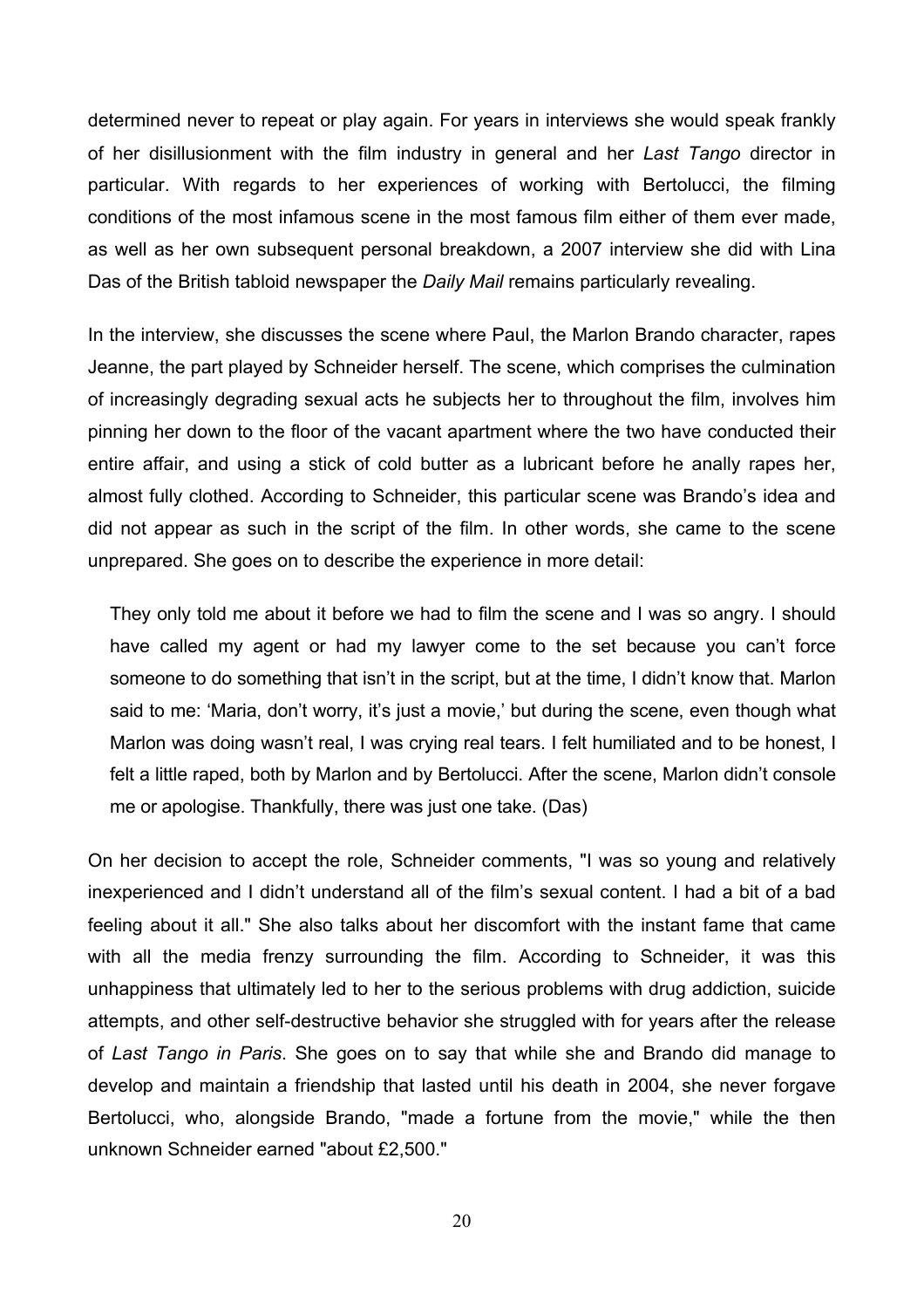When Schneider herself passed at the age of 58 in 2011, the obituaries invariably focused the film that had made her famous 40 years earlier: some of the headlines included, "'Last Tango in Paris' Star Maria Schneider Dies" (Saperstein), "Maria Schneider, Actress in 'Last Tango,' Dies at 58" (Grimes), and "Maria Schneider dies at 58; actress in 'Last Tango in Paris'" (McLellan and Los Angeles Times). Notably, many of the pieces written mentioned the *Daily Mail* interview and other similar ones she had given over the years, thus making Schneider's low opinion of the film and its director—who was nearly 70 at the time of her death and still working<sup>8</sup>—abundantly clear. At the same time, these obituaries helped cement the fact that the very film she so hated making and that had brought her so much personal hardship over the years would be just about the only thing she would be remembered for, even in death.

In 2013, there was another interview, this time with the director rather than the star of *Last Tango in Paris*. As a guest on *College Tour*—a Dutch television show where prominent national and international figures from many different fields are interviewed by host Twan Huys in front of a live audience of college students—Bertolucci talked about Schneider, who by then had passed, and the infamous scene that had irrevocably destroyed what was already a strained relationship between the two. In this televised interview, Bertolucci gave the following account of the events:

Poor Maria. She died two years ago, I think. And I was incredibly sad. After the movie we really didn't see each other because she was hating me. The scene you have just seen before, which is called the sequence of the butter, is an idea that I had with Marlon in the morning before shooting it. It was in the script that he had to rape her in a way. And we were having, with Marlon, breakfast on the floor of the flat where we were shooting. And there was a baguette and there was butter, and we looked at each other and without saying anything, we knew what we wanted. But I've been in a way horrible to Maria because I didn't tell her what was going on, because I wanted her reaction as a girl, not as an actress. I wanted her to react humiliated… if it goes on, she shouts, "No, no…" And I think that she hated me, and also Marlon, because we didn't tell her, and there was that detail of the butter used as a lubricant. And I still feel very guilty for that. ("Bertolucci over Maria Schneider")

<sup>-&</sup>lt;br>8  $8$  Bertolucci himself died in late 2018. He was 77 at the time (Izadi).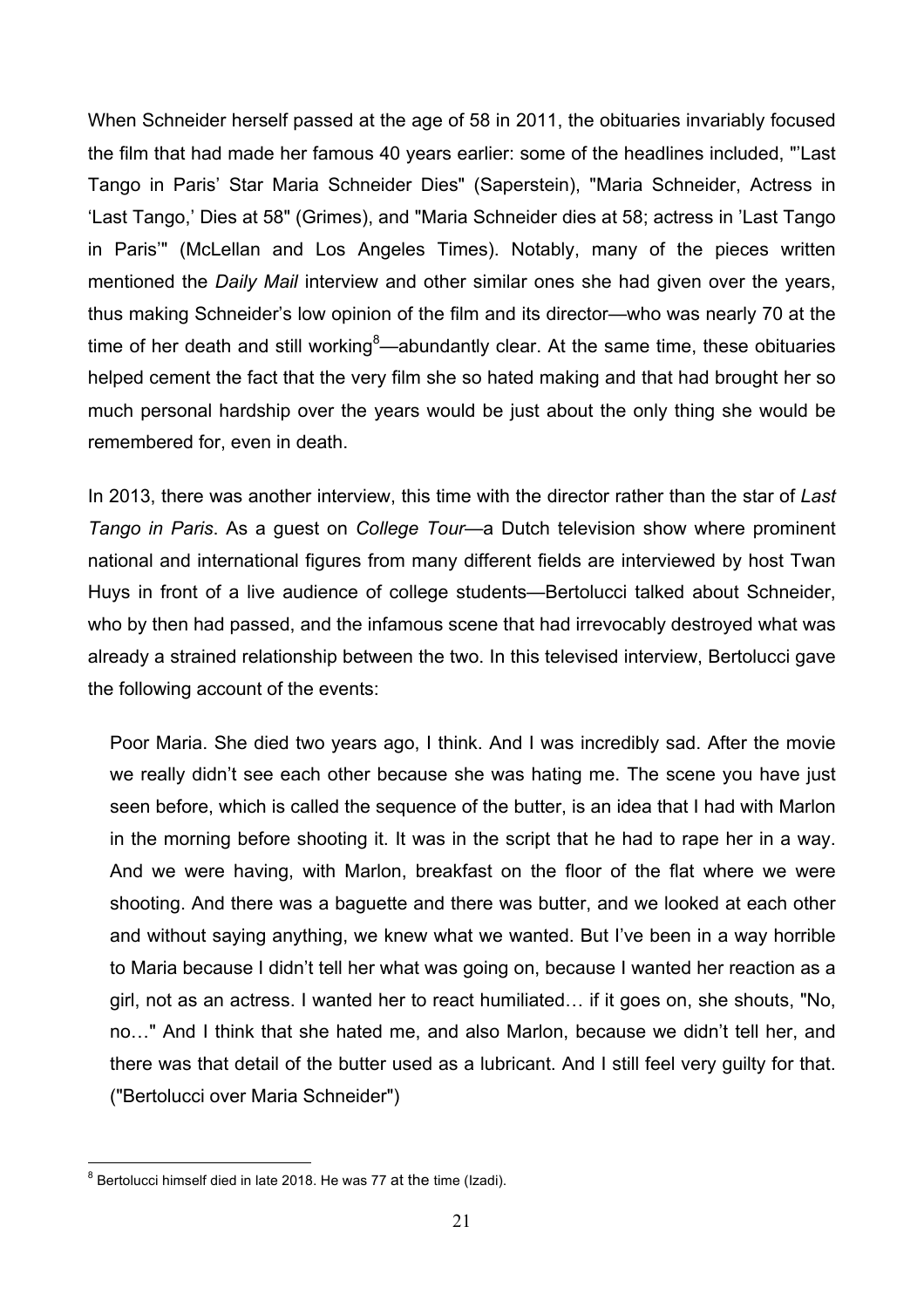When asked whether he regretted filming the scene the way he did, Bertolucci responded:

No, but I feel guilty. I feel guilty, but I do not regret. You know, to make movies, sometime, to obtain something, I think that you have to be completely free. I didn't want Maria to act her humiliation, her rage. I wanted Maria to feel, not to act, the rage and the humiliation. Then she hated me for all her life.

Although Bertolucci's remarks got some press coverage in his native Italy, they received little in the way of international media attention back in 2013; this was also the case with other, similar interviews he gave around this time to newspapers such as *The Guardian* in the UK (Macnab). Three years later, this would change. In early December 2016, the portion of the *College Tour* interview where the director discusses the filming of the rape scene resurfaced, and was quickly picked up by various media outlets across the globe. Now, Bertolucci and Brando's conduct towards Schneider was being almost universally condemned as not only unprofessional and inappropriate, but as completely unacceptable and inexcusable.

The angle in these articles was invariably the same: that the director and male star had neglected to obtain the actress's consent to film the rape scene as they envisioned it, and that this lack of consent on her part was what ultimately made the whole matter so shocking and worthy of our collective attention and outrage. This emphasis on the issue of consent was made clear enough by the headlines alone: "The Rape Scene in Last Tango in Paris Was Not Consensual" (Evans), "'Last Tango in Paris' Rape Scene Was Not Consensual, Director Bernardo Bertolucci Admits" (Kelley), "Last Tango in Paris director suggests Maria Schneider 'butter rape' scene not consensual" (Malkin), and "Bertolucci Admits He Conspired to Shoot a Non-Consensual Rape Scene in 'Last Tango in Paris'" (Kahn), just to give a few representative examples.

The *Daily Mail*, the very same tabloid that nine years earlier had published an interview where Schneider herself discussed these very same events in detail, now ran the headline, "Last Tango in Paris rape scene WAS non-consensual: Director admits in newly unearthed interview that he wanted actress Maria Schneider to feel "rage and humiliation" (Michallon), which had the effect of implying—intentionally or not—that her account only became credible once Bertolucci confirmed it, more or less, with a public statement of his own. As for the whole notion of the "non-consensual rape scene," referred to over and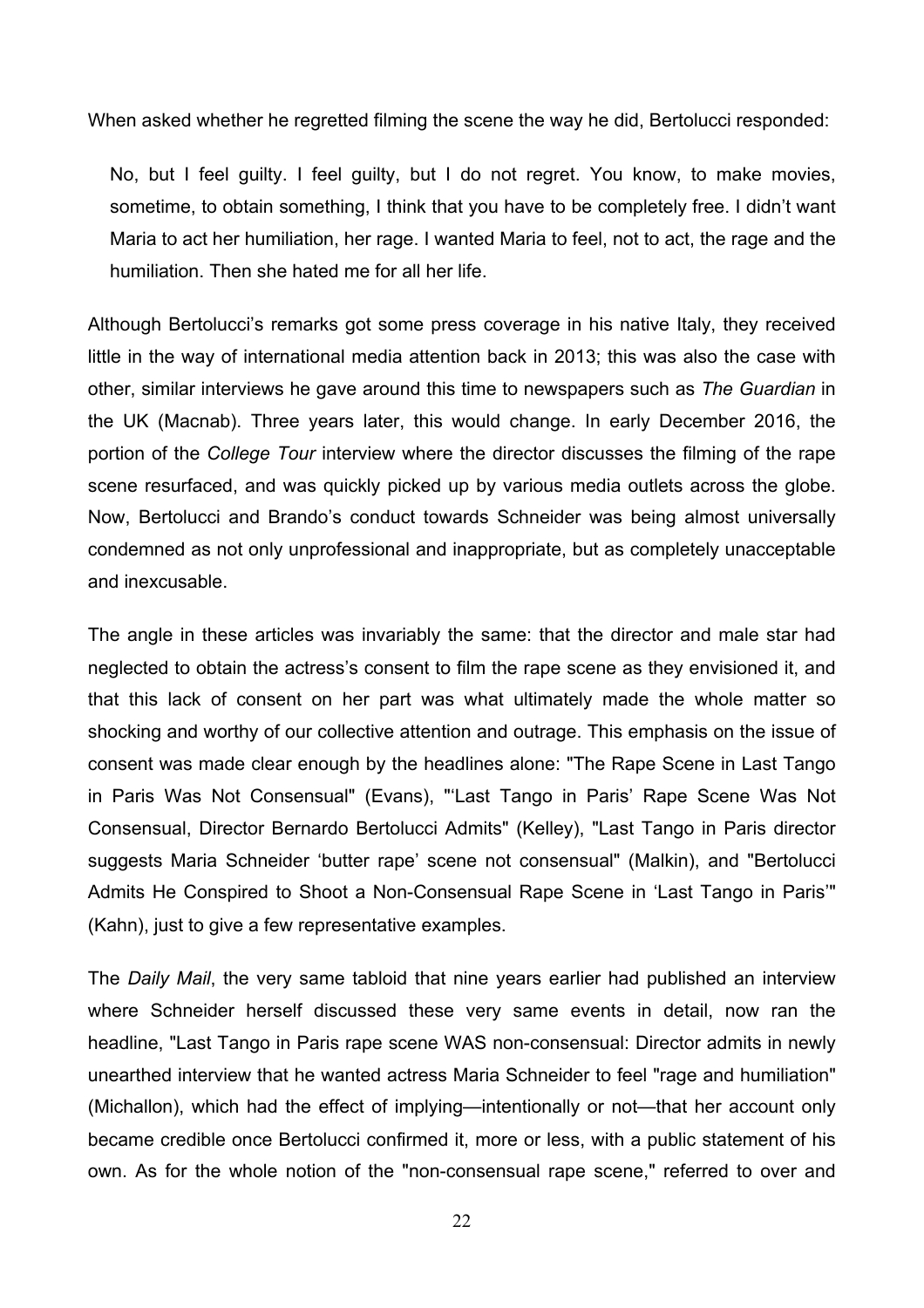over again by the media—we shall come back to this phrase and explore its implications in more depth later on in the analysis.

For his part, Bertolucci was quick to defend himself against his critics, claiming that the story had been spun to make his actions appear more sinister than they actually were. The director now wished to "clear up a ridiculous misunderstanding," insisting that Schneider had in fact known "everything because she had read the script, in which it was all described," and that the one thing she had intentionally been kept in the dark on was "the idea of the butter," which was also the thing, as he later learned, "that upset Maria, and not the violence that was in the scene and was envisaged in the script of the film" (A. MacKinnon). He went on to add that, "It is both consoling and distressing that anyone could be so naive to believe that what happens on the cinema screen actually takes place."

What Bertolucci failed to acknowledge was the fact that what people were reacting to with such alarm and disgust was not just how journalists and other commentators were interpreting his words, but rather what he himself had actually said, on camera, in a televised interview basically anyone could now easily access online; indeed, a YouTube video clip of the *College Tour* interview containing his remarks on Schneider has, as of April 2019, been viewed over 3.5 million times ("Bertolucci over Maria Schneider"), while a later upload of the same interview clip by Spanish nonprofit organization El Mundo de Alysia has received over 2.6 million views ("Bertolucci sobre Maria Schneider / Bertolucci admits rape scene was non-consensual"). According to *The Washington Post*, it was this later upload—which was published just in time for International Day for the Elimination of Violence Against Women with the precise intention of raising public awareness of Bertolucci's comments and calling attention to the fact that the director had, thus far, faced no real repercussions for his actions—that really ignited the controversy and renewed interest in the film in 2016 (Izadi).

Meanwhile, there were some who, while denouncing Bertolucci's behavior, also called into question how the incident had been given such widespread media attention at this particular moment in time, years after both Bertolucci and Schneider had first spoken publicly about these very same events. Chief among these critics was Matthew Dessem who, writing for the online magazine *Slate*, pointed out that none of the information that had sparked the controversy in late 2016 was actually new, and had in fact been publicly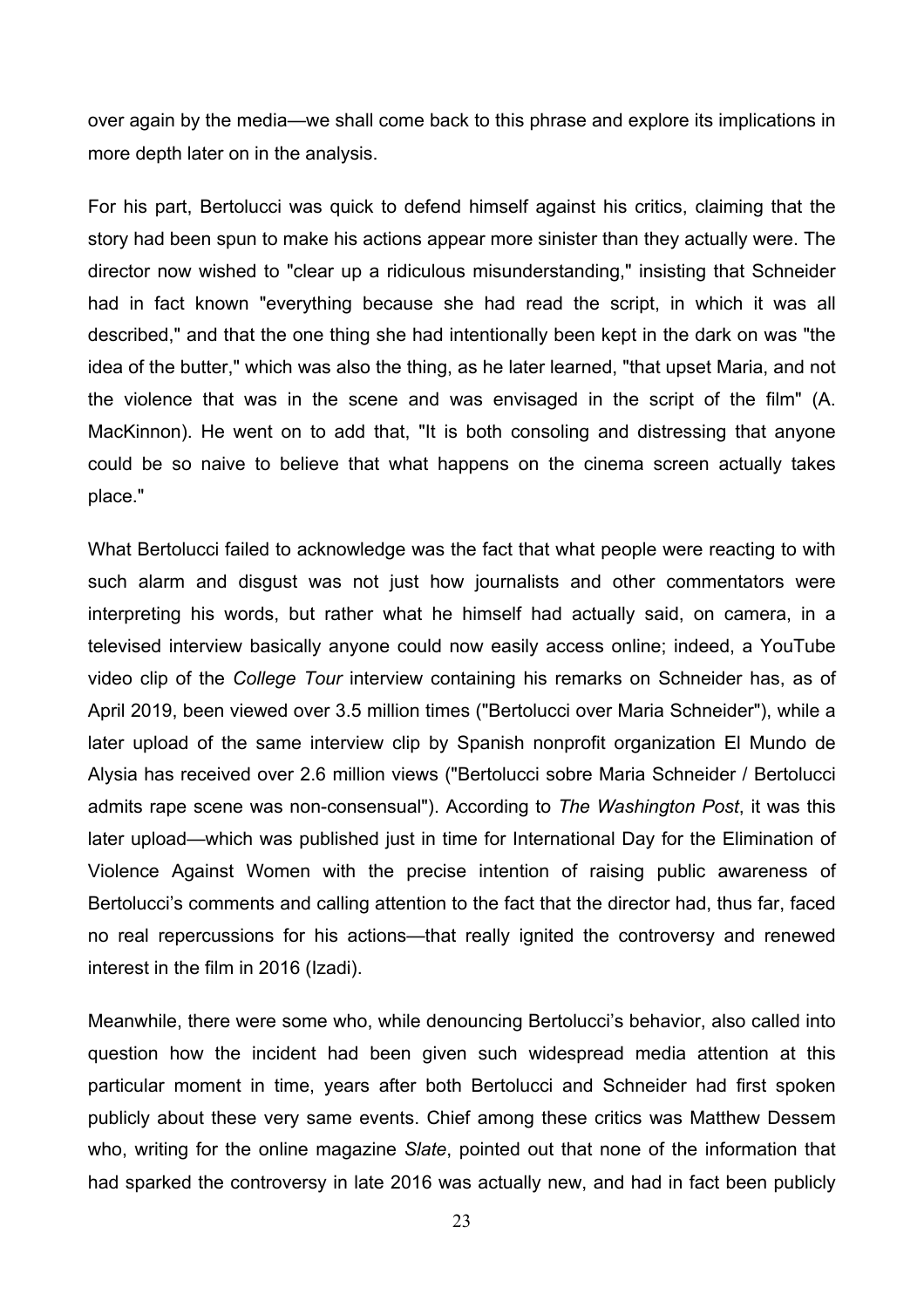available since at least 2007, when Schneider spoke about her experiences filming *Last Tango in Paris* to the *Daily Mail*. Dessem's conclusion was that the outrage was more performative than genuine in its concern for how Schneider was treated by her director and co-star—or for the treatment of women by male filmmakers in general, for that matter. Dessem suggested that the whole controversy was, ultimately, a case of an old story being cynically recycled and presented as something new. He went on to predict that soon enough, the story would be forgotten about, only for it to resurface—yet again—in a few years time, and be met with the same reactions of shock and outrage. This remains to be seen, and seems perhaps less likely now than it did in 2016, thanks to the lively public debate on these issues inspired by the #MeToo movement just a year later. In case, it seems fair to say that one of the results of the latest *Last Tango* scandal was that, once again, her genuine feelings of, as Bertolucci put it, "rage" and "humiliation" ("Bertolucci over Maria Schneider") became titillating entertainment for other people to consume and condemn with equal fervor.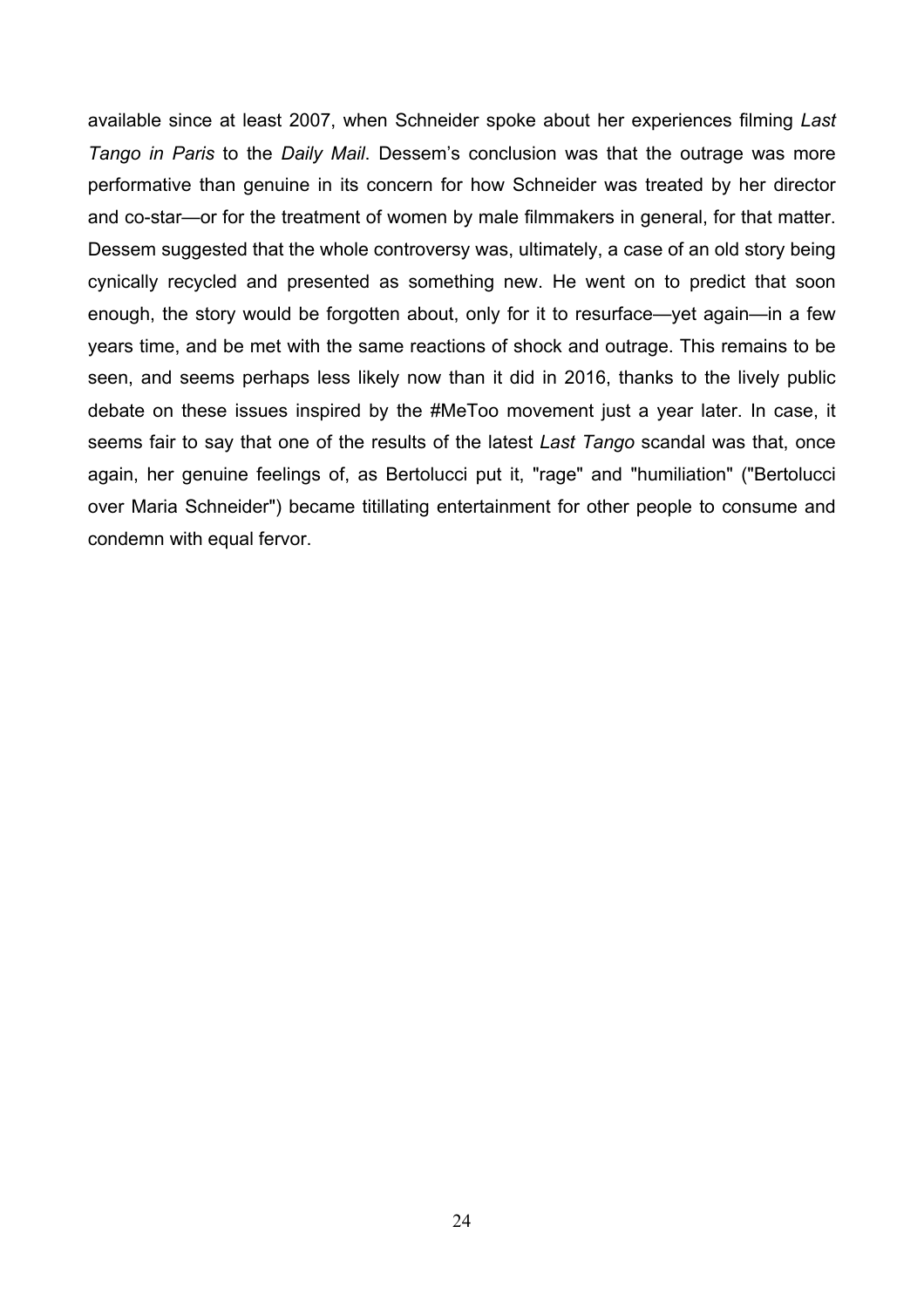#### **4. What we can get her to do: Problems with film production**

If we are seeking to gain any deeper understanding of the ethical issues involved in the production and consumption of filmed content of any kind, it is crucial that we do not lose sight of what is observably there on the screen in front of us. I say this because with film, there appears to be a common tendency and perhaps a temptation to emphasize the abstract and the subjective: to, for instance, endlessly speculate on the director's intentions, or dissect the viewer's own interpretations of the meaning and aesthetic merits of a particular film. While there is certainly a time and a place for such discussions, this focus on the subjective is arguably not the most appropriate or meaningful one to adopt when approaching film from an ethical perspective.

With this in mind, this paper is less concerned with the meaning or value of a particular film or genre, and more concerned with what is actually happening between the people we as the audience observe on screen. With regards to the ethics of film production, I am particularly interested in one, simple question that media scholars by the likes of George Gerbner—whose considerable work in this area we shall be returning to later on in chapters 4 and 5—have been asking for decades: *who is doing what to whom*.

The analysis is shaped and guided by the case of *Last Tango in Paris* we discussed above. However, the intention here is not to portray this one famous incident as some exceptional, isolated example of unethical behavior on a film set. The analysis below also does not purport to comprise a complete list of all the possible ethical issues one could name with regards to this particular case, let alone with the production and consumption of sexually violent content in general. What I am trying to do here instead is to find and define the larger underlying problems and to formulate the questions that, as I argue, we ought to be asking whenever we encounter scenes that depict sexual violence against women. I do this by analyzing the individual case of *Last Tango in Paris*, in order to establish what exactly happened on the set of that film, how the incident was framed in the media, and what were some of the things that were largely missing from the conversation around these events.

In chapter 4, we look at ethical problems involved in the filming of scenes that depict men's sexual violence against women. Of the three levels of media analysis outlined by Douglas Kellner (8) and discussed in chapter 2 of this paper, the present chapter is most concerned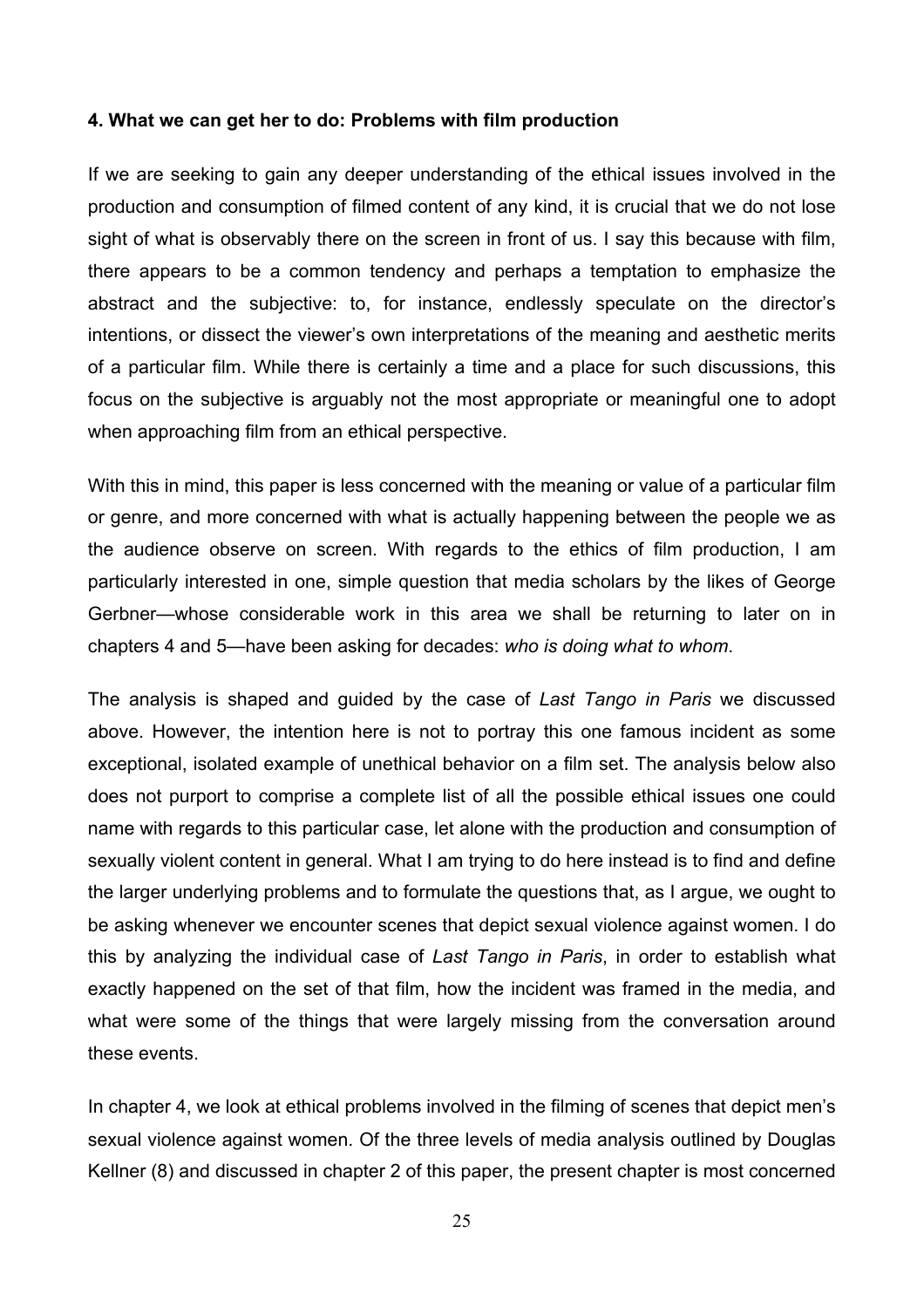with the level of production. What this means is that here, the content and consumption of sexually violent scenes are, for the most, discussed only in relation to how films are made. More specifically, the focus stays mostly on the role and responsibility of two people involved in the filmmaking process: the filmmaker who oversees that process behind the camera, and the woman who portrays the target of men's sexual violence and aggression.

First, section 4.1 picks apart the concept of *consent*, so central to the latest *Last Tango in Paris* controversy, and relevant—to a greater or lesser extent—whenever one person films another, especially in a degrading situation. The latter parts of the chapter move on to explore questions that tend to be left unaddressed when so much attention is placed on the presence or absence of the woman's consent. Section 4.2 compares film to other forms of art and entertainment, and emphasizes the significance of the involvement of human performers, particularly when it comes to the production of scenes that depict sexual violence against women. Finally, section 4.3 considers the broader ethical implications of the fact that so many women at least apparently willingly participate in their own degradation on camera. At the end of each section there is a brief summary of the key issues raised in the section in question, followed by a list of questions for the reader to consider on the basis of what we have just discussed. Throughout the chapter, one central theme is the power imbalance and conflicting interests between those who are exposed and documented in a vulnerable position or degrading situation, and those who conceive of these scenarios and get to remain hidden behind the camera.

# 4.1 Consent

The first part of chapter 4 explores:

–The issue of the performer's consent in the context of filming sexually violent scenes in general and the case of *Last Tango in Paris* in particular

–The limits of *consent* when it comes to adequately addressing the ethical problems involved in the production and consumption of sexually violent content

One of the questions this paper is most concerned with is how we—as individuals and as a collective—view, treat, and relate to others we observe from a distance, on a screen or anywhere else. Indeed, in a world littered with screens, where we are constantly being placed in that position of the distant observer whether we like it or not, this question takes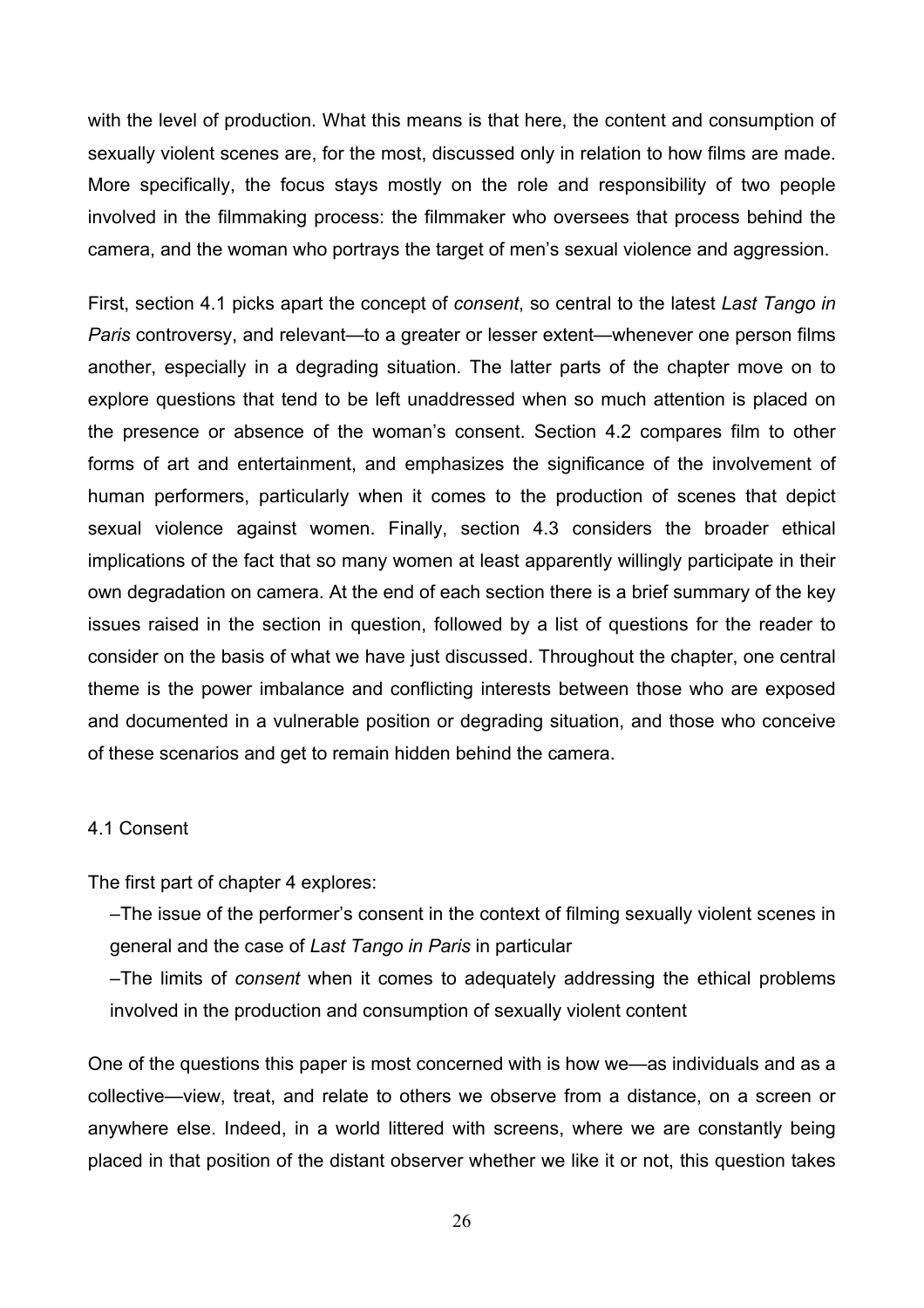on a special meaning and significance. At the same time, it is worth remembering that the particular ethical problems posed by film were not created but rather exacerbated by, first, the invention, and, later, the increasing ubiquity and normalization of film and other related technologies in our daily lives. What this means as far as the present study is concerned is that ethical issues we are talking about here are not, in fact, unique to film. As such, I argue that they neither can nor should be separated from the various moral choices and dilemmas we are faced with constantly in everyday life, quite apart from the direct influence of screens and images.

That being said, in the context of this study, my interest in specific familiar concepts *fantasy*, *reality*, *responsibility,* and *consent* chief among them—is mostly limited to how each of these relates to the production and consumption of film in general, and scenes that depict sexual violence in particular. For this reason, I shall be unable to—and, in fact, will not even attempt to—address the full range of ethical problems and questions related to any one of these concepts. Still, and despite these necessary limitations, it is important to keep in mind that the issues we discuss in this paper are, at the end of the day, far bigger than the movies.

All of this brings us to the main topic of section 4.1: the issue of the female performer's consent. As we observed in chapter 3, the lack of consent on the part of actress Maria Schneider to participate in the filming of a rape scene was at the core of the most recent *Last Tango in Paris* controversy. Generally speaking, the question of whether the person being filmed gave his or her informed consent—or was in a position to do so in the first place, as Schneider was not—is one that comes up again and again in discussions on the ethics of filmmaking, regardless of whether the people involved are professional actors and filmmakers or not. This first part of the analysis explores the meaning and significance of the concept of consent in the context of filming sexually violent scenes specifically. Here, we consider some of the limitations and dangers of focusing so much on the exploited person's consent in our evaluations of what does and does not constitute unethical behavior. The specific problems that are left largely unaddressed when we adopt such a narrow focus—and, indeed, were largely absent from the public discourse around what happened on the set of *Last Tango in Paris*—are the topic of the later parts of this chapter.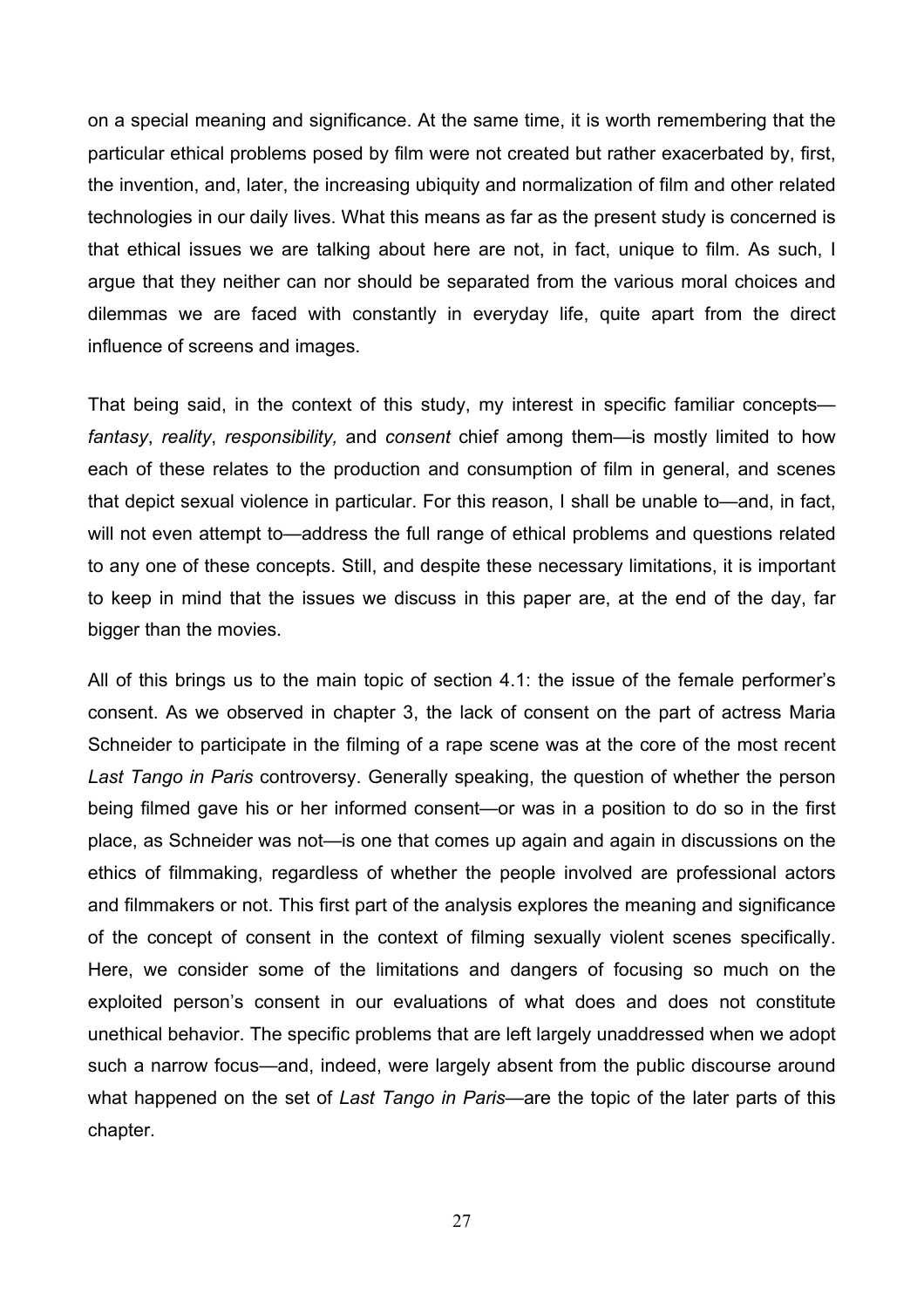Unsurprisingly, when it comes to the issue of sexual exploitation and violence against women in particular, feminists have long been some of the most vocal critics of *consent* as the term is commonly used and understood in this context. The argument goes that the concept of consent all too often conceals more than it reveals by taking the attention away from the fact of who is actively doing what to whom, and putting too much emphasis on how the victim or target of the abusive behavior reacts to what is being done to them by a person or entity whose identity is often not named or specified at all.

In an essay titled "Liberalism and the Death of Feminism," lawyer and legal scholar Catharine MacKinnon provides a concise summary of the feminist critique of consent: "When force is a normalized part of sex, when no is taken to mean yes, when fear and despair produce acquiescence and acquiescence is taken to mean consent, consent is not a meaningful concept" (4). From this perspective, the question of whether or not the female target of male sexual aggression agreed, for whatever reason, to participate in her own degradation and abuse is not the one we ought to be asking. What we should be more concerned about instead is, first of all, what would drive someone to agree to endure such harmful behavior, and, second of all, who or what encourages and enables *him* to do these things to her in the first place. The feminist argument, then, is that since it is his coercive behavior that is the problem and not her reaction to it, whatever choices she as an individual makes in that situation—to consent or acquiesce to his demands, for example—will not make the problem go away. And what MacKinnon is suggesting is that we need to be looking for the answers to these questions and the solutions to these problems in the broader social context within which these individual choices—his as well as hers—are made.

We see this dynamic at play in the most recent *Last Tango in Paris* controversy and how it was framed by the media. As we observed in chapter 3, media outlets from gossip blogs (*Jezebel*), trade magazines (*Variety*), and tabloids (the *Daily Mail*) to more serious newspapers (*The Guardian*) chose some variation of "non-consensual" to describe the Schneider's participation in the rape scene in the very headlines of the articles. What is more, across the board, these articles and headlines juxtapose the word "non-consensual" with the word "rape." Of course, they also include the word "scene," which is there to indicate that we are talking about a fictional rape, not an actual one. Even so, what this particular choice of words implies is that there is also such a thing as a "consensual rape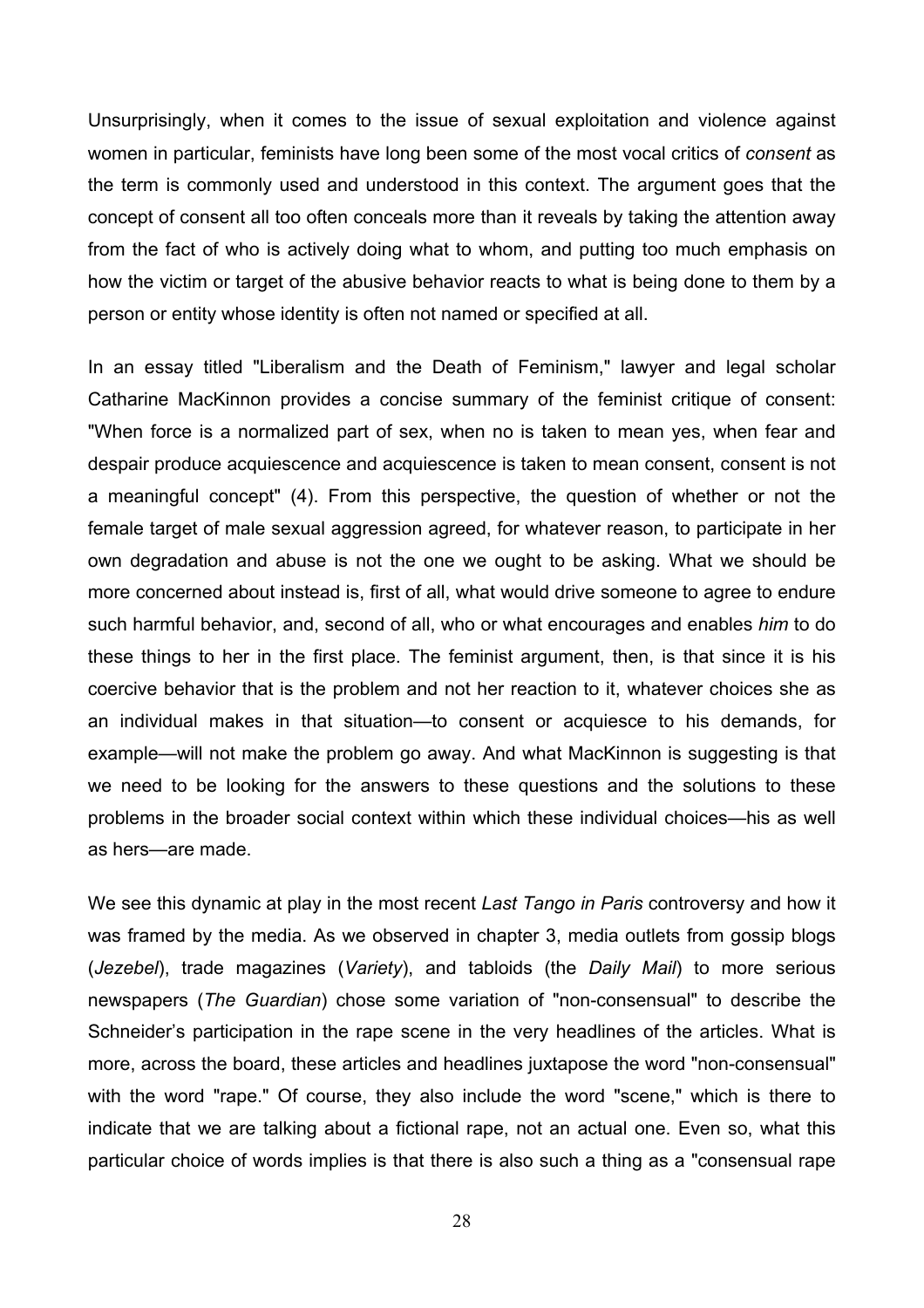scene"—hence the need for the qualifier "non-consensual" in the first place. Obviously, if you are familiar with the details of the case, you will be able to infer that the phrase "nonconsensual rape scene" is referring to the way a scene depicting rape was filmed—that is to say, without the actress's consent—and that it is, presumably, not meant to imply that the rape itself could be anything but "non-consensual."

It is also true, however, that many of the people encountering a headline like "The Rape Scene in Last Tango in Paris Was Not Consensual" (Evans), will not be aware of this context. What this means is that their first introduction to the case will be the juxtaposition of the words "rape" and "not consensual." With this in mind, it should be noted that it is not at all clear from the headline alone that this article is about the *filming conditions* of a rape scene, not the rape itself. This is just one example of how, by blurring the line between fantasy and reality, film makes it more difficult for us to determine, first of all, whether we are talking about fiction or real behavior with consequences in the real world, and, second of all, how seriously we ought to take any of it. This gets particularly complicated with a case like *Last Tango in Paris* where, on the one hand, we are talking about a fiction film with a script and professional actors and so forth, but, on the other hand, we know that the abuse in the fictional story of the film was reflected in the treatment of the actress in real life while the film was being made. We shall return to these issues and explore the relationship between film, fantasy, and reality more thoroughly in chapter 5 to follow.

Of course, when it comes to the issue of consent in the context of film acting, there is another important aspect to consider. What I am referring to here, specifically, is the permanence of film, and how the meaning and significance of that permanence has shifted over time on account of what have often been rapid changes and developments in the technology. Almost from the start, the direction of that development has been towards increased availability and accessibility of filmed content of all sorts: from nickelodeons and movie palaces to television sets and home media (VHS tapes, DVDs, and so forth) to, most recently, the Internet, video streaming services, and smart-phones, just to name a few key developments. 9 What this means as far as our interest in the case of *Last Tango in Paris* is considered is that when Maria Schneider was making the film in the early 1970s, she had no way of knowing that even those sexually explicit scenes that she did

<sup>&</sup>lt;sup>9</sup> For critical analysis on some of these technological changes and their implications, see Thomson 503-525, and Rafferty.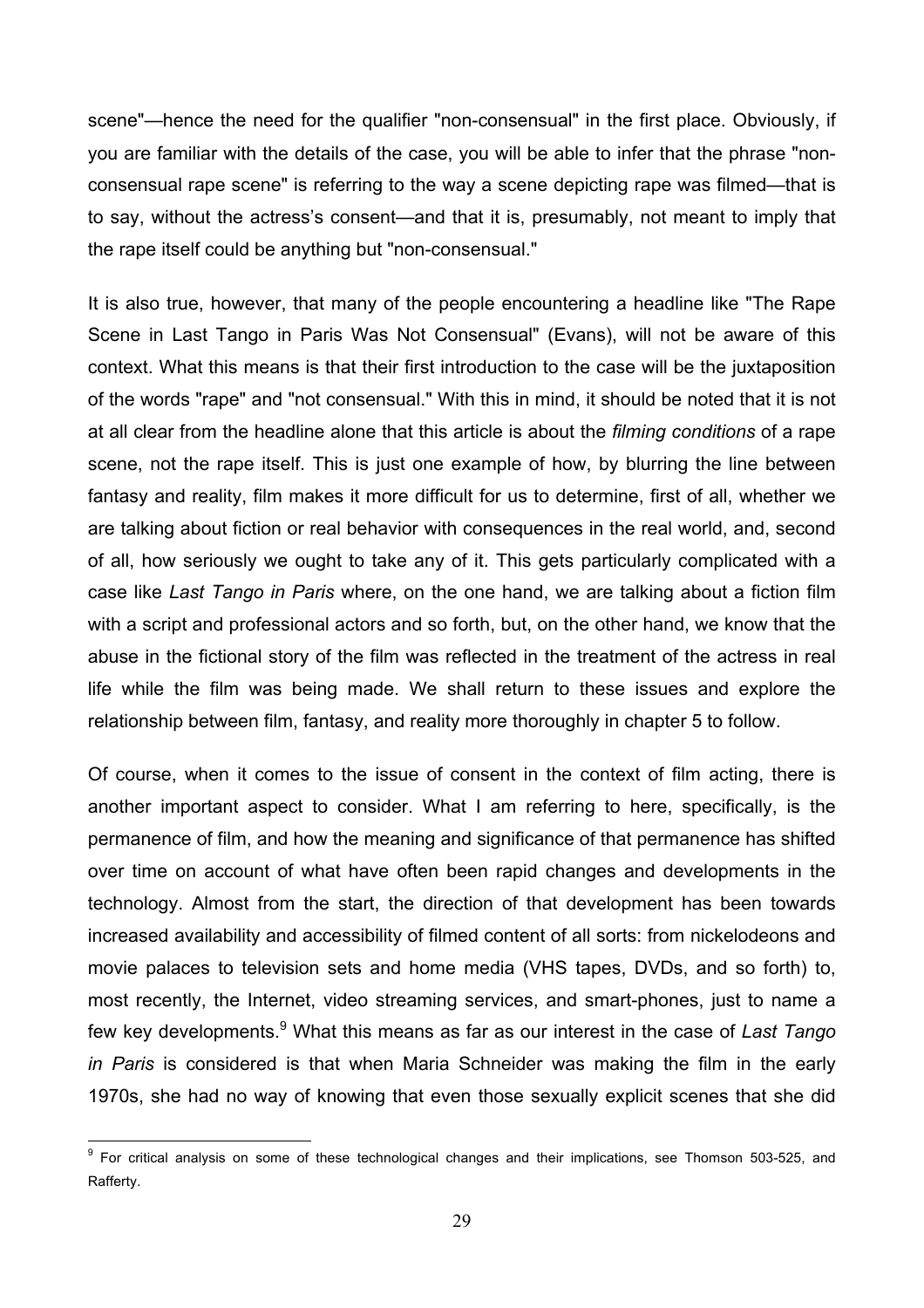willingly agree to participate in at the time would one day be just a click of a button away and available for basically anyone to see, at any time. In this sense, she—nor, for that matter, any of her contemporaries, let alone anyone who stepped before the camera before her—was not really in a position to give her fully informed consent to appear in these scenes to begin with. It is worth noting that this is the case even if we did not take her director and co-star's efforts to intentionally keep her in the dark on the details of the rape scene into consideration.

To put it simply, the problem is that the person being filmed does not and cannot know how the footage taken of them will be used in future, or who will be able to access it and under what circumstances in years to come. This particular uncertainty over the future use and availability of the footage, brought about by the abovementioned speed of the drastic technological changes the medium has already undergone during its relatively short history thus far—some 120 years, roughly speaking—is yet another reason why the concept of consent is insufficient when it comes to adequately addressing the ethical issues that arise whenever someone is captured by the camera in a vulnerable position or degrading situation like Schneider—along with countless of other women—famously was.

Overall, when it comes filmed depictions of men's sexual violence against women in general, the primary problem with focusing on the woman's consent is that it places disproportionate attention on the choices of the most vulnerable person involved in that situation. It would be hard to dispute that in these instances, that vulnerable person is the actress who portrays the victim or target of that violence. And what makes her vulnerable, first and foremost, is the fact that she is a woman who is being expected to act out that role of the target of sexually violent or degrading acts perpetuated by men much bigger and stronger than she is. In other words, what I am arguing is that any woman in this situation would be in a vulnerable position, even if the actress in question was not—like Schneider was—also being paid significantly less than her older, more famous and powerful male co-star and director.

What I would suggest, then, is a shift of focus from the choices and actions of the woman who is expected to consent to being sexually degraded and humiliated on camera to the choices and actions of the people who conceive of, consume, and create the demand for this type of footage. The rest of this paper is dedicated to highlighting some of the major ethical questions facing individual viewers, filmmakers, and, more broadly, whole societies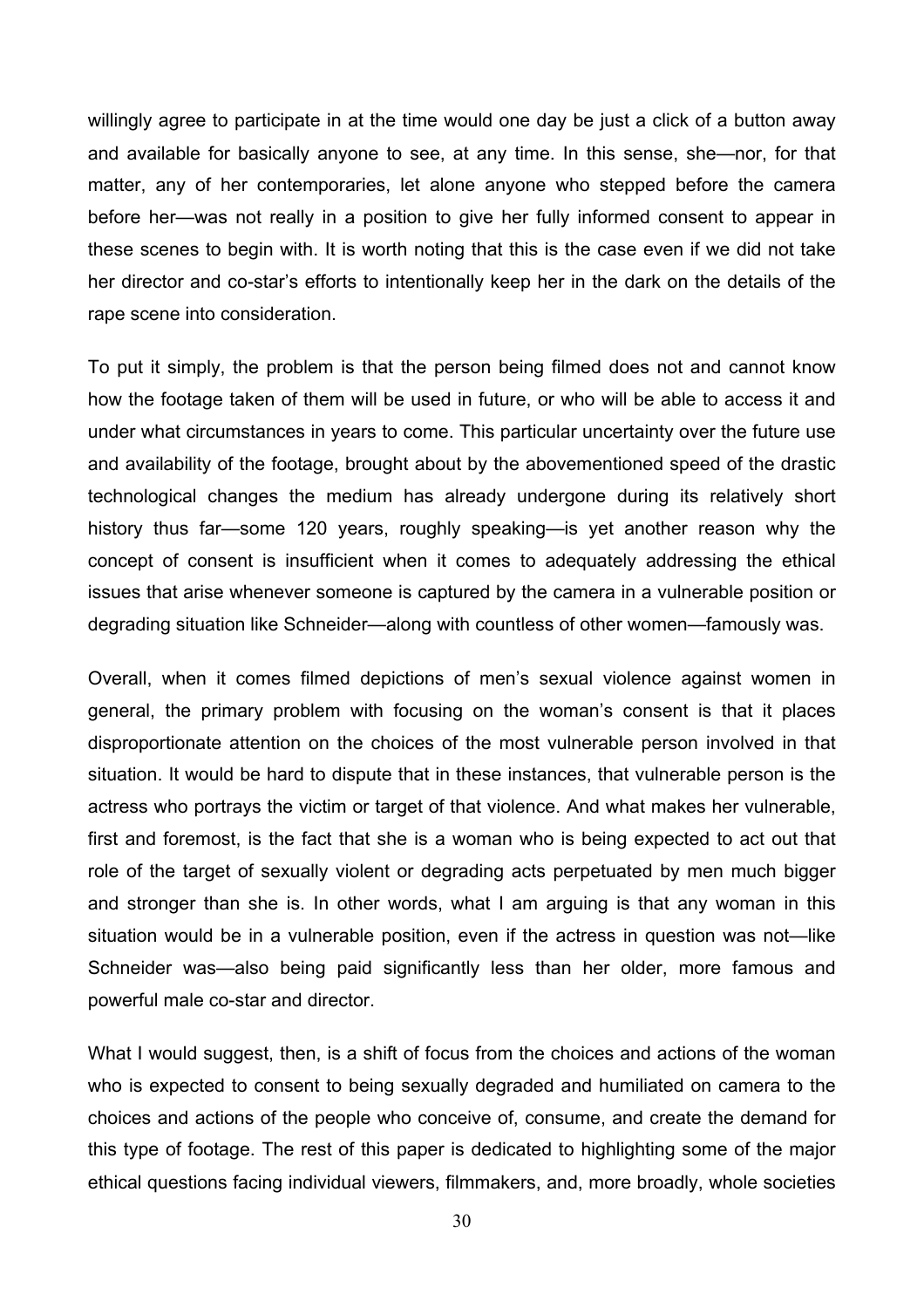where entertainment depicting sexual violence against women is not only more ubiquitous, but more easily accessible and readily available than ever before. As far as the role of the women who perform in these films is concerned, in the third section of chapter 4 we consider the question of the performer's responsibility as an often—though not always, as the case of *Last Tango in Paris* clearly demonstrates—more or less willing participant in the creation of sexually violent and exploitative content, albeit from a very different angle than all those articles on Bertolucci, Schneider, and the "non-consensual rape scene." Ultimately, the goal here is to move beyond the issue of consent and to address more complex, uncomfortable questions about what we should and should not be asking and expecting other people to do for our pleasure and entertainment in the first place.

# *4.1.1 Summary and questions*

The first part of the analysis explored the issue of consent, which was at the core of the most recent *Last Tango in Paris* controversy. We considered the meaning and significance of consent in the context of filming scenes depicting sexual violence against women, and explored some of the reasons why placing so much emphasis on the woman's consent is in itself part of the problem. I made the case that the central ethical issue in this scenario is not, in fact, her consent or lack thereof, but rather the inherent power imbalance between the woman who portrays the target of sexual violence, the man who portrays the perpetrator, and the male filmmaker who orchestrates the scene. The deeper meaning and ethical implications of this imbalance of power are the topic of the latter two parts of this chapter.

As promised, I now leave the reader with a few questions to consider on the basis of our discussion on the issue of consent. A similar list of relevant questions can be found at the end of each section of the analysis in chapters 4 and 5. It should be noted that the types of questions presented here and elsewhere in the paper are, by their nature, ones to which there are no clear, conclusive answers; certainly, they are not going to be resolved within the bounds of this study. What these questions should do, however, is demonstrate the depth and complexity of the issues under discussion, and, hopefully, help facilitate a deeper, more thorough and thoughtful conversation on the ethics of filming and watching sexual violence against women than the one that has been had thus far in the context of the *Last Tango in Paris* controversy and, more recently, the #MeToo movement.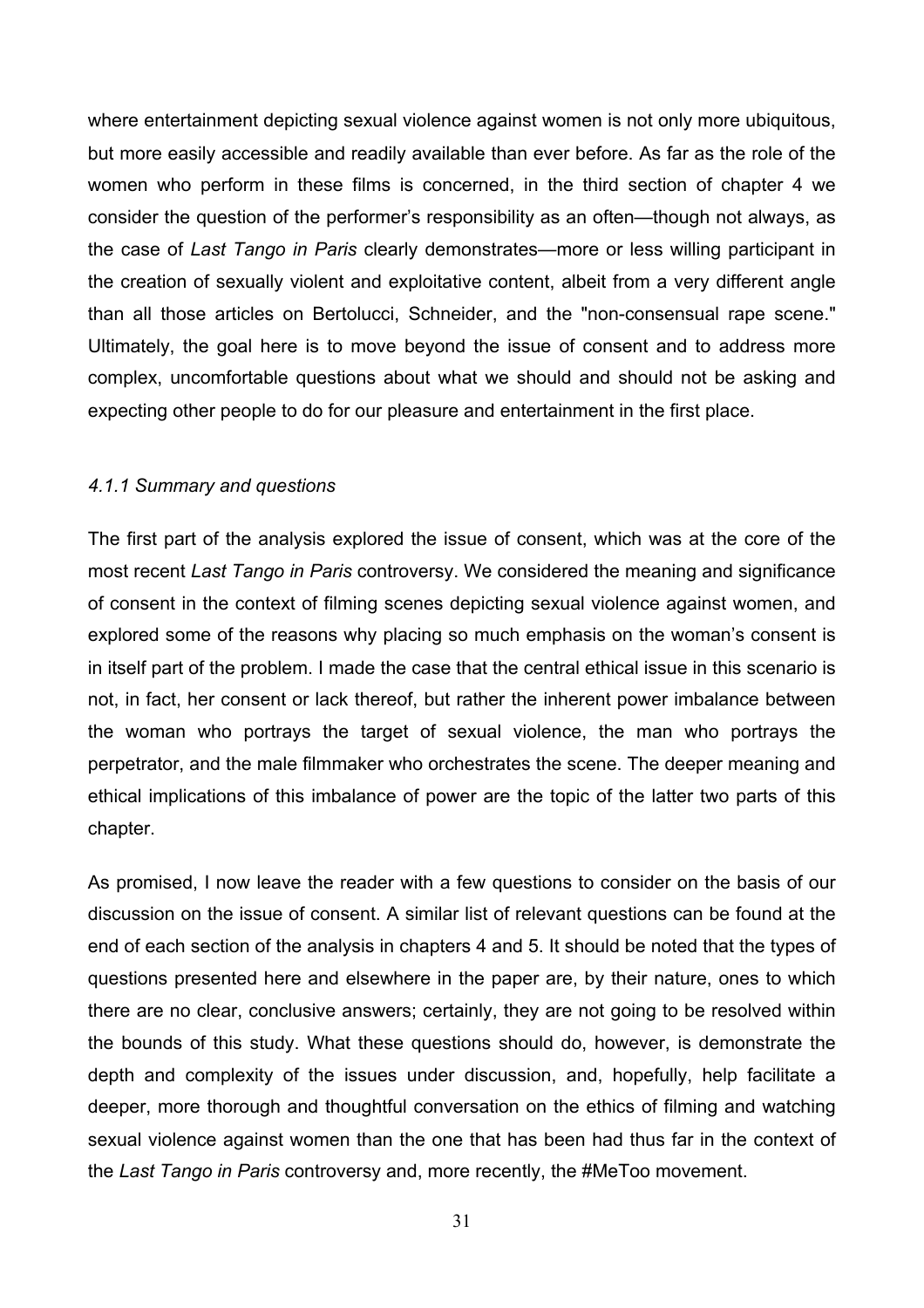–Why did most if not all media outlets reporting on Bertolucci's comments on the filming of *Last Tango in Paris* choose to focus so much on the issue of consent? What other aspects of the incident could or should have been highlighted instead?

–Why might one take issue with the phrase "non-consensual rape scene"? Would such concerns be valid? Why / why not?

–If Bertolucci had informed Schneider on the details of the rape scene before they filmed it, would there have been anything unethical about the situation, or his and Brando's behavior regardless? Why / why not?

# 4.2 Censorship

The second part of chapter 4 looks at:

– How film censorship differs from other forms of censorship, and why this matters from an ethical perspective

– How, in order to realize whatever sexually violent, degrading, or humiliating scenario he has in mind, the male filmmaker requires some woman to act it out for him on camera

The second and third sections of chapter 4 explore ethical problems that are both the cause and consequence of the power imbalance between the person being filmed, those who do the filming, and, finally, those who consume the final product. As was indicated above, these are all problems that *consent*—or the lack thereof—does not cover or adequately address. Part 4.2 stays focused on the women who perform in and the men who produce films that depict sexual violence against women. Here, we consider the meaning and significance of the fact that the latter needs the former to express or realize his<sup>10</sup> vision in film form at all, no matter how violent, degrading, or humiliating that vision may be and, often enough, actually is.

 $10$  I use the male pronoun here deliberately, to reflect the reality that most film directors and producers are male (see e.g. Lauzen). Another reason is that since this thesis is concerned with filmed depictions of men's sexual violence against women specifically, the sex of the person behind the camera—or in front of it, for that matter—needs to be taken into consideration at every step of the way in the analysis.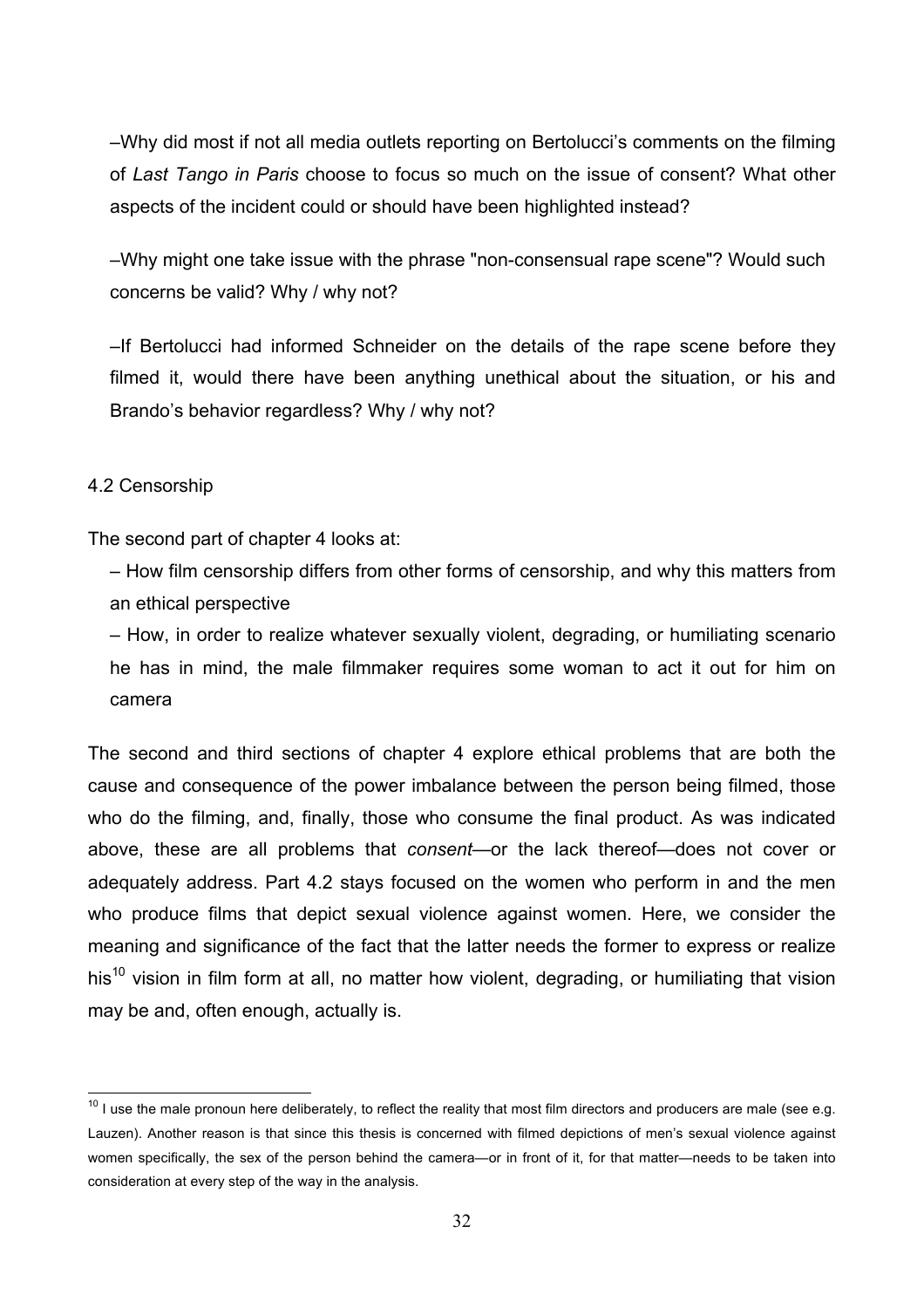This requirement for "live fodder," as Catharine MacKinnon puts it in *Only Words* (9), her book on pornography and free speech, is one of the distinct features of film that differentiate it from most other forms of art and entertainment (writing, music, other visual arts, and so forth). However, the ethical implications of this difference are often downplayed or ignored entirely. This part of the paper aims to highlight the importance of acknowledging these implications, and of seeing how they connect to the evercontroversial topic of film censorship, and the idea of film as speech in general. The role and responsibility of the viewer in all of this will be explored more fully in later parts of the analysis.

It is important to note that the controversy concerning Bertolucci, Schneider, and the issue of consent is by no means the first one to be associated with *Last Tango in Paris*; as we have seen, the film has a long history with running into trouble with the censors in a number of countries. In chapter 3 we talked about how long before the details about Bertolucci and Brando's treatment of Schneider were ever revealed to the public, the film itself was considered so scandalous, it was granted the adult-only X rating in the United States, and was banned from release altogether in other places, including the director's native country of Italy (Morandini 44, Thomson 377). However, by the time Bertolucci's comments about Schneider made the news in late 2016, the issue of censorship was no longer considered relevant to the conversation, and mentioned only to provide historical context for the film. With this in mind, what I now wish to do is to bring these two controversial topics associated with this one film at different points in time together, as interconnected rather than separate issues. To be more precise, my intention is to establish how the issues of film censorship and the treatment of female performers relate to and affect one another, especially in the context of filming scenes that depict sexual violence against women.

As the term is commonly used and understood, *censorship* is a prohibitive practice usually exercised by organizations that wield institutional power—that restricts the public of expression of ideas. This is what Annette Kuhn refers to as the "prohibition/institutions model" of censorship, and though, as she points out, it is not the only or even necessarily the most accurate or useful way to define and think about censorship, it has often been the most common, in film scholarship and elsewhere (2-4). If this is indeed how we understand the concept, then it makes sense that most discussions on censorship tend to focus on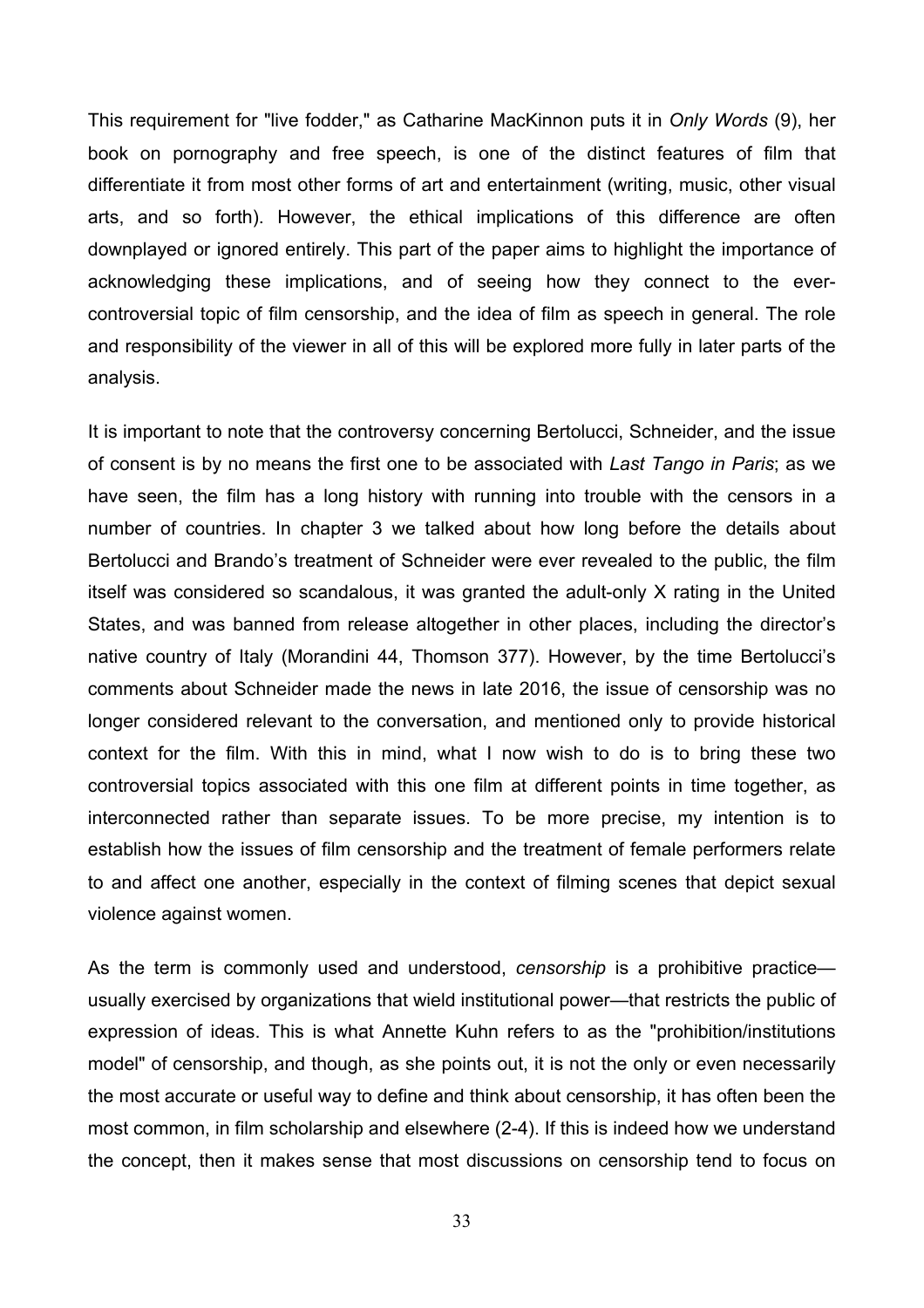two key questions: first, what the creators of a particular text or other cultural product should and should not be permitted to say, show, and express through their work, and second, what kind of words, images, and ideas different segments of the population should and should not be exposed to in the art, entertainment, and other media they consume. The former question concerns the production process, while the latter relates more closely to the consumption side and the issue of audience reception.

Certainly, these are relevant and important questions to ask, whether we are talking about a film, or any other type of text or cultural product. With live action film, however, it is not just a question of the moral acceptability or desirability of particular ideas or scenarios; it is also—and at least as importantly—a matter of giving concrete form to those abstract ideas through the presence of the human performer. In this context, the human performer is the person who, by acting out the vision of the so-called author (usually, the director and/or producer) of the film, comes to embody all manner of abstract ideas and fantasies that would otherwise exist solely in the minds of individual audience members and, of course, the filmmaker himself. A live action film, then, is not just a collection of words or ideas; it is also a recording of what actually happened in the real world—even if we are talking about professional actors on a film set, as in the case of *Last Tango in Paris*. The problem is that, as I mentioned above, the meaning and significance of this aspect of film tend to get overlooked when film censorship is approached in the same way as those forms of censorship where either the involvement of real living performers or the permanence of the finished work is not a consideration.

Of course, the ethical implications and importance of any of these issues may appear trivial, even irrelevant if the particular acts and scenarios being depicted are fairly benign or banal. Considering, however, that our current topic is filmed depictions of sexual violence and degradation, such descriptors hardly seem to apply. In this instance, the acts themselves are exploitative; at the very least—and as we saw in the first part of this chapter—they place the person portraying the target of the violent, degrading, or humiliating treatment in a highly vulnerable position. It is in such a situation, then, that the requirement for real living human performers becomes, from an ethical perspective, not only a relevant but also, as I would argue, a necessary consideration in the broader conversation on film censorship.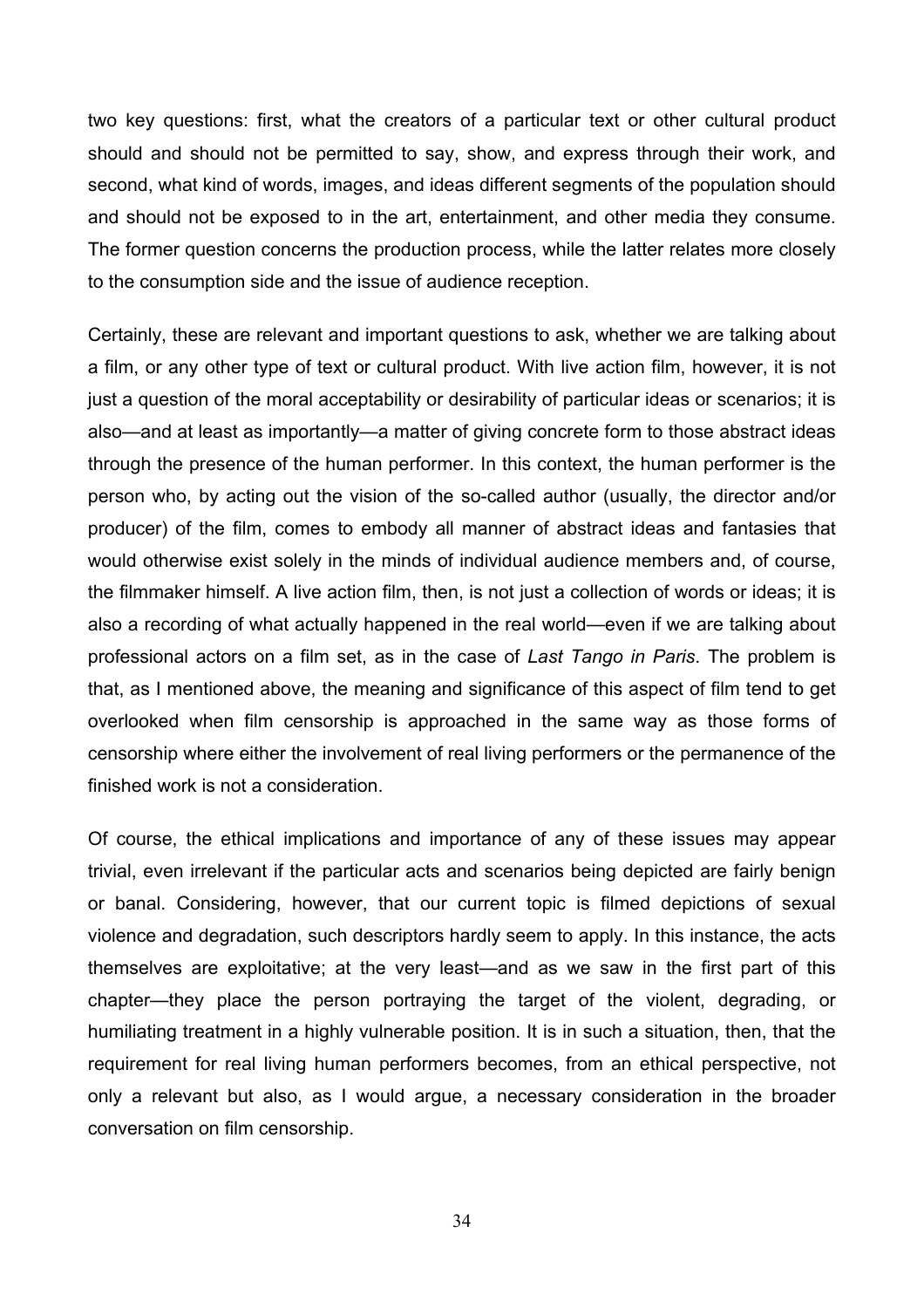One area of theory and activism where the ethical implications of expecting real people to perform demeaning or painful acts on camera have been taken seriously is the feminist anti-pornography movement that flourished in the late 1970s and 1980s.<sup>11</sup> Among the best-known and most influential representatives of this movement are the abovementioned Catharine MacKinnon, as well as her sometime collaborator, feminist author and activist Andrea Dworkin. The latter's text, *Pornography: Men Possessing Women*, first published in 1981, proved particularly influential in its analysis of pornography as "the debasing of women;" as not only an inherently exploitative industry, but also, and on a more fundamental level, a central component of "the system of male sexual domination" (201). According to Dworkin, pornography is most accurately defined as "depictions of women as vile whores."<sup>12</sup> And, as she notes, while the existence of pornography far precedes the development of camera technology and the pornography industry as we know it today, "With the technologically advanced methods of graphic depiction, real women are required for the depiction as such to exist" (200).

Elsewhere, Dworkin calls attention to the implications of regarding such filmed depictions of real women in the same way as so-called obscene writings and drawings. In a speech later published as "Pornography and Male Supremacy," she succinctly puts the problem, as it relates to depictions of sexual violence against women:

When pornography was in fact in writing, etching, or drawing, it was possible to consider it something exclusively cultural, something on paper not in life, and even partly esthetic or intellectual. Such a view was not accurate, but it was possible. Since the invention of the camera, any such view of pornography is completely despicable and corrupt. … It is important to note that men have not found it necessary—not legally, not morally, not sexually—to make distinctions between drawing and writing on the one hand and the use of live women on the other. … Where is the visceral recognition, the *humanist* recognition, that it is impossible and inconceivable to tolerate—let alone sanction or to apologize for—the tying and hanging and chaining and bruising and beating of women? I am saying what no one should have to say, which is simply that one does not do to human beings what is done to women in pornography. (241)

 $11$  For a partial account of the history of the feminist anti-pornography movement in the United States, see Lyons 53-80.

<sup>12</sup> Here, she refers to the etymology of the word. According to Dworkin, "The word *pornography*, derived from the ancient Greek *porne* and *graphos*, means "writing about whores"" (199).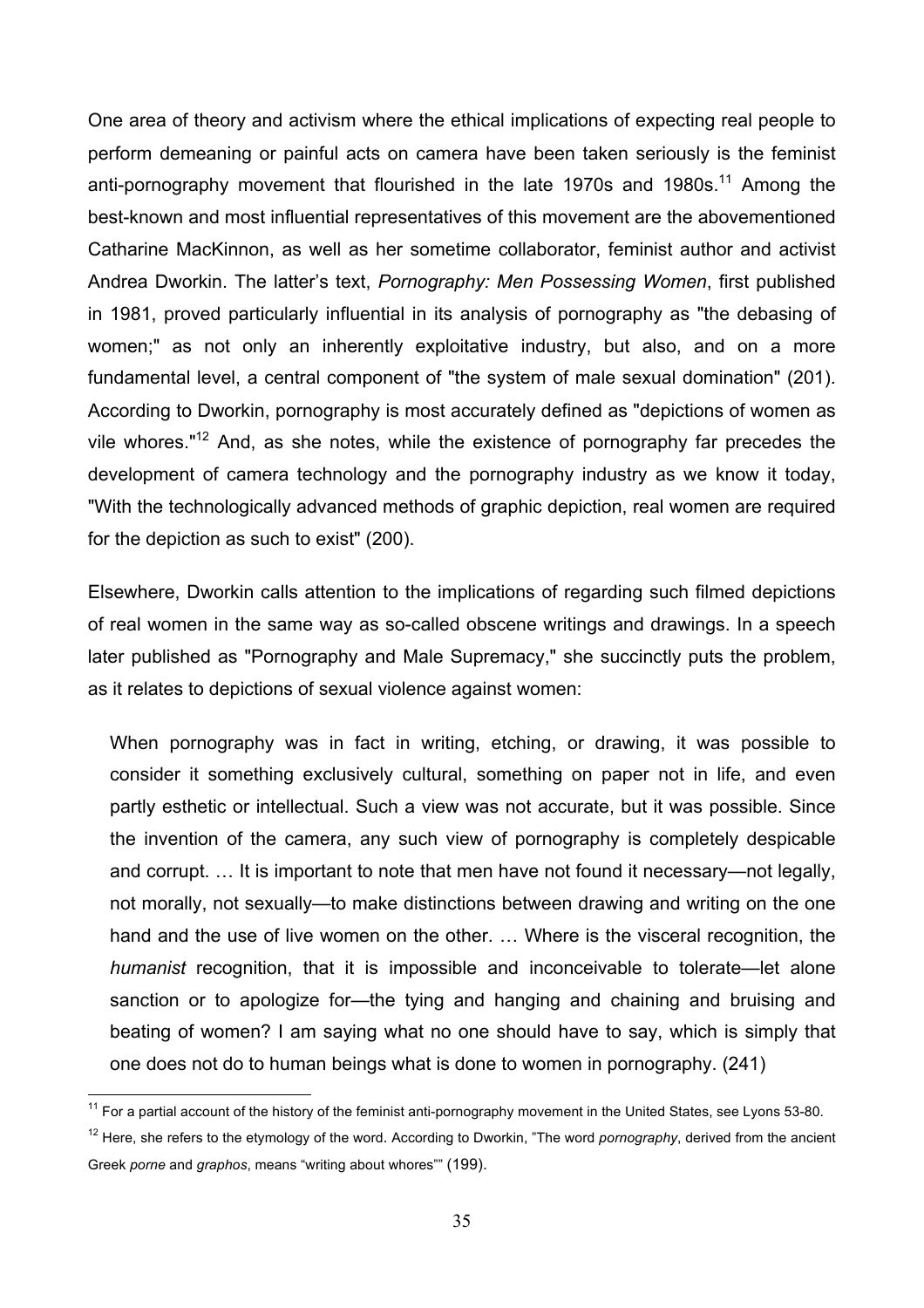The problem with pornography, then, is not just the messages it conveys, about men, women, sexuality, or anything else; it is the very real, dehumanizing treatment of actual women—the women in the pornography, for sure, but also every other woman who lives in a culture saturated with pornographic imagery—in its name.

Now, if we turn our attention back to the example of *Last Tango in Paris*, certain differences need to be recognized. Crucially, for all the exploitative treatment she was subjected to on set by her male director and co-star, Maria Schneider, unlike the women in pornography, was never actually penetrated on camera. Generally speaking, we as viewers of mainstream entertainment do not expect any of the people we see having sex on screen—let alone, committing sexual assault—to be actually doing these things in front of the camera in real life. (We shall get back to this issue of which of the things we see on screen are and are not really real, and how we as viewers are able to tell the difference later on in chapter 5.)

The relevance of Dworkin's analysis of pornography to our present topic of filming scenes depicting sexual violence in general really starts to become clear when, again, we recognize that live action films, whether pornographic or not, require real people to perform inherently exploitative and degrading acts on camera just so other people can watch it; in other words, "real women are required for the depiction as such to exist" (Dworkin, *Pornography: Men Possessing Women* 200). To put it simply, what this is means is that if a male filmmaker like Bernardo Bertolucci wishes to include a rape or any other sexually violent, degrading, or humiliating acts in his film, he needs someone, usually a woman, to act out that scenario for him on camera. The same does not apply, of course, to actual speech or writing, no matter how morally objectionable the acts or scenarios being described in words may be. If we fail acknowledge this difference, and, especially, if we ignore its ethical implications, then it seems accurate to say that the women who are used in these films in these ways are indeed being seen and treated as, as Catharine MacKinnon puts it, "men's speech" ("Liberalism and the Death of Feminism" 12).

So, with this in mind, the question we ought to be asking is not so much what filmmakers should and should not have the right to *say* or *express* in their work; such phrasing is intentionally or otherwise—vague and misleading, for the reason that film is not, in fact, an abstract collection of words and ideas. Of course, films—as all other texts and cultural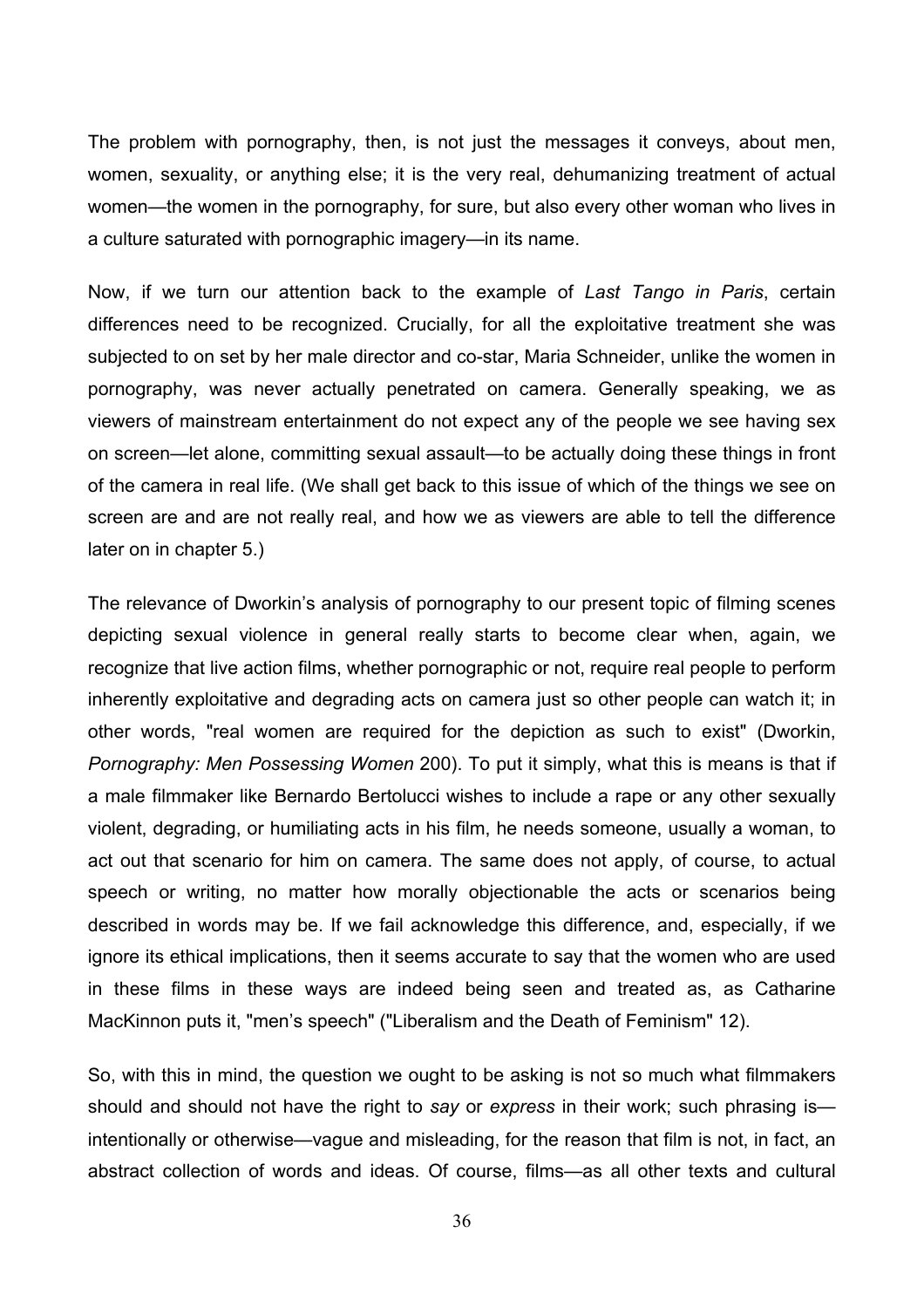products—do convey various messages and ideas, and typically use words to do so. However, it is also true that films not only benefit from but also, more often than not, *require* the involvement people other than the director or other driving creative force behind the film in order for the finished product to exist at all. And not only that, but some of those other people—the performers—become the ones who actually speak and embody those words and ideas that, in most cases, they did not choose or come up with themselves. For this reason alone, films cannot be accurately described as a form of speech, or a form of creative self-expression in that sense. This needs to be not only acknowledged but also analyzed in our discussions on film censorship, particularly when it comes to filmed depictions of sexual violence, degradation, and humiliation.

The question we do need to be asking then becomes that when there is a conflict, whose perceived rights and interests should and actually are being prioritized: a) those of the filmmaker who wishes to express particular ideas and present certain sexually explicit acts and scenarios in film form, b) those of the film consumer who wants to have the ability to watch this type of footage, or c) those of the woman who is expected to embody someone else's degrading vision, on camera or not. Recognizing that how we choose to prioritize these things, both on a personal and societal level, is indeed a choice—not inevitable, in other words—would seem to be the first step towards addressing this particular problem.

Ultimately, the purpose of this paper is not to take a stance on film censorship, for or against. Rather, the point of this section in particular has been to highlight some of the ways in which film fundamentally differs from many other forms creative expression writing being perhaps the most obvious example—because of the fact that the filmmaker unlike the poet or novelist—requires actual human beings to express the ideas he wishes to express, and, specifically, to turn whatever sexually violent, degrading, or humiliating scenario he has in his head into a live action film at all. It is only after recognizing this concreteness of film that we can have a meaningful discussion on the kinds of things filmmakers do and do not have a right to show or "say" in their work on the one hand, and what film viewers are and are not entitled to see other people do or endure on screen on the other.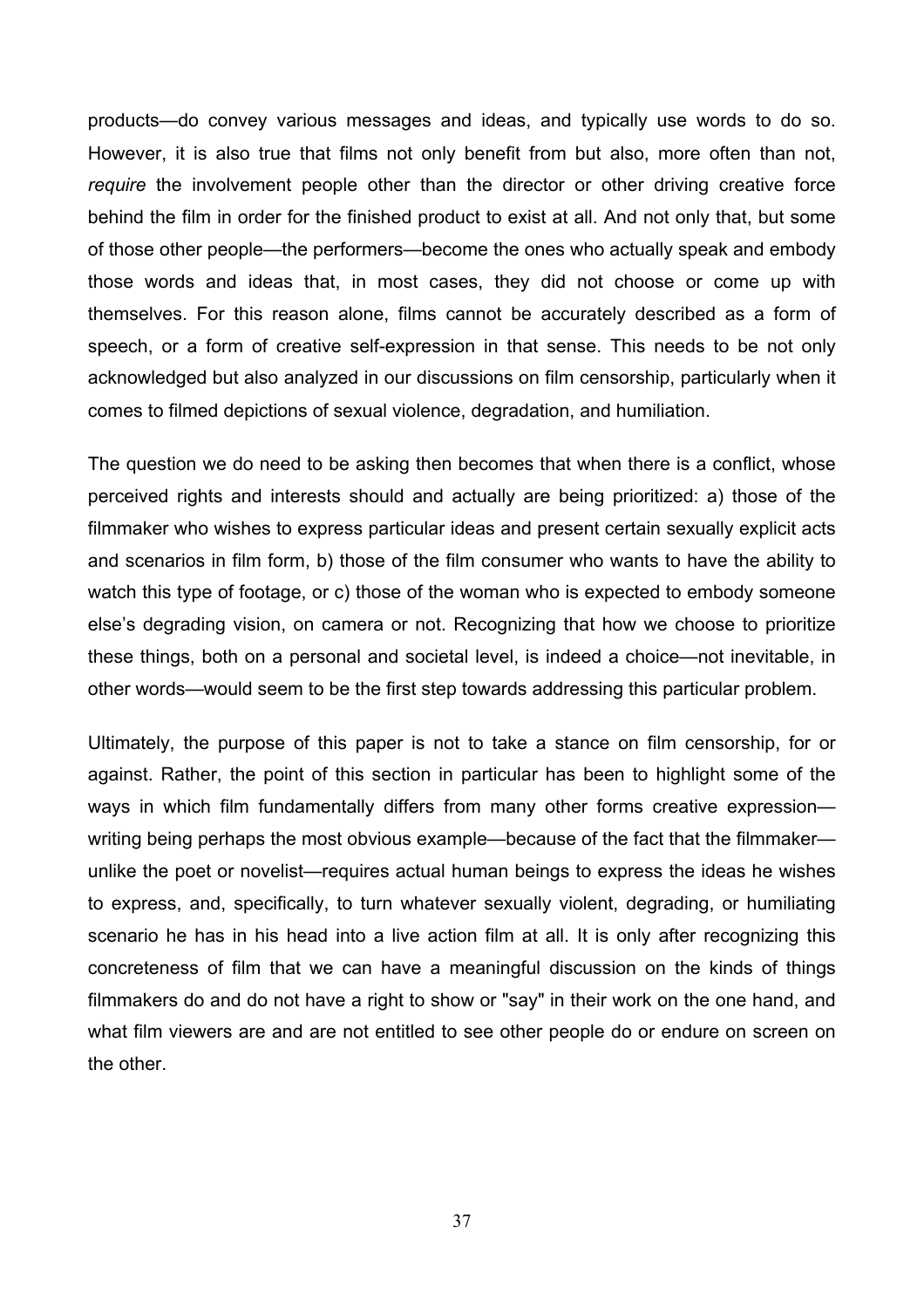#### *4.2.1 Summary and questions*

While all forms of censorship involve, on some level, putting limits and restrictions on the free expression of ideas, there are certain additional considerations that we need to take into account when we talk about film censorship specifically. The particular aspect of film we have focused on in section 4.2 is, of course, the involvement of human performers, and how that involvement affects the conversation on film censorship. What I have been arguing for is the importance of making a clear distinction between a) thoughts (private and abstract), b) speech and words (public and abstract), and, finally, c) filmed images (public and material) when we approach the issue of censorship. The true significance of making that distinction only starts to become clear when we talk about a topic that is in itself controversial and potentially exploitative—sexual violence against women being a prime example of just such a topic. As far as the ethical problems involved are concerned, it is one thing to image a rape, for example, another to describe it in a published piece of writing, and yet another to have actual men and women act it out on camera and make the footage publicly available for others to consume in the real world.

So, the question then becomes, how should those aspects of film that distinguish it from other, less concrete forms of expression be taken into consideration when we talk about the things that should and should not be graphically depicted in a live action film specifically. In later parts of this paper, we shall consider the meaning and significance of the involvement of human performers not just from the perspective of the performers themselves, but from that of the film viewer and society as a whole as well.

–Should live action film be considered a form of speech akin to writing? Why / why not?

–Is the involvement of human performers a relevant consideration in the debate on film censorship? Why / why not? Consider these questions from the perspectives of film viewers and the general public, as well as the performers themselves.

–Are there ideas or scenarios that should rarely or never be realized for the screen by human performers, even if those same ideas could still be expressed or presented in writing, for example? What might those ideas or scenarios be, specifically, and why?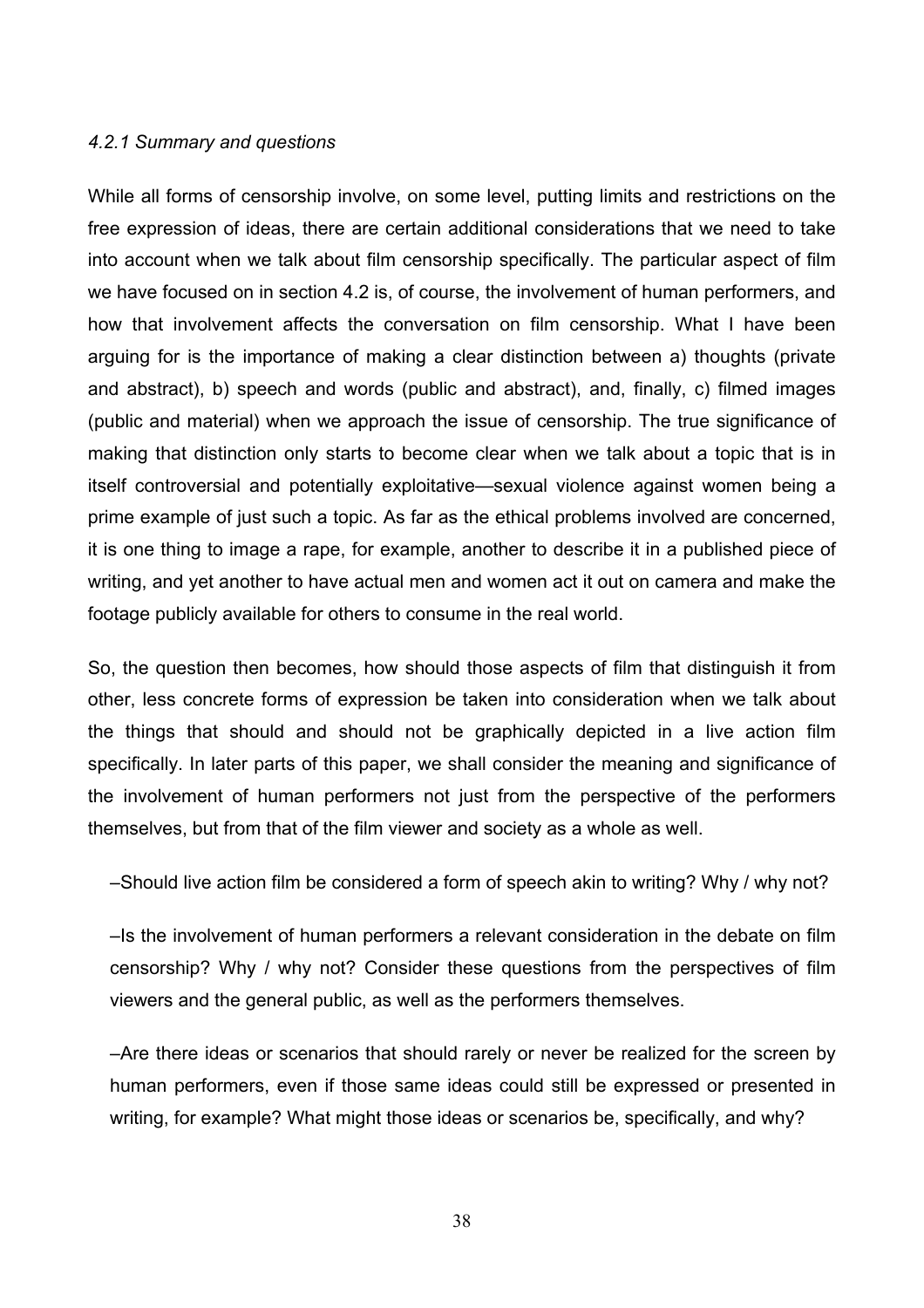### 4.3 Pretending

The third and final part of chapter 4 examines:

–The ethical implications of the performer's apparent willingness to be sexually degraded and humiliated on camera

–The problem with becoming the face of someone else's degrading vision, for individual performers as well as the social group those performers represent

So far, we have talked a lot about the issue of consent. As we have seen, it was the lack of consent on Schneider's part that brought the rape scene in *Last Tango in Paris* back to the headlines. We further saw that a case such as this was almost universally condemned, as basically anyone could see the obvious ethical problems with manipulating someone especially a young, relatively inexperienced and powerless woman—into filming a rape scene without letting her know what the scene would entail beforehand. In other words, for people other than Bertolucci himself, this was an easy issue to take a moral stance on. This paper, however, is at least as concerned with those ethical questions we rarely address as I am with those that tend to be front and center in public discourse on these issues. What this means in the context of our discussion on filmed depictions of sexual violence is that we must go beyond the relatively easy or straightforward matter of the presence or absence of the performer's consent and start asking those more difficult, uncomfortable questions about what it means that so many people are expected to participate in exploitative situations on camera in the first place, and that countless of others are so eager to watch the results.

We touched on some of these issues in section 4.2; there, we talked about the ethical implications of the fact that live action film requires actual living participants, willing or unwilling, who then become the faces of someone else's vision—even when that vision entails sexually degrading or humiliating acts. The final section of chapter 4 explores those instances where the performer does—or appears to, as far as the viewer can tell—consent or agree to pretend on camera in a particular way, especially when the scene in question involves sexual violence or degradation. Specifically, in section 4.3, I am concerned with the role and responsibility of the woman who is the target of the degrading or humiliating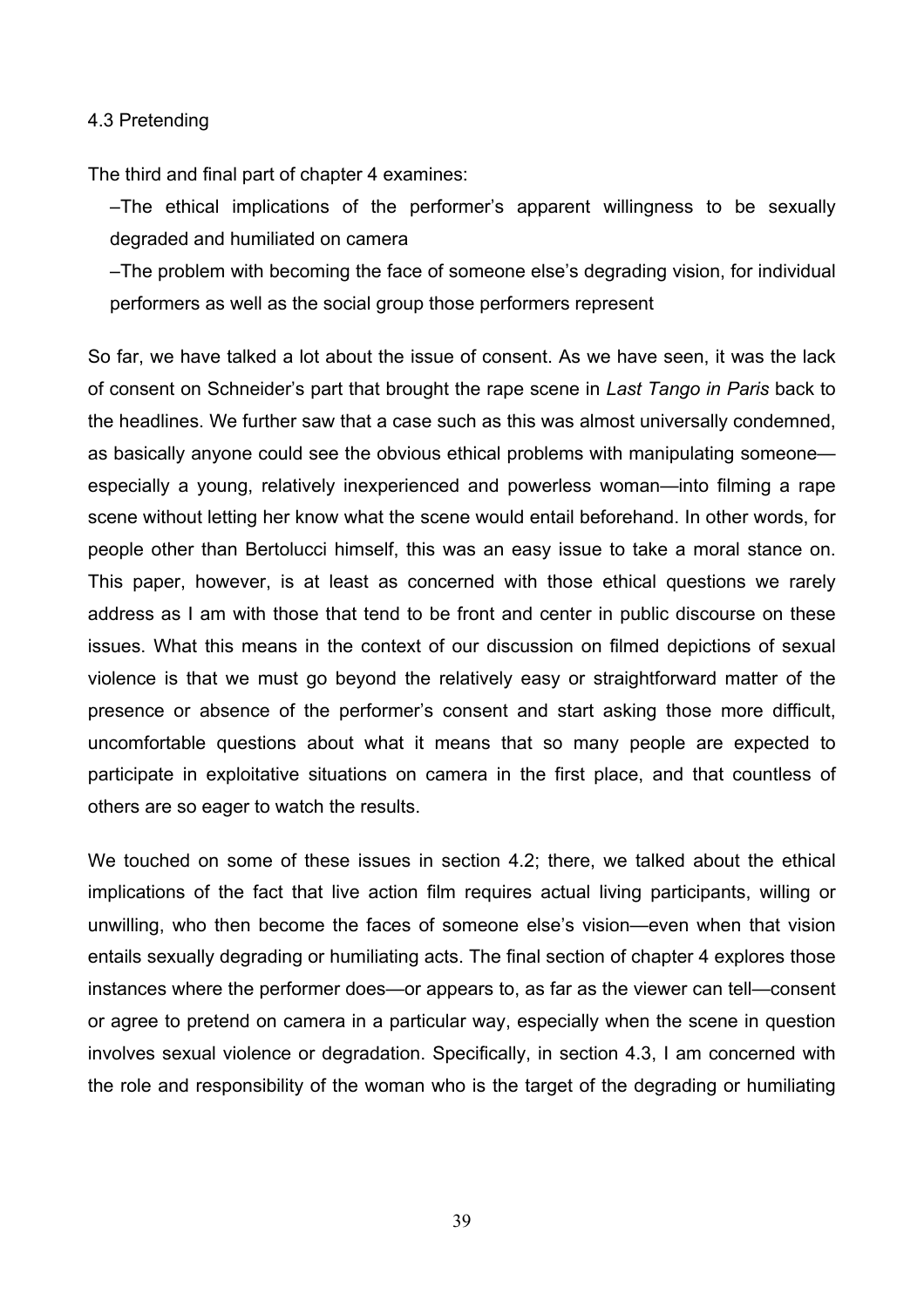treatment we see on screen. <sup>13</sup> As we saw in chapter 3, the term *humiliation* is one that was used by both the actress and the director to describe her role in the rape scene in *Last Tango in Paris*: not only did Schneider herself feel "humiliated" as a consequence of shooting the scene (Das), but the whole reason why Bertolucci chose to film it the way he did was because, as he put it, "I didn't want Maria to act her humiliation, her rage. I wanted Maria to feel, not to act, the rage and the humiliation" ("Bertolucci over Maria Schneider"). Here, we shall consider the meaning and significance of *humiliation* as it relates to filmed depictions of sexual violence against women in particular.

Earlier in this chapter, I have repeatedly drawn attention to the power imbalance between the person being filmed and those who do the filming, and made the argument that the fact of being filmed in itself puts one in a vulnerable position that is not always recognized as such, not even when we talk about filmed depictions of sexual violence specifically. The obvious objection to any such arguments is that, at the end of the day, what we are talking about is "just a movie"—the same words that, as you may recall from chapter 3, Maria Schneider said Marlon Brando had used to reassure her when she was distressed over the filming of the rape scene (Das). Or, to put it another way, that as disturbing as the things we witness on our screens may often be, we should not worry too much about it since the people we are observing—professional actors in many cases—are only pretending and not really doing these things, for our pleasure and entertainment as the viewing audience. Notably, whenever such points about it all being an act are raised, the power imbalances mentioned above—or, indeed, the exploitation they entail and are used to justify—tend to get left out of the equation.

Though the conversation does often get framed that way—and the case of *Last Tango in Paris* is just one, particularly clear example of this—this question of power is not just about

 $13$  I focus mostly on the role and responsibility of the woman who is the target rather than the man who is the perpetrator of aggression in order to continue to explore the problems with emphasizing the female performer's consent we discussed earlier in relation to the case of *Last Tango in Paris*. For its part, the moral responsibility of the male performer who portrays the perpetrator of sexual violence is an issue at least as controversial as our current topic. To give just one example, actor Malcolm McDowell, who played one of the most infamous rapists in film history in the 1971 film, *A Clockwork Orange*, decades later had this to say: "But how ridiculous, to point to an actor. I mean, was I supposed to turn down the part of a century? Is one responsible morally? You are responsible for your own life, not for parts you accept. I've played many murderers, serial killers. God knows what else. It's not to say I'm anything like that" (93). The questions he raises in this one brief statement alone are certainly worthy of further exploration, and could surely be the subject of a whole separate study.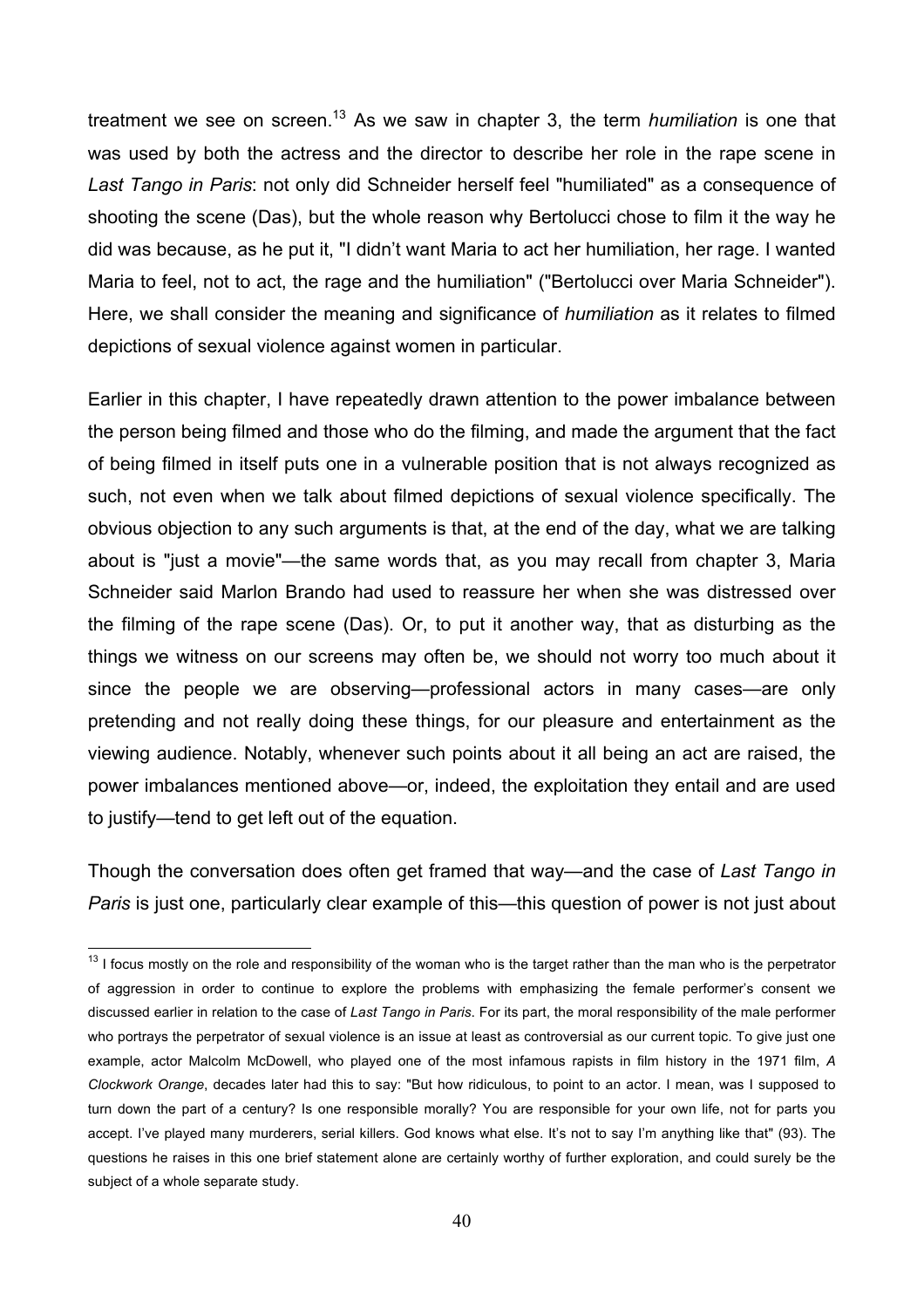whether or not the performer knew what was going to happen before filming and did in fact consent to participating in the scene in question; it is also, and more importantly, a question of *who is doing what to whom*, on screen and off. Noted communication theorist and media critic, the late George Gerbner—who spent decades researching media violence and its effects—spoke often of the importance of this very question. In a 1998 interview, he explained:

I don't believe that either frequency or explicitness of violence are the primary issues. Violence is a demonstration of power, and the real issue, once again, is who is doing what to whom. If time and again you hear and see stories in which people like youwhite males in the prime of life–are more likely to prevail in a conflict situation, you become more aggressive, and if you are in the same culture, and a member of a group or a gender that is more likely to be victimized, you grow up more insecure, more dependent, more afraid of getting into a conflict, because you feel your calculus of risk is higher.

That is the way we train minorities. People aren't born a minority, they are trained to act like a minority through that kind of cultural conditioning. And women, who are a numerical majority of humankind, still are trained to act like a minority. The sense of potential victimization and vulnerability is the key. ("Telling Stories: An Interview With George Gerbner")

Gerbner here is talking about the patterns of how members of different social groups are portrayed in the media, particularly when it comes to the issues of aggression and victimization. His central argument is that the kinds of media representations an individual sees again and again of people who look like them, over time, has a significant impact on that person's self image and confidence, as well as on their sense of security, vulnerability, and dependence on authority figures. This, again, is especially true when we look at depictions of violence and victimization, which play a crucial role in essentially training large segments of the population—mainly, women, people of color, and the working class—to assume or accept their low status position in society.

Gerbner's argument has obvious relevance to our current discussion on sexually violent content, where most often women are seen victimized by men in a particularly brutal manner that makes the sex differences and the related power imbalance between the two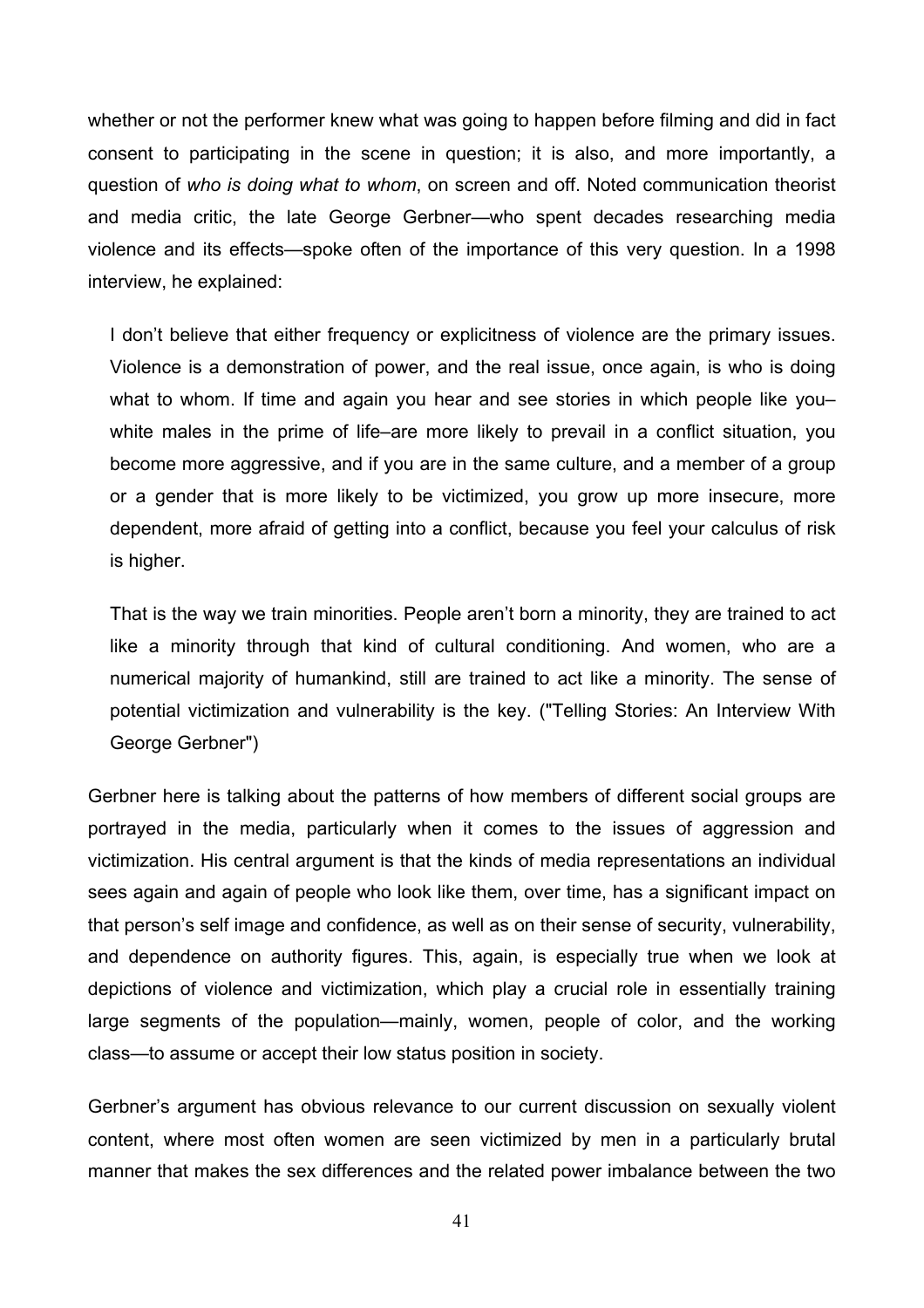parties uniquely difficult if not impossible to ignore. In the context of this study, however, there is another crucial aspect of this dynamic to consider, beyond or in addition to the message or idea behind the sexually violent scene or image itself. Yet again, I draw attention to the fact that with live action film, we are not just observing "representations" in some abstract sense, like words or drawings on a page; we are watching real men and women—professional actors or not—taking on those roles of victim and victimizer. What this means is that the film viewer is not just being presented with the *idea* that members of a particular group are a certain way; the viewer is seeing—often, though not always—an actual member of that group acting out that role, apparently willingly, thus giving that role or idea concrete form and a real human face. This holds true quite regardless of whatever may actually be going on in the head of the person in front of the camera, or whether that person is indeed only pretending and would never behave in such ways in any other context, outside of a film set. At any rate, the viewers watching have no way of knowing any of these things, certainly not with any certainty; what they know is what they can actually see happening, right there on screen.

Now, if we consider each individual scene or film we encounter in isolation, none of this seems to matter all that much. However, as Gerbner observed, it is not really a question of this or that particular film, or a few isolated scenes here and there; the problem lies with the patterns, those scenarios and power dynamics that we are presented with, "time and time again" ("Telling Stories: An Interview With George Gerbner"). When it comes to media depictions of sexual violence specifically, that dynamic typically involves female victims and male perpetrators: to give an example, a 2010 content analysis of some 300 scenes in popular pornographic videos found that not only did 88.2% of the scenes contain physical aggression, but that most acts of both physical and verbal aggression (70.3%) were committed by men, while the targets of aggressive acts were "overwhelmingly female;" 94.4% of all aggressive acts were targeted at women (Bridges et al. 1065, 1076). Studies such as this help give us some idea of the broader cultural context in which individual rape scenes and depictions of sexual violence—regardless of their perceived artistic merits, entertainment value, or significance to the plot of this or that particular film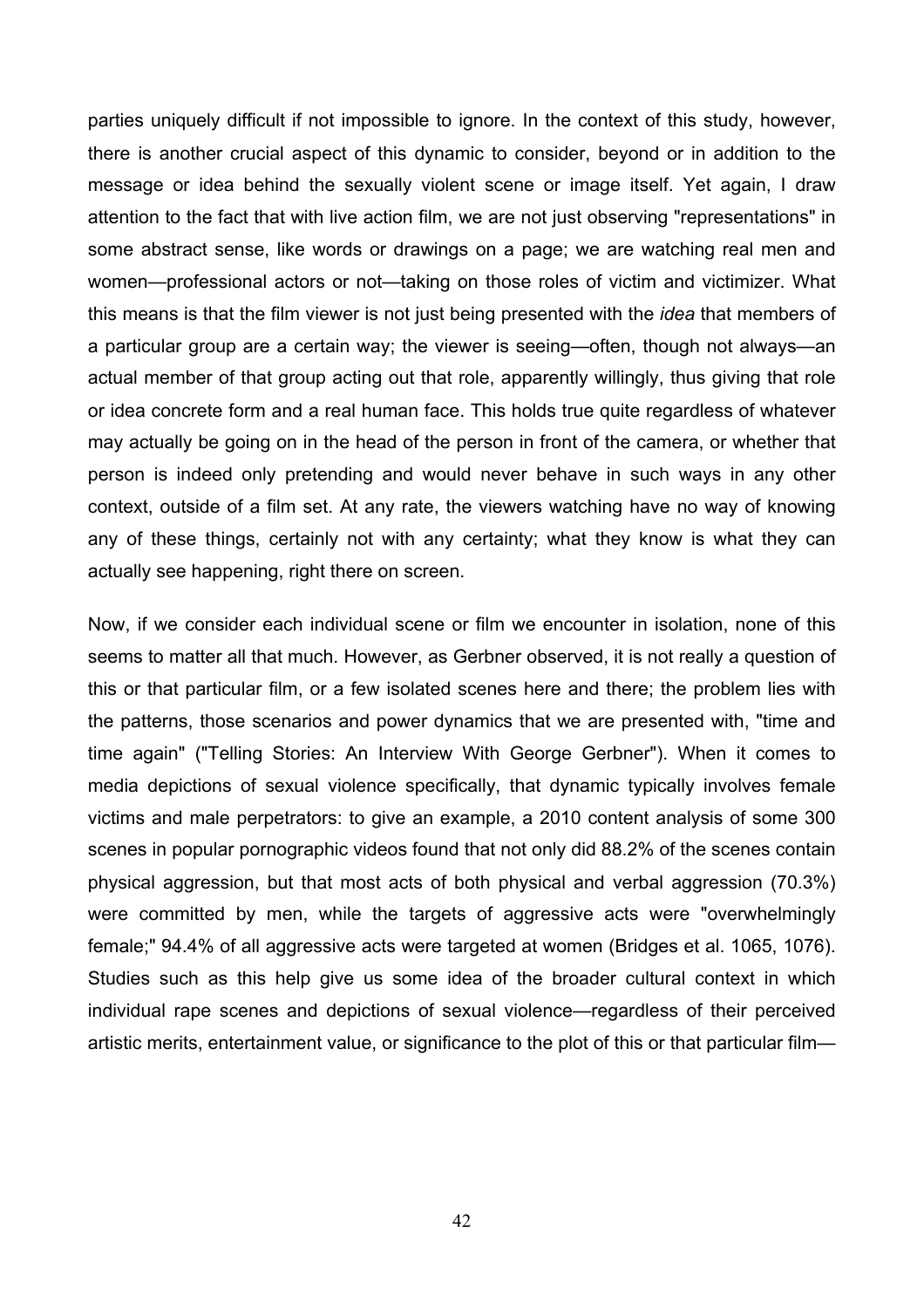exist. And, of course, this is before we even begin to consider the prevalence of sexual violence against women in the real world, outside the screen.<sup>14</sup>

All of this brings us back to the issue of consent. If the media coverage of *Last Tango in Paris* is any indication, the general assumption seems to be that the women who appear in scenes where they are the targets of sexually violent or degrading acts are there by choice; if this were not the case, then the revelations about Schneider's lack of consent surely would not have been considered newsworthy in the first place. What happened to her, the media coverage suggested, was exceptional. With this in mind, the question becomes: what does it means that so many women, first of all, are expected to agree to be sexually used and abused for the entertainment of others, and, second of all, that so many women—professional actresses and others—actually do so, apparently voluntarily in many cases. As we have seen, these are precisely the kind of questions that, for the most part, were not being asked, either in relation to the latest *Last Tango in Paris* controversy, or to any of the other famous cases involving the sexual exploitation of women in the entertainment industry that have captured the media's attention in recent years.

What is notable here—in addition to the media silence around these issues—is the fact that since we are talking about film, none of these things are strictly private matters or personal choices that only impact those who are directly involved in the production of a particular scene or film; once this footage becomes publicly available, it also affects the lives of those who consume it, as well as, more broadly, those who live in a society where sexually violent and degrading content is both ubiquitous and readily available. What this means is that the individual woman who performs in these films then becomes partly responsible for participating in the creation of those harmful media images that, as Gerbner described it, have the cumulative effect of making members of oppressed groups in particular "grow up more insecure, more dependent, more afraid of getting into a conflict, because [they] feel [their] calculus of risk is higher" ("Telling Stories: An Interview With George Gerbner"). Now, if we take into consideration both the prevalence of female objectification in art, entertainment, and popular culture in general, as well as the reality of men's violence against women I referred to earlier, it is images of sexual violence, degradation, and

<sup>&</sup>lt;sup>14</sup> Gathering anything like accurate data on this, globally or locally, is incredibly difficult, of course. The World Health Organization estimate from 2017 says that "about 1 in 3 (35%) of women worldwide have experienced either physical and/or sexual intimate partner violence or non-partner sexual violence in their lifetime" ("Violence against women").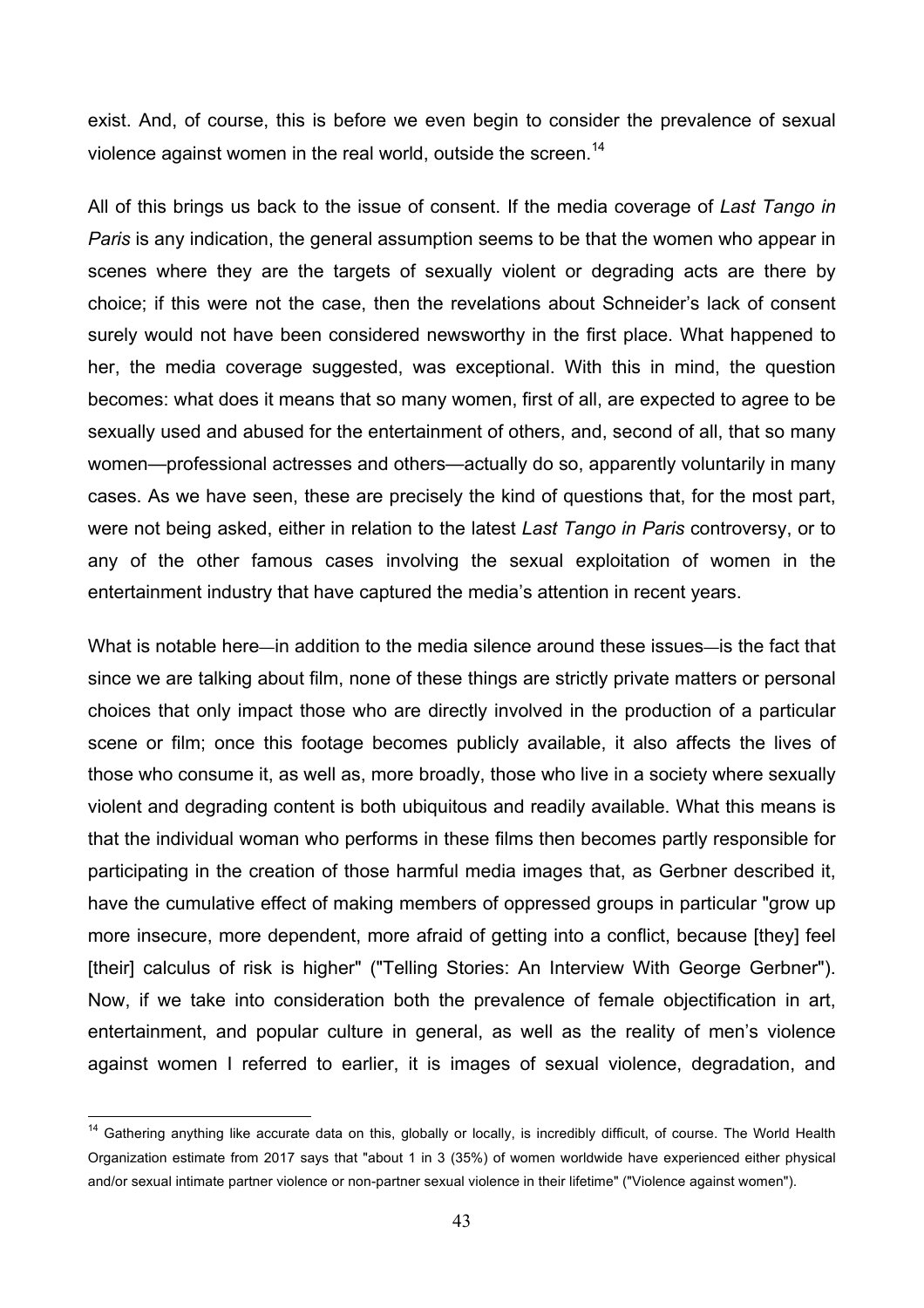humiliation that seem particularly likely to inspire these types of reactions in women and girls specifically.

To be clear, when I talk about the performer's responsibility, I do not mean to suggest that the woman who acts out the role of the target of men's sexual violence and aggression on camera is to blame for the existence of such material, or for any of the negative consequences its public availability may have on other women; as the case of *Last Tango in Paris* alone all too clearly demonstrates, it is the female performer who is the most powerless and vulnerable person involved in the production of this content. What I do wish to bring the reader's attention to is the fact that whilst the woman herself is being exploited or, at the very least, captured for posterity in a highly vulnerable position, that same woman is made to be complicit in the creation of yet more images of sexualized male violence against women. In that sense—though her personal experience is important in and of itself—it is ultimately not just a question of how the individual woman feels about whatever sexually violent, degrading, or humiliating scenario she is being expected to act out; it is also a question of the broader social context in which any one sexually violent scene or film exists, and of the culture each individual woman who performs in them is being asked to participate in—in such a public, wide-reaching way, no less—by her agreeing to be sexually degraded and humiliated by men on camera.

And of course, it is not just the viewer on the other side of the screen who may be negatively affected by the seemingly voluntary or consensual humiliation inflicted on the professional screen performer; we also need to consider the consequences of this particular form of pretending on the woman who engages in this behavior herself. One recent study that helps shed light on this issue is a 2016 paper by Rebecca Whisnant titled "Pornography, Humiliation and Consent." In the paper, Whisnant argues that it is not the absence but the *presence* of the humiliated pornography performer's consent that alongside the fact that sexual humiliation is filmed or photographed and the footage made available for public consumption—particularly severe. She backs this argument by referencing a wide range of studies on the psychological effects of torture, particularly when that torture is documented, it involves humiliation, and the victim is made somehow complicit in what is being done to them. As she notes, all three criteria apply to the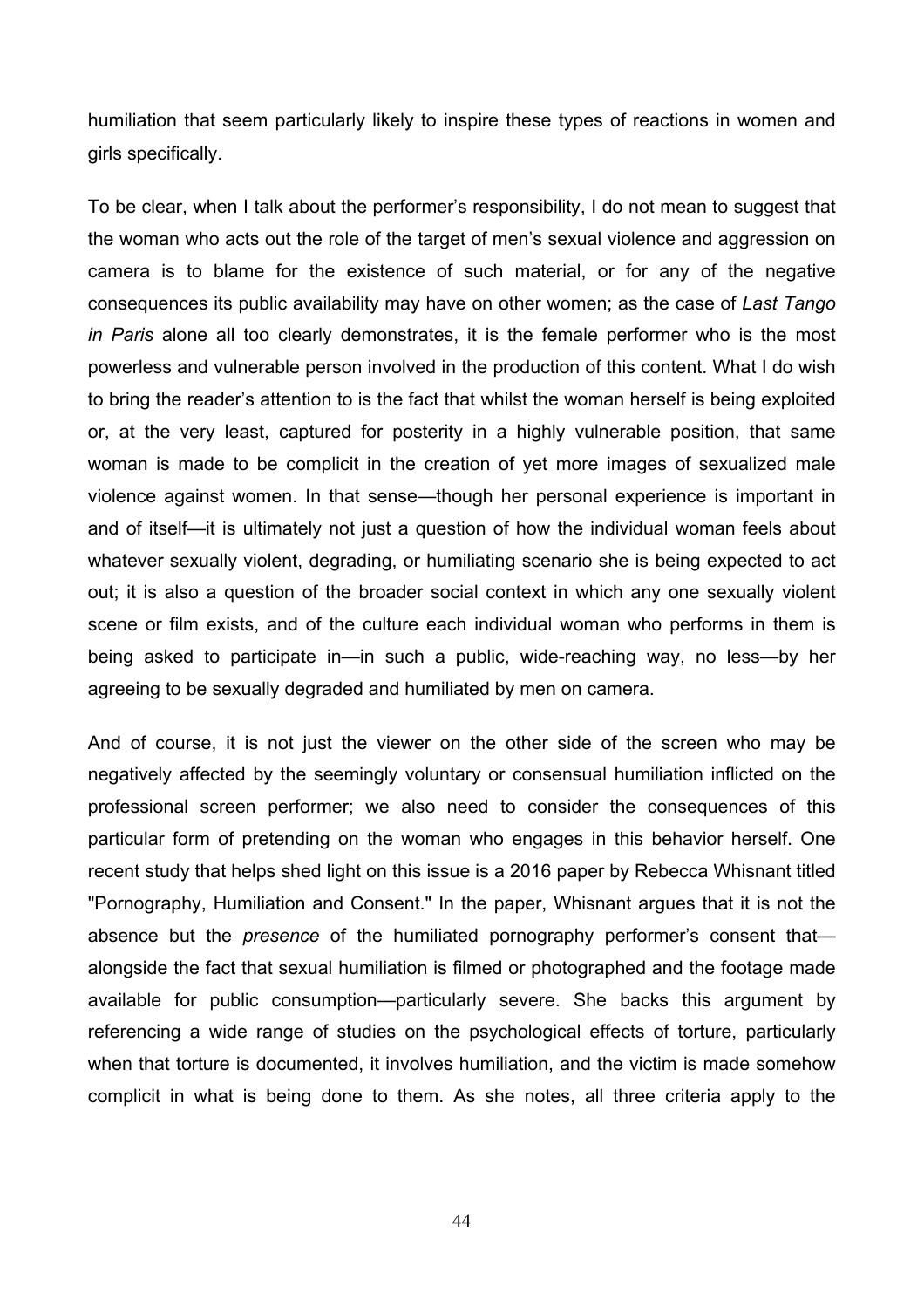treatment of women in contemporary pornography, though this is rarely acknowledged.<sup>15</sup> In summarizing the harms of this particular kind of documented humiliation, Whisnant draws the connection between the harm that is done to the individual woman herself and those broader negative consequences for women as a group that we discussed above:

Images of women accepting and even welcoming their own debasement and humiliation are profoundly destructive, not only for the particular women so depicted, but for women generally. After all, pornography purports to reveal the down-and-dirty truth—not about men, or capitalism, or patriarchy, but about *women*, who we are and what we are for. And like all propaganda, it uses individuals as stand-ins for entire targeted groups.

If we apply this analysis of pornography to the depictions of sexual violence and humiliation we see in mainstream films such as *Last Tango in Paris*, certain crucial differences have to, again, be taken into account. For one thing, sexually explicit scenes in narrative films—unlike in much of contemporary pornography—are just one part of the overall story the film is trying to tell; in other words, they are not the sole reason why the film exists in the first place. Crucially, this tends to be the case even when these scenes are vital to the plot, as in the case of *Last Tango in Paris*—which, as you may recall, is a film about a relationship that is supposed to be purely sexual. In any case, when we as viewers are following a plot of some complexity, we tend to be much more aware that we are watching specific characters behave in certain ways for particular reasons; that we are not, in other words, just watching some random, largely interchangeable men and women performing various sex acts devoid of any deeper meaning or context.

All of that being said, the question still remains: what are the impacts of agreeing to be sexually humiliated on camera, both for the women who appear in these films, and for those who witness it on screen. For either of these groups, that impact is bound to be different than with humiliating scenes in pornography, for the reasons stated above. Still,

<sup>&</sup>lt;sup>15</sup> One illustrative example of this is the torture of Iraqi prisoners by U.S. soldiers at the Abu Ghraib prison, which became a major international scandal when photographs documenting the abuse were leaked in 2004. Whisnant, as many others before her, points out the striking similarities between the sexualized torture and humiliation of the male prisoners and the routine treatment of women in pornography. Notably for our purposes, and as Whisnant observes, much of the public discourse around the Abu Ghraib scandal framed the women's apparent consent as the main reason why their treatment was morally justifiable while that of the male prisoners was obviously wrong and completely unacceptable.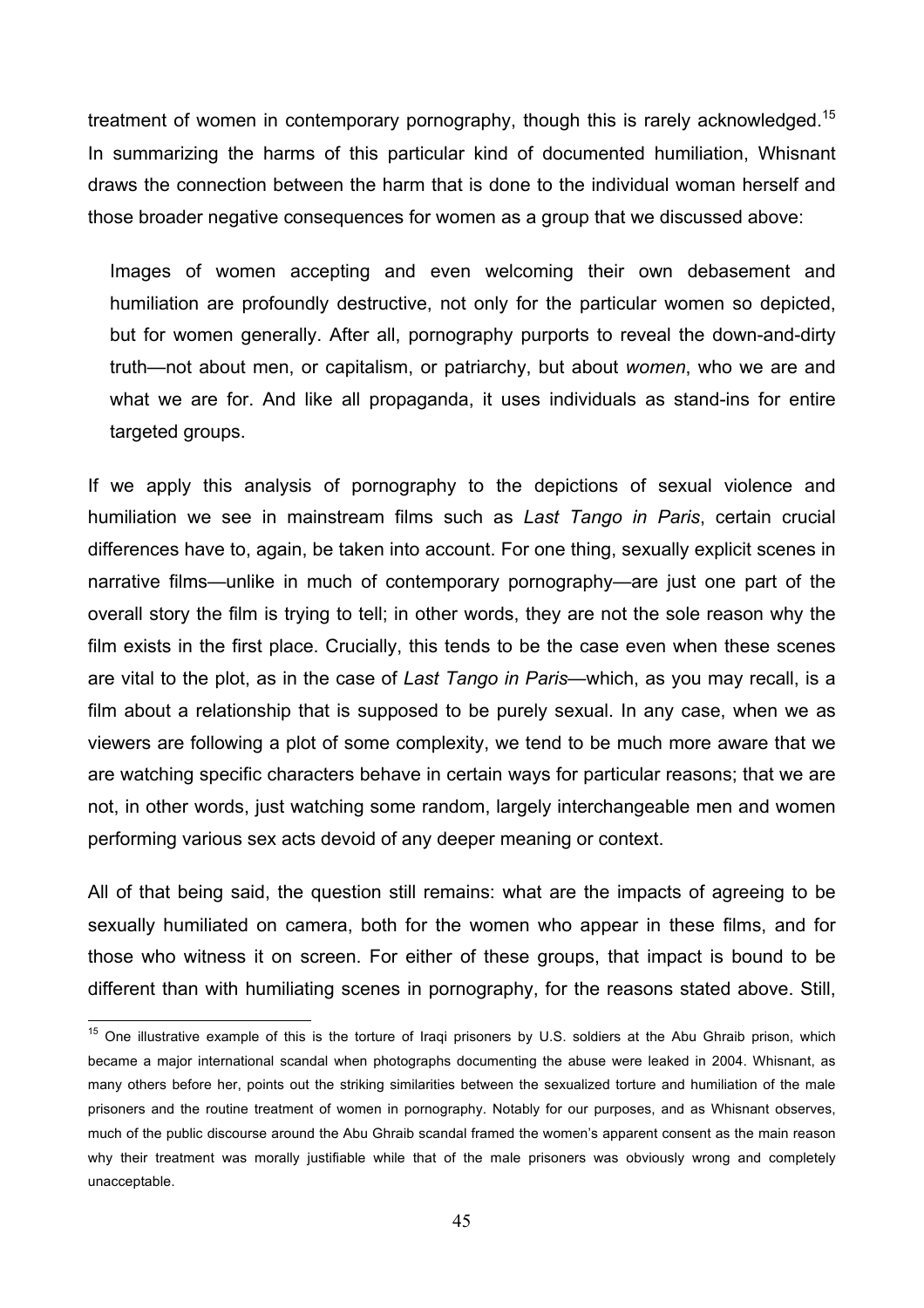the fact remains that in the case of both pornographic videos and sexually violent scenes in mainstream films, it is mostly women who are seen being abused and humiliated by men who are more powerful—physically, socially, and economically—than themselves. And, in both cases, the women are paid performers who have presumably—though by no means certainly, as the case of *Last Tango in Paris* demonstrates—consented to at least some of this degrading or humiliating treatment. Thus, both types of filmed content, in different ways, ultimately send the message that not only will women agree to be sexually humiliated in such a public fashion, but that it is reasonable and ethically acceptable to ask and expect them to do so, repeatedly, just so others can watch it.

What I am suggesting, then, is that neither the fact that the women who appear in sexually violent or degrading scenes of one kind or another may have—again, *if* they actually have—given their consent at the time of filming, or the fact they are only pretending—if only pretending to enjoy it, as in the case of pornography, where the sex acts themselves are un-simulated—is sufficient to render the production or consumption of this material problem-free from an ethical perspective. We also—and, I would argue, more importantly—need to be asking what the creation and public availability of this type of content does in the long run, to the individual women who are humiliated in them, to all women who now have to live with surrounded images of women being apparently willingly humiliated and abused by men on camera, to the men who go to this material for sexual excitement, and to society as a whole. What we have to remember here, again, is that when we are talking about a publicly available product such as a film or a video, it is not just the individual performer, filmmaker, or viewer who is affected, positively or negatively, by its existence. Next, we shall delve into some of those questions that relate to the role and responsibility of the film viewer specifically in chapter 5.

### *4.3.1 Summary and questions*

The ethical questions addressed in section 4.3 are among the most complex and challenging ones raised in this entire paper. This time, we considered how being sexually degraded or humiliated on camera negatively impacts not just the individual woman herself, but also other female performers and actresses who are then expected to agree to appear in similar scenes, and, more broadly, women as group. Now, to try to summarize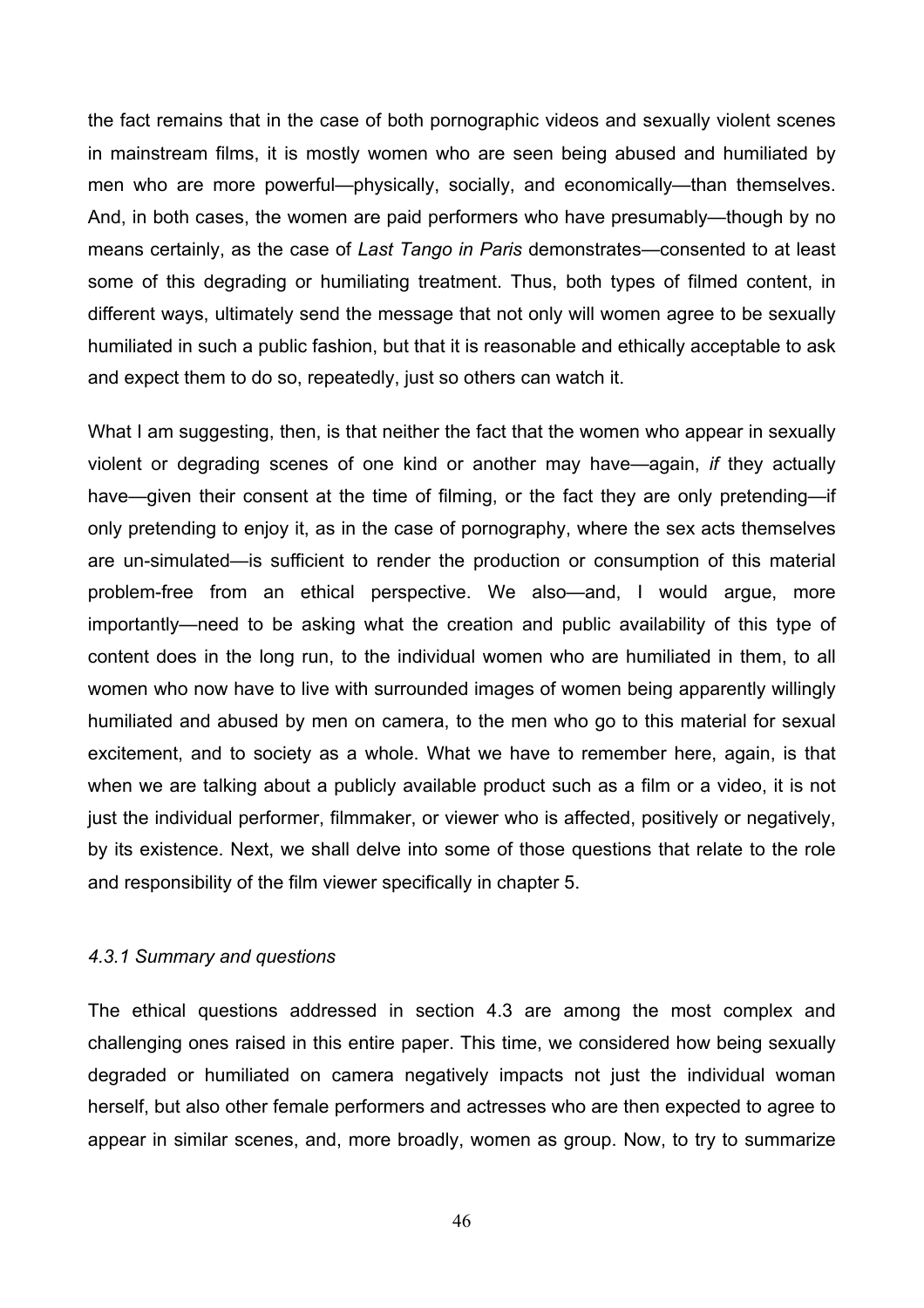some of the main problems that arise in this context, I refer to the words of the late feminist academic and philosopher, Mary Daly.

Feminists have long understood the power implications of getting someone to pretend for you, particularly when that someone belongs to a relatively powerless social group to begin with. In her book *Gyn/Ecology*, one of the seminal texts of the second wave of feminism first published in 1978, Daly writes:

The Myth Masters are able to penetrate their victims' minds/imaginations only by seeing to it that their deceptive myths are acted out over and over again in performances that draw the participants into emotional complicity. Such re-enactment trains both victims and victimizers to perform uncritically their preordained roles. Thus the psyches of the performers are conditioned so that they become carriers and perpetrators of patriarchal myth. *In giving the myth reality by acting it out, the participants become "living proof" of the deceptive myths.* (109; emphasis added)

It should be noted that Daly here is not in fact talking about film acting or performance in that sense; she is referring to the various roles and rituals women are expected to take part in and act out in a patriarchal society in general, rather than in some specific, more narrowly defined cultural context. That being said, her words do carry a special resonance in the context of our current discussion on the role and status of women who are professional performers and the men who control those performances. For one thing, the myths and rituals Daly speaks of were not thought up or designed by women themselves, and they ultimately serve the interests of men, not women. However, the endless repetition of these social rituals, both on an individual and collective level, ensures that, eventually, women come to embody those male myths about who women are and should be anyway. This is a dynamic we see at play in a particularly clear and stark manner in the male director–female performer relationship, especially when we are talking about scenes that involve sexual degradation and violence against women. So, in that sense, the professional screen performer becomes as a particularly clear example of how, as Daly's puts it, women become "living proof" of male myths about women by acting out those very myths, over and over again, in front of an audience.

This brings us back to a crucial point about film as a medium: how, because of the technology involved, film—as opposed to writing, painting, or music, for example—gives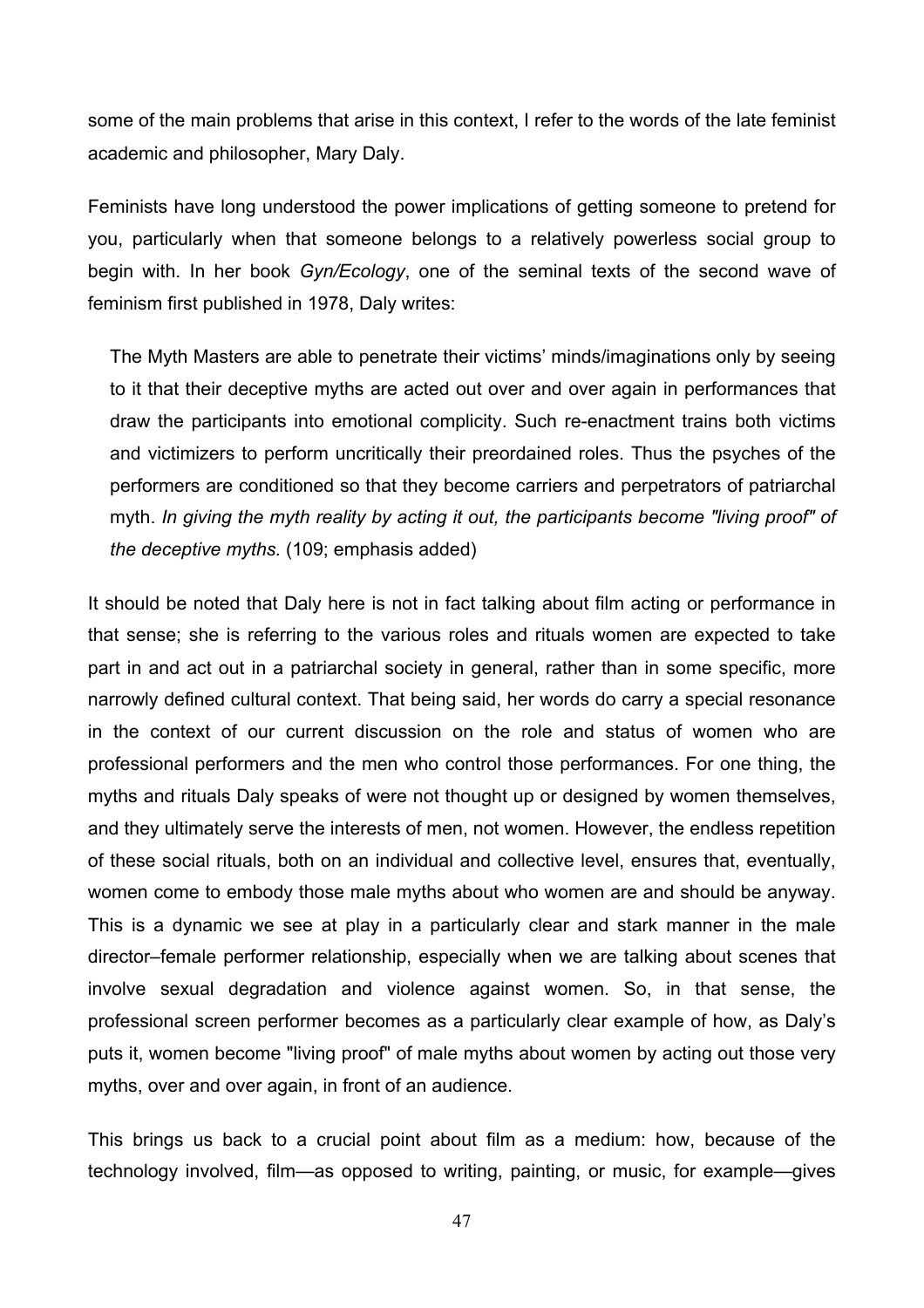permanent, concrete form and real human faces to ideas and scenarios that would otherwise remain abstract or theoretical as far as the general public—many of whom would never witness such things in their ordinary lives, outside the screen—is concerned. By itself, this aspect of film remains fairly unremarkable from an ethical perspective; its deeper implications only really begin to crystallize when we start talking about filmed depictions of violence and degradation. This is especially true when the acts being depicted involve the kinds of power imbalances that we see at work in a case like *Last Tango in Paris*—that is to say, in situations we would or should recognize as unethical regardless of the presence or absence of a camera.

The questions presented here, then, have to do with the moral responsibility and individual interests of the woman whom we see participating, apparently willingly—though, of course, we as viewers cannot know that for sure in most cases—in her own degradation on camera. As was indicated above, these are difficult issues to discuss, regardless of the specific approach adopted, for one simple reason**:** it is basically impossible to as much as broach the issue of the exploited person's responsibility without sounding like you are blaming—or, indeed, actually doing so—the victim for her own exploitation. With this in mind, what I would suggest is that rather than avoid the topic, the reader be conscious of this issue when considering the questions below, and the ethical implications of agreeing to be publicly degraded and humiliated in general. And, again, before we even get to the question of the female performer's responsibility, it is well worth asking how ethical it is for anyone else—including the people who watch these films, as well as those who produce them—to ask or expect another person to agree to be filmed in such demeaning situations in the first place.

–Do screen performers have a responsibility to consider how the public availability of the footage they appear in might affect the treatment, status, and actions of other people in the real world? Why / why not?

–When someone is captured on camera in a degrading situation, is the humiliation worse if that person actively participates in his/her own degradation, or if he/she has no control in that situation? How come?

–Is it either reasonable or intellectually honest to expect that there is always someone freely willing to be publicly exposed or humiliated on camera, especially considering just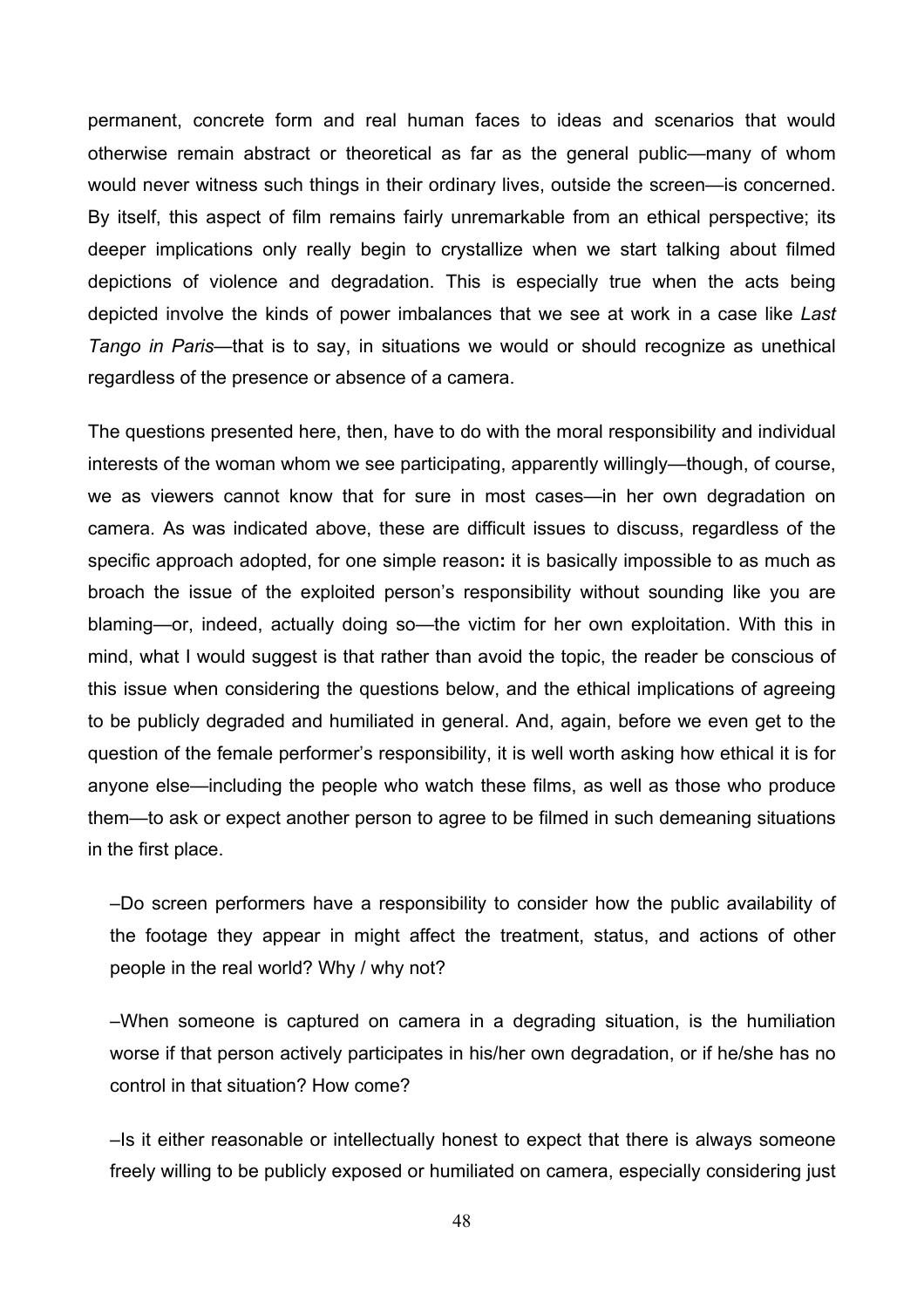how much sexually exploitative filmed content there is out there? Could or should the fact that the films exist in the first place be viewed as evidence that someone *did* agree to this treatment, because otherwise we would surely not be able to watch it? Consider this latter question in particular in light of what we now know about the filming conditions of *Last Tango in Paris*.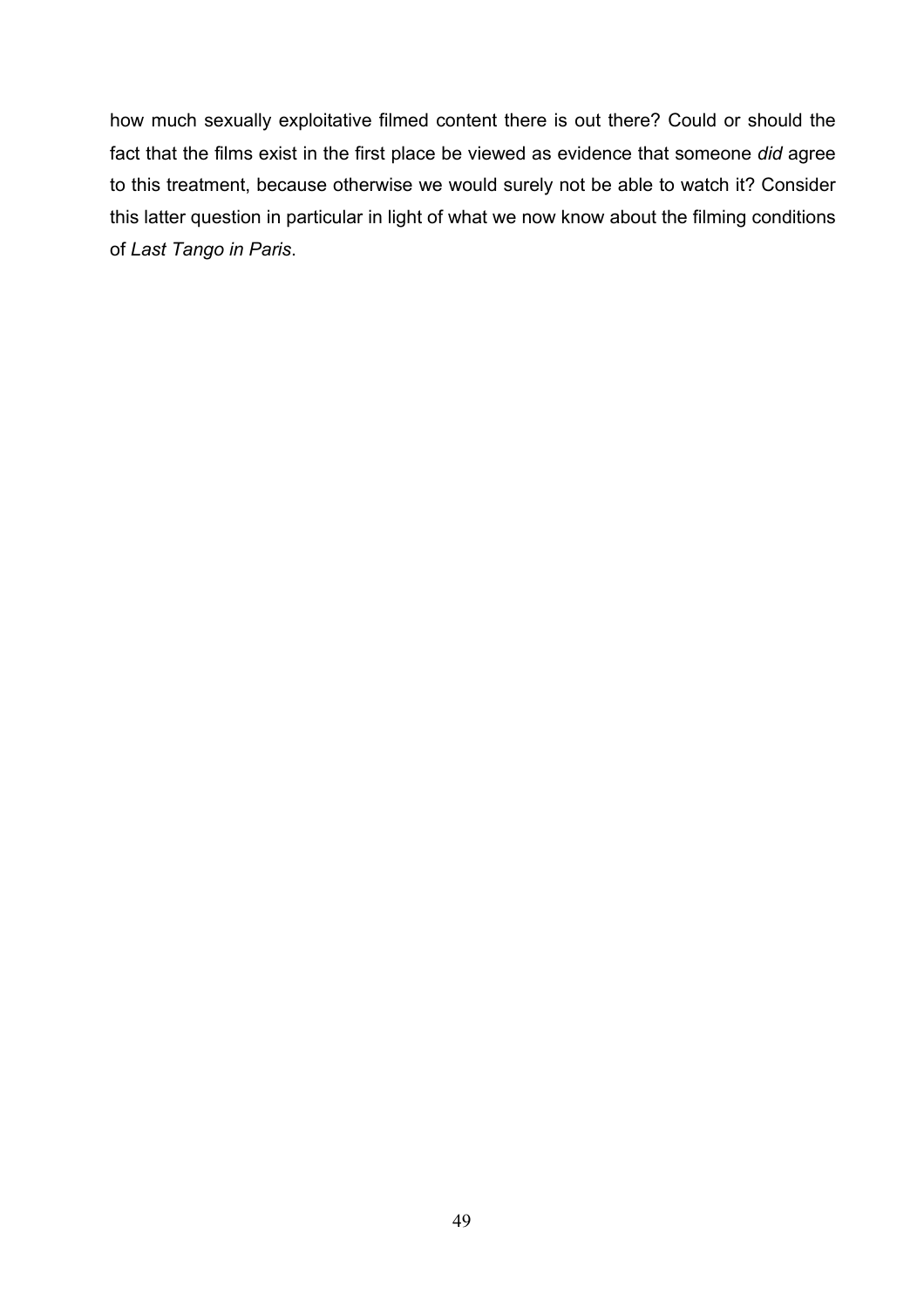#### **5. As real as I want it to be: Consequences of film consumption**

On a very basic level, film is about capturing reality in motion for posterity; indeed, it is this capacity that has always made it distinct as a medium. In the previous chapter, I spoke of the importance of remembering that live action films are, on one level, recordings—or, at least, partial accounts—of what actually happened, even when the events or scenarios being presented are—as is so often the case—artificial in the sense of them being staged for the camera; that unlike with novels, for example, real people had to behave in certain ways in the real world in order for the films depicting any of these things to exist at all. I further argued that a major obstacle to overcome in appreciating the full range and depth of the ethical problems with film in general is the widespread inability or unwillingness to see and take seriously the notion that acting or pretending on camera has real world consequences, for the performers doing the pretending, the filmmakers overseeing that process, as well as those of us who witness the results on screen later on. Much of the time, what seems to be behind this reluctance is a preoccupation with the fantasy aspect of film, to the extent that acknowledging any meaningful connection between the real world and the staged artifice we see on screen is seen as a failure—at best, naive; at worst, dangerously misguided—to distinguish between fantasy and reality. The second half of the analysis focuses on the implications of this latter point in particular.

In chapter 4, the ethical issues we explored were rooted in the power imbalance between the male filmmaker and the female performer involved in the production of sexually violent content. While the role of the film viewer did come up at various points in that discussion, it was never the main focus of attention. Chapter 5, meanwhile, is dedicated to ethical problems facing the person who views and consumes filmed depictions of sexual violence against women. Here, we explore the question of the viewer's responsibility for the content they consume in light of the fact that they—unlike the producers and performers—are not active participants in the creation of that content. Considering that it is primarily as distant observers rather than as producers or performers that most of us engage with film and other audiovisual media in our daily lives, this chapter and the questions it poses ought to be of special, perhaps more personal interest to the reader than the ones we discussed above.

We begin in section 5.1 by exploring the issue of the line between fantasy and reality, and the role the viewer's ability and willingness to draw that line plays in their viewing habits.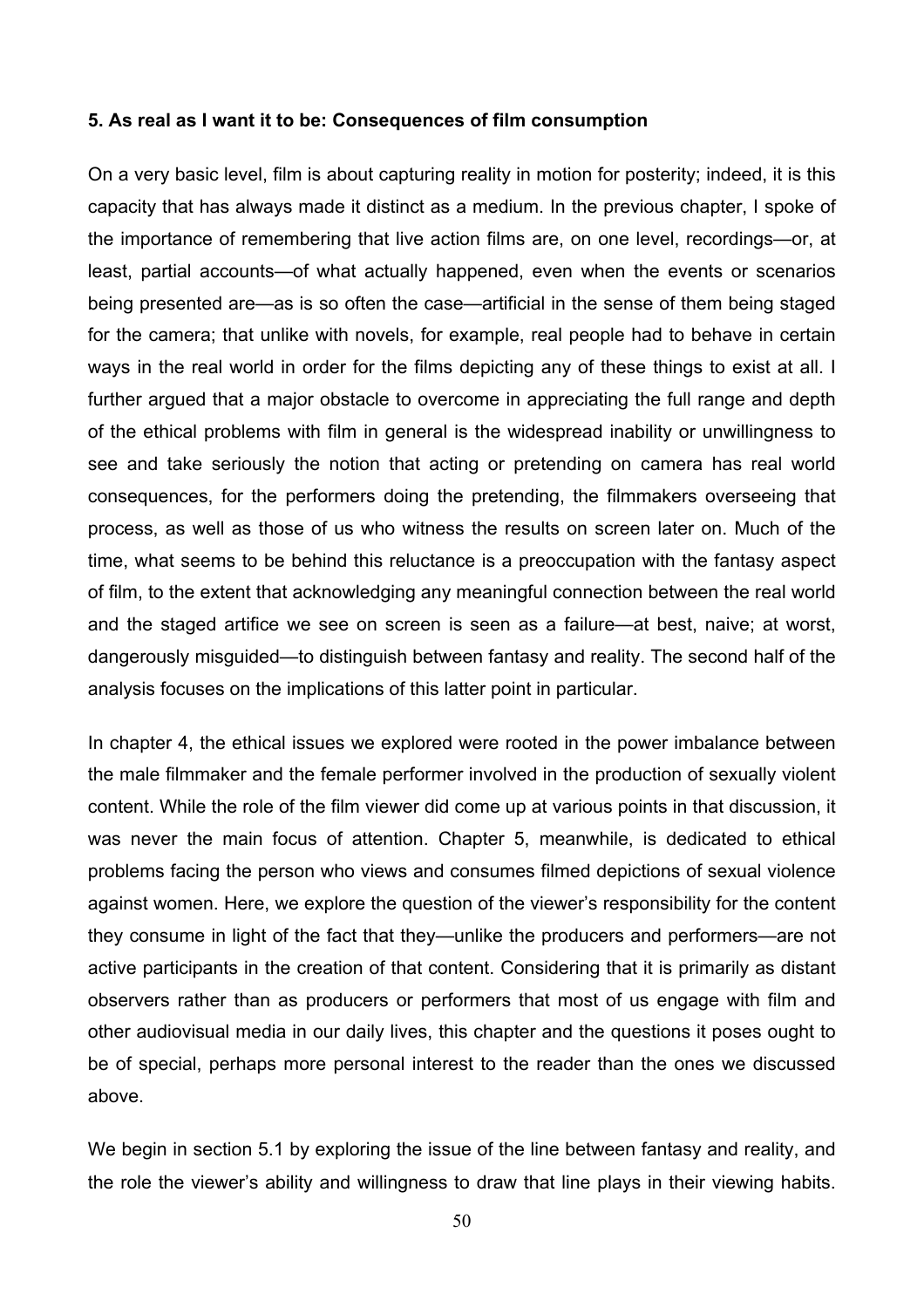Only then we move on, in section 5.2, to consider the question of the viewer's responsibility, and how both the violent content itself as well as the viewer's own desire to continue to consume it work to perpetuate the idea that there is nothing the viewer can or should do about the violence and exploitation they witness on screen. Finally, section 5.3 asks what happens when we as viewers fail to see the abuse we see on screen for what it is, as seemed to be the case with *Last Tango in Paris* for all those years before the details of its filming conditions finally became public knowledge.

Connecting each of these issues is not just the role and responsibility of the viewer, but also the bigger question of the relationship between film, fantasy, and reality we have come back to, again and again, throughout the paper. As confusing as it is contested, that relationship is crucial to gaining an understanding of the ethical questions confronting anyone who consumes or even just encounters the type of sexually violent and degrading content that is now both more abundant and accessible than ever before. Again, the lists of questions found at the end of each section will hopefully inspire the reader to reflect critically on these issues and how they relate to their own lives and viewing habits, as well as to the broader culture that continues to produce this material.

### 5.1 Reality

The first part of chapter 5 considers:

–How film in its various forms disrupts the viewer's ability and willingness to tell the difference between fantasy and reality

–Some of the problems that arise when we begin to treat (filmed) fantasy as reality, and reality as fantasy

One of the things we keep coming back to, again and again, is the point that film is not an abstract idea that exists primarily or solely in the heads of individuals—be they the people who make the films or those who watch them. In chapter 4, we saw why this seemingly simple, even obvious point is both so vitally important for us to acknowledge, and yet, at the same time, so easy and so tempting for us to overlook or ignore entirely. Throughout that chapter, the significance of the material reality behind the images we observe on our screens was approached from the perspectives of the woman filmed in a sexually degrading situation and the men who oversee that process. There, the crucial question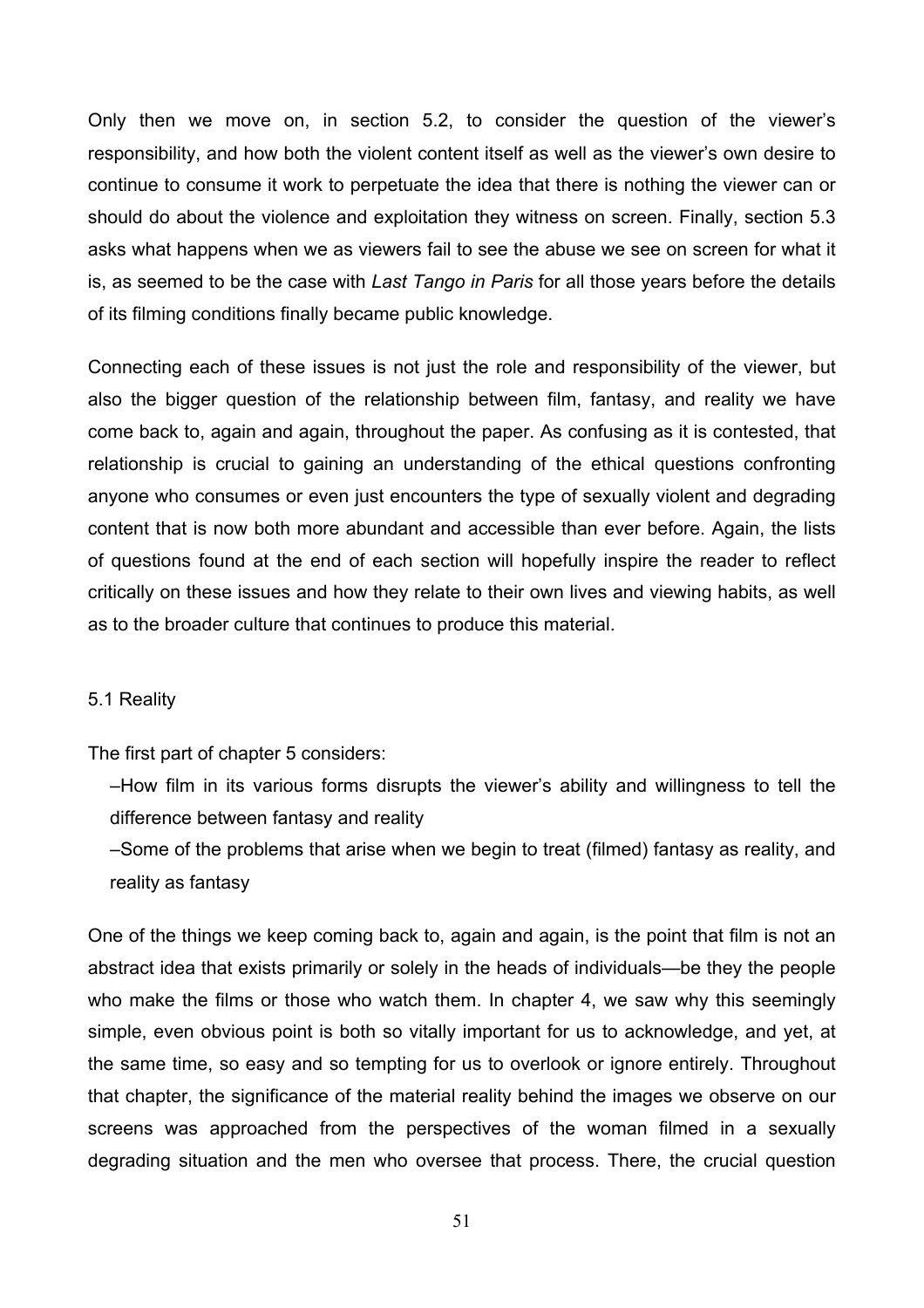was what real people—the performers—are expected and required to endure in order for all those films and images depicting sexually violence and degradation to exist in the first place. Now, we turn our attention to the consumers of that content.

In chapter 5, we explore the film viewer's moral responsibility as someone who witnesses the sexually violent, degrading, or humiliating treatment of women without directly participating in any of the aggressive acts he sees on screen. Section 5.1 in particular is concerned with the viewer's perceptions of fantasy, reality, and the line between the two. Earlier in this paper, I argued that this particular debate concerning film, fantasy, and reality is at the core of just about any ethical issue related to film and our own consumption of it. Now, we take a closer look at some of the reasons behind this argument, and consider the ethical implications of the viewer's reluctance or inability to make a clear and consistent distinction between which of the things we see on screen are and are not really real. Ultimately, these are the kinds of questions we are going to have to confront and settle if we are to make sense of our own responsibility as viewers and consumers of films that depict acts and situations that we would find ethically unacceptable in any other context, outside the screen.

When I talk about the complexity of the relationship between film, fantasy, and reality, I am referring to the way live action films both document and depict reality as well as distort and distract us from it, often at the same time. At the core of that relationship, then, is the tension between live action films as entertainment on the one hand, and as recordings of what actually happened—on a film set of anywhere else—on the other. There are particular problems that arise whenever one of these two aspects of film—the entertainment/fantasy side, or the recording/reality side—either serves to obscure or becomes indistinguishable from the other one; that is to say, when we begin to treat the fantasy as reality, and the reality as fantasy.

These two phenomena, while obviously connected, have some notable differences as far as their ethical implications are concerned. Of the two, the problem of taking fantasy for reality tends to be the one that is more easily recognized and more often discussed, perhaps because it touches most if not all of us who live in a media-saturated culture on a very personal level. Generally speaking, people tend to be quick to reject any suggestion that they might be gullible enough to believe everything—or, indeed, anything—they see on screen. One common example of this would be the often-heard insistence that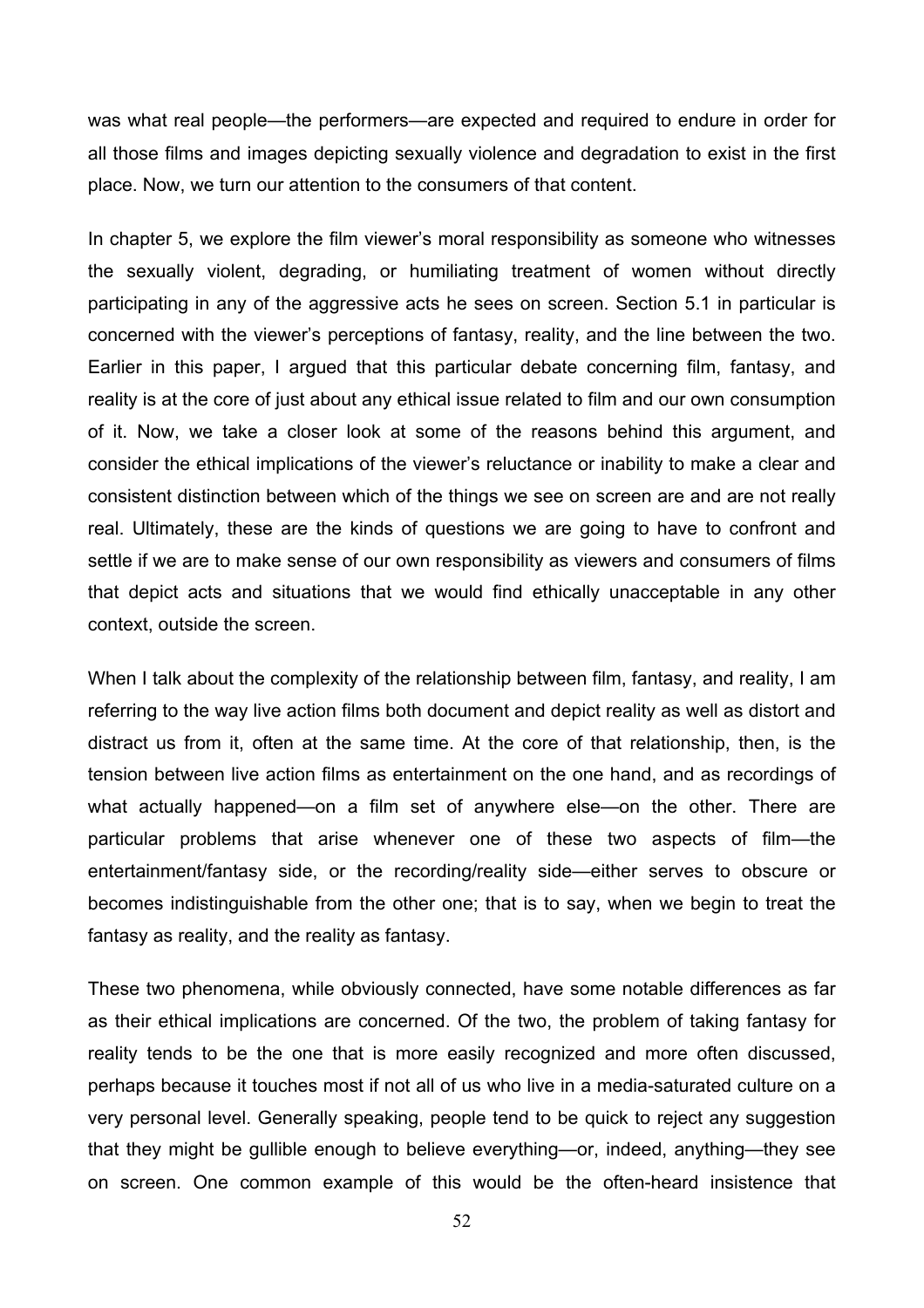advertisements have no impact on the individual speaking, which in turn implies, intentionally or not, that other people *are* impressionable enough to be impacted by those same images, since the advertising industry obviously continues to survive and thrive regardless of the individual's own purported immunity to their influence.<sup>16</sup> The problem of seeing reality as fantasy, on the other hand, can be more difficult to grasp, both in terms of its meaning and its ethical implications. It is with this latter type of problem that this paper—in this chapter and elsewhere—is mostly concerned, in part precisely because it is relatively rarely granted such serious attention, or even acknowledged as a problem at all.

In his book *The Big Screen: The Story of the Movies and What They Did to Us*, film historian David Thomson suggests it is precisely because of the fact that we are watching that we do not and could not ever fully trust that the things we see on screen are truly genuine, authentic, and spontaneous. Using a film no other than *Last Tango in Paris* as his example, Thomson argues that scenes depicting sexual activity invoke such skeptical responses particularly often, due to the highly intimate nature of the acts involved (377); that we, consciously or not, cannot accept or buy into the idea that professional actors—or anyone else, for that matter—would or could perform these acts in the presence of a camera without them doing so primarily *for* the camera. For this reason, Thomson argues, sex scenes in films are particularly likely to remind us that we are in fact watching a movie, not real life.

For our purposes, the thing that is really significant about Thomson's argument is his claim that, as far as the viewer is concerned, it ultimately does not matter whether the people on screen are only pretending or actually doing any of the things they appear to be doing. They may well be, but, as Thomson observes, the people watching would not be able to tell the difference, or to trust in the authenticity or spontaneity of the acts. The reason, again, is what Thomson refers to as "the unnatural intervention of us watching" (377). What he is suggesting, then, is that we as viewers learn not to trust—if still enjoy—what we see, often in graphic detail, right in front of our eyes. Of course, when it comes to the issue of not mistaking fantasy for reality, this is a vital and important lesson to take in. However, on the flipside, there is the danger that adopting such an attitude may leave us

<sup>&</sup>lt;sup>16</sup> This is an argument that Gail Dines, among others, has frequently made. For more on the influence of advertising and media images, see Dines 79-98, and Jhally.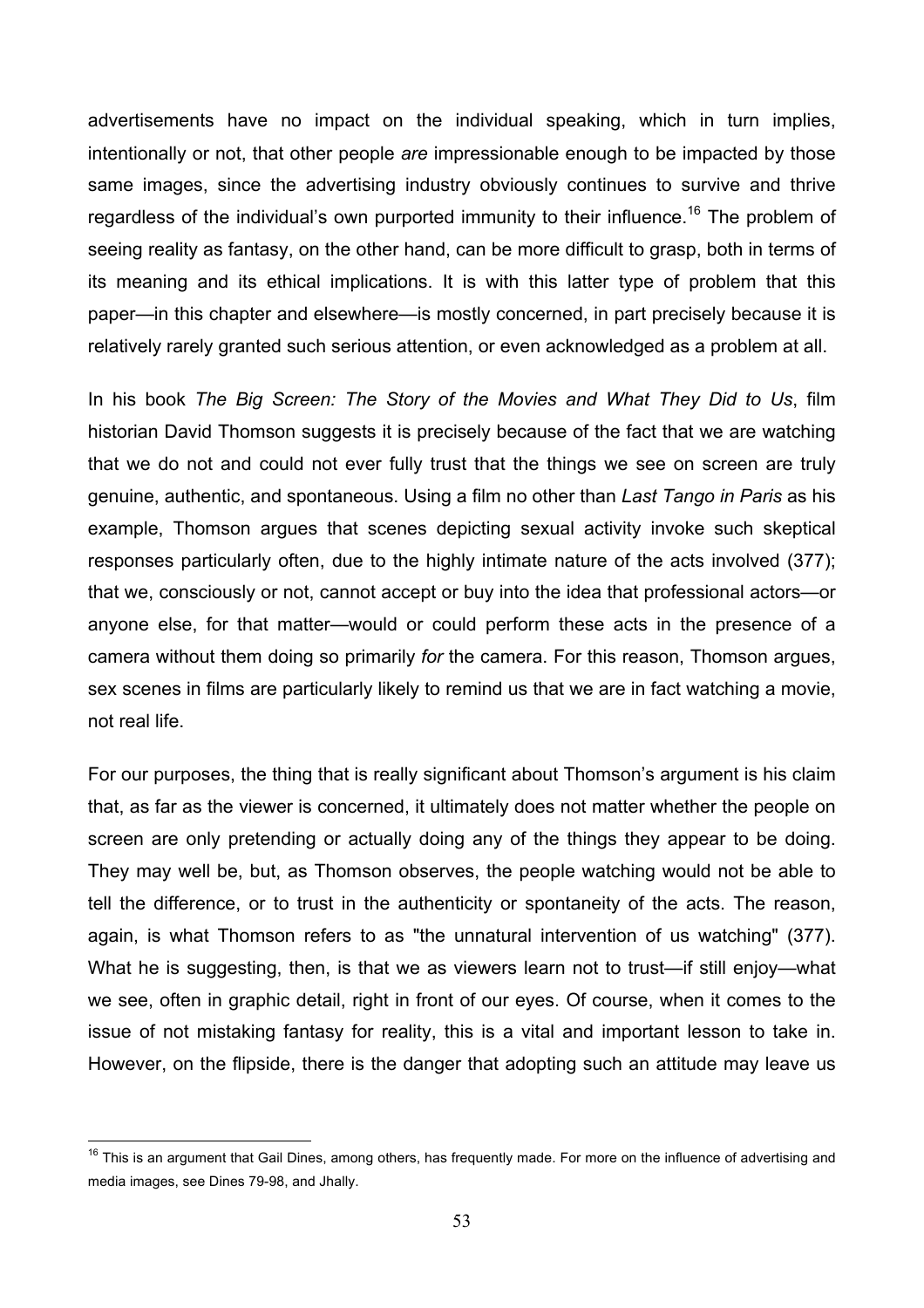too quick and eager to dismiss things we see as fake, even in cases when such judgments would, in fact, be badly misguided.

Overall, one of the main themes of Thomson's book is the increasing difficulty of people who are constantly surrounded by screens to genuinely believe that what we see on them is not being done just for the camera—that is to say, that it is not all an act. He talks about this in the context of what he perceives as an ever growing disillusionment on the part of the audience with the medium of film itself as the ultimate fulfillment of the viewers' deepest desires and most intimate fantasies.<sup>17</sup> What Thomson appears to be less concerned about are the implications this distrust of what we see with our own eyes might have on our readiness to witness actual atrocities, only to dismiss them as mere entertainment and fantasy—in other words, as not really real.

Others, meanwhile, have focused on the dangers of this very readiness to categorize what we see real people doing in films and photographs as fantasy. Andrea Dworkin—one the pioneers of the feminist anti-pornography movement whose work in this area we already talked about in chapter 4—identified this as a problem that is particularly prominent in common attitudes towards films and images that depict women being sexually degraded and humiliated. In a 1991 documentary film, she explained:

People talk about pornography as a form of fantasy—they actually talk about prostitution as if it were an exercise in fantasy. And it is part of the pornographers' effort to hide what they really do in real life to encourage the use of the word 'fantasy' in place of actual behaviors that really happen in the real world. A fantasy is something that happens in your head. It doesn't go past your head. Once you have somebody acting out whatever that scenario might be in your head, it is an act in the world. It is real. It is real behavior with real consequences to real people. … And it has nothing whatsoever to do with fantasy; it has to do with a human being actually having happen to them what we see has happened to them. And I think that it's just the most extraordinary insult to the human conscience to continue to characterize these real acts to real people as if

 $17$  In the epilogue, Thomson writes: "You are seeing a superb, insolent attempt to mimic, steal, and tease life. ... You are not watching life. You are watching a movie. And if, maybe, the movie feels better than life, then that is a vast, revolutionary possibility, and no one knows yet whether it is for good or ill, because the insinuation of dream does so much to alter or threaten our respect for life. Dissatisfaction and doubt grew in step with film's projection of happiness" (524).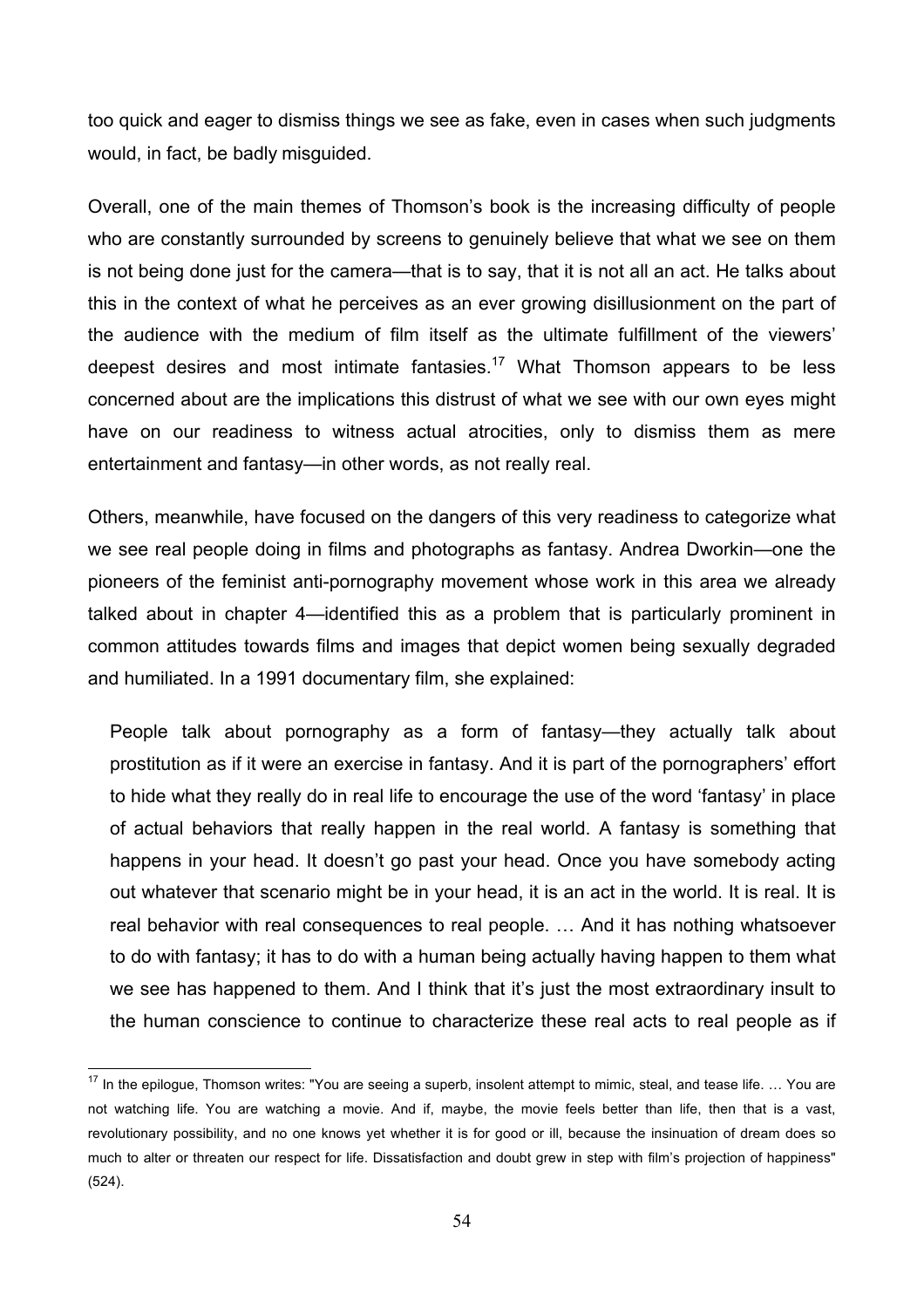they only exist in the head of the male consumer. And what that means is that his head, his psychology, is more important than her life. (Dworkin, "Pornography Andrea Dworkin 1991")

Dworkin's argument is that to dismiss sexually violent and degrading images as fantasy is to prioritize the desires of the male consumer over any concerns about the actual harm done to the women he is looking at. What makes this particularly egregious is the fact that in the case of sexually violent or humiliating content, the evidence of the harm is not hidden, but rather on prominent display right there on the page or screen. For this reason, to ignore or downplay the harm is not just the result of the consumer's ignorance of the filming conditions, but also, and more importantly, a more or less conscious choice on the part of the viewer to not really see what is there.

We shall return to the issue of not seeing what is there and what it means as far as audience reactions to the rape scene in *Last Tango in Paris* in particular are concerned in later on in this chapter. For now, I wish to stress again the importance of reconsidering the relationship between film, fantasy, and reality. As we have seen, that relationship is not as simple or straightforward as it may appear on the surface. On one level, it is true that films and images are intended to distract and mislead us, and that, in that sense, they are indeed detached from reality; undoubtedly, the medium can be and very often is used to manipulate its viewers in ways both subtle and obvious. At the same time, it is also the case that these same films and images document what actually took place before the camera in real life; the fact that the people being filmed may be paid professionals who are only pretending and do not really mean any of the things we see them doing and saying does not change that basic reality.

Why all of this matters so much from an ethical perspective is fairly simple: in order to understand the ethical significance of our choices as producers and consumers of film, we must first determine whether the things we see on screen are really real or not. In other words, it matters a great deal whether we believe we are witnessing real people treating each other in particular ways in the real world, or observing a harmless fantasy that is clearly separate and separable from real life and its problems. As we have seen, in order to make that judgment, we must find a way to reconcile the two sides of film as a medium: first, the fantasy/entertainment side that is designed to manipulate and give us an incomplete, if not downright inaccurate, view of how the world works, and, second, the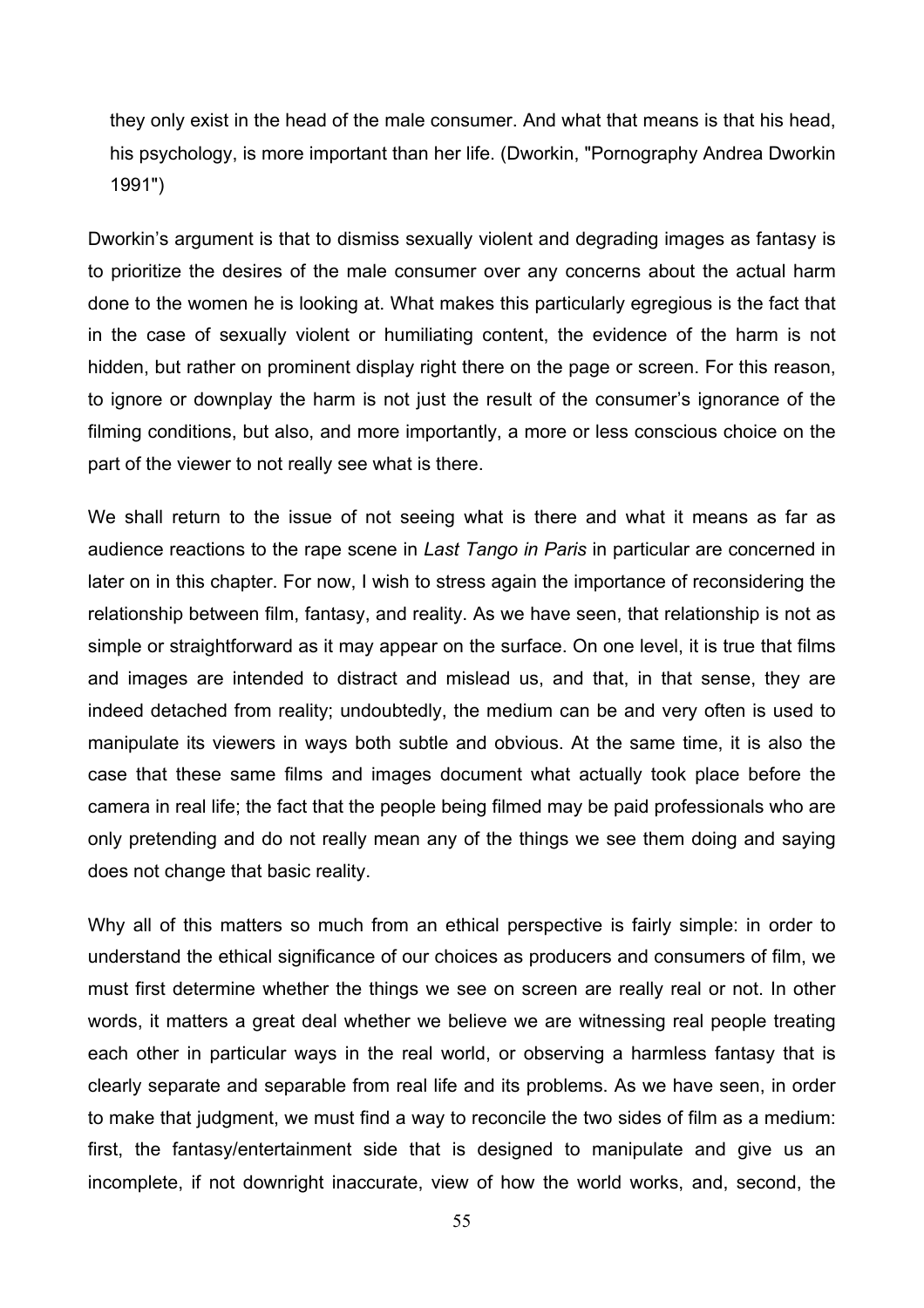reality/recording side that reflects the fact that in order to create live action film footage of even the most far-fetched idea or preposterous scenario, someone has to act it out on camera, and, in so doing, give the idea concrete form and a human face.

# *5.1.1 Summary and questions*

"It is both consoling and distressing that anyone could be so naive to believe that what happens on the cinema screen actually takes place" (A. MacKinnon). This, as we saw in chapter 3, was one of the things Bertolucci said to defend himself against his critics after the interview containing his comments on Schneider and the rape scene resurfaced in 2016. His words also serve the unintended purpose of summarizing the problem at the core of the relationship between film, fantasy, and reality, which we have spent the first part of chapter 5 unpacking. He is correct in his suggestion that to take what we see on screen—the fictional narrative of a film like *Last Tango in Paris*, for instance—at face value would be, as he puts it, "naive," even distressingly so. At the same time, what he fails to recognize here is the extent to which the things we see in a live action film *do* have to "actually tak[e] place" in order for filmed depictions of that thing to exist at all.

In the case of the *Last Tango in Paris*, it is true that no actual woman had to be raped just so that a scene depicting the rape of a fictional character could exist. An actual woman did, however, have to be humiliated and degraded on camera so that Bertolucci's vision for the scene could be realized on screen in the first place. And, not only that, but it would be hard to argue how what *The Guardian* dubbed the "'butter rape' scene" (Malkin) could even hypothetically be filmed any other way, even if all the participants actually were fully informed on the details of the scene beforehand.

So, what section 5.1 is really concerned with is the question of how seriously we ought to take any of the things we see on screen, particularly when it comes to filmed depictions of sexual violence against women. As I hope to have shown here, answering this question is not as straightforward as it may appear on the surface. This latter point is especially true when we are talking about a fiction film like *Last Tango in Paris*; there, it is particularly easy, perhaps tempting as well, to assume that what we are watching—however disturbing or distressing it may be—is ultimately all a fantasy. From that perspective, the biggest challenge facing us as viewers is how to shield ourselves from naively accepting whatever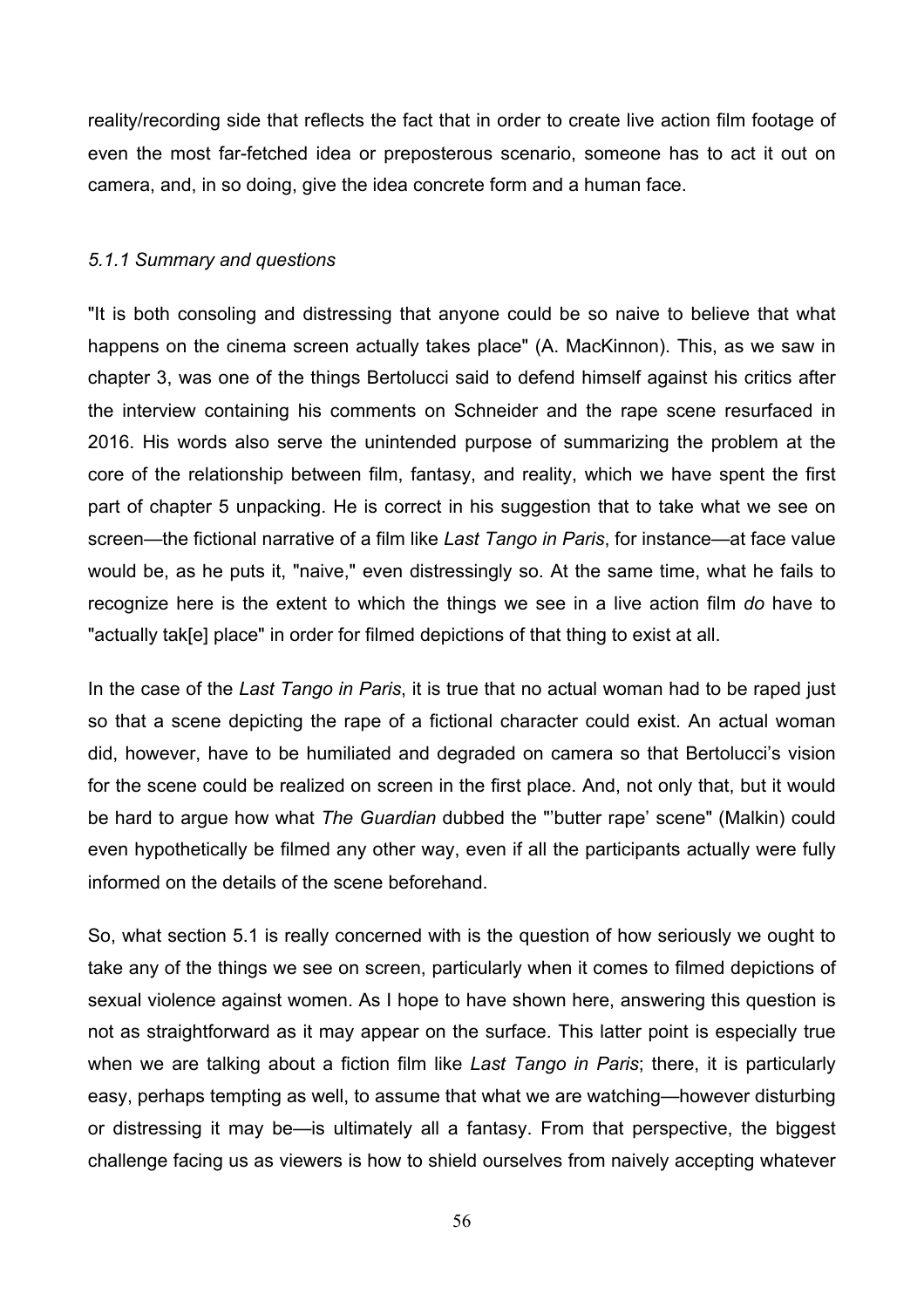is presented to us on screen as an accurate representation of how the world really is; in other words, from treating filmed fantasy as reality. If, however, we consider the humiliating or otherwise exploitative treatment of the actual woman we see on screen to be real—even if the rape itself is simulated—then our concerns can begin to shift from the question of how viewing sexually violent content impacts us as individuals, to broader considerations of what the very existence and public availability of this type of material means for people other than ourselves—including those we see being sexually humiliated and exploited on screen.

–What might be some of the dangers of taking fantasy for reality when viewing a film like *Last Tango in Paris*, with regards to its sexual content in particular? Or when it comes to media depictions of sexual relationships and sexual violence in general? In your estimation, is this a common mistake that people make?

–How about the dangers of taking reality for fantasy, especially when it comes to filmed depictions of sexual violence and degradation? Is it the viewer's responsibility to consider such questions to begin with? Why / why not?

–Consider the Bertolucci quote at the beginning of section 5.1.1. Does he have a point here? Were the outraged reactions to how the rape scene was filmed overblown, considering that we are, after all, talking about a fiction film with professional actors? Why / why not?

### 5.2 Responsibility

The second part of chapter 5 discusses:

–The viewer's responsibility as someone who observes sexual violence against women from a distance

–The viewer's passivity and enjoyment of sexually violent content as two key obstacles to accepting that responsibility

Clearly, before we can even begin to approach the topic of the film viewer's responsibility, we first have to settle the question of whether films, first and foremost, depict fantasy or reality. If a film is indeed considered to be just a fantasy, and, as such, largely disconnected from and irrelevant to the real world and its problems, then there seems to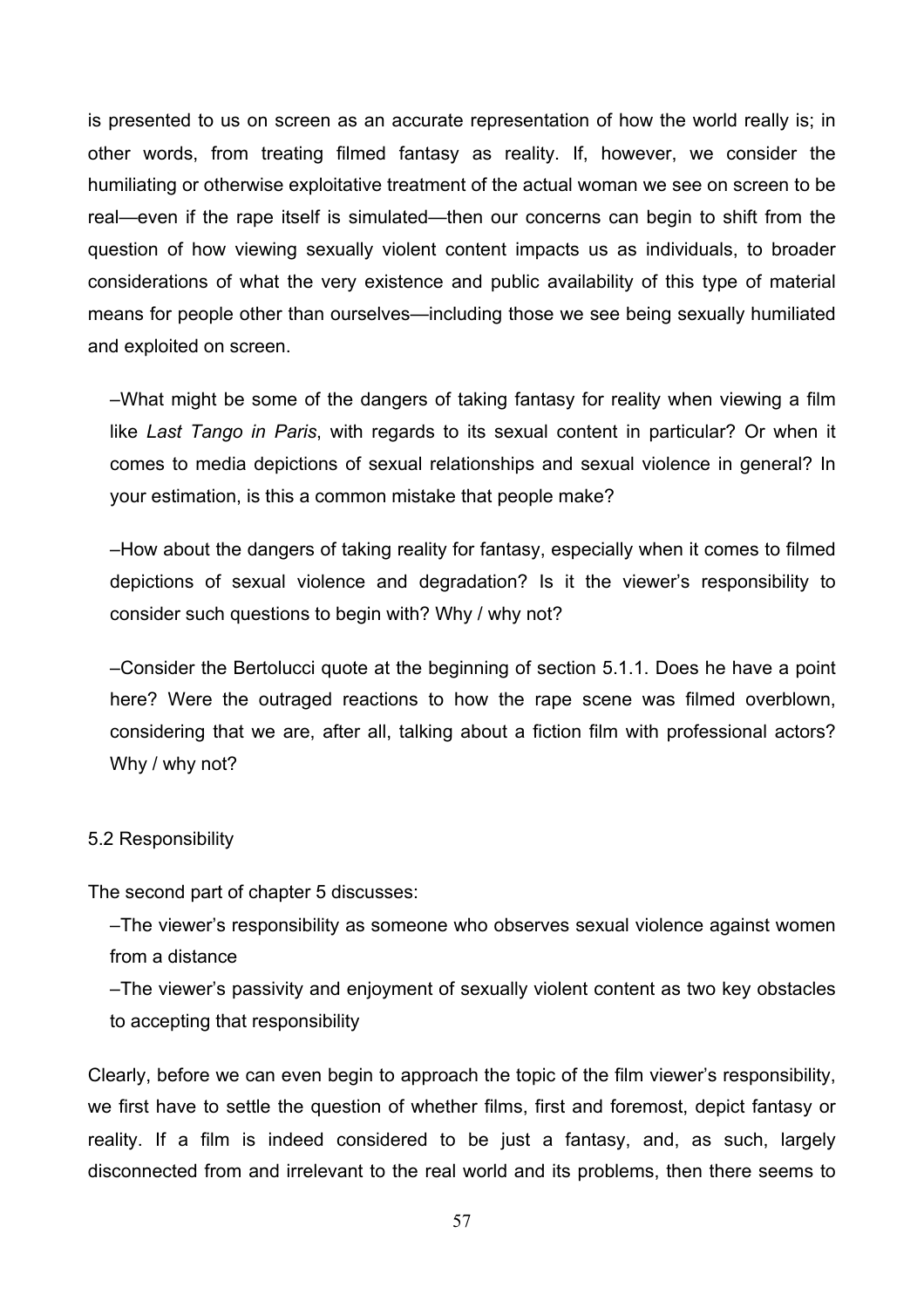be little reason why we would or should take any questions about our own moral responsibility as viewers all that seriously. If, however, we think that films and images show us how real people are actually being treated in the real world—in the name of profit, or entertainment, or anything else—our attitude towards that question of responsibility is bound to be quite different. The question itself is complicated enough to begin with due to fact that, at least in the moment of consuming the finished product, viewers—unlike the filmmakers and performers whose role in and responsibility for producing sexually violent content we have already discussed elsewhere in the paper—do not directly participate in the creation of the content they help to create the demand for.

The middle part of chapter 5 explores the moral responsibility of the film viewer as a consumer of filmed depictions of sexual violence against women. Here, we examine critically the tendency and the temptation, briefly mentioned earlier at the beginning of this chapter, to downplay or altogether deny that responsibility. My main interest is with those obstacles that keep us as viewers from either critically examining, let alone actually changing our own behavior. As we shall see, these obstacles stem from the spatial and temporal distance from the abuse they observe on screen, and the passivity and helplessness that this distance, as well as the violent content itself, helps to create and perpetuate. I also discuss how the viewers' own enjoyment of this type of material plays into this reluctance to see themselves as morally responsible, even (or especially) as they seek out sexually violent or degrading content.

To begin with, it should be noted that here is nothing new about the suggestion that witnessing images of violence leads to passivity. Seeing violent imagery, so this line of thinking goes, does not make a person any more likely to take action against the injustice in the world; instead, it has a sort of numbing effect that makes real world atrocities seem, if anything, more distant and remote. One of the most influential formulations of this idea comes from 20<sup>th</sup> century American writer and intellectual, Susan Sontag. In On *Photography*, a collection of essays first published in the 1970s, Sontag explores the moral, social, and political significance of still photography in the modern, post-War world. Among a host of other topics, she discusses the effects of exposure to images of human misery and suffering. In an essay entitled "In Plato's Cave", Sontag writes: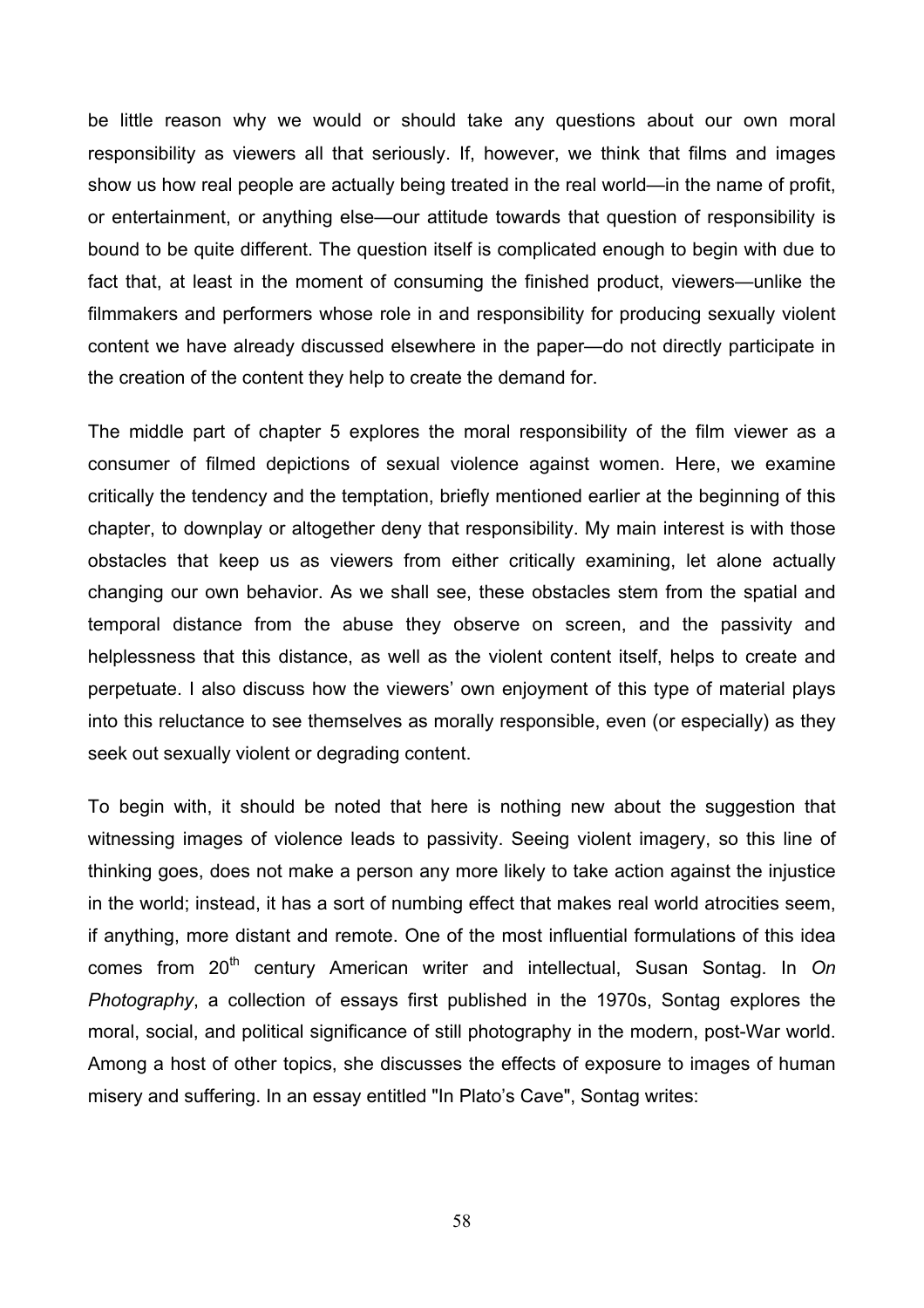To suffer is one thing; another thing is living with the photographed images of suffering, which does not necessarily strengthen conscience and the ability to be compassionate. It can also corrupt them. Once one has seen such images, one has started down the road of seeing more—and more. Images transfix. Images anesthetize. An event known through photographs certainly becomes more real than it would have been if one had never seen the photographs … But after repeated exposure to images it also becomes less real. (15)

Sontag here is talking about the hypnotic quality of images of suffering and atrocity. Once you have been exposed to such images, Sontag suggests, you must see more, and the more you see, the less real the images become. Crucially, she links this sort of desensitization process to the weakening of our capacity for empathy. She is saying that as the photographs gradually lose their initial shock value, our moral conscience and capacity to be compassionate towards the suffering of others may become compromised in the process. Thus, the simultaneous familiarity and distance that is such a central part of watching images becomes a troubling, if not downright dangerous combination as far as our ability to be responsible, morally conscious human beings is concerned.

Sontag's main interest lies in still photography, not motion pictures; at one point, she suggests that, "Photographs may be more memorable than moving images, because they are a neat slice of time, not a flow" (13). Still, her ideas on the role and responsibility of those who consume images have an obvious relevance to the issues discussed in this paper. The quotation above in particular serves as a succinct summary of some of the biggest ethical questions confronting the viewer of scenes in films that depict sexual violence against women: how real are the events we see on screen, and how seriously should we take any of it; what are the long term impacts of being surrounded not just one or two, but countless of sexually violent and degrading images, both on an individual and collective level; and, finally, just what *is* the conscientious, compassionate response to witnessing example after example of documented abuse and exploitation?

These connections to our current topic become clearer still when Sontag goes on to add:

The same law holds for evil as for pornography. The shock of photographed atrocities wears off with repeated viewings, just as the surprise and bemusement felt the first time one sees a pornographic movie wear off after one sees a few more. The sense of taboo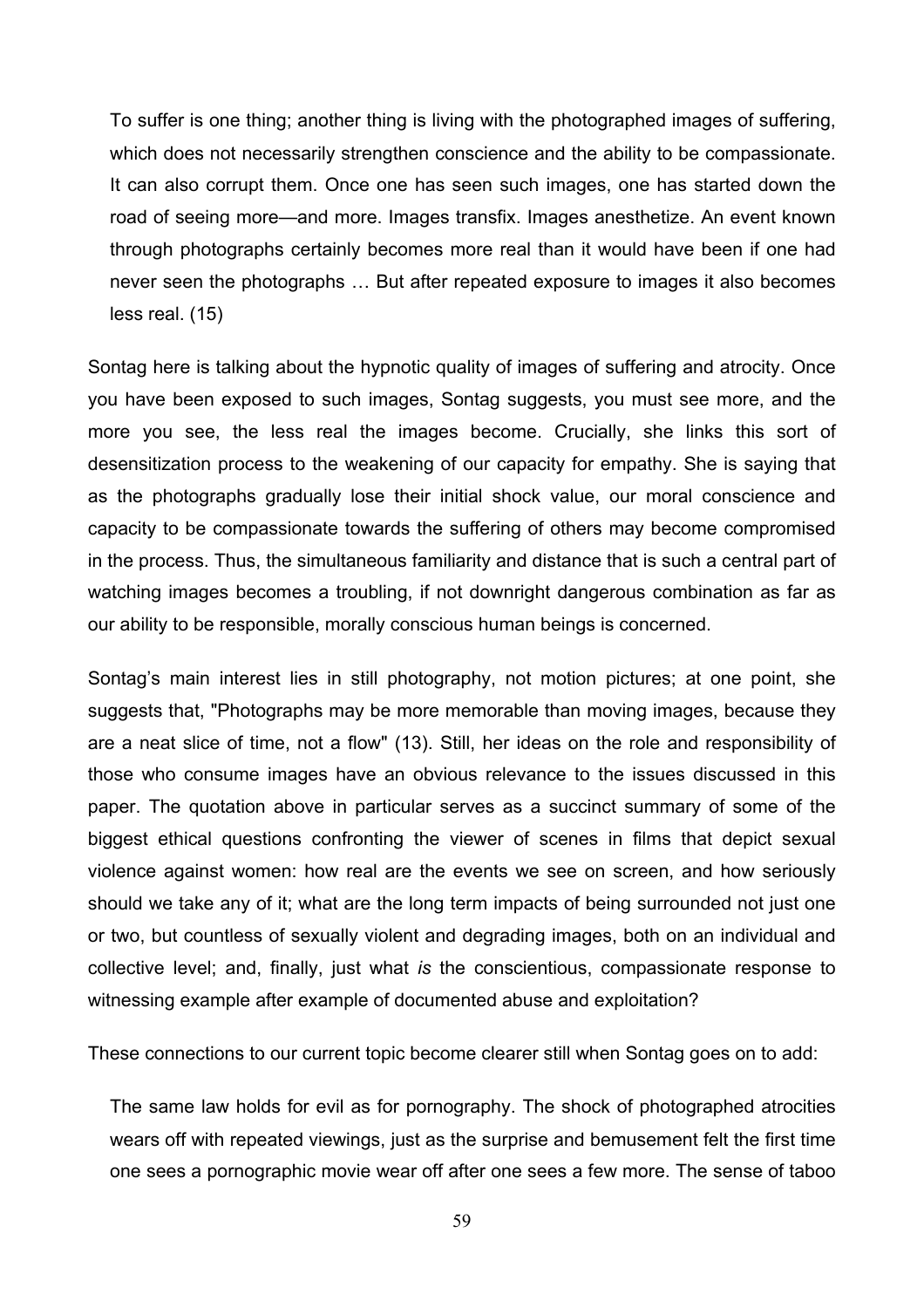which makes us indignant and sorrowful is not much sturdier than the sense of taboo that regulates the definition of what is obscene. … The vast photographic catalogue of misery and injustice throughout the world has given everyone a certain familiarity with atrocity, making the horrible seem more ordinary—making it appear familiar, remote ("it's only a photograph"), inevitable. (15)

For our purposes, what is most notable about this juxtaposition of pornography and images of "misery and injustice" is that Sontag here does not consider the possibility that the two could sometimes be one and the same thing; instead, she brings up pornography in order to make the comparison between how both it and "photographed atrocities" lose their initial impact with repeated exposure. What I would add to this on the basis of our discussion in this paper thus far is the suggestion that the sexual violence and degradation depicted in pornography could itself be the "evil" thing that, at least initially, may make us "indignant and sorrowful," only to begin to seem "ordinary," "familiar, remote," and "inevitable" the more we are exposed—or expose ourselves—to this type of content over time.

Of course, Sontag is by no means the only one to acknowledge and analyze this capacity of images—and images of violence and atrocities in particular—to, as she puts it, "anesthetize" (15). We see similar ideas in the work of, for instance, George Gerbner, whose research into the effects of media violence we briefly discussed in chapter 4. Gerbner's work in this area, unlike Sontag's, is not purely theoretical; Gerbner's conclusions were based on decades worth of research conducted by his Cultural Indicators project, a long-term study on the media—especially television—and its effects that was first launched in 1967 ("Television Violence: The Power and the Peril" 551).<sup>18</sup> Among the research efforts undertaken by Gerbner and his collaborators was what he calls "cultivation analysis," by which he means the "assessment of the long-range consequences of exposure to television's systems of messages." As we saw in chapter 4, the role of media violence, and its effects on the perceptions and attitudes of its viewers were of particular interest to Gerbner. For our purposes, among the most significant findings of the Cultural Indicators project was that, as he put it:

<sup>&</sup>lt;sup>18</sup> The essav cited here offers a comprehensive overview of the Cultivation Indicators project, which was based at the University of Pennsylvania's Annenberg School for Communication. For more on the goals, methods, and principal findings of the project, see 551-553 and 556 in particular.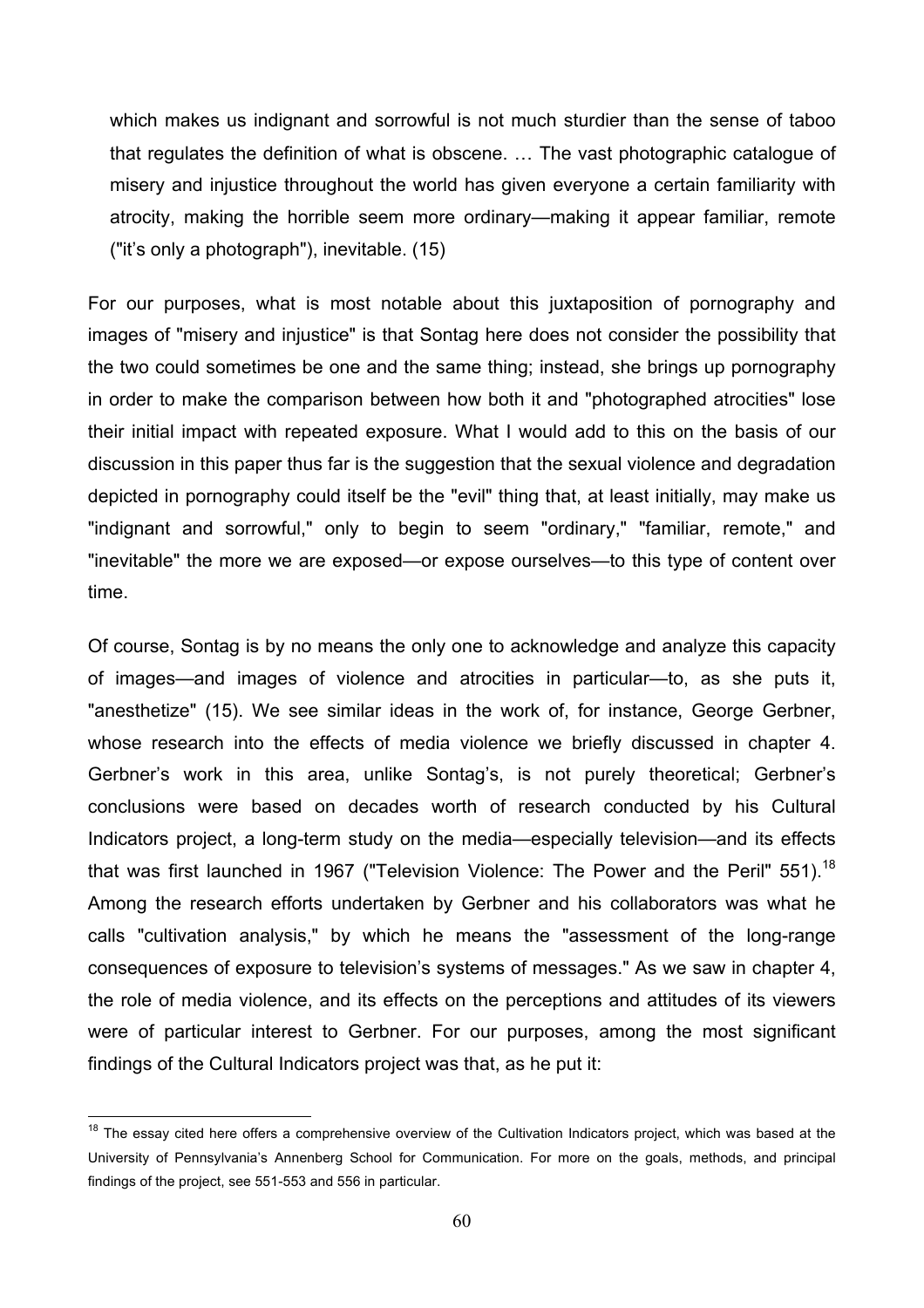Whatever else it does, violence in drama and news demonstrates power. It portrays victims as well as victimizers. It intimidates more than it incites. It paralyzes more than it triggers action. It defines majority might and minority risk. It shows one's place in the "pecking order" that runs society. ("Television Violence: The Power and the Peril" 548)

How this analysis—as well as the notably similar conclusions reached by Sontag through a very different approach—relates to the topic of the viewer's responsibility is that it succinctly puts one the main problems facing the consumer of sexually violent content who is—at least on some level—troubled by what he or she sees on screen: mainly, that these images of violence and exploitation, especially over time and repeated exposure, have a significant impact on our *own* sense of safety, security, dependence, and readiness to take action and initiative in the real world. The question then becomes whether this insecurity and this passivity induced by the violent content itself could have the effect of muting or diminishing any concern we may have for the wellbeing of the people we see being actually harmed or victimized on screen.

The problem with passivity, then—as both Gerbner and Sontag suggest—is that the more films and images depicting violence and exploitation we encounter, the less likely we are to feel like we can or should do anything to change or challenge that violence and that exploitation itself. In simple terms, violent imagery creates a sense of helplessness, which, in turn, translates into inaction. Of course, there is another, perhaps even more obvious reason why many people would not make the effort to change their own behavior and viewing habits, let alone the broader culture that produces and presents all those images of sexual violence and degradation as entertainment in the first place: namely, the desire to continue to consume this material.

Certainly, the very prevalence of sexually violent imagery in mainstream entertainment not to mention both the success enjoyed and the content produced by the pornography industry we discussed earlier—indicates that the demand for films and images depicting sexual and sexualized violence against women is very real indeed. With this in mind, the desire to continue consuming such content in itself must be acknowledged as a key reason why—since we are talking about male violence against women—male viewers in particular might feel tempted to or actually deny any personal responsibility for, first of all, helping to create the demand for the type of content that, as we have seen, requires the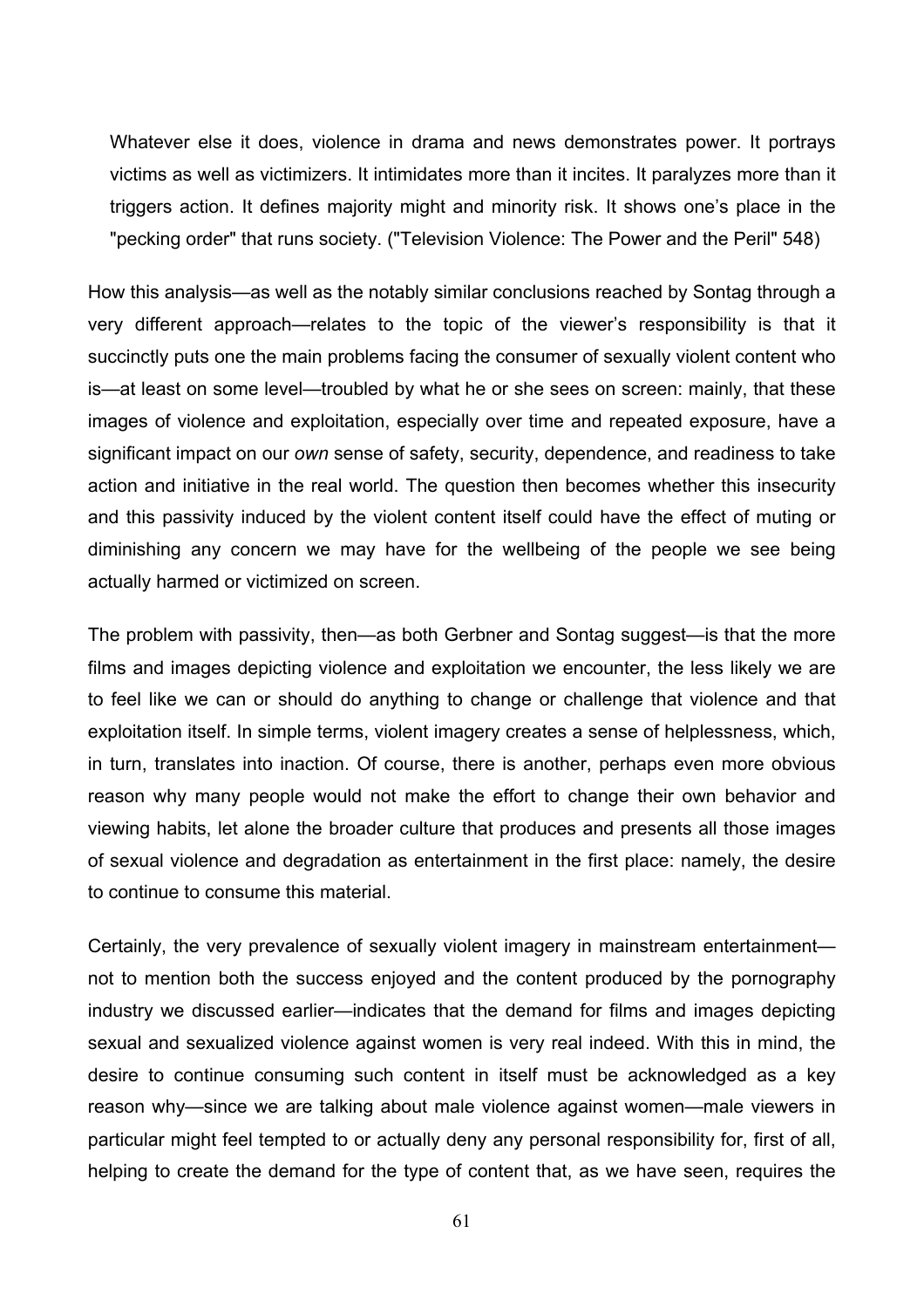exploitation and degradation of real women on camera, and, second of all, the long term effects his own consumption of this material might have on how he views and treats women in his own life.<sup>19</sup>

The problem, however, does not end with the anesthetizing effect of violent images, or, for that matter, with the viewers' reluctance to see themselves as in any way responsible for the various ethical problems involved in the creation and consumption of the sexually violent, degrading, or humiliating content that they consume. For even when we as viewers do acknowledge these problems and do see ourselves as at least somewhat responsible for the exploitation of women in the name of entertainment, the question remains what, exactly, can we do to address or challenge these injustices in a meaningful way. After all, not only was the actress herself already subjected to humiliating or otherwise exploitative treatment on the set of the film, but the footage documenting that degradation is now out there for people like us to consume and be influenced by, in both direct and indirect ways; the damage, in other words, has to a great extent already been done.

One thing we can do, of course, is to make a conscious choice to avoid such material in the future, which may well have an effect, even a dramatic one, on how we as individuals perceive ourselves and relate to the world and other people around us. What such individual choices alone cannot not do, however, is change the broader culture of which filmed depictions of sexual violence against women presented as art and entertainment are a part. Given this reality, such personal solutions—while important and valuable in many respects—can only ever have a very limited impact. With this in mind, it is easy to see how recognizing the sheer vastness of the problem can, in turn, become yet another tempting excuse to deny personal responsibility: if the material is going to exist anyway, and so many others are going to continue to consume it, then it can hardly make a difference whether you or I as an individual watch it or not. Hence, nothing changes.

Ultimately, what I hope to have illustrated here is the number and complexity of reasons not to, first of all, do anything about the degrading and exploitative treatment of women we see on screen, and, second of all, take seriously the idea that we should even have to in the first place. Some of these reasons have to do with the onslaught of violent imagery

<sup>&</sup>lt;sup>19</sup> For recent peer-reviewed studies on the effects of pornography consumption specifically, see Foubert and Bridges, Sun et al., and Wright et al.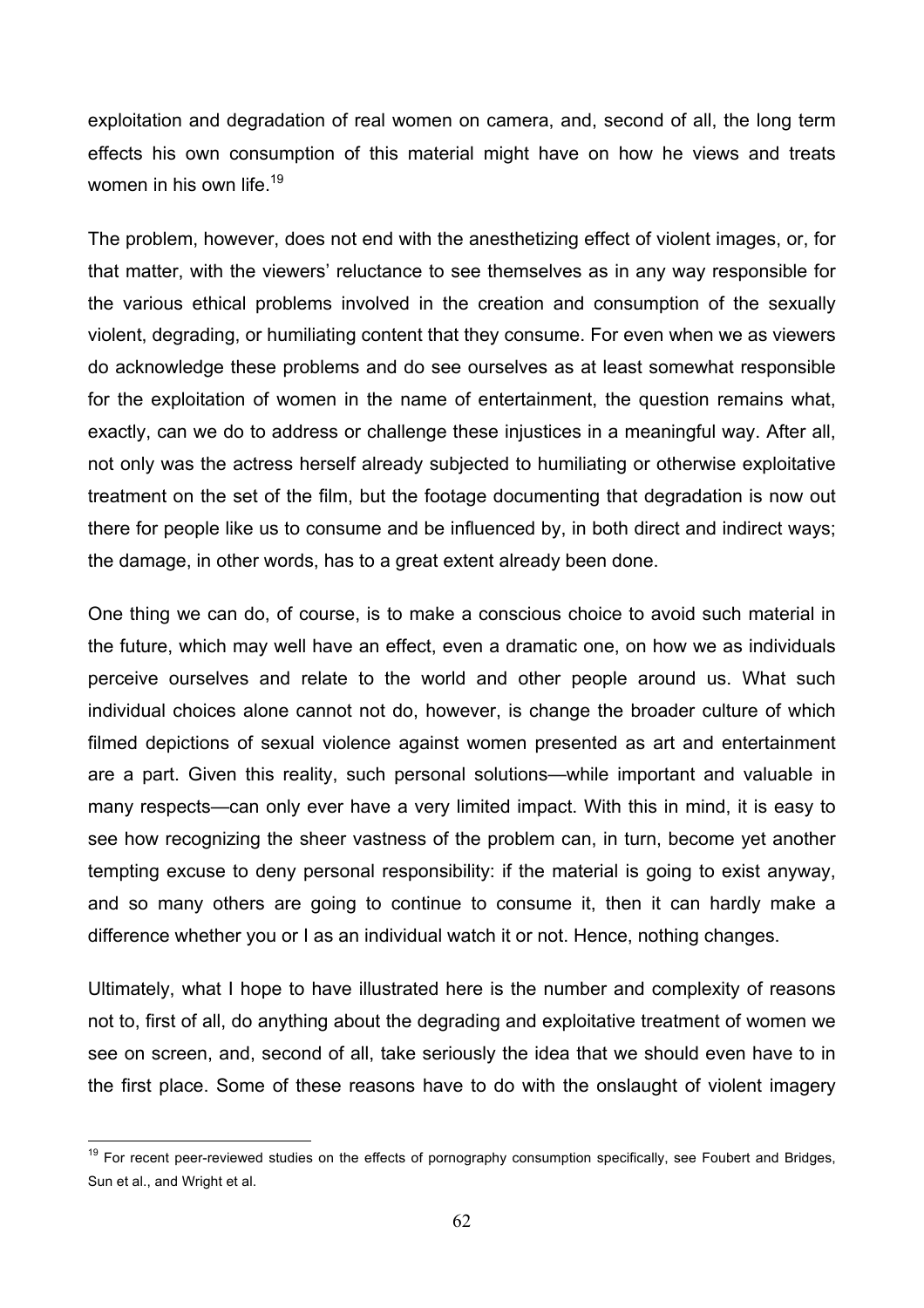itself; the more of it we see, the more, as Sontag put it, "inevitable" it starts to appear (15). Related to this idea are the findings of Gerbner and his Cultural Indicators project on the effects of long-term exposure to violence in the media: how that violence, "intimidates more than it incites. It paralyzes more than it triggers action" ("Television Violence: The Power and the Peril" 548). At the same time, these very same violent images—and sexually violent images in particular—again, to quote Sontag, "transfix" (15); once we have been exposed to them, a lot of us continue to seek them out in ever-escalating amounts. And, to the extent that we come to enjoy consuming this material, our reluctance to critically reflect on what we are actually watching, where it came from, and what it is doing to us on an individual and collective level grows greater and greater.

Determining our moral responsibility as viewers and consumers of sexually violent and degrading content, then, requires that we are both willing and able to overcome not only the passivity-inducing effect of violent images, but also any desire on our part to continue consuming this type of material without being burdened by the kinds of critical questions that might challenge our own moral choices and behavior. Only by directly confronting these tendencies and temptations to deny there is anything we as individuals or, more importantly, as a collective could or should do about the degrading and exploitative treatment of women on screen—supposedly for our pleasure and entertainment—can we begin to view these depictions and the practices they document as something other than inevitable.

### *5.2.1 Summary and questions*

Section 5.2 posed the question of what, if any, responsibility does the viewer who encounters or, especially, seeks out sexually violent or degrading content have, first of all, for any exploitation involved in the production, and second of all, for any possible harms caused by his or her own viewing habits, or by the ubiquity and public availability of such content in general. How we answer both this question and the ones below, inevitably depends on the conclusions we came to with regards to the issue discussed in the first part of this chapter: just how real the things that we are watching actually are, and how seriously we should take any of it. Answering these questions further requires that we contemplate the ethical implications of passivity—of looking, and doing nothing, essentially. As we have seen in this chapter, this lack of active participation can be viewed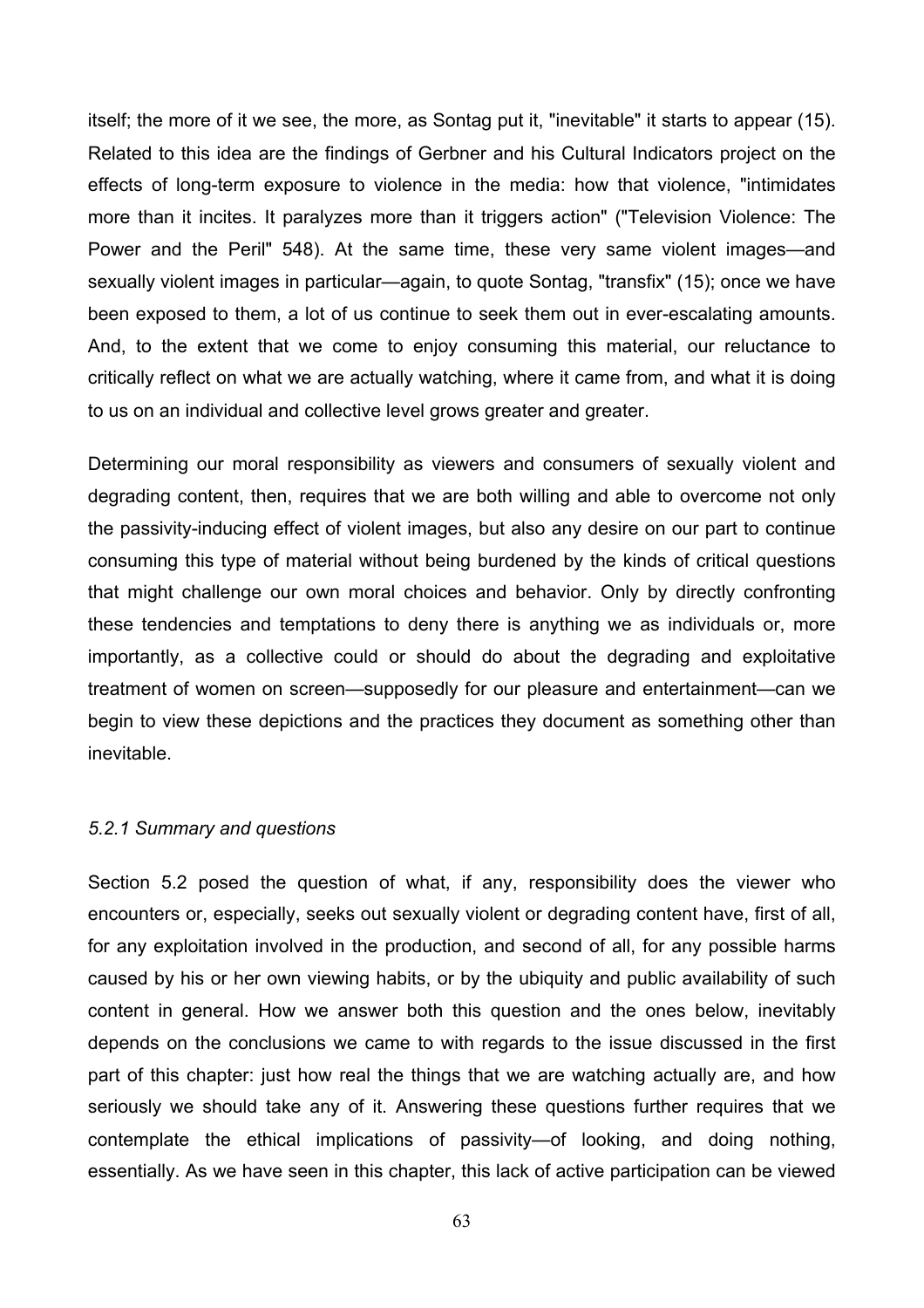either as a moral failing on the viewer's part, or, alternatively, as the very thing that absolves him or her of all responsibility. It is up to us, individually and collectively, to determine which is the more accurate—and ethical—alternative.

–Is the film viewer at all responsible for any of the exploitation involved in the production of the sexually violent or degrading content consume, considering that the evidence of the exploitation is not hidden but on prominent display and a key component of the entertainment itself? Why / why not?

–In case viewers do seem themselves as partly responsible, what kind of action can or should they take—both as individuals and as a collective—given that the woman in the film was already subjected to this treatment, and that the footage depicting it already exists and is publicly available?

–In your view, does watching screens in general and violent or otherwise exploitative content in particular make people more

- a) passive,
- b) insecure,
- c) callous to the suffering of others?

What could or should be done both on an individual and a collective level to address any such problems?

# 5.3 Invisibility

The third and final part of chapter 5 addresses:

–The problem of viewers of sexually violent content failing to recognize actual harm and abuse when they see it

–The relevance of the earlier question, *who is doing what to whom*, to the viewer who consumes scenes that depict sexual violence against women

Above, we went through some of the reasons behind the widespread resistance to the idea of the viewer's moral responsibility, especially when it comes to filmed depictions of sexual violence against women. There is yet another, related tendency that is common among professional critics and scholars, as well as more casual viewers who are less well versed in the topic of film and ethics: the unwillingness and inability to take seriously, or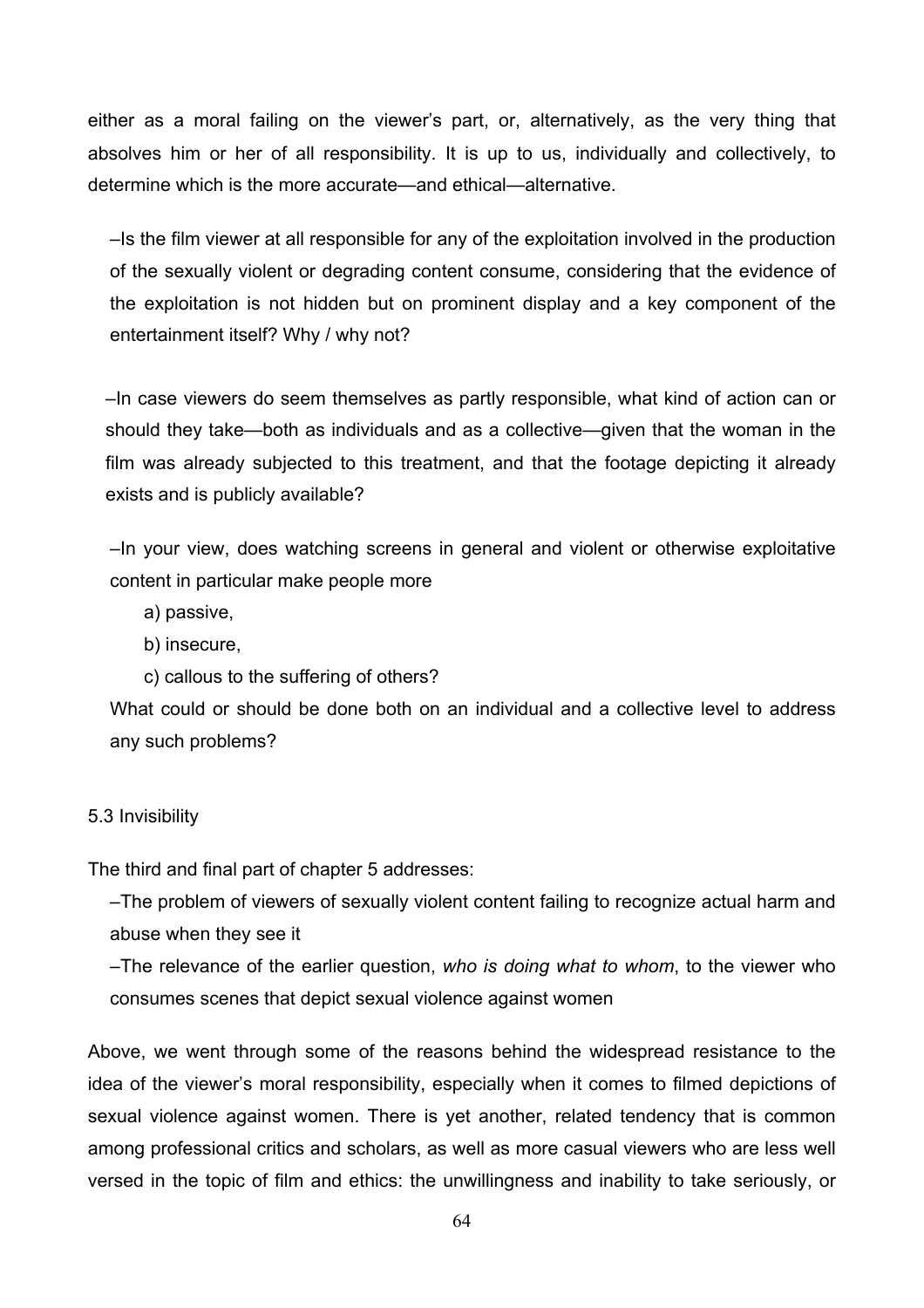even give much thought to the idea that filming scene after scene of the type of "fantasy" abuse we have all grown so accustomed to—if never entirely comfortable with—as a regular part of our entertainment just might necessitate, enable, and be used to justify the abusive and exploitative treatment of real people by other, more powerful people in the real world. To be clear, here I am not referring to the question of whether or not onscreen violence causes or contributes to violence in real life—an important question to ask, for sure, but quite beyond the scope of this study. More relevant for our purposes are the parallels between the fictional assault we witness on screen and the power relations the repeated realization of such scenes by actual men and women entails and enforces in the real world.

The final part of the analysis asks what happens when we as viewers become so accustomed to encountering sexually violent and degrading films and images, that we longer see the harm in them. As I argue, this particular problem is exasperated by something we discussed earlier in this chapter, namely our readiness to dismiss such films and images—and, by extension, the acts they depict—outright as not really real. Clearly, this is an issue that closely relates to the process of desensitization to images of violence in media-saturated cultures in general—a topic that has, by this point, been well covered by decades worth of research, of which I hade provided examples elsewhere in this chapter. Here, I take a slightly different approach to the problem of becoming blind to the harm as it relates to filmed depictions of sexual violence against women. Drawing on all the major themes discussed in the analysis so far, I explore the dangers of so many of us being able to witness countless of scenes and images of women in particular being sexually abused and exploited, and yet fail to really see that abuse and exploitation for what they are. The specific case of *Last Tango in Paris* we have spent this entire paper examining is just one, particularly clear example of this.

Crucially, the evidence of the Brando and Bertolucci's exploitative and humiliating treatment of Schneider was right there on the screen for us to see all along. All the shock and controversy over the "non-consensual rape scene" essentially stemmed from the *lack* of disparity between what we saw—an older, powerful man sexually exploiting a young, relatively powerless woman—and what actually happened in front of the camera in real life, quite apart from any fictional story the film was trying to tell. And yet, when Bertolucci's account of the events made the news in 2016, few if any of the articles provided any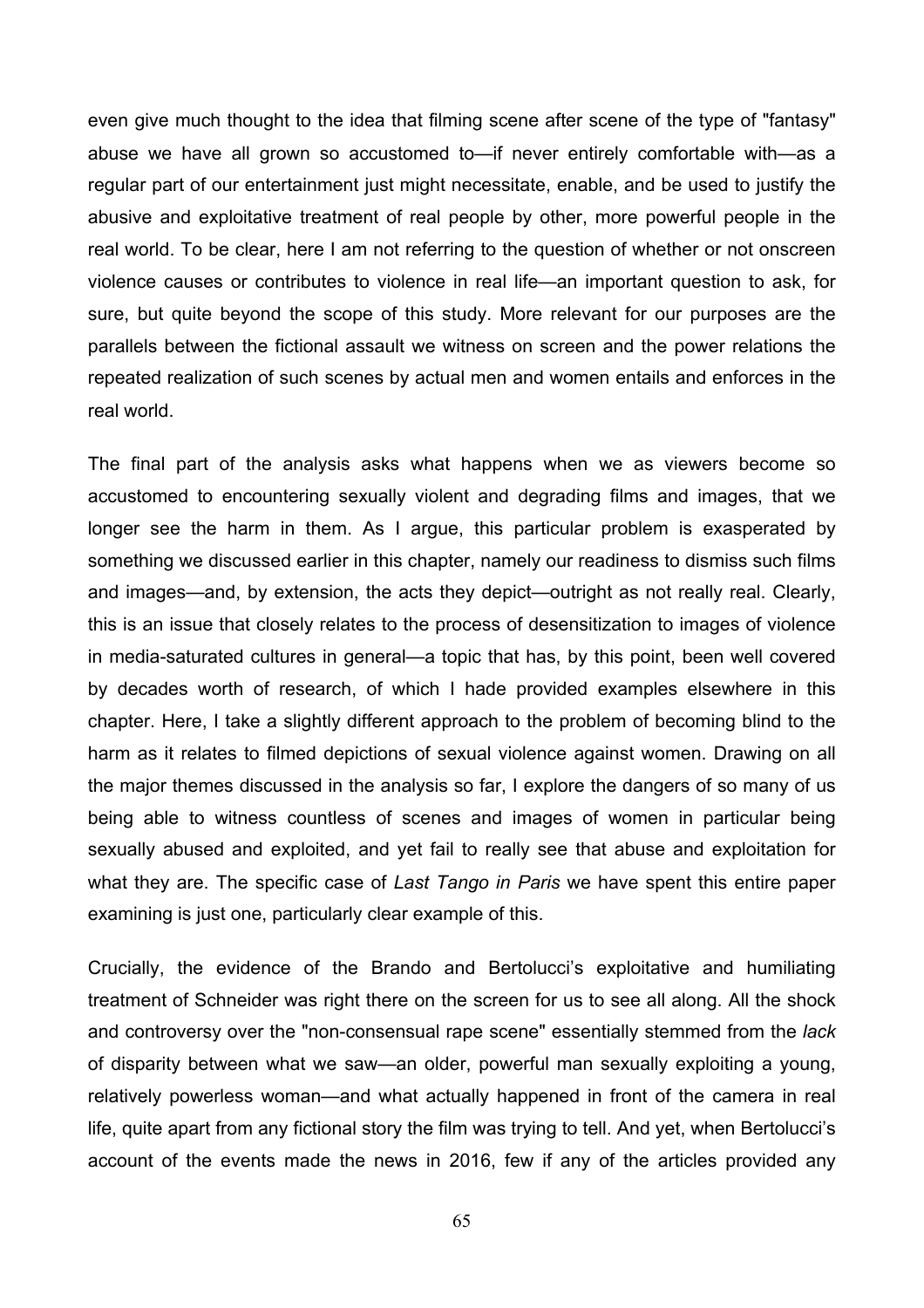analysis of this connection between the male star and director's treatment of the actress, and the content of the rape scene itself; as we have seen, these stories focused almost exclusively on the issue of her consent. Now, it should be clarified that the point of this paper was never to suggest that either the lack of consent on Schneider's part, or—since she was never told what the scene would entail—her inability to even potentially give her fully informed consent under the circumstances are not problems in and of themselves. Instead, what I have been arguing all along is that what this particular emphasis on the woman's consent does—intentionally or otherwise—is it leaves little room for addressing the kinds of questions on power and responsibility we have been examining throughout this paper.

One of the things that makes answering such questions so difficult—even when we are willing to ask them in the first place—is the fact that there are so many things we as viewers do not, and often cannot, know about what we are watching. By this, I mean things like what happened just before filming started; what else was going on in the room while the scene was being shot; what was going on in the heads of the performers with regards to the things they were expected to do on camera; did the performers freely agree to do or have done to them the things we see them doing or being done to them on screen; were they in a position to say "no" if they had second thoughts about participating in the scene, and so on and so forth. Clearly, the relevance and urgency of these types of questions is tied to the content of the scene or film in question; in many cases, perhaps even most, they would hardly seem worth asking at all. When it comes to filmed depictions of sexual violence, however, I would argue that these are just the kinds of questions we should be asking, every time we encounter them.

What I am suggesting, then, is not that we pretend to know more than we actually do about the filming conditions, the motivations of individual filmmakers, or the thoughts and feelings of the performers who appear in these scenes and films, but rather that we acknowledge and accept the fact that we as viewers ultimately get but a glimpse of what actually happened while the scene was being filmed, and know even less about what went on right before or after. That is not to say, however, that not knowing these things automatically absolves us as viewers from all responsibility. On the contrary, I would argue that it is precisely at this point that the viewers' own moral choices become most significant; ultimately, it is up to them to decide what to believe about what they are watching, and on what basis.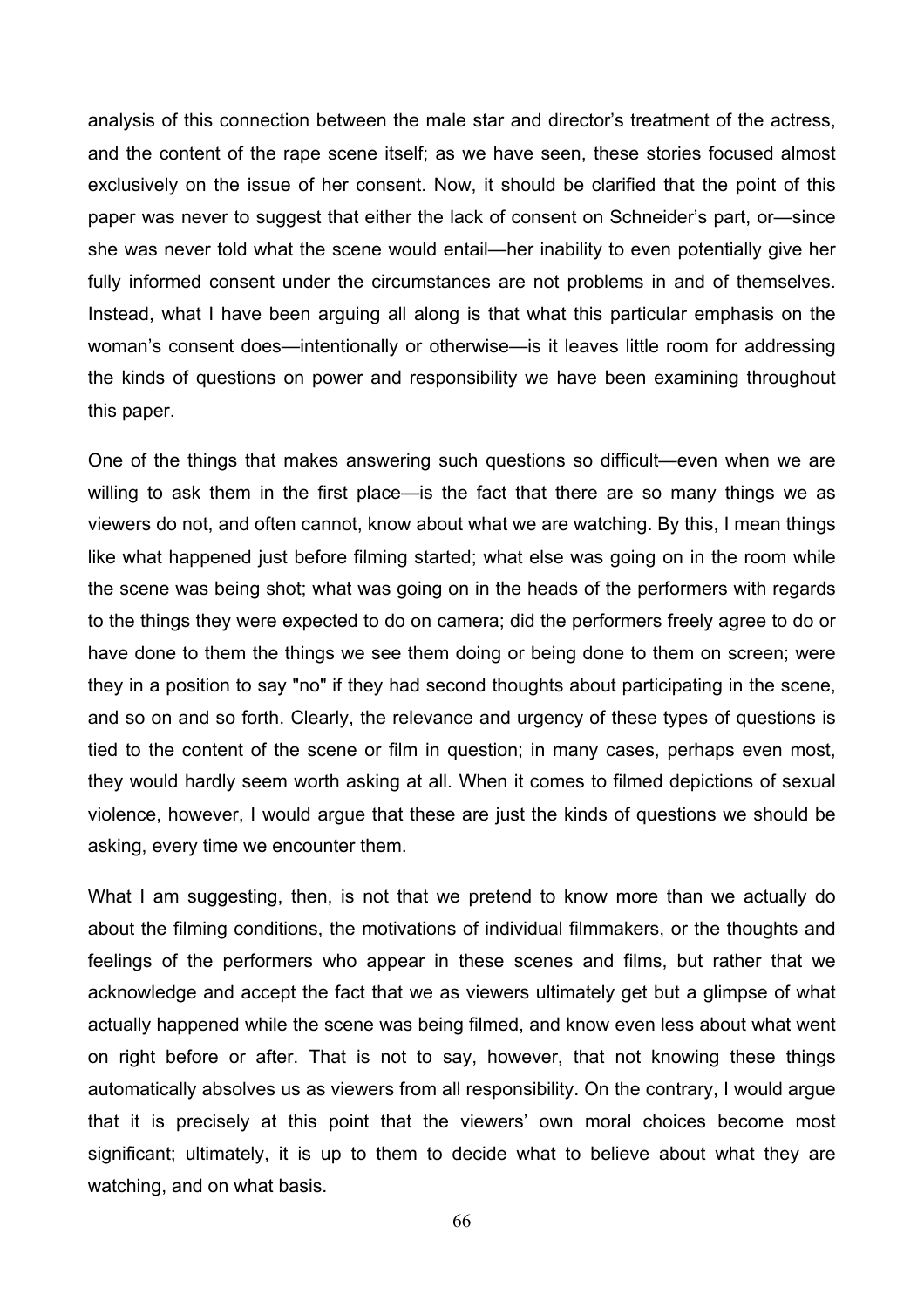With regards to sexually violent and degrading content in particular, the question then becomes: if the scene or film itself is exploitative, why should we automatically assume that no exploitation or abuses of power were involved in its production? Or, to put the problem a slightly different way, when we do not know all the facts, why is it more plausible to assume that no exploitation was involved, considering the power imbalance inherent in the scene itself? Here, were return to an issue raised in section 5.2, where we considered the role that the viewers' own potential desire to continue to consume sexually violent content plays not only in their readiness to categorize such films and images as pure fantasy, but also in their reluctance to critically examine—let alone change—their own viewing habits and behavior. Part of the power of these questions, then, is that they enable and urge us to engage in such self-reflection, and to seriously consider how much those desires and that reluctance may shape our own assumptions about what the production of this type of material actually entails, and what its consumption does to us on a individual and collective level.

The danger here is that these questions start to become too general, too abstract, and, as such, too easy to dismiss as unrelated or irrelevant to one's own life and moral decisionmaking. It helps if we can relate this back to a concrete example, such as *Last Tango in Paris*. We can look at the rape scene in that film again, and, for a moment, forget about what we have learned elsewhere about how it was filmed; for now, we can simply look at what is observably there. Here, I mean both the "depictionary scene" and the "material scene" we talked about earlier in chapter 2 (Vadas 367); that is to say, the events in the story of the film, as well as the reality of what is actually happening in front of the camera while that film is being made. And what is there is a young woman, not terribly famous, pinned to the floor under a much older man, who happens to be one of the most well known and respected an actors in Hollywood history. They are both dressed, though we have seen her, never him, fully nude at several points in the film. First, he pulls down her jeans, and inserts his fingers, covered in butter, into her anus. She tells him "no," repeatedly, and tries to physically resist him at first. He keeps going, and rapes her, talking all the while. She is crying. Some of this we witness from a distance, other parts in close up. What stands out is one longer, full body shot of him on top of her, thrusting. The scene is graphic, but not explicit—both their genitalia remain covered—or pornographic as such,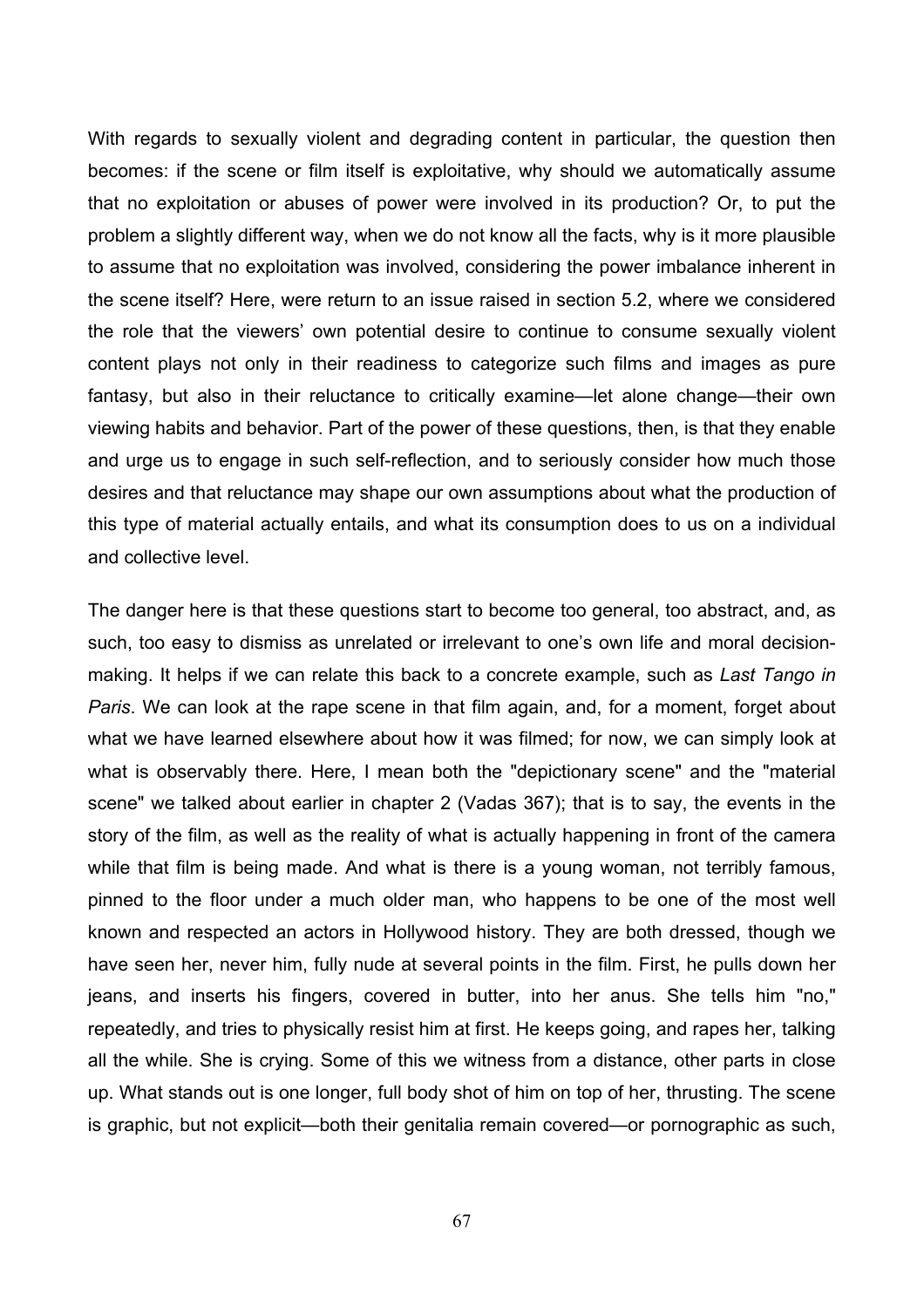certainly not by today's standards; we can quite safely assume, then, that the penetration at least is not real.

It is important to note that none of the things described in the paragraph above were revealed to us only after the relatively recent interviews given by first Schneider, then Bertolucci; these are all facts that were either known at the time the film was first released, or observably there on screen, then as well as now. Eventually, of course, we were informed by two of the individuals directly involved in the production that the actress who portrays the woman we have been able to watch a man sodomize with some butter all this time, was herself coerced and exploited by men on the set of the film, and that she felt, in her own words, "a little bit raped" (Das) as a result of filming this scene. Upon learning these details, many of us were shocked. The question is whether we should have been.

Here, we return to the idea I brought up earlier that—for better and for worse—we as viewers are constantly making choices about what to believe and not to believe as far as the authenticity of what we observe on screen is concerned. In fact, as viewers, we are basically forced to make these choices, whether we are conscious of it or not, because of the fact that, as we discussed, a) there is so much we do not and often cannot know about the actual filming conditions of this or that particular scene or film, and b) we are so aware that we are being manipulated, and that we cannot and should not take everything we see on screen as an accurate representation of what really happened or how the world truly is. So, with this in mind, what I suggest we do to begin to address this problem of not knowing what to trust and take as real is simple enough: be honest with ourselves about what is observably there, on the screen in front of us.

The honesty I refer to here goes back to the question we discussed earlier: *who is doing what to whom*. As we saw in section 4.3 in particular, this question ultimately has to do with power relations more than anything else; answering it, then, does not mean that we have to accept or assume that everything we see in a film really happened in real life exactly as it appears on screen. What keeping this question in mind does do when we look at sexual violent scenes in particular is that it forces us, first of all, to make a clear distinction between the perpetrator and the victim of sexual violence, and, second of all, to recognize the power imbalance between the two. Furthermore, the "what" part of *who is doing what to whom* urges us move beyond vague generalities such as "a woman is raped" (by whom?) or "they are having sex," towards naming and defining the specific acts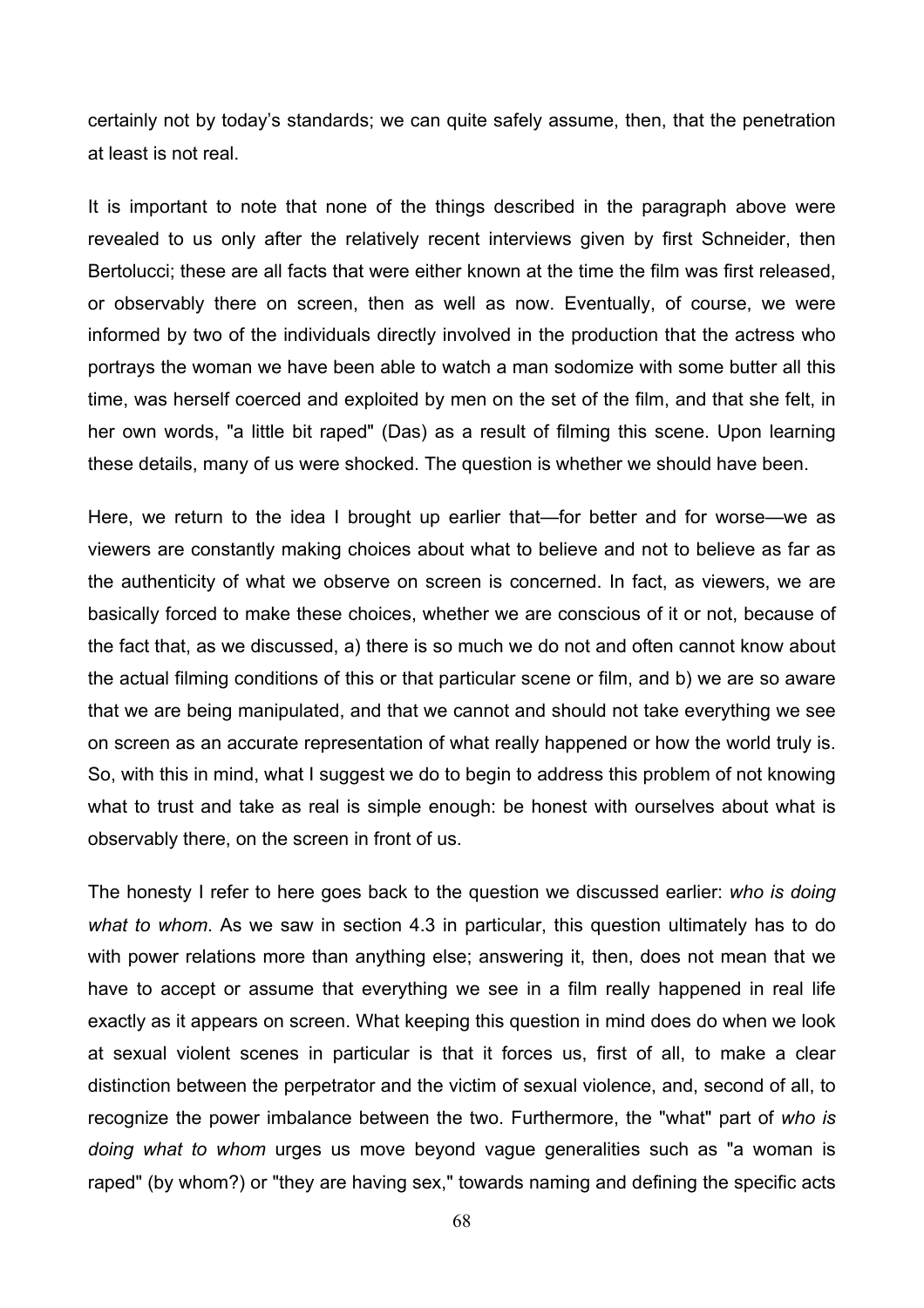being depicted, and who is committing them. This added clarity and specificity, in turn, enables us to start to ask ourselves—and to take seriously the question—whether asking and expecting people to perform those specific acts on camera is inherently exploitative, even—or especially—if the individuals involved did consent to the humiliation.

The value of this approach is demonstrated by the example of *Last Tango in Paris*; even just the brief, not particularly detailed outline of what actually happens in the rape scene provided above serves as a clear illustration of a point I have been making throughout this entire paper: that the ethical problems with expecting someone to be sexually humiliated on camera as Schneider was—without even getting into the issue of how Bertolucci and Brando intentionally kept her in the dark on the details of the scene before it was filmed neither begin nor end with her consent. Answering the basic question of *who is doing what to whom*, then, ideally leads to other types of critical questions about what it is that we actually see on screen—questions like, for instance, under what circumstances, exactly, could the above-described "butter rape" scene be realized in a way that is *not* exploitative, and, moreover, why is it so important to so many people to be able to watch it, and should they be entitled to do so in the first place. Different people will come to different answers to these questions, of course. But if indeed we are serious about not wanting any woman, on screen or off, to be treated as Maria Schneider was for other people's entertainment, we are going to start asking them at some point, both on a personal and societal level.

### *5.3.1 Summary and questions*

In the final part of the analysis, we returned to the example of *Last Tango in Paris*. Summarizing many of the issues we have discussed throughout the analysis, section 5.3 considered the ethical implications of failing to recognize actual harm and exploitation for what they are, even or especially as the evidence of the harm is on prominent display our screens. With regards to the case of *Last Tango in Paris* specifi*c*ally, it posed the question of whether we should have known about Bertolucci and Brando's exploitative treatment of Schneider just by looking at the film itself, and the rape scene in particular. On a more general level, it asked: why should we readily assume—as so many of us tend to—that no exploitation is involved either in the production or consumption of scenes and images that depict degrading and abusive acts committed by people with more power against those with less?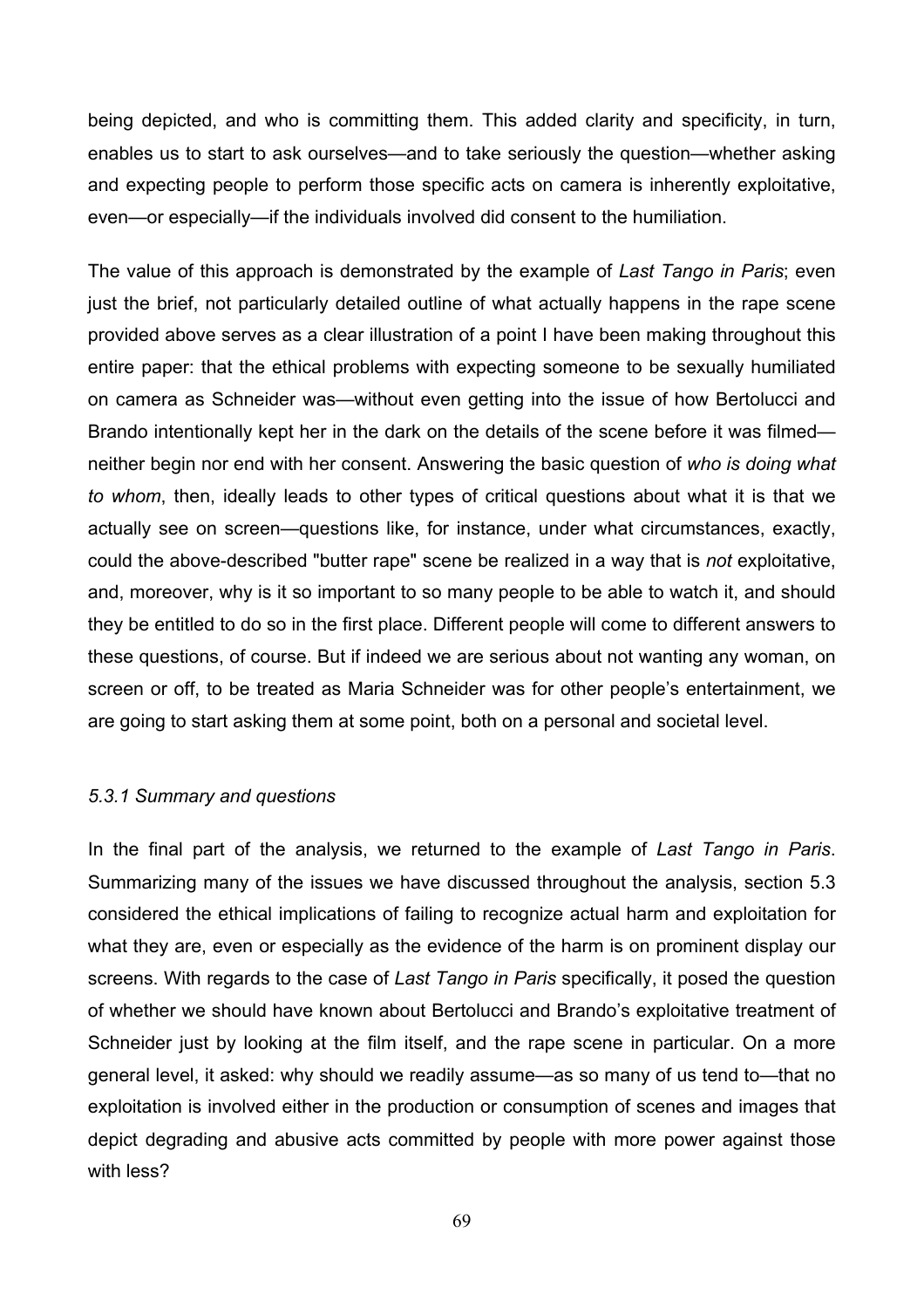Which is not to suggest that the sorts of gross abuses of power we saw with the case *Last Tango in Paris* are inevitably involved whenever acts of sexual violence are depicted on screen. It is to suggest that we ought to stop and think about what it means to ask someone to be sexually degraded or humiliated—let alone be subjected to physically violent and painful acts—on camera, and to keep that question in mind each time we encounter a scene or image of this sort. Another thing to ask ourselves is that if indeed we are able to witness abusive or exploitative acts on screen only to dismiss them outright as pure fantasy, or be reassured by the (baseless) assumption that she—the victim or target—must enjoy or, at any rate, have freely agreed to be treated like this on camera, then what implications does that have for our ability to witness abuse and atrocities in other contexts—whether there is a camera present or not—and fail to recognize them as such. After all, in real life as on screen, there is always the possibility that she consented.

–Should we assume everything we see in a fiction film—including scenes depicting sexual violence and degradation—is, ultimately, all just an act, and, as such, nothing for us to worry about? Considering what we now know about the making of the rape scene in *Last Tango in Paris*, what might be some of the dangers of making that assumption?

–Can we as viewers infer anything about the filming conditions or the reality behind scenes that depict sexual violence against women solely on the basis of what is observably there on the screen in front of us? Is it wise or necessary for us to do so, from an ethical perspective? Why / why not?

–Is there a way to *show* (as opposed to suggest or imply) sexual violence in a live action film without it being exploitative? What, in your view, constitutes "exploitative" in this context? Consider these questions particularly from the perspective of the person who portrays the target of the violence, both in the moment of filming, and in the years to come after the footage has been made publicly available.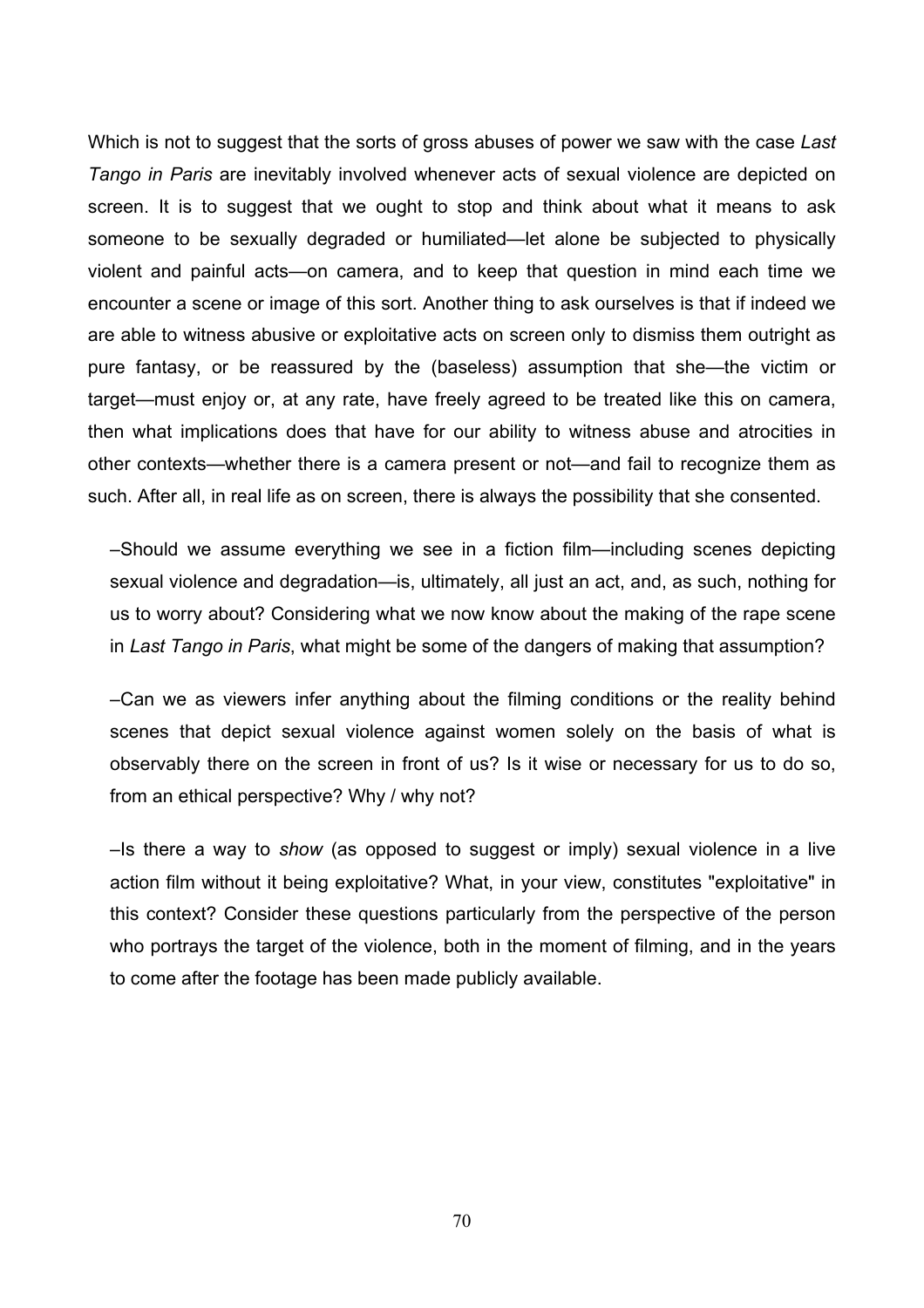### **6. Discussion**

In this paper, I have drawn attention to the connections between:

a) the sexual violence, degradation, and humiliation we see on screen,

b) what we as viewers know in some cases and can infer in others about the filming conditions required to create this type of content, and,

c) the real world consequences of the ubiquity and accessibility of this material, on individual viewers and society as a whole.

The important thing here is that none of the ethical issues we have been examining whether we are talking about the performer's consent, the filmmaker's right to express himself, or the viewer's ability and willingness to distinguish between fantasy and reality, for example—are meant to be seen as wholly separate or isolated from one another. For the sake of clarity, the analysis was divided into two parts, one focusing on problems more closely related to the production of film, and the other on issues having to do with the consumption of sexually violent content. The former focused on the power imbalance between the male filmmaker and the female performer, and considered how that imbalance affects and plays into the pressures, demands, and expectations that are placed on the women who act out the role of the target of men's sexual aggression on camera. The latter, meanwhile, turned its attention to the film viewer, and asked what we as the audience should be able to tell about the reality behind the supposed fantasy abuse and exploitation we see in these films based purely on what is observably there on the screen in front of us. As we have seen, however, the same kinds of questions on power, responsibility, and the relationship between film, fantasy, and reality keep coming up, regardless of whether we are talking about a particular problem facing the producer, the performer, or the consumer of sexually violent content.

Ultimately, all of these problems are tied to and arise from the exploitative nature of the acts and scenarios being depicted themselves. And, since we are talking about films, any exploitation involved in the making of the finished product does not remain entirely hidden; certainly, in the case of pornography in particular and films that depict sexual violence against women in general, the exploitation is a key part of the entertainment itself, and displayed prominently as such. For this reason alone, it is hardly surprising that the types of moral choices and questions facing the film viewer are, ultimately, not entirely separate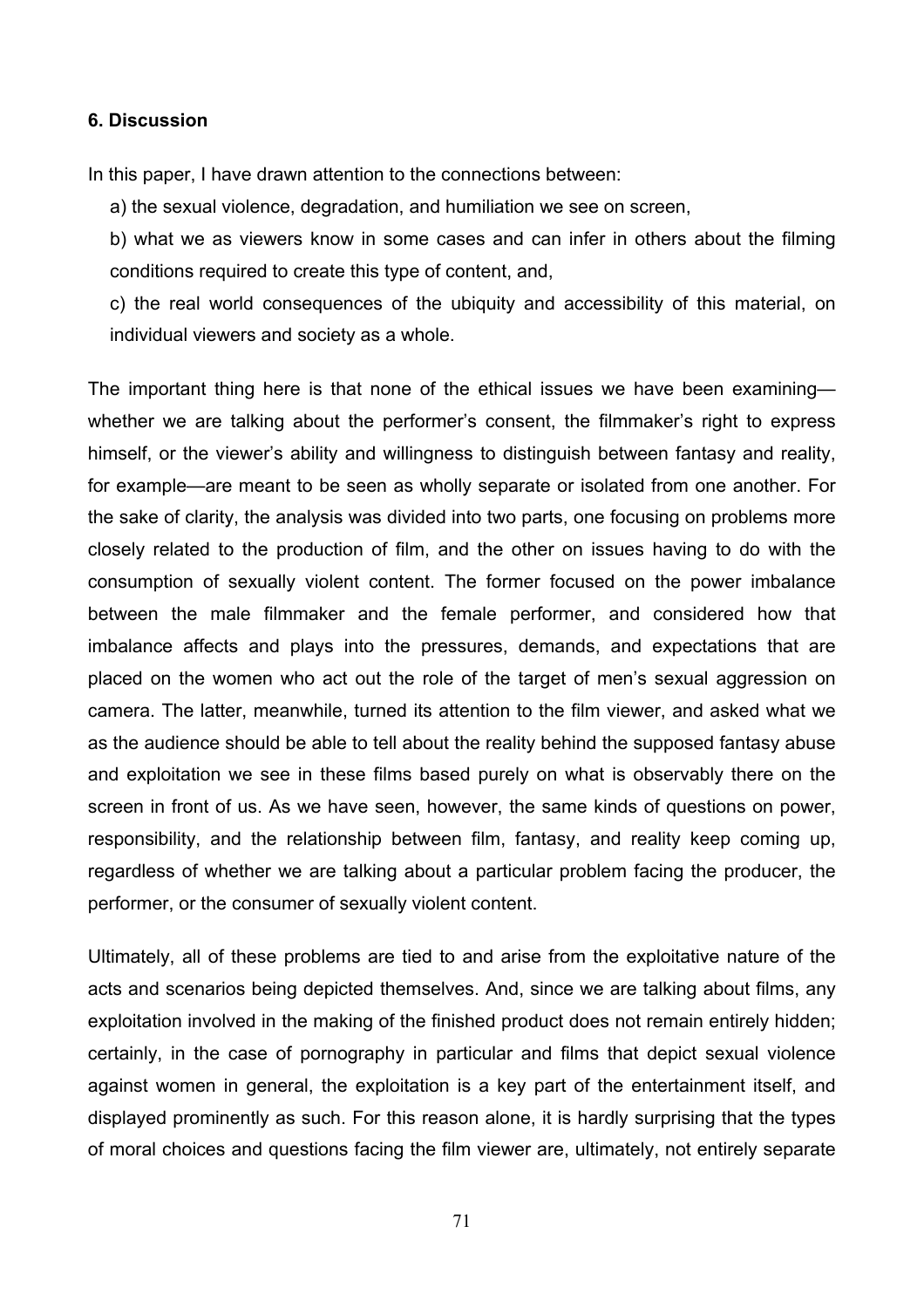or separable from those confronting the producers and performers who are directly involved in the production of this material.

Overall, my central argument with this paper is that producing and consuming scenes that graphically depict sexually violent, degrading, or humiliating acts against women is by its nature exploitative. I have further argued that framing the possible absence of the woman's consent as the primary or the only ethical problem involved in the creation and consumption of this type of content is a way of avoiding confronting that larger underlying issue. "Exploitative" in this context refers both to the treatment of the individual woman who is the target of the sexual aggression and degradation depicted on screen, as well as to the broader consequences that turning sexual violence against women into entertainment has on other women, men, children, and society as a whole.

The degree of the exploitation varies, and is dependant on a number of factors, which we have spent much of this paper exploring. These factors include but are not limited to:

–The length and graphicness of the scene in question

–The specific acts involved

–The coerciveness of the filming conditions

–The public availability and accessibility of the finished footage

–The sex, age, and overall status of the individuals involved in the production, including the people behind the camera

–How well the performers were informed beforehand of the details of the scene, as well as of the later use and public availability of the footage

–Whether the sex acts and/or any additional violence involved are simulated or unsimulated

You may notice that the word *consent* is missing from that list. This is deliberate. In fact, after analyzing the case of *Last Tango in Paris*, it is my conclusion that the preoccupation with the consent of Maria Schneider—the person who was in by far the most vulnerable position out of everyone involved in the filming of the rape scene—is a prime example of people avoid thinking—let alone talking—about the power imbalance that is inherent to acts of sexual violence, degradation, and humiliation, especially when a woman is the target and men the perpetrators. While the rape itself is simulated in mainstream films like *Last Tango in Paris*, both the public humiliation experienced by the woman, as well as the abuse of power exercised by the men behind and in front of the camera are real. That the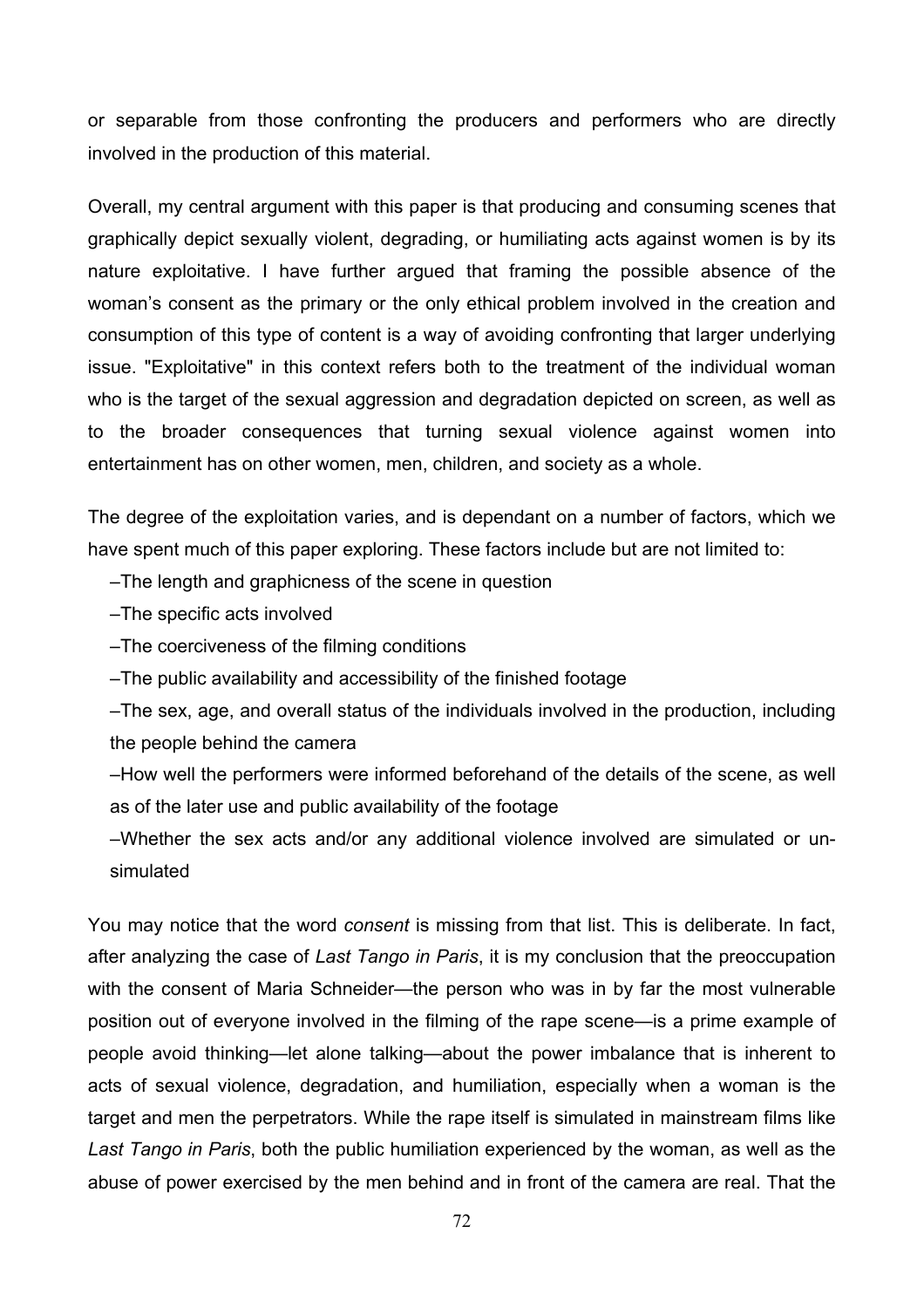staging of acts of sexually violent or degrading acts against women for the camera would involve similar power imbalances and ethical problems that these same acts entail in any other context should perhaps come as no surprise. And yet, these issues are, for the most part, not being discussed, not even when famous cases of sexual exploitation on film sets that would seem to provide the ideal opportunity to have that conversation do surface. More alarming still is the fact that these problems are largely unacknowledged even—or especially—in the case of pornography, where the scenarios and the pleasured reactions may be very fake indeed, but the acts themselves are real.

For these reasons, I suggest that we need to shift our focus from the female performer's consent to the coerciveness of the filming conditions; that is to say, from the choices and actions of the person who is being asked to be sexually degraded and humiliated on camera to the choices and actions of the people who are placing those demands and expectations on her, and are in a position to do so to begin with. Once again, we return to the question of *who is doing what to whom*, this time by asking and taking seriously the question of what it is that real women—and not just the fictional characters they are playing—are expected to do, by whom, and under what circumstances.

The other central argument I have presented in this paper is that the types of questions I have posed throughout the analysis—on the ethics of asking someone to be humiliated on camera, for example, or on the viewer's own responsibility as a consumer of sexually violent content—are important and worthy of serious consideration. Moreover, I have argued that asking these questions is in itself our moral responsibility, as long as we as a culture and as individuals are going to continue to produce and consume media that routinely depicts women as the targets of sexual violence and degradation. At the same time, I have drawn attention to some of the ways in which we as individuals and as a collective tend to avoid confronting these very same, uncomfortable questions. The preoccupation with the woman's consent discussed above is one example of this; it seems to be easier for a lot people to think that there are all these women who are perfectly willing, even eager to be sexually degraded and humiliated on camera in these ways than to ask themselves why they consider it reasonable and ethical to expect any woman—let alone countless of them—to be put in that position just so they can watch it in the first place.

73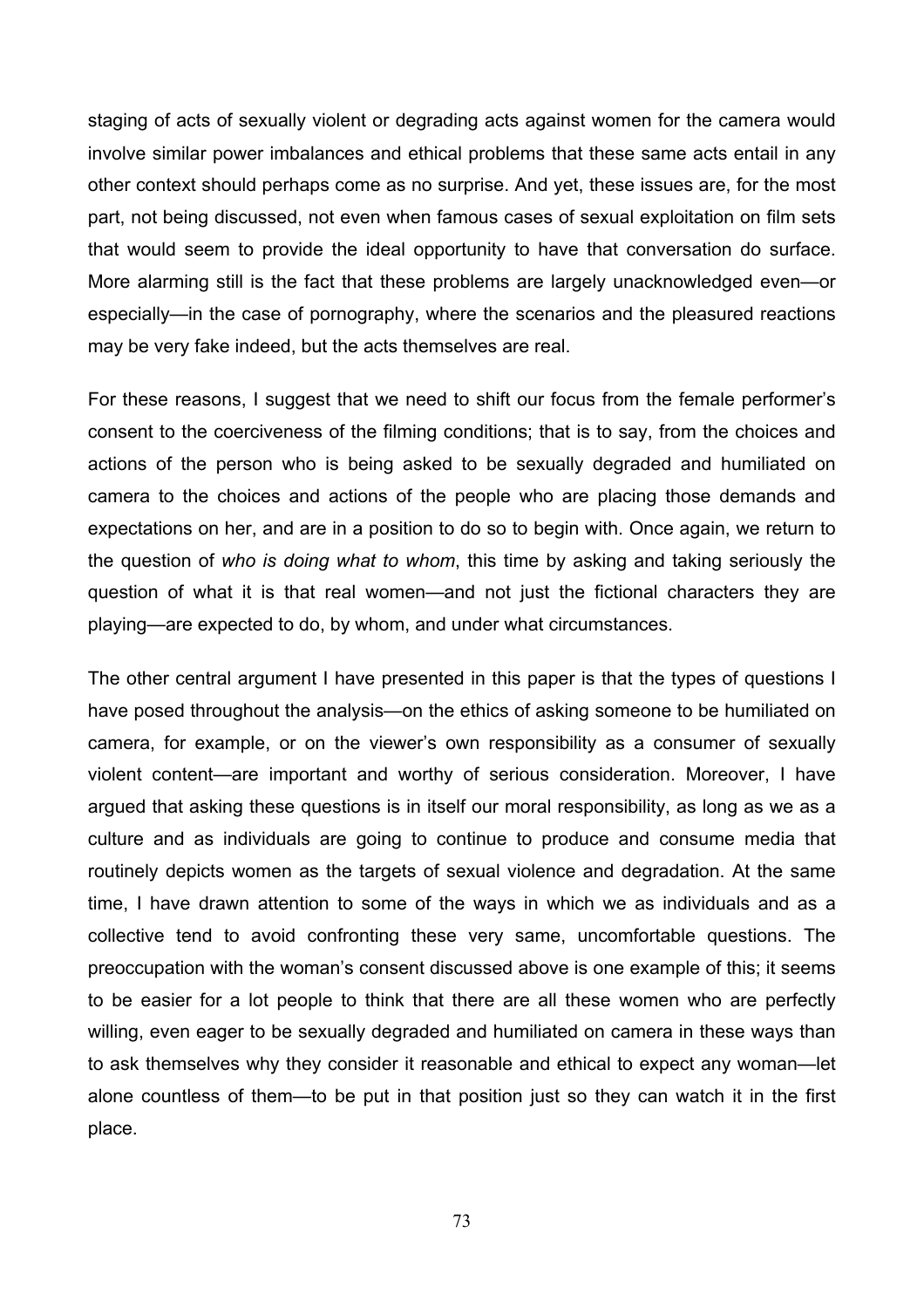Another example would be the persistent insistence that film is—even at its most disturbing or distressing—ultimately just a fantasy, and, as such, should not be taken all that seriously. Certainly, there is some truth to this claim in the sense that most films and images we encounter do—and are designed to—manipulate us in any number of ways, for any number of reasons. That being said, the problem with this claim is that it fails to acknowledge the material reality of film as a medium: that in order for live action film footage of any scenario that involves human beings to exist at all, someone at some point has to act it out on camera. This does not necessarily mean that the exact same things that happen in the story of the film actually happened in real life while the film was being made; filming a rape scene, for example, does not require that an actual woman be raped on camera. However, it does require that an actual woman, first of all, be put in a highly vulnerable position while the scene is being filmed, and, second of all, for her to have to live with the consequences and knowledge of this footage being publicly available for anyone to see for the rest of her life and—as in the case of Maria Schneider—long after she is gone.

This particular problem is exasperated by the fact that it is not only the individual woman herself who has to deal with those consequences: it is every woman and girl who has to live surrounded by films and images of that depict the sexually violent, degrading, and humiliating treatment of women as harmless entertainment—as just a fantasy, in other words. Even if we accept the notion that an individual woman can freely consent to being degraded and humiliated on camera, that same woman—or all women who appear in such films, for that matter—certainly cannot consent on behalf of all those other women and girls. Another problem with this requirement for human performers is that it, in turn, creates the expectation that there are and will continue to be women ready and willing to be subjected to this type of treatment; hence the assumption that someone like Schneider would willingly participate in the "butter rape scene" and the shock that ensued when it turned out she, in fact, had not. The full implications of this expectation are, unfortunately, beyond the scope of this study. It stands to reason, however, that such expectations, pressures, and demands placed on women—off camera as well as on—would only grow more frequent and pronounced the more commonplace films and images that depict sexually violent and degrading acts against women themselves become.

74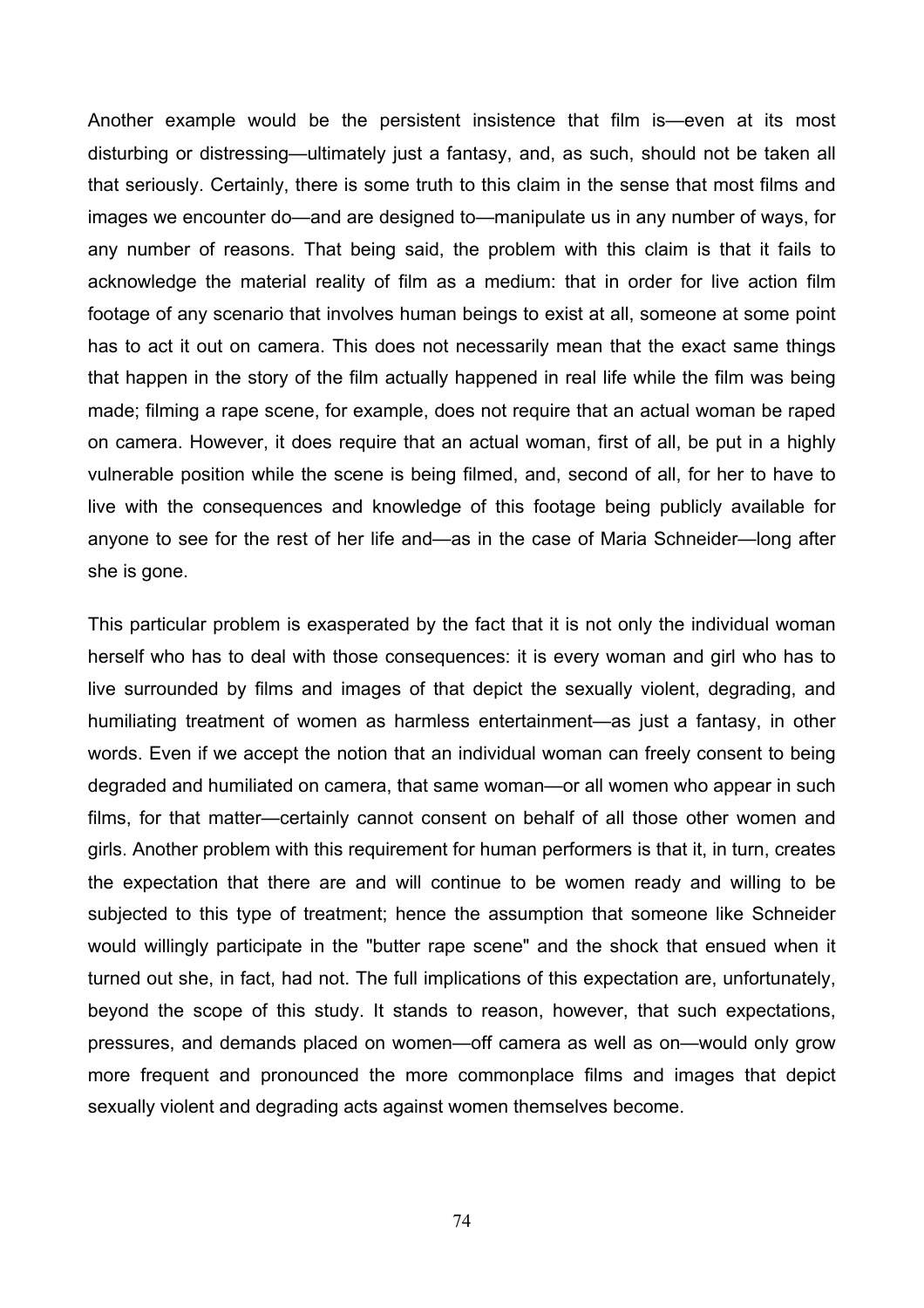It is just these kinds of broader consequences and ethical considerations that go beyond the personal interests of any particular individual—whether that individual be a filmmaker who likes to include sexually violent or degrading scenes in his work, a woman who earns her living performing in such films, or a viewer who finds watching them pleasurable—that we have to recognize if we are ever to move beyond surface-level issues such as the performer's consent. What I am arguing is that shift cannot happen unless we as individuals and as a collective are willing to confront the deeper, more uncomfortable question of why it is so important to so many people at this point in history to be able to watch women being sexually abused, degraded, and humiliated to begin with. Only then, do we have any hope of adequately addressing any of the problems we have been discussing in this paper.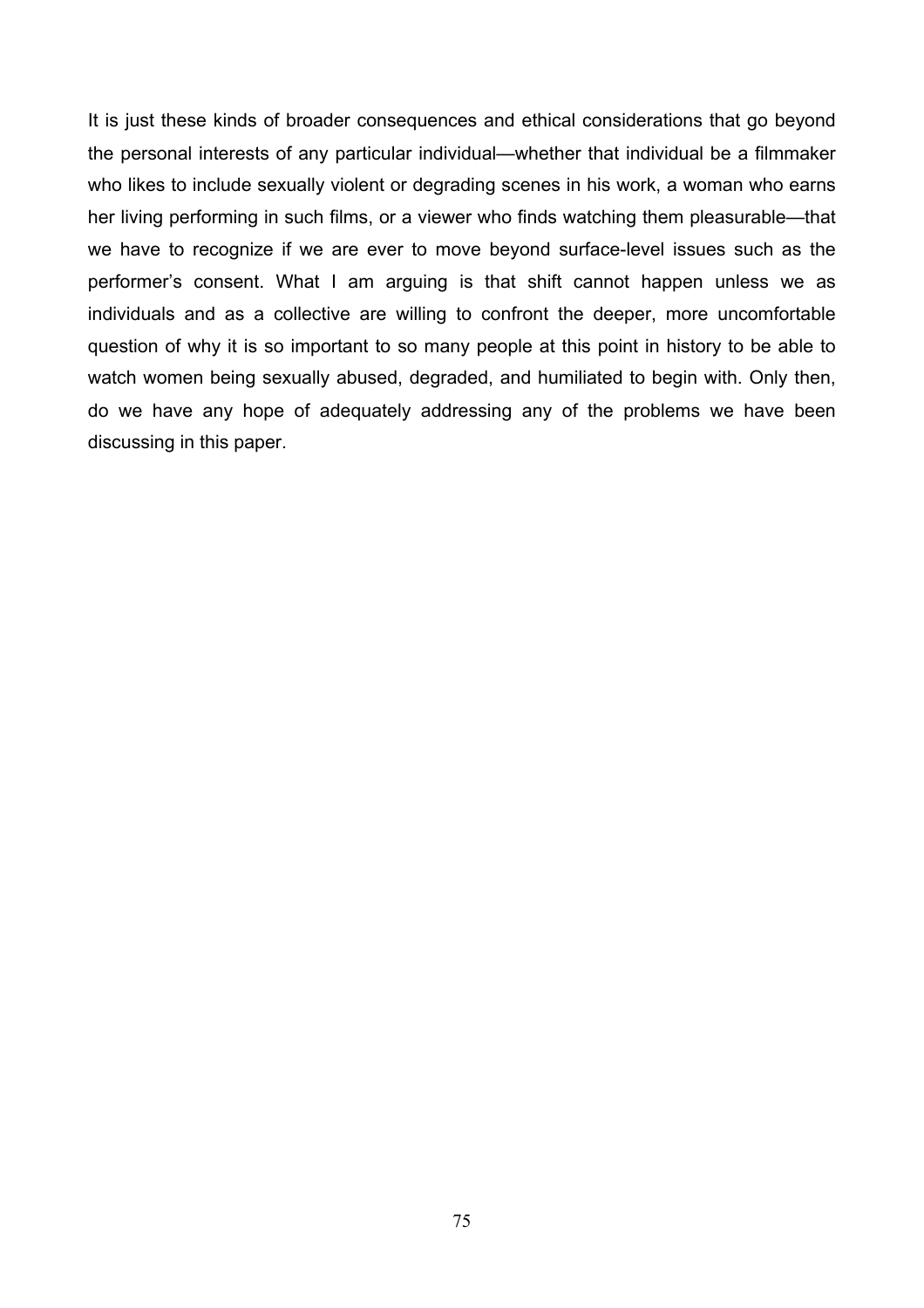## **7. Conclusion**

Throughout this paper, I have raised the kinds of questions that were left largely unaddressed when the case of *Last Tango in Paris* made the news again in 2016. We have seen why the preoccupation with the woman's participation—consensual or nonconsensual—in her own documented humiliation is a problem in itself. For one thing, adopting such a focus keeps us from asking the larger—and, arguably, more important critical questions about the inherent power imbalance between those women who are appear in these films and the men who decide what happens in them, as well as of our own responsibility as people who help create the demand for content that is degrading and humiliating towards these particular women, and women as a whole. The ultimate purpose of this entire discussion, of course, is not just to reframe the conversation around this one particular film and its production, but rather to indicate how the whole way we think and talk about the relationship between film and ethics in general needs to change and evolve in significant ways.

What I argue is that the tension between film as fantasy and entertainment on the one hand, and as recordings of what actually happened on the other that we talked about in chapter 5 needs to be front and center in all discussions on the relationship between film and ethics, in order for deeper implications of producing and consuming film to be recognized and understood at all. This is true quite regardless of the details of the specific film or ethical issue at hand, as that tension is built into the medium by virtue of the technology involved alone. In this paper, the elements of fantasy and reality film entails and entangles were explored through the case of *Last Tango in Paris* in particular. We saw how the fictional story of that film—the fantasy, in other words—could be, and, as it eventually turned out, actually was used to excuse and justify the mistreatment of an real woman by her male employer and co-star in actual reality. Much of the outrage that ensued from these revelations emphasized the fact that, since the actress was not fully informed on the details of the rape scene prior to filming, she—or some other woman was not given the opportunity to willingly participate in a scene where she would be degraded and humiliated. Most of the people writing on these events deemed it less important to question what she was being expected to do and by whom in the first place. One of my primary goals with this paper was to bring attention to these kinds of questions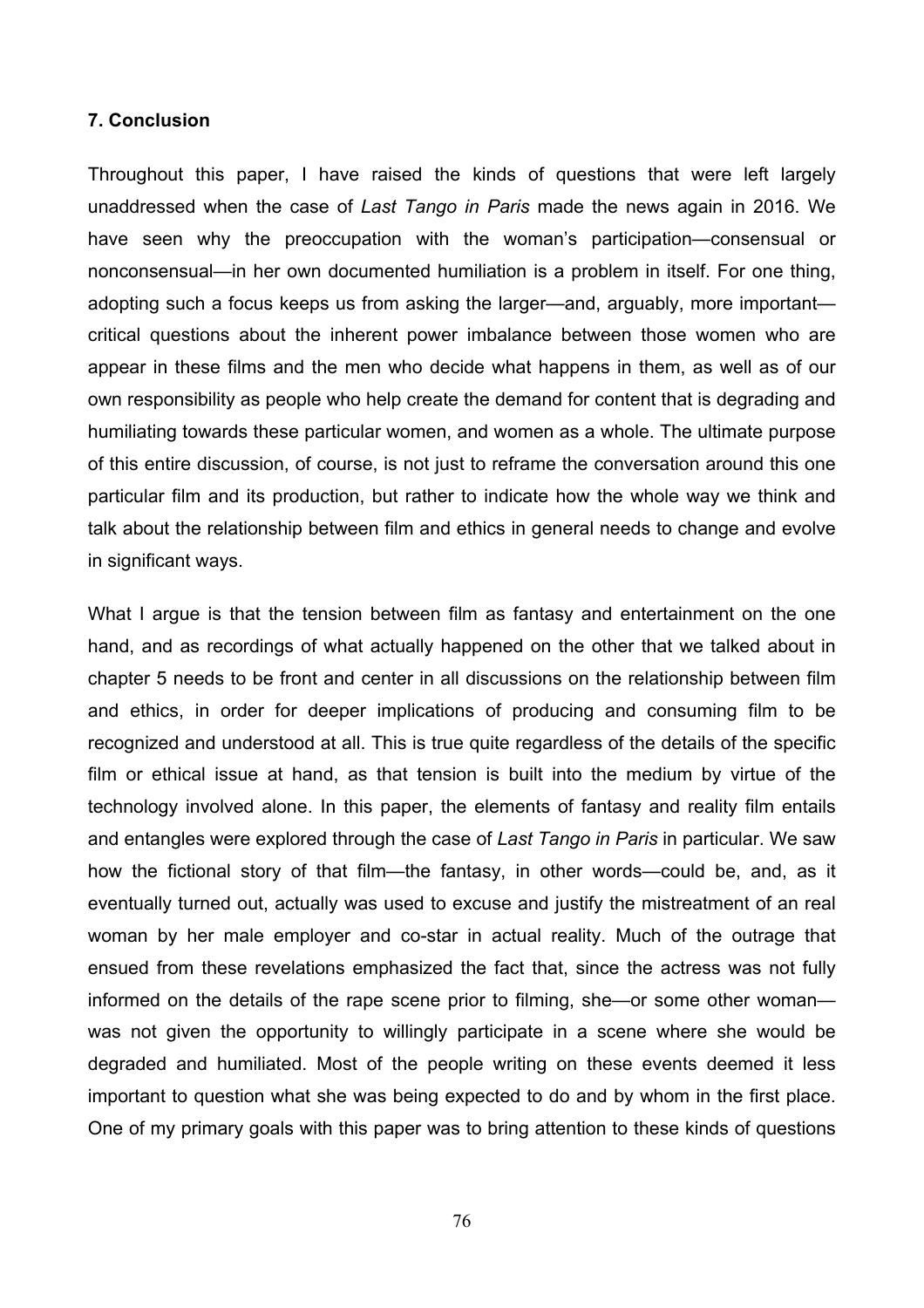that—not just in this particular instance, but in general—tend to go unasked and unaddressed.

This study faced certain challenges from the beginning. Most of these had to do with the fact that since we are dealing with ethics and moral choices, there can be little hope of finding any conclusive, uncontested answers to the questions being raised. My solution to this problem was to put the emphasis on the questions themselves; that is to say, on the importance of giving them serious consideration, or be willing ask them to begin with. Of course, the very focus of the questions and the overall analysis itself could be called into question. There is, after all, always some degree of subjectivity involved in our moral evaluations; one can make the case but hardly prove that a particular issue or perspective deserves our attention more than some other one. That being said, the fact that another person writing on this same topic might choose to emphasize drastically different aspects of the ethics of filming and viewing sexually violent content does not mean that the issues raised in this paper are any less relevant or worthy of our consideration. Besides, I would argue that the value of these types of studies ultimately lies not with their ability to uncover some universally acceptable truths about right and wrong, but with their capacity to make us think and consider ideas and perspectives that we might otherwise leave unexamined.

As far as further research on this topic is concerned, many more examples of different scenes from different films could certainly be included. These might comprise scenes whose filming conditions are known to us—as in the case of *Last Tango in Paris*—as well as films where we know nothing beyond what is observably there on the screen in front of us. A study along those lines would allow us to consider more deeply the question of what we can infer about the filming conditions based on the exploitative nature of the scene itself, in the absence of any confirmed details about what actually happened on the set of the film. Beyond that, one important issue that I have not been able to address at all here is the ethics of depicting sexual violence without the use of real human beings as performers. Throughout the paper, we have obviously talked a lot about the ethical implications of the involvement of the real woman who is expected and required to perform and endure sexually violent, degrading, and humiliating acts on camera. A broader study on this topic would need to consider which of the ethical problems we have been discussing do and do not go away when human performers are replaced by computergenerated figures, lifelike dolls, or robot technology, for example.

77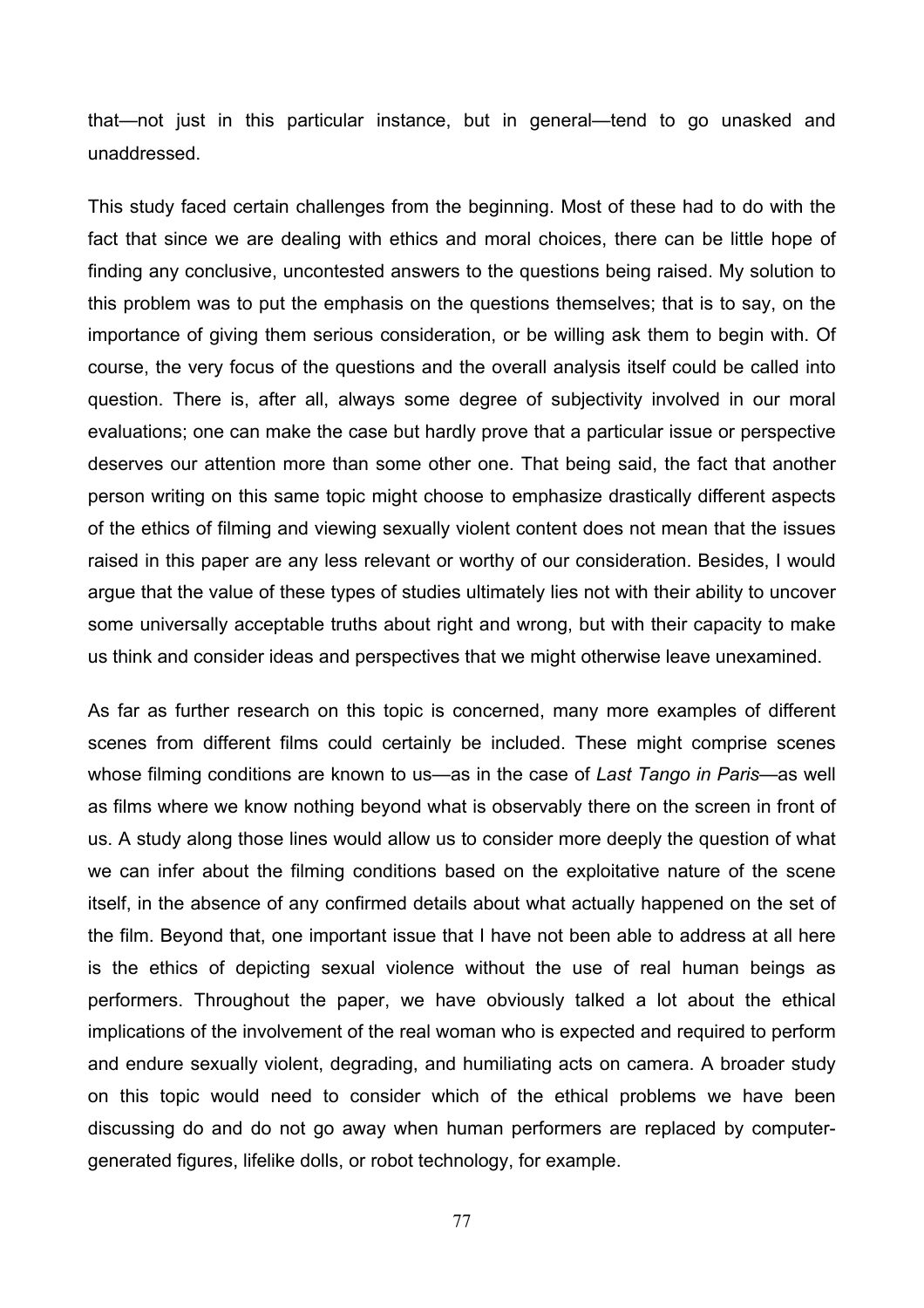Another obvious avenue for further research would be to focus more on the content of the scenes, and how rape and sexual violence against women is portrayed in them. It should be noted that studies on media depictions of rape have existed for a long time, which is one of the reasons I chose to focus more on the levels of production and consumption than content with this paper. A future study on this topic might, for instance, take into consideration the length or graphicness of the scenes in question, and how that affects the severity of the ethical problems involved in the creation and consumption of sexually violent content. Or, if we go back to the example of *Last Tango in Paris,* it might consider the messages the film sends about rape and its effects, considering how the rape of Schneider's character is never really discussed or even referred to as such in the film itself. In either case, the challenge there would be to find a way to do textual analysis without getting too caught up in the details of individual scenes and thus forgetting about those larger questions about the ethics of staging sexual violent or degrading acts for the camera in general, regardless of the specific context or details of this or that particular scene.

Finally, future studies could explore more fully the connections between sexually violent and degrading scenes in mainstream entertainment on the one hand, and the ones found in pornography on the other. With the case of *Last Tango in Paris* and its emphasis on the issue of the woman's consent in mind, it seems worth asking at which point the very degrading or painful nature of the acts themselves—in addition to the fact that the footage documenting them are permanently available online thereafter—renders the concept of consent, as Catharine MacKinnon put it, "not a meaningful concept" ("Liberalism and the Death of Feminism" 4). The reason this question is particularly pressing and important when we talk about the treatment of women in pornography in particular is that, there, not only are the acts being depicted degrading and humiliating, but the sex and the sexual violence themselves are un-simulated. As I have suggested at various points of this paper, these are conversations we should be having, and yet, for the most part, have neglected to have, even when famous cases such as *Last Tango in Paris*—not to mention the much wider public discussion on sexual harassment and exploitation since the #MeToo movement began in 2017—has provided us with the ideal opportunity to do so. Ideally, studies of this sort would be some small step in that direction.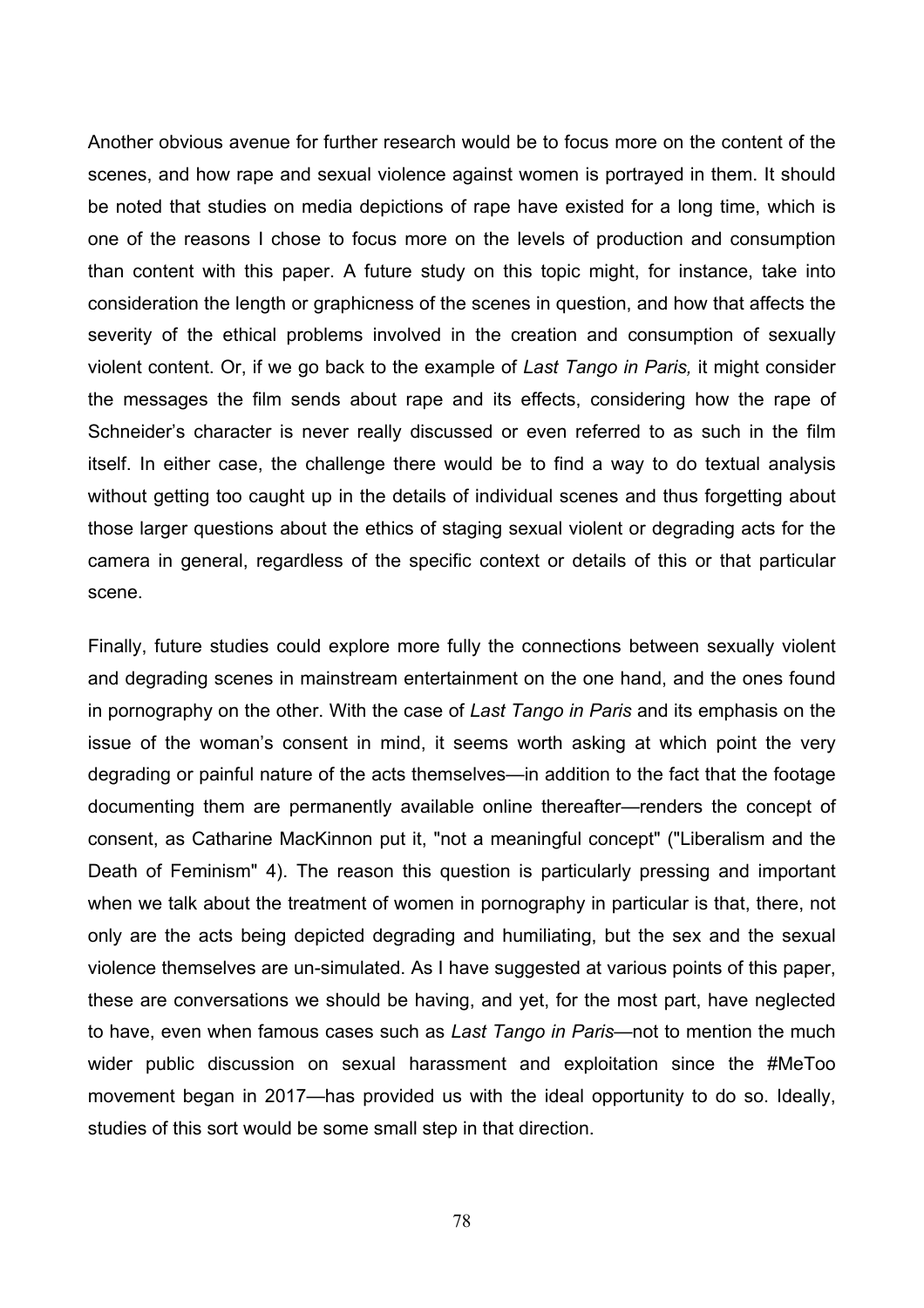At the end of the day, what got me interested in this topic and motivated me to write this paper was a desire to explore the connections between, a) the abuse on display on our screens, b) the toll the realization of such films takes on the real women who are being used and abused for other people's pleasure and entertainment in them, and c) the consequences of the public availability and wide accessibility of such footage on the lives of individuals and whole societies in the real world. By making these connections explicit and taking them seriously I also hope to have demonstrated the dangers of the common tendency to compartmentalize these issues. As I have argued throughout this paper, it is only through these connections—our ability and willingness to draw them, rather—that the ethical problems exposed and created in today's world by the sheer prominence of films and images that depict women as the more or less willing targets of sexualized violence, degradation, and humiliation can ever be either adequately understood or, ultimately, undone.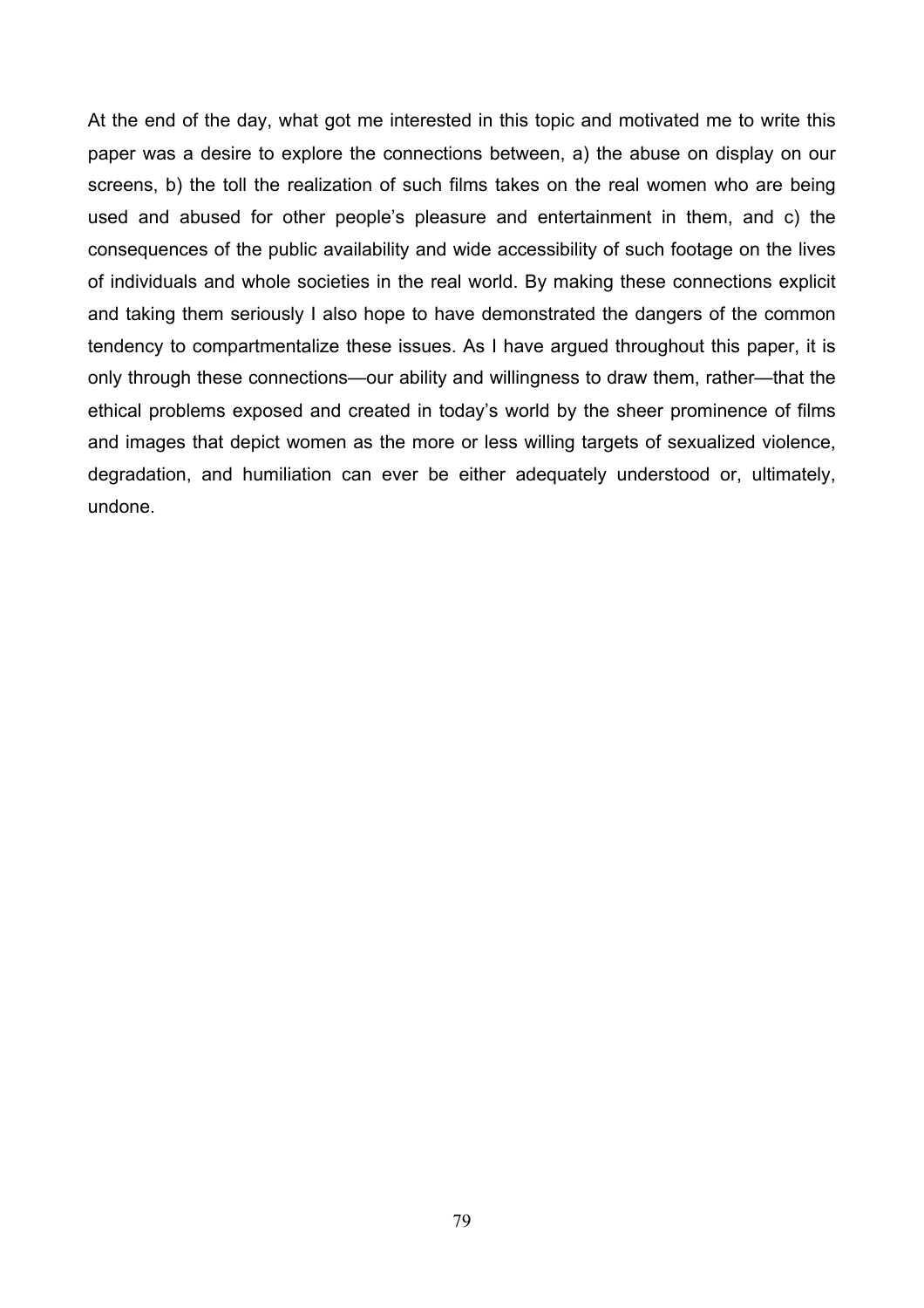## **Works cited**

Balio, Tino. "The art film market in the new Hollywood." *Hollywood & Europe: Economics, Culture, National Identity 1945–95*. Edited by Geoffrey Nowell-Smith and Steven Ricci. British Film Institute, 1998, pp. 63–73.

Bertolucci, Bernardo. "Bertolucci over Maria Schneider." *YouTube*, uploaded by Wijbrand Schaap, 3 Feb. 2013, www.youtube.com/watch?v=RMl4xCGcdfA. Accessed 17 Apr. 2019.

---. "Bertolucci sobre Maria Schneider / Bertolucci admits rape scene was nonconsensual." *YouTube*, uploaded by EL MUNDO DE ALYSIA, 23 Nov. 2016, www.youtube.com/watch?v=021jNOEVytQ. Accessed 17 Apr. 2019.

Brando, Marlon, with Robert Lindsey. *Brando: Songs My Mother Taught Me*. Random House, 1994.

Bridges, Ana J., et al. "Aggression and Sexual Behavior in Best-Selling Pornography Videos: A Content Analysis Update." *Violence Against Women*, vol. 16, no. 10, Oct. 2010, pp. 1065-85, doi: 10.1177/1077801210382866.

Carroll, Noël, and Jinhee Choi, editors. *Philosophy of Film and Motion Pictures: An Anthology*. Blackwell Publishing, 2006.

Daly, Mary. *Gyn/Ecology, The Metaethics of Radical Feminism*. 2nd ed., Beacon Press, 1990.

Das, Lina. "I felt raped by Brando." *Daily Mail Online*, 19 July 2007, www.dailymail.co.uk/tvshowbiz/article-469646/I-felt-raped-Brando.html. Accessed 17 Apr. 2019.

Dessem, Matthew. " Maria Schneider's Rape Scene in *Last Tango in Paris* Was Coerced, Says Schneider in 2007, Bernardo Bertolucci in 2013, Every Media Outlet in 2016." *Slate*, 3 Dec. 2016, slate.com/culture/2016/12/last-tango-in-paris-rape-scene-was-coercedmedia-reports.html. Accessed 17 Apr. 2019.

Dines, Gail. *Pornland: How Porn Has Hijacked Our Sexuality*. Beacon Press, 2010.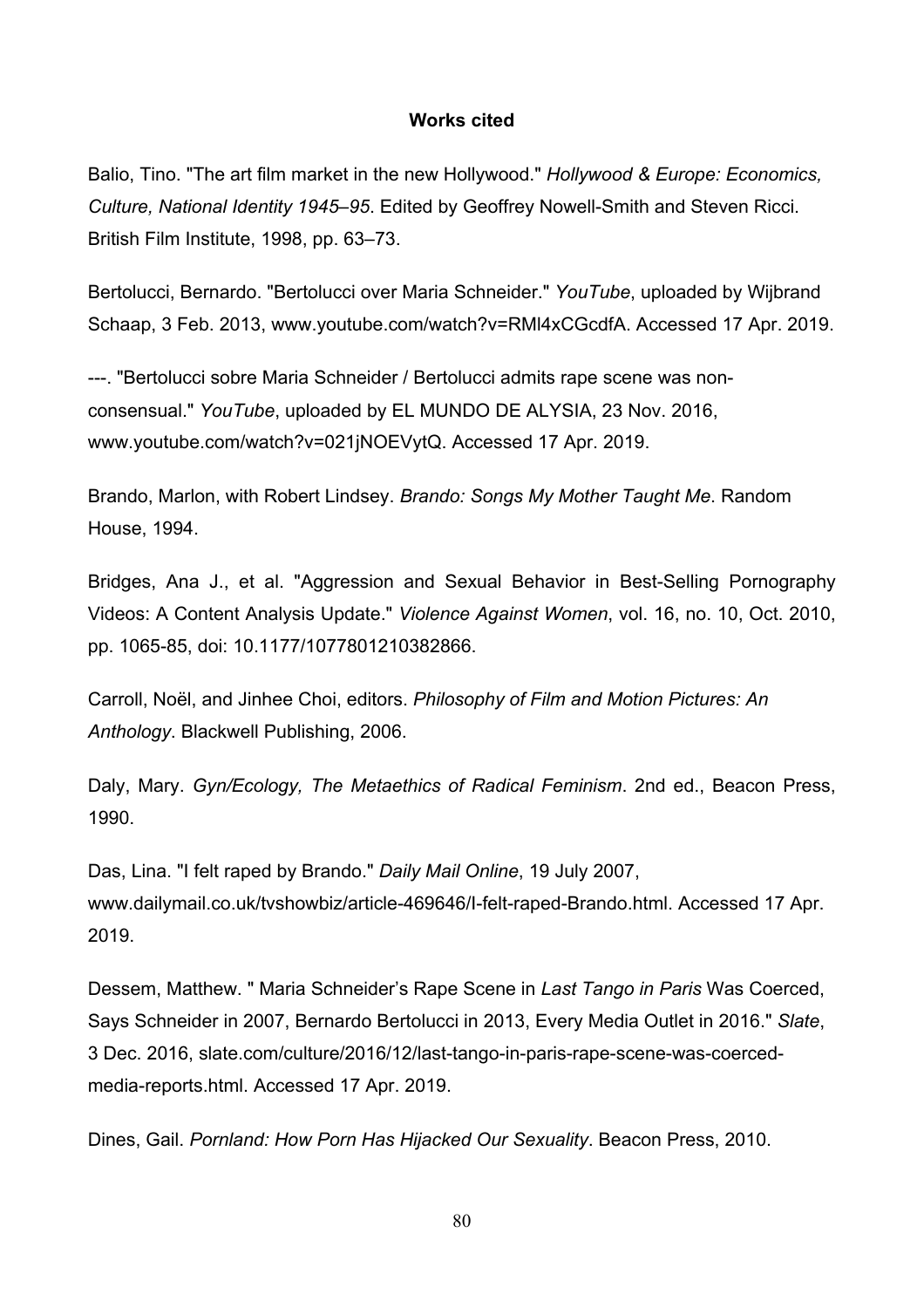Dines, Gail, and Jean M. Humez. "Part I: A Cultural Studies Approach to Gender, Race and Class in the Media." *Gender, Race and Class in Media: A Text-Reader*. Sage Publications, 1995, pp. 1-4.

Dworkin, Andrea. "Pornography and Male Supremacy." *Gender, Race and Class in Media: A Text-Reader*. Edited by Gail Dines and Jean M. Humez. Sage Publications, 1995, pp. 237–243.

---. "Pornography Andrea Dworkin 1991." *YouTube*, uploaded by Robert Jensen, 16 Nov. 2011, www.youtube.com/watch?v=L9j7-zZks08. Accessed 19 Apr. 2019.

---. *Pornography: Men Possessing Women*. Plume, 1981.

Dworkin, Andrea, and Catharine A. MacKinnon. *Pornography & Civil Rights: A New Day for Women's Equality*. Organizing Against Pornography, 1988.

Evans, Lauren. "The Rape Scene in Last Tango in Paris Was Not Consensual." *Jezebel*, 4 Dec. 2016, jezebel.com/the-rape-scene-in-last-tango-in-paris-was-not-consensua-1789663754. Accessed 17 Apr. 2019.

Farrow, Ronan. "From Aggressive Overtures to Sexual Assault: Harvey Weinstein's Accusers Tell Their Stories." *The New Yorker*, 10 Oct. 2017, www.newyorker.com/news/news-desk/from-aggressive-overtures-to-sexual-assaultharvey-weinsteins-accusers-tell-their-stories. Accessed 17 Apr. 2019.

Foubert, John D., and Ana J. Bridges. "Predicting Bystander Efficacy and Willingness to Intervene in College Men and Women: The Role of Exposure to Varying Levels of Violence in Pornography." *Violence Against Women*, vol. 23, no. 6, May 2017, pp. 692- 706, doi: 10.1177/1077801216648793.

Gerbner, George. "Television Violence: The Power and the Peril." *Gender, Race and Class in Media: A Text-Reader*. Edited by Gail Dines and Jean M. Humez. Sage Publications, 1995, pp. 547–557.

---. "Telling Stories: An Interview With George Gerbner." Interview by Derrick Jensen. *The official Derrick Jensen site*, 1 Aug 1998, www.derrickjensen.org/1998/08/telling-storiesinterview-george-gerbner/. Accessed 17 Apr. 2019.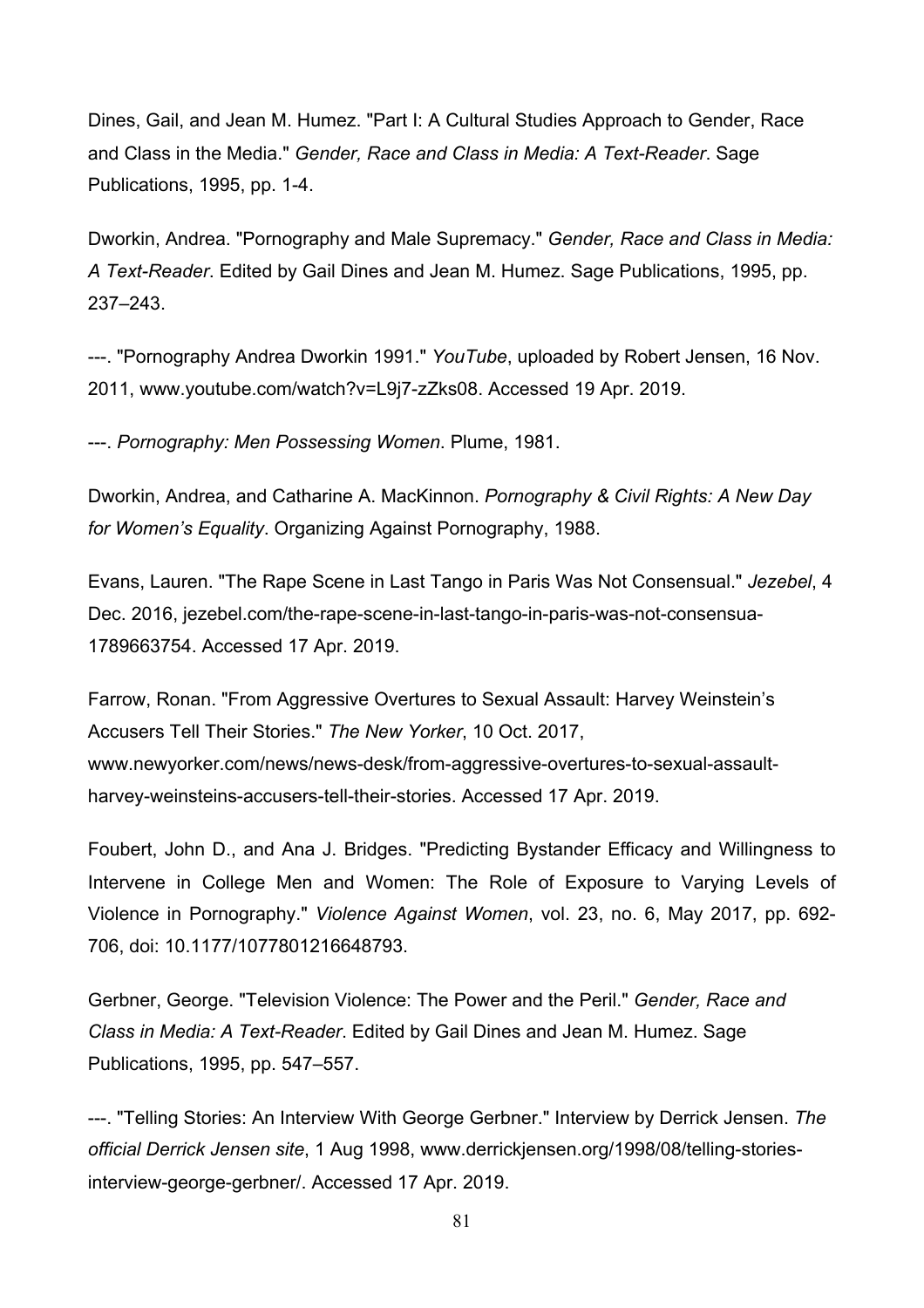Gomery, Douglas. *Shared Pleasures: A History of Movie Presentation in the United States*. The University of Wisconsin Press, 1992.

Grimes, William. "Maria Schneider, Actress in 'Last Tango,' Dies at 58." *The New York Times*, 3 Feb. 2011, www.nytimes.com/2011/02/04/movies/04schneider.html. Accessed 17 Apr. 2019.

Hedren, Tippi. "Tippi Hedren In Conversation on Alfred Hitchcock." *YouTube*, uploaded by BFIEvents, 30 Oct. 2012, www.youtube.com/watch?v=DhOxr7keNKk. Accessed 17 Apr. 2019.

Izadi, Elahe. "The story behind filmmaker Bernardo Bertolucci's last public controversy." *The Washington Post*, 26 Nov. 2018, www.washingtonpost.com/artsentertainment/2018/11/26/story-behind-filmmaker-bernardo-bertoluccis-last-publiccontroversy. Accessed 17 Apr. 2019.

Jarvie, Ian. *Philosophy of the Film: Epistemology, Ontology, Aesthetics.* Routledge & Kegan Paul, 1987.

Jensen, Robert. *Getting Off: Pornography and the End of Masculinity*. South End Press, 2007.

Jhally, Sut. "Image-Based Culture: Advertising and Popular Culture." *Gender, Race and Class in Media: A Text-Reader*. Edited by Gail Dines and Jean M. Humez. Sage Publications, 1995, pp. 77–87.

Kahn, Mattie. "Bertolucci Admits He Conspired to Shoot a Non-Consensual Rape Scene in 'Last Tango in Paris'." *ELLE*, 3 Dec. 2016, www.elle.com/culture/moviestv/news/a41202/bertolucci-last-tango-in-paris-rape-scene-non-consensual/. Accessed 17 Apr. 2019.

Kantor, Jodi, and Megan Twohey. "Harvey Weinstein Paid Off Sexual Harassment Accusers for Decades." *The New York Times*, 5 Oct. 2017, www.nytimes.com/2017/10/05/us/harvey-weinstein-harassment-allegations.html. Accessed 17 Apr. 2019.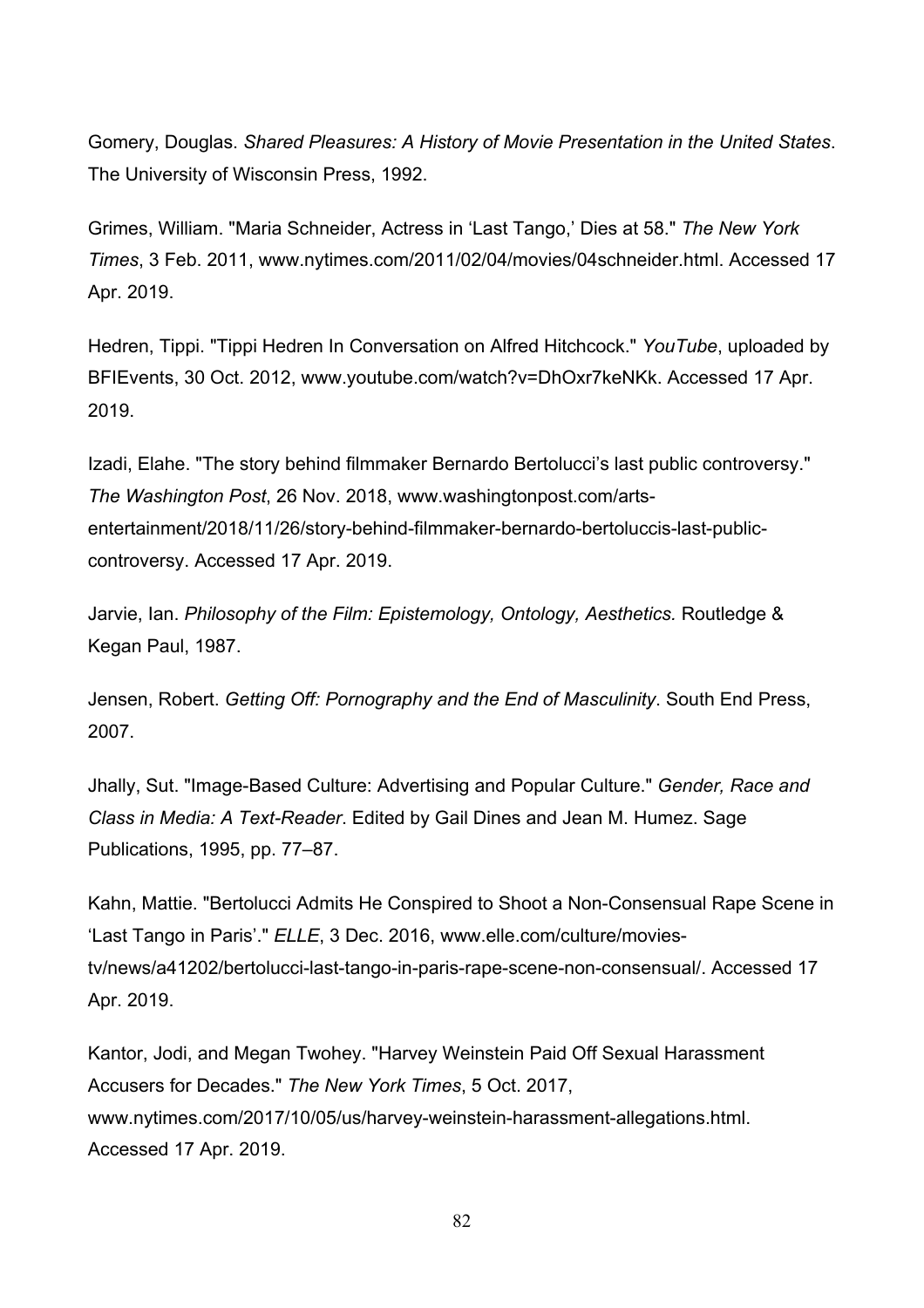Kellner, Douglas. "Cultural Studies, Multiculturalism and Media Culture." *Gender, Race and Class in Media: A Text-Reader*. Edited by Gail Dines and Jean M. Humez. Sage Publications, 1995, pp. 5–17.

Kelley, Seth. "'Last Tango in Paris' Rape Scene Was Not Consensual, Director Bernardo Bertolucci Admits." *Variety*, 3 Dec. 2016, variety.com/2016/film/news/last-tango-in-parisrape-scene-consensual-bernardo-bertolucci-1201933117/. Accessed 17 Apr. 2019.

Kuhn, Annette. *Cinema, Censorship and Sexuality, 1909-1925*. Routledge, 1988.

*Last Tango in Paris*. Directed by Bernardo Bertolucci, performances by Maria Schneider and Marlon Brando, Les Productions Artistes Associés and PEA Produzioni Europee Associate, 1972.

Lauzen, Martha M. "The Celluloid Ceiling: Behind-the-Scenes Employment of Women on the Top 100, 250, and 500 Films of 2018." *The Celluloid Ceiling*, 2019, womenintvfilm.sdsu.edu/wp-content/uploads/2019/01/2018\_Celluloid\_Ceiling\_Report.pdf. Accessed 17 Apr. 2019.

Lovelace, Linda, with Mike McGrady. *Ordeal*. Citadel, 1980.

Lyons, Charles. *The New Censors: Movies and the Culture Wars*. Temple University Press, 1997.

MacKinnon, Angus. "Bertolucci responds to Last Tango rape row." *The Local*, 6 Dec. 2016, www.thelocal.it/20161206/bertolucci-labels-last-tango-rape-row-ridiculous. Accessed 17 Apr. 2019.

MacKinnon, Catharine A. "Liberalism and the Death of Feminism." *The Sexual Liberals and the Attack on Feminism*. Edited by Dorchen Leidholdt and Janice G. Raymond. Teachers College Press, 1990.

---. *Only Words*. Harvard University Press, 1993.

Macnab, Geoffrey. "Bernardo Bertolucci: 'I thought I couldn't make anymore movies'." *The Guardian*, 1 Feb. 2013, www.theguardian.com/film/2013/feb/01/bernardo-bertolucciberlusconi-last-tango. Accessed 17 Apr. 2019.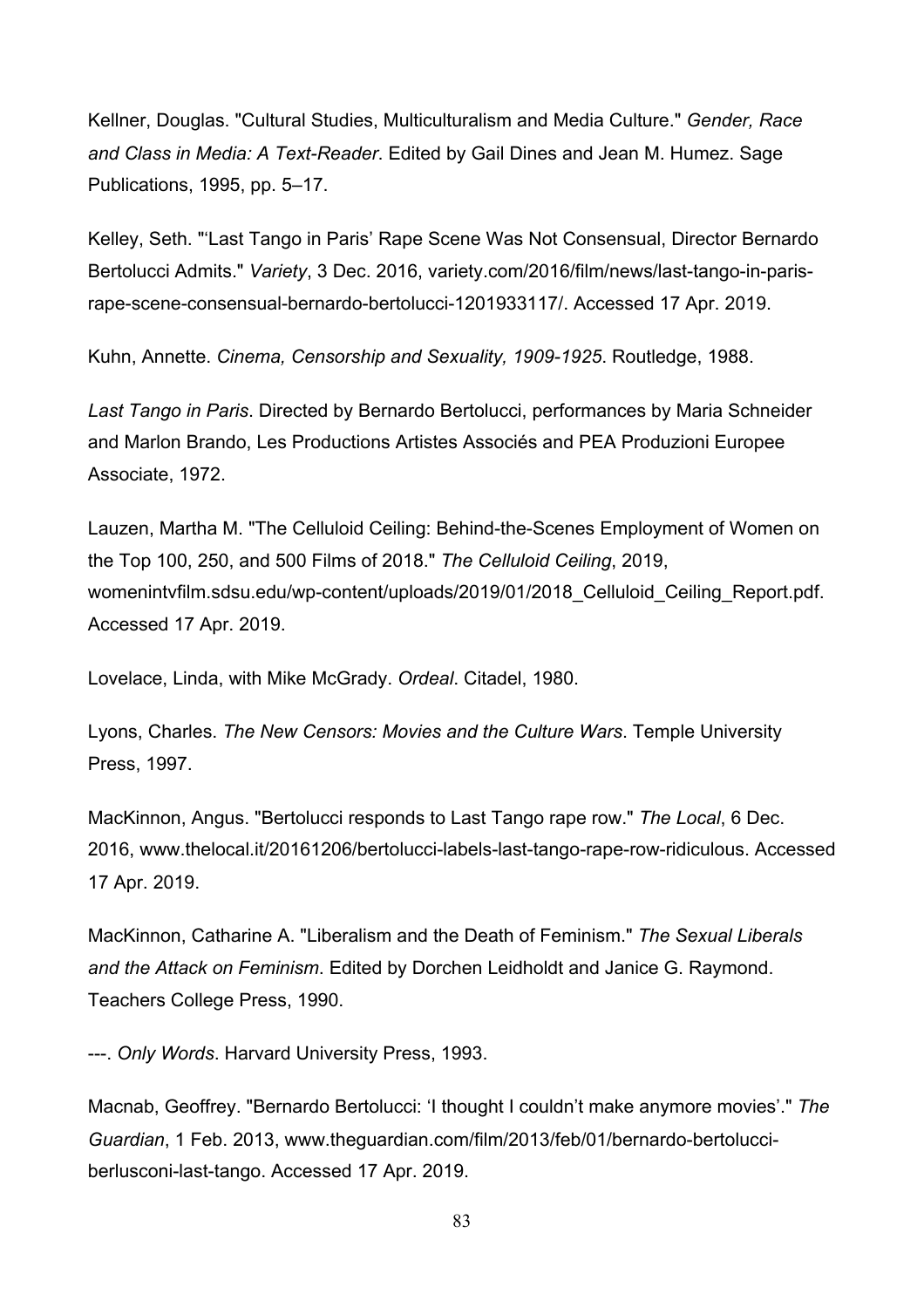Malkin, Bonnie. "Last Tango in Paris director suggests Maria Schneider 'butter rape' scene not consensual." *The Guardian*, 4 Dec. 2016, www.theguardian.com/film/2016/dec/04/lasttango-in-paris-director-says-maria-schneider-butter-scene-not-consensual. Accessed 17 Apr. 2019.

McDowell, Malcolm. ""Honestly, if one thing comes back to me after all this time, it's how much *fun* I had."" Interview by Ian Nathan. *Empire*, May 2011, p. 93.

McLellan, Dennis, and Los Angeles Times. "Maria Schneider dies at 58; actress in 'Last Tango in Paris.'" *Los Angeles Times*, 4 Feb. 2011, www.latimes.com/local/obituaries/lame-maria-schneider-20110204-story.html. Accessed 17 Apr. 2019.

Michallon, Clemence. "Last Tango in Paris rape scene WAS non-consensual: Director admits in newly unearthed interview that he wanted actress Maria Schneider to feel 'rage and humiliation.' *Daily Mail Online*, 3 Dec. 2016, www.dailymail.co.uk/news/article-3997724/Last-Tango-Paris-director-Bernardo-Bertolucci-admits-butter-rape-scene-nonconsensual-wanted-Maria-Schneider-s-feel-rage-humiliation.html. Accessed 17 Apr. 2019.

Morandini, Morando. "Bertolucci, Bernardo." *Encyclopedia of European Cinema*. Edited by Ginette Vincendeau. British Film Institute, 1995, pp. 44–45.

Porter, Elisabeth. *Feminist Perspectives on Ethics*. Longman, 1999.

Rafferty, Terrence. "Everybody Gets a Cut: DVDs Give Viewers Dozens of Choices – and that's the Problem." *Philosophy of Film and Motion Pictures: An Anthology*. Edited by Noël Carroll and Jinhee Choi. Blackwell Publishing, 2006, pp. 44–48.

Rubin, Alissa J., and Elian Peltier. "Acclaimed French Director Is Accused of Sexual Assault." *The New York Times*, 31 Oct. 2018, www.nytimes.com/2018/10/31/arts/abdellatif-kechiche-sexual-assault-complaint.html. Accessed 17 Apr. 2019.

Saperstein, Pat. "'Last Tango in Paris' Star Maria Schneider Dies." *Variety*, 3 Feb. 2011, variety.com/2011/film/news/last-tango-in-paris-star-maria-schneider-dies-1118031477/. Accessed 17 Apr. 2019.